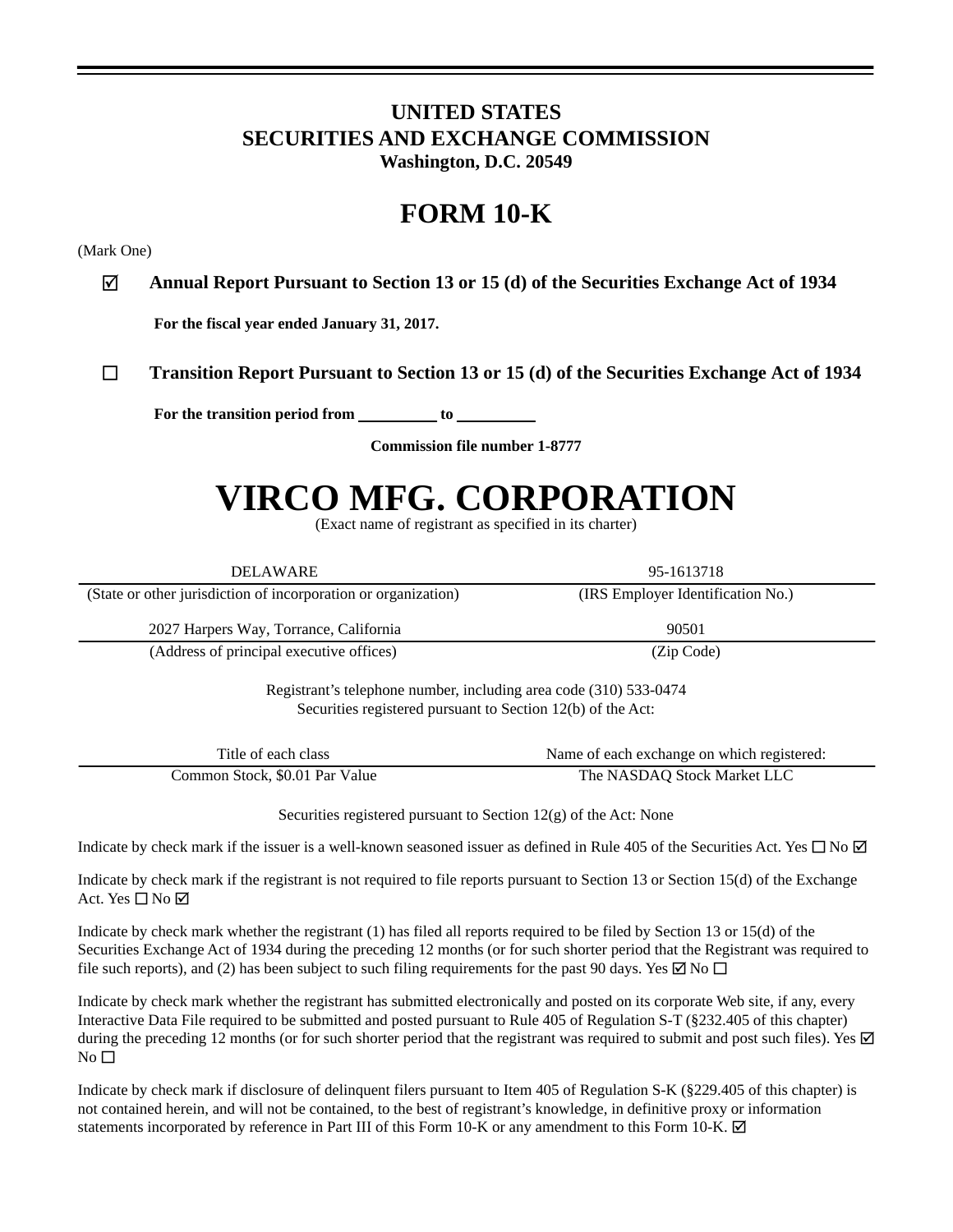Indicate by check mark whether the registrant is a large accelerated filer, an accelerated filer, a non-accelerated filer, or a smaller reporting company. See the definitions of "large accelerated filer," "accelerated filer" and "smaller reporting company" in Rule 12b-2 of the Exchange Act. (Check one):

| Large accelerated filer $\Box$ | Accelerated filer $\square$ | Non-accelerated filer $\Box$          | Smaller reporting company $\boxtimes$ |
|--------------------------------|-----------------------------|---------------------------------------|---------------------------------------|
|                                |                             | (Do not check if a smaller reporting) |                                       |
|                                |                             | company)                              |                                       |

Indicate by check mark whether the registrant is a shell company (as defined in Rule 12b-2 of the Exchange Act.) Yes  $\Box$  No  $\Box$ 

The aggregate market value of the voting and non-voting common stock held by non-affiliates of the registrant on July 31, 2016, was \$69 million (based upon the closing price of the registrant's common stock on such day, as reported by NASDAQ).

As of April 1, 2017, there were 15,179,664 shares of the registrant's common stock (\$0.01 par value) outstanding.

#### **DOCUMENTS INCORPORATED BY REFERENCE**

Portions of the Registrant's definitive proxy statement for its 2017 Annual Meeting of Stockholders to be filed with the Securities and Exchange Commission are incorporated by reference into Part III of this Annual Report on Form 10-K as set forth herein.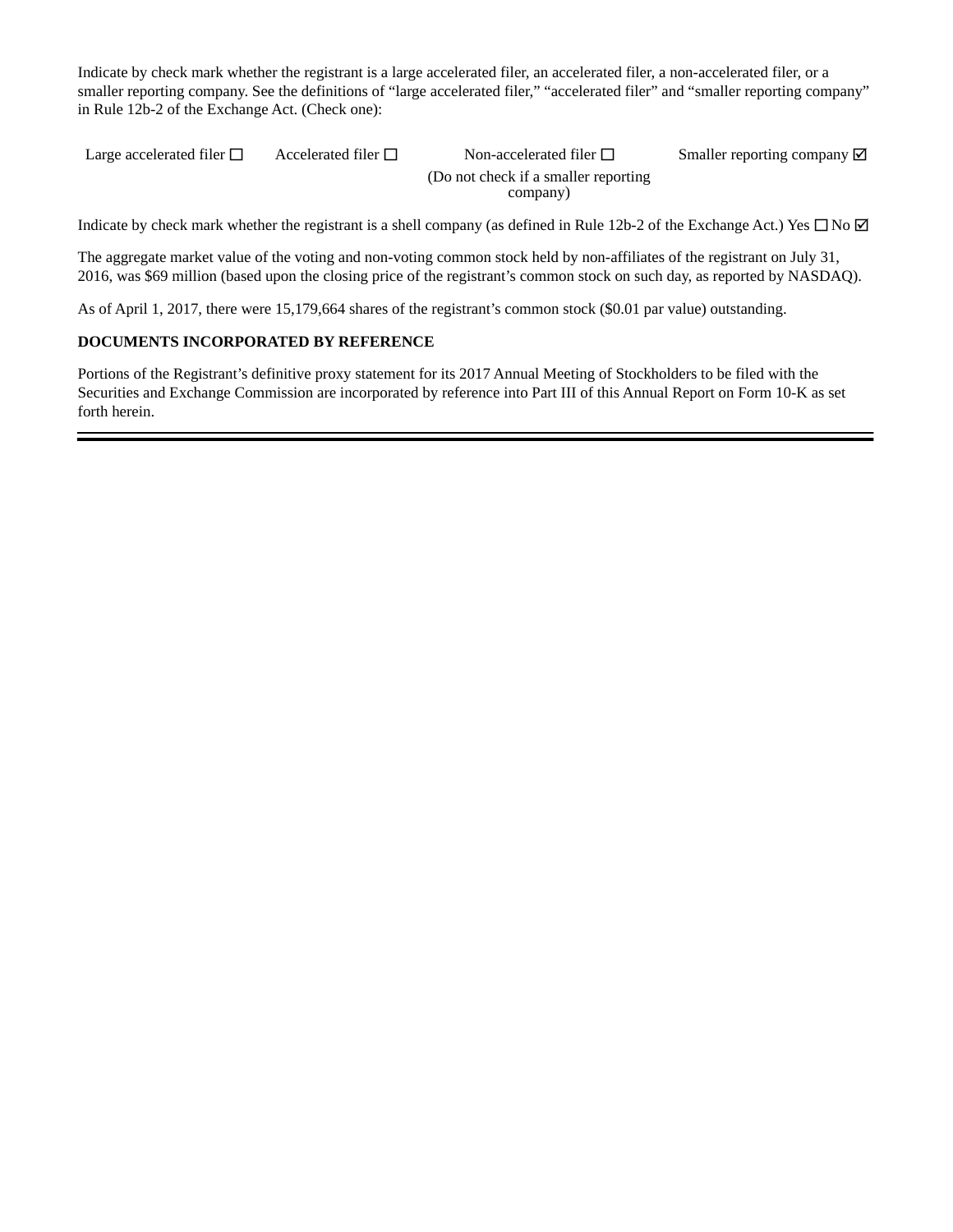# **TABLE OF CONTENTS**

<span id="page-2-0"></span>

|                                                                                                           | Page<br><b>Numbers</b> |
|-----------------------------------------------------------------------------------------------------------|------------------------|
| <b>PART I</b>                                                                                             |                        |
| Item 1. Business                                                                                          | $\overline{3}$         |
| <b>Item 1A. Risk Factors</b>                                                                              | 13                     |
| <b>Item 1B. Unresolved Staff Comments</b>                                                                 | <u>19</u>              |
| Item 2. Properties                                                                                        | 20                     |
| <b>Item 3. Legal Proceedings</b>                                                                          | 20                     |
| <b>Item 4. Mine Safety Disclosures</b>                                                                    | 20                     |
| <b>PART II</b>                                                                                            |                        |
| Item 5. Market for Registrant's Common Equity, Related Stockholder Matters and Issuer Purchases of Equity |                        |
| <b>Securities</b>                                                                                         | 21                     |
| Item 6. Selected Financial Data                                                                           | 22                     |
| Item 7. Management's Discussion and Analysis of Financial Condition and Results of Operations             | 23                     |
| Item 7A. Quantitative and Qualitative Disclosures about Market Risk                                       | 38                     |
| Item 8. Financial Statements and Supplementary Data                                                       | 39                     |
| Item 9. Changes in and Disagreements with Accountants on Accounting and Financial Disclosures             | 65                     |
| Item 9A. Controls and Procedures                                                                          | 65                     |
| Item 9B. Other Information                                                                                | 66                     |
| <b>PART III</b>                                                                                           |                        |
| Item 10. Directors, Executive Officers of the Registrant and Corporate Governance                         | 67                     |
| Item 11. Executive Compensation                                                                           | 67                     |
| Item 12. Security Ownership of Certain Beneficial Owners and Management and Related Stockholder Matters   | 67                     |
| Item 13. Certain Relationships and Related Transactions, and Director Independence                        | 67                     |
| Item 14. Principal Accounting Fees and Services                                                           | 67                     |
| <b>PART IV</b>                                                                                            |                        |
| Item 15. Exhibits, Financial Statement Schedules                                                          | 68                     |
| <b>SIGNATURES</b>                                                                                         | 70                     |
| <b>POWER OF ATTORNEY</b>                                                                                  | 71                     |
| EX-10.21                                                                                                  |                        |
| EX-21.1                                                                                                   |                        |
| $EX-23.1$                                                                                                 |                        |
| $EX-31.1$                                                                                                 |                        |
| EX-31.2                                                                                                   |                        |

EX-32.1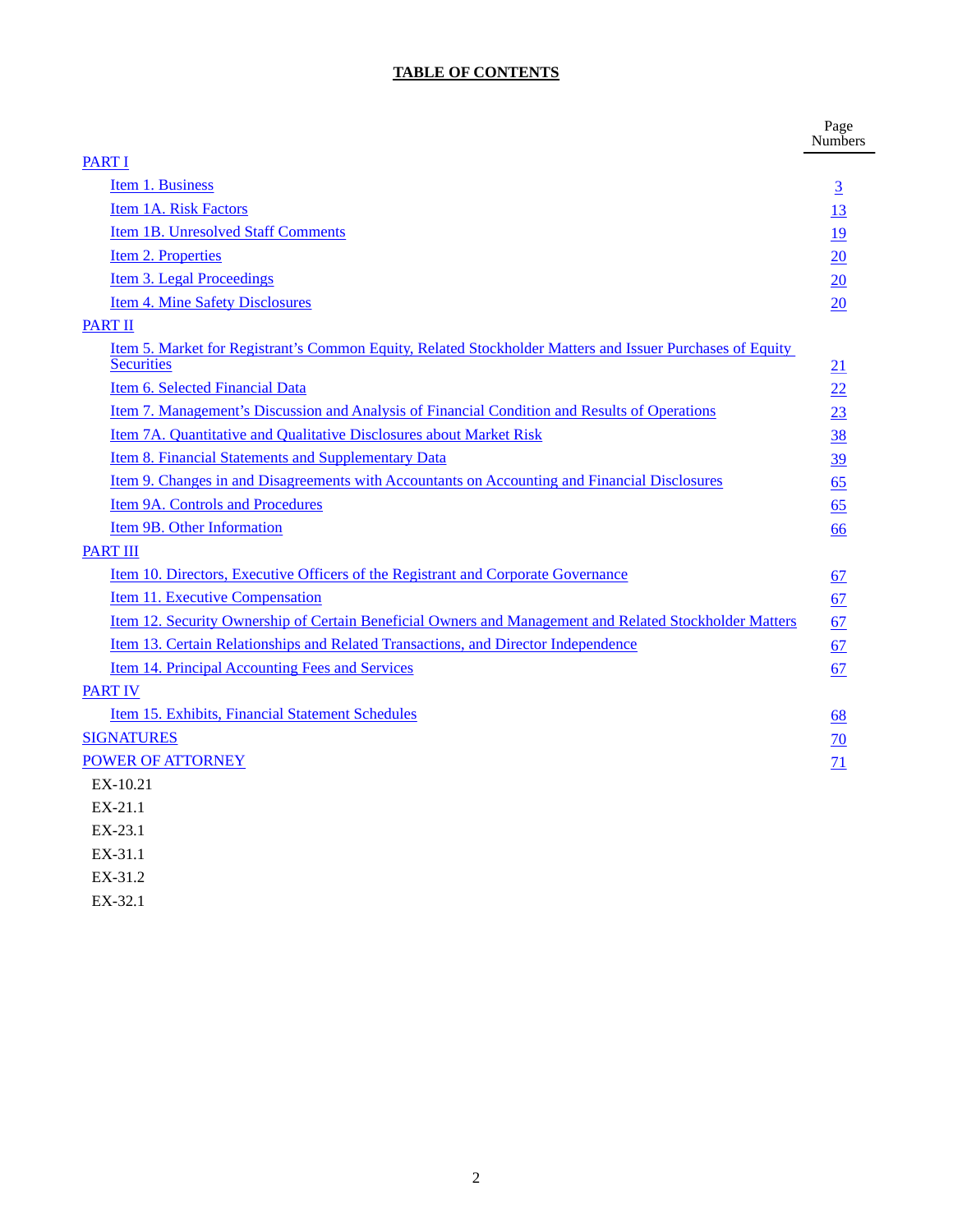#### **PART I**

#### <span id="page-3-0"></span>*Cautionary Statement Regarding Forward-Looking Statements*

*This report on Form 10-K contains a number of "forward-looking statements" that reflect the current views of Virco Mfg. Corporation ( the "Company" or "Virco") with respect to future events and financial performance, including, but not limited to, statements concerning: availability of funding for educational institutions; plans and objectives of management for future operations, including relating to the Company's future products, pricing, marketing, seasonal fluctuations in demand, expansion, manufacturing processes, and business strategies; the Company's ability to continue to control costs and inventory levels; availability and cost of raw materials, especially steel and petroleum-based products; the availability and cost of labor; transportation costs; the potential impact of the Company's "Assemble-To-Ship" program on earnings; market demand; the Company's ability to position itself in the market; current and future investments in and utilization of infrastructure; and management's beliefs that cash flow from current operations, existing cash reserves, and available lines of credit will be sufficient to support the Company's working capital requirements to fund existing operations. Forward-looking statements also include the assumptions underlying or relating to any of the foregoing statements. Such forward-looking statements are not guarantees of future performance and are subject to known and unknown risks, uncertainties, assumptions and other factors, many of which are out of the Company's control and difficult to forecast, that may cause actual results to differ materially from those which are expressed or implied in any forward-looking statements. Such factors include, but are not limited to, changes in, or the Company's ability to predict, general economic conditions, the availability and cost of raw materials, the markets for school and office furniture generally and specifically in areas and with customers with which the Company conducts its principal business activities, the rate of approval of school bonds for the construction of new schools, the extent to which existing schools order replacement furniture, customer confidence, competition, and other factors included in the "Risk Factors" section of this report.*

*The forward-looking statements contained in this report on Form 10-K are made on the basis of the views and assumptions of management regarding future events and business performance as of the date this report is filed with the SEC. We do not undertake any obligation to update these statements to reflect events or circumstances occurring after the date this report is filed.*

*In this report, words such as "anticipates," "believes," "expects," "will continue," "future," "intends," "plans," "estimates," "projects," "potential," "budgets," "may," "could" and similar expressions identify forward-looking statements. Readers are cautioned not to place undue reliance on forward-looking statements, which speak only as of the date hereof.*

*Throughout this report, our fiscal years ended January 31, 2013, January 31, 2014, January 31, 2015, January 31, 2016 and January 31, 2017 are referred to as years 2013, 2014, 2015, 2016 and 2017, respectively.*

*Please note that this report includes trademarks of Virco, including, but not limited to, the following: ZUMA ® , ZUMAfrd™,*  Ph.D. ®, I.Q. ®, Virtuoso ®, Classic Series™, Martest 21 ®, Lunada ®, Plateau ®, Core-a-Gator ®, Future Access ®, Sigma *® , Metaphor ® , Telos ® , TEXT ® , Parameter ® , Sage™, Analogy™ and Civitas™. Solely for convenience, from time to time, we refer to our trademarks in this report without the ® and ™ symbols, but such references are not intended to indicate that we will not assert, to the fullest extent under applicable law, our rights to our trademarks. In addition, other names and brands included in this report may be claimed by us as well or by third parties.*

#### <span id="page-3-1"></span>**Item 1. Business**

#### *Introduction*

Designing, producing and distributing high-value furniture for a diverse family of customers is a 67-year tradition at Virco Mfg. Corporation ("Virco" or the "Company", or in the first person, "we", "us" and "our"). Virco was incorporated in California in February 1950, and reincorporated in Delaware in April 1984. Virco started as a local manufacturer of chairs and desks for Los Angeles-area schools, and over the years has become the largest manufacturer and supplier of moveable educational furniture and equipment for the preschool through 12th grade market in the United States. The Company manufactures a wide assortment of products, including mobile tables, mobile storage equipment, desks, computer furniture, chairs, activity tables, folding chairs and folding tables. Additionally, Virco has worked with accomplished designers - such as Peter Glass, Richard Holbrook, and Bob Mills - to develop additional products for contemporary applications. These include the best-selling ZUMA Series; the recently introduced Analogy and Civitas furniture collections; Metaphor and Sage Series items for educational settings; and the wide-ranging Plateau Series.

Along with serving customers in the education market - which in addition to preschool through 12th grade public and private schools includes: junior and community colleges; four-year colleges and universities; trade, technical and vocational schools -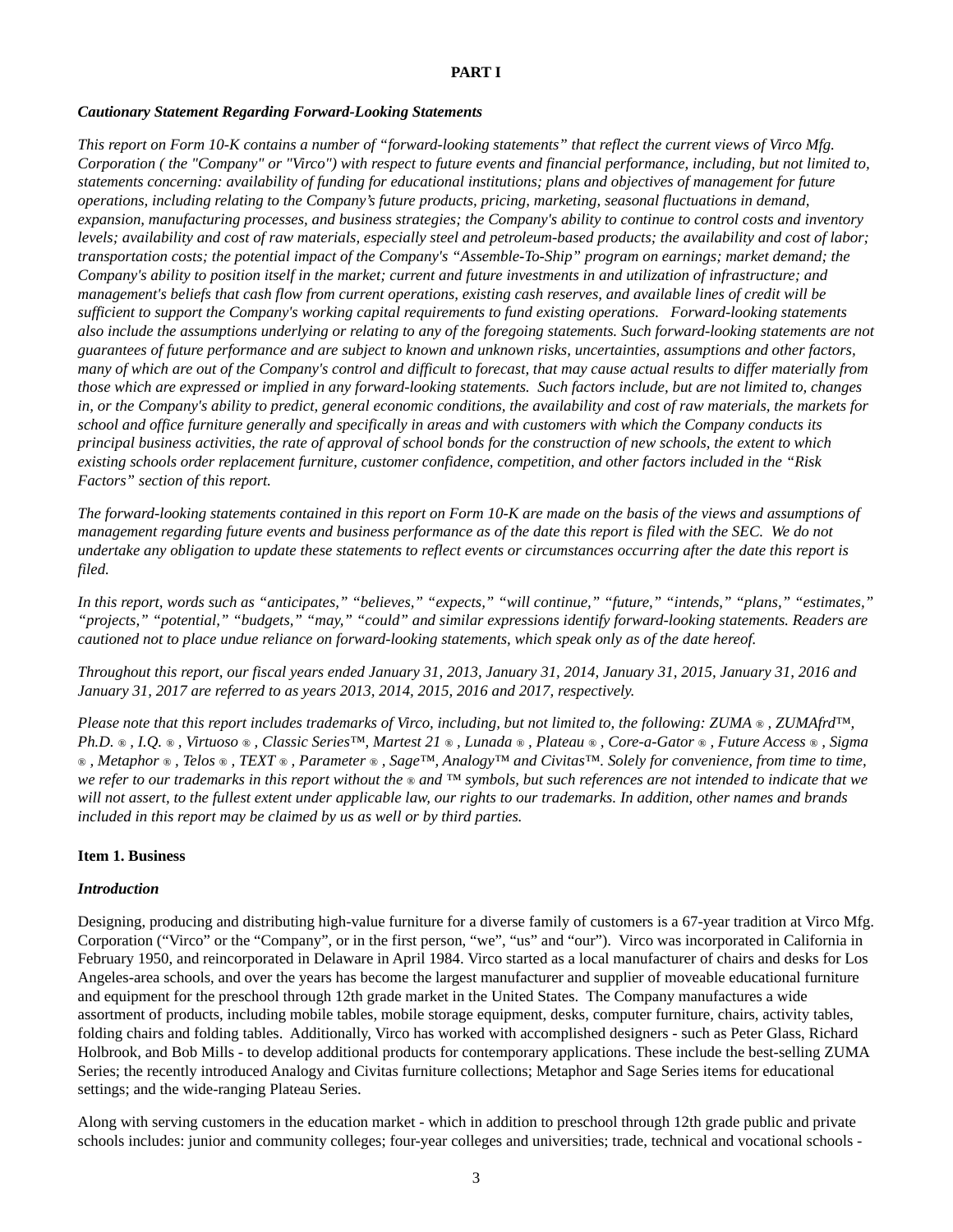Virco is a significant furniture and equipment supplier for convention centers and arenas; the hospitality industry with respect to banquet and meeting facilities; government facilities at the federal, state, county and municipal levels; and places of worship. We also sell to wholesalers, distributors, traditional retailers and catalog retailers that serve these same markets.

To meet the furniture and equipment needs of our customers, Virco leases a 560,000 sq. ft. office, manufacturing and warehousing facility located on 23.5 acres of land in Torrance, California; this facility includes our corporate headquarters, West Coast showroom, and our West Coast distribution operations. To complement our Torrance-based operations, Virco owns 100 acres of land in Conway, Arkansas, containing 1,200,000 sq. ft. of manufacturing, warehousing, and office space. With high-density storage systems, 70 dock doors dedicated to outbound freight, and substantial yard capacity to store and stage trailers, this facility supports Virco's ability to handle increased sales during our peak summer delivery season and enhances the efficiency with which orders are filled. Virco also operates two other facilities in Conway. The first is a 375,000 sq. ft. factory - acquired in 1954, and expanded and modernized in subsequent years - where a variety of operations take place, including the manufacture of fabricated steel components, chrome plating, and plastic injection-molding; components generated here are transferred to other facilities for assembly into finished goods. The second is a 175,000 sq. ft. manufacturing facility where compression-molded hard plastic components are fabricated and stored.

#### *New Products and Markets*

Because the product needs and preferences of our customers continue to evolve - and in response to competitive furniture and equipment offerings from domestic and offshore suppliers - Virco maintains an active new product development program. We've worked with accomplished designers - such as Peter Glass, Richard Holbrook, and Bob Mills - to introduce exciting furniture and equipment solutions for contemporary applications. In addition to new product programs, our domestic factories allow the Company to respond to custom requests or modifications to existing product offerings made by our customers. Often these custom requests are incorporated into our product offering for all customers. Over the past three years, Virco has launched a substantial number of new products, including the following products.

In 2015,Virco expanded on successful product lines such as TEXT and Sage Contract, and also introduced new seating, desks, and tables. N2™ is the newest, comprehensive seating line geared toward the budget-conscious customers, and includes everything from stack and task chairs to combo units and lab stools. In an effort to broaden Virco's reach into STEM™ (Science, Technology, Engineering and Mathematics) based learning solutions, the Tetra Series was developed as a complete line of tables and desks that are suitable for environments ranging from computer labs to seminar training rooms. To round out Virco's extensive offering of collaborative desks, the Molecule™ is a unique shaped student desk that can be grouped with other Molecules in multiple configurations, or customized with numerous accessories and used as a stand-alone, single student desk.

In 2016, to further support STEM and STEAM (Science, Technology, Engineering, Art and Math) centered learning, Virco introduced Makerspace Tables. The Makerspace line offers a wide assortment of medium-duty tables designed specifically for the hands-on learning environment most commonly found in vocational classes, makerspace areas, and STEM / STEAM centered education. Available in a large selection of top sizes, the unique inset design allows the user to easily swap out to a new work surface when needed without completely disassembling or replacing the entire table. Surface options include a standard ¾-inch laminate plywood core, or an unfinished, non-laminate, raw plywood work surface. To address the ongoing integration of technology in the classroom, Instructor Media Towers and Media Stations offer solutions for media storage and presentation. Virco's Media Towers incorporate locking doors, adjustable and fixed shelves, file and box drawers, and fully integrated cable management. Optional accessories for the Instructor Media Towers include a Caster Kit, Lectern Top Assembly, and Shelf Kits..

In 2017 the Company introduced a variety of new product lines and product family extensions. We launched our "Mix & Match" dealer program, which allows customers to select from a variety of table shapes, sizes, and heights, including stand up heights, along with a variety of interchangeable legs. To continue to provide customers with collaborative and multi-purpose solutions, we introduced the new 5000 Series Activity Table line which offers standard and new shapes with a thick profile leg and expanded our 4000 Series Activity Table line with a variety of new shapes. Our Zuma line was expanded to further address the needs of today's classrooms. The adjustable stand up height student desk comes in models and includes a standard FRW hard-plastic work surface with optional accessories including book boxes and baskets and backpack hangers. The Zuma stacking cantilever chair easily nests on top of tables and desks, then stacks to create space or store. Also new for 2017 was the Sigma adjustable height cantilever desk.

Virco's flat metal forming and other production capabilities are further enhanced when combined with our Assemble-to-Ship ("ATS") strategy, which allows for the manufacture and storage of common components during the portion of the year when demand for our product is lower which is then assembled to customer-specific combinations prior to shipment. The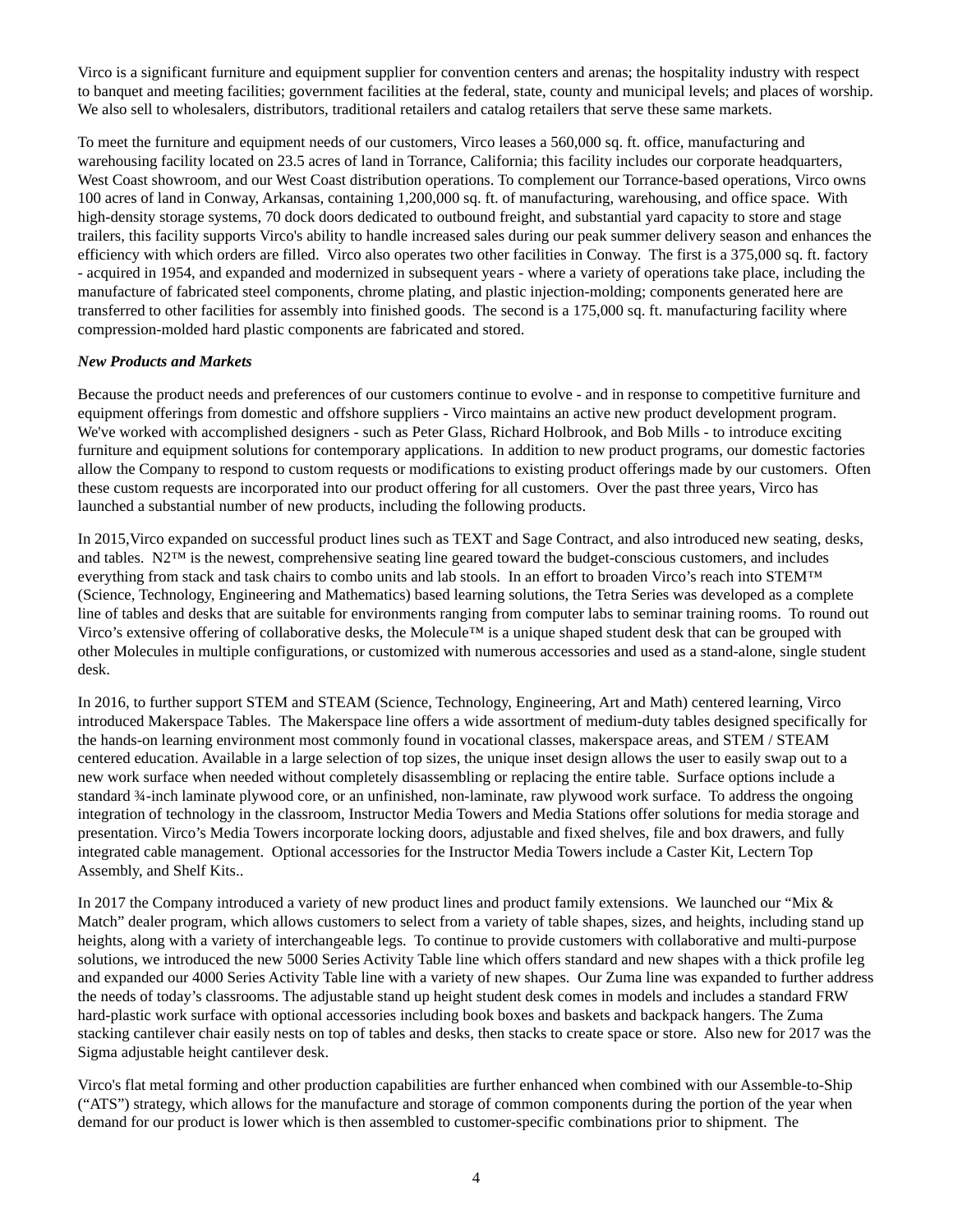combination of flat metal forming and ATS enables Virco to offer various products - including an array of desks at different price points - that provide a variety of furniture solutions for customer applications in a wide range of environments.

As of January 31, 2017, the Company employed approximately 735 full-time employees, manufacturing its products in 1.1 million square feet of fabrication facilities and 1.2 million square feet of assembly and warehousing facilities in Torrance, California and Conway, Arkansas. Additionally, the Company's PlanSCAPE® project management software allows its sales representatives to provide CAD layouts of classrooms, as well as classroom-by-classroom planning documents for the budgeting, acquisition and delivery of furniture, fixtures and equipment ("FF&E").

In the past decade, due to budgetary constraints, many schools reduced or eliminated central warehouses, janitorial services, and professional purchasing functions. As a result, fewer school districts administer their own bids, and are more likely to use regional, state, or national contracts. A shift to site-based management combined with reductions in professional purchasing personnel has increased the reliance of schools on suppliers that provide for a variety of needs from one source rather than administering different vendor relationships for each item. In response to these changes, the Company has expanded both the products and the services it provides to its educational customers. Now, in addition to buying furniture FOB Factory, customers can purchase furniture for delivery to warehouses and school sites, and can also purchase full-service furniture delivery that includes the delivery of the furniture in classrooms. Because the Company has been aggressively developing new furniture lines to enhance the range of products it manufactures - and by purchasing furniture and equipment from other companies for re-sale with Virco products - the Company is now able to provide "one-stop shopping" for all FF&E needs in our educational market.

The expansion of the Company's product line combined with the expansion of its services over the years has provided Virco with the ability to serve various markets including the education market (the Company's primary market), which is made up of public and private schools (preschool through 12th grade), junior and community colleges; four-year colleges and universities; and trade, technical and vocational schools. Virco also serves convention centers and arenas; the hospitality industry with respect to banquet and meeting facilities; government facilities at the federal, state, county and municipal levels; and places of worship. In addition, the Company also sells to wholesalers, distributors, traditional, internet and catalog retailers that serve these same markets.

#### *Manufacturing and Distribution*

Virco serves its customers through a well-trained, nationwide sales and support team. Virco's educational product line is marketed through an extensive direct sales force, as well as through a growing dealer network. In addition, Virco has a Corporate Sales Group to pursue international business wholesalers, mail order accounts and national chains where management believes that it is more efficient to have a single sales representative or group service such customers, as they tend to have needs that transcend the geographic boundaries established for Virco's local accounts. The Company also has an array of support services, including complete package solutions for the FF&E line item on school budgets; computer-assisted layout planning; transportation planning; and product delivery.

Another important element of Virco's business model is the Company's emphasis on developing and maintaining key manufacturing, assembly, distribution, and service capabilities. For example, Virco has developed competencies in several manufacturing processes that are important to the markets the Company serves, such as finishing systems, plastic molding, metal fabrication and woodworking. Virco's physical facilities are designed to support its ATS strategy. Warehouses have substantial staging areas combined with a large number of dock doors to support the seasonal peak in shipments during summer months.

During the last decade, many furniture manufacturers closed their domestic manufacturing facilities and began importing increasing quantities of furniture from international sources. During this same period, Virco elected to significantly reduce its work force, but retain its domestic factory locations. The Company believes that its domestic manufacturing capabilities are a significant strength. The Company has effectively used product selection, color selection, and dependable execution of delivery to customers to enhance its market position. With increasing costs from international sources and increasing freight costs, our factories are cost-competitive for bulky educational furniture and equipment items. The Company's ATS strategy allows for low-cube component parts to be sourced globally, with fabrication of bulky welded steel frames, wood tops, and larger molded-plastic components to be performed locally. Domestic production of laminated wood tops and molded plastic enables the Company to market a color palette that cannot be matched in a short delivery window by imported finished goods. Domestic assembly allows the Company to use standard ATS components to assemble customer-specific product and color combinations shortly prior to delivery.

Finally, management continues to hone Virco's ability to finance, manufacture and warehouse furniture within the relatively narrow delivery window associated with the highly seasonal demand for education sales. In 2016 and 2017, approximately 54% of the Company's total sales were delivered in June, July, and August with an even higher portion of educational sales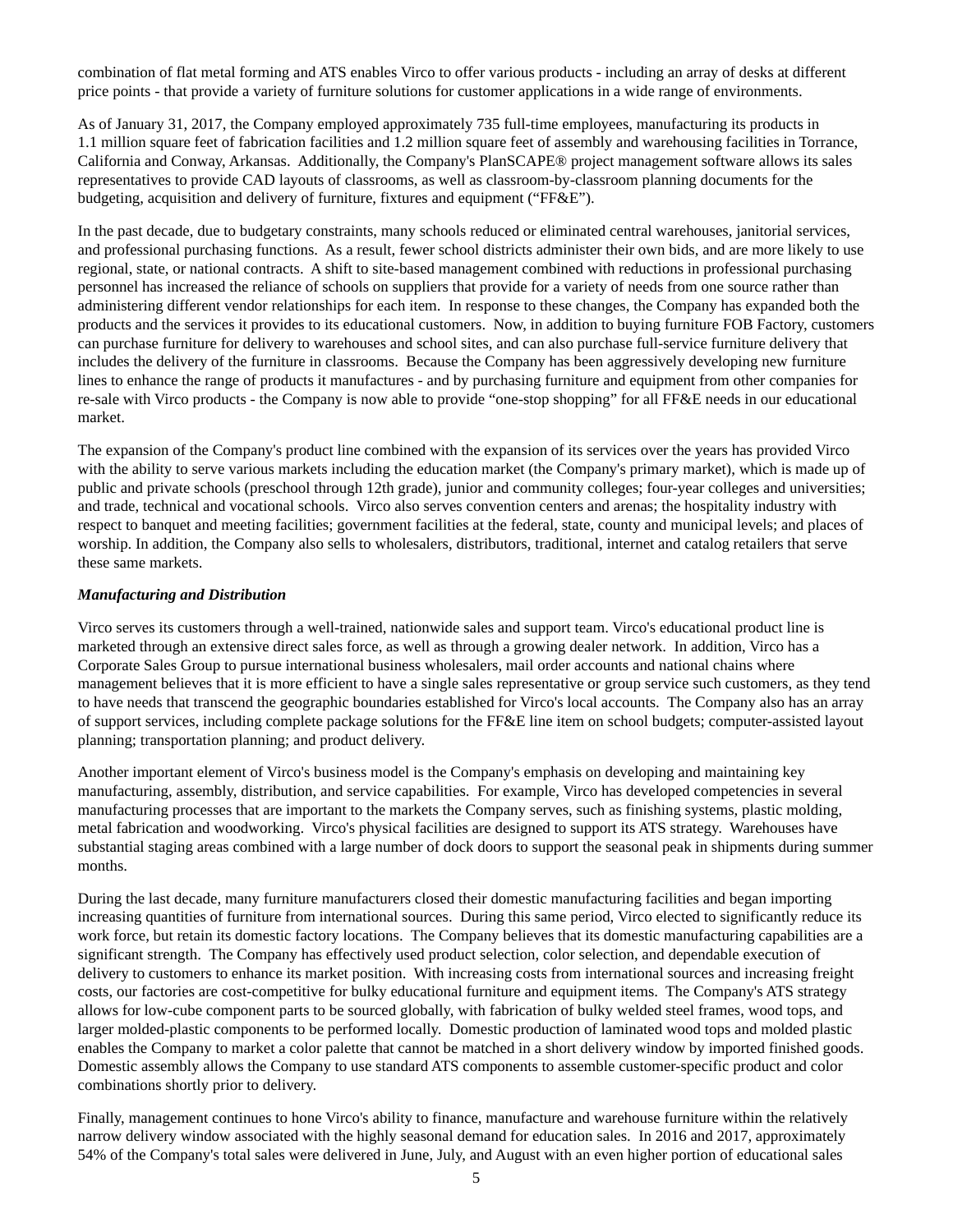delivered in that period. Shipments of furniture during peak weeks in July and August can be six times greater than in the seasonally slow winter months. Virco's substantial warehouse space allows the Company to build adequate inventories to service this narrow delivery window for the education market.

#### *Principal Products*

Virco produces the broadest line of furniture for the K-12 market of any manufacturer in the United States. By supplementing products manufactured by Virco with products from other manufacturers, Virco provides a comprehensive product assortment that covers substantially all products and price points that are traditionally included on the FF&E line item on a new school project or school budget. Virco also provides a variety of products for preschool markets and has recently developed products that are targeted for college, university, and corporate learning center environments. The Company has an ambitious and ongoing product development program featuring products developed in-house as well as products developed with accomplished designers. The Company's primary furniture lines are constructed of tubular metal legs and frames, combined with wood and plastic tops, plastic seats and backs, upholstered seats and backs, and upholstered rigid polyethylene and polypropylene shells. Virco also has flat metal forming capabilities to enable the production of desks, returns, bookcases, filing cabinets, mobile pedestals and related items.

# Virco's principal manufactured products include:

SEATING - The ergonomically supportive ZUMA® line designed by Peter Glass and Bob Mills posted the highest initial-year new product sales total in the Company's history. In addition to fixed-height 4-leg chairs, the ZUMA line includes cantilever chairs; tablet arm chairs with a fixed or articulating work surface and a compact footprint; and steel-frame rockers. The Sage™ line, originally designed to serve students in college, university and other adult education settings - and on high school campuses - now offers a 13" and a 15" 4-leg chair and a corresponding pair of cantilever chairs for younger or smaller students; there's also a selection of Sage rockers for K-12 applications and several tablet arm units. Selected adult-height Sage models can also now be ordered with a padded, upholstered seat. The Analogy seating line includes fixed-height 4-leg chairs, cantilever chairs; tablet arm chairs with a fixed or articulating work surface and a compact footprint; and steel-frame rockers. These lines were all developed with the ATS model in mind, and combine unique seat and back designs, while incorporating common attachment points to facilitate interchangeable frames. Other Virco seating choices include the Metaphor® Series - an updated sequel to Virco's best-selling Classic Series™ furniture with improvements in comfort, ergonomics, stackability, and manufacturing efficiencies. The Sage Contract line is targeted for offices and reception areas, colleges, hospitality venues and other adult environments. Virco further expanded the Sage Contract line in 2015 with the addition of a mobile tablet-arm workstation that includes an integrated bookrack to further penetrate the higher education market. Civitas™ chairs and stools are intended for foodservice, libraries, media centers, circulation areas, and related areas where people gather. Civitas frames offer several chair bucket styles and options including Zuma, Sage, Analogy, and molded plywood. Additional Virco seating alternatives range from 120, 121 and 122 Series stools to contoured I.Q.® Series classroom chairs by Richard Holbrook; comfortable, attractive Virtuoso® chairs by Charles Perry; and new Analogy™ Series chairs by Peter Glass and Bob Mills. The N2 Series was designed by Virco and introduced in 2015 as a comprehensive, ergonomic seating line that specifically caters to the budget conscious consumer. Classic Series™ stack chairs and Martest 21® hard plastic seating models are popular choices in schools across America. Along with this range of seating, Virco offers folding chairs and upholstered stack chairs, as well as additional plastic stack chairs and upholstered ergonomic chairs.

TABLES - Virco's TEXT® table collection for learning environments - designed by Peter Glass and Bob Mills- features heavygauge tubular steel and proven Virco construction for extended product life, and elliptical legs, swooping yokes and arched feet for exceptional elegance. Selected TEXT models can be equipped with a variety of technology-support and storage accessories. The 2015 introduction of the TEXT Tilt-Top Height Adjustable Table further expanded Virco's reach into the seminar, training room, and higher education markets by enhancing the functionality and flexibility of the table while strengthening the Virco and TEXT brands. The all new Tetra™ Series is a versatile collection of tables and student desks suitable for various environments. From classrooms to open-office spaces, the Tetra is simple enough to serve as an everyday workstation but can be customized to suit the needs of a fast paced computer lab or seminar training room. Lunada® tables, combining Virco's popular Lunada bi-point bases with a selection of 20 top sizes, make great choices for seminar, conference and related settings. Designed for Virco by Peter Glass, Plateau® tables bring exceptional versatility, sturdy construction and great styling to working and learning environments. For durable, easy-to-use lightweight folding tables, Virco's Core-a-Gator® models are unsurpassed. When paired with attractive, durable Virco cafe tops, Lunada bases by Peter Glass provide eyecatching table solutions for hospitality settings. Civitas tops and bases provide excellent furniture solutions for casual spaces where people gather. Virco also carries traditional folding tables, CT Series tables with a hand crank mechanism for top height adjustment, activity tables and office tables, as well as the computer tables and mobile tables described below. Virco's Makerspace tables are designed specifically for hands-on learning environments most commonly found in vocational classes, makerspace areas and STEM / STEAM centered education.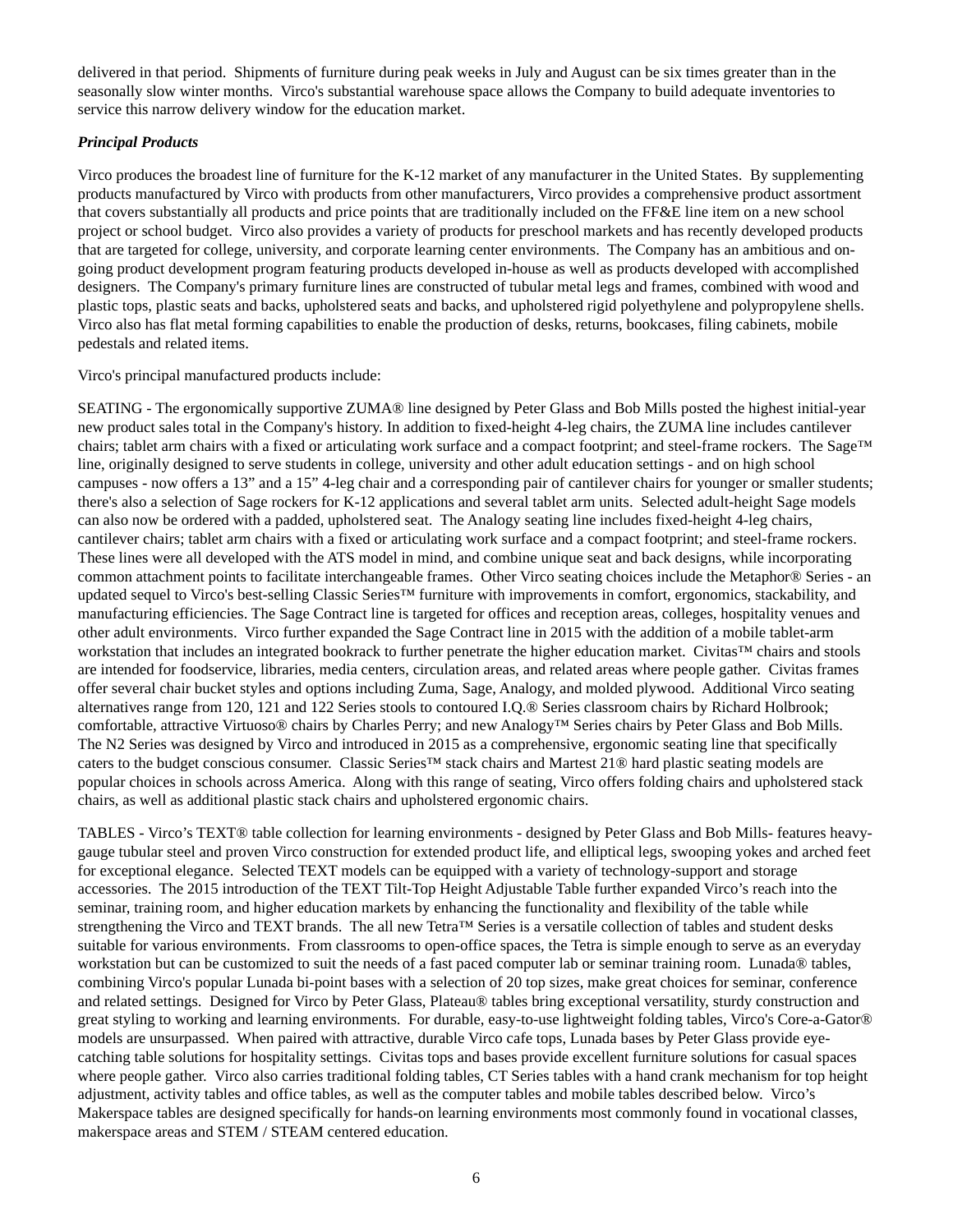COMPUTER FURNITURE - The TEXT and Tetra Series table collections described in the preceding paragraph provides an array of computer furniture choices for learning or business environments; Virco's Flip-Top Technology tables and HWT (Hinged Wire Trough) Technology tables also deliver popular computer furniture solutions. Future Access® computer tables come with an integral wire management panel and all rectangular models have a smooth post-formed front and rear edge. Like our Future Access models, 8700 Series computer tables can be equipped with Virco's functional computing accessories, such as keyboard mouse trays, CPU holders and support columns for optional elevated shelves. In an effort to address the demand for collaborative solutions in a computer lab environment, Virco added the Quarter Round 8700 Series Computer Table that allows multiple tables to be grouped together while maintaining a technology based environment. The Plateau Office Solutions collection offers desks and workstations with technology-support capabilities, while the Plateau Library/Technology Solutions line has specialty tables and other products for computing applications. Virco now offers Instructor Media Stations and Towers that include several options for media storage and presentation.

DESKS/CHAIR DESKS - From the ergonomic and collaborative-learning strengths of our best-selling ZUMA® student desks to the continuing popularity of our traditional Classic Series™ chair desks and combo units, Virco's wide-ranging furniture models can be found in thousands of America's schools. To expand on the popularity of the 785 Student Desk, Virco added a Collaborative Top work surface as an option on all 785 desk models, which facilitates convenient grouping of desks for breakout sessions and classroom collaboration. The Sage Contract saw the addition of an optional bookrack, which combined with the tablet arm and caster options, creates a complete mobile workstation for a variety of environments. The Molecule is a new student desk with a unique shaped collaborative work surface that can be used by a single student or grouped together with multiple Molecules to create various arrangements and group settings. Related products include an array of tablet arm units, new Agile Combo models and new Analogy™ Series combo chair desks. Selected models are available with durable, colorfast Martest 21® or Fortified Recycled Wood™ hard plastic components. For teachers, principals and district administrators - and for business environments - Virco offers an extensive range of Parameter® desks, returns and credenzas designed by Peter Glass and Bob Mills. Textameter™ mobile workstations provide additional furniture choices for educators.

ADMINISTRATIVE OFFICE FURNITURE - In addition to the Plateau® Office Solutions, Parameter®, and Textameter™ product lines, Virco manufactures a selection of desks, returns, bookcases and other items that employ the Company's flat metal forming capabilities. These products include 53 Series steel storage cabinets, an expanded range of 53 Series lateral files, and special versions of 543 and 546 Series desks with wire management capabilities. Other products range from 53 Series wardrobe tower cabinets and Parameter file credenzas to Parameter mobile pedestals and Plateau bookcases in popular 36" wide and 48" wide models that work in classroom settings and related educational environments as well as administrative offices.

LABORATORY FURNITURE - For biology and chemistry classes, and other school- and college-based lab settings, Virco offers a variety of steel-based science tables. Virco manufactures the table bases of these items and equips them with specialty Chemsurf® and epoxy resin tops. Virco's ZUMA®, Sage™, Analogy™, N2, Telos®, Metaphor®, I.Q.®, Classic Series™, and 3000 Series collections include pneumatically adjustable lab stools with high-range seat-height adjustment and a steel foot-ring. Virco also carries a selection of wood-frame science tables with Chemsurf and epoxy resin tops.

MOBILE FURNITURE - Cafeterias are perfect venues for the ever-popular Virco mobile tables - including a selection of oval mobile tables with attached benches or stools - while classrooms benefit from the spacious storage capacity of Virco mobile cabinets; additional mobile cabinet models with a magnetic marker back are available. ADA compliant Mobile Bench & Stool Tables were also introduced to the Virco line of mobile products in 2015 to expand on our wheelchair accessible solutions. An array of Virco product lines includes mobile chairs for school settings and offices.

STORAGE EQUIPMENT - For moving selected Virco chairs and folding tables, the Company carries a wide range of handling and storage equipment. For our convention center, arena, and auditorium customers, Virco also manufactures stackable storage trucks that work with Virco upholstered stack chairs, folding chairs and folding tables.

Virco's wide-ranging product selection includes hundreds of furniture models that are certified the Greenguard® Children & Schools Program for indoor air quality. In 2005 Virco's ZUMA and ZUMAfrd™ products earned the distinction of being the first classroom furniture models to be certified by the Greenguard Children & Schools Program, now known as Greenguard Gold certification. All of the models in the Company's most recently introduced product lines - including Analogy™ furniture models and Textameter™ instructor workstations - are Greenguard-certified. Along with Virco's leadership relative to Greenguard-certified furniture, the Company also introduced the classroom furniture industry's first Take-Back program in 2007, enabling qualifying schools, colleges, universities, and other organizations and customers to return selected out-ofservice furniture components for recycling rather than sending these items to a landfill.

In order to provide a comprehensive product offering for the education market, the Company supplements Virco-manufactured products with items purchased for re-sale, including wood and steel office furniture, early learning products for pre-school and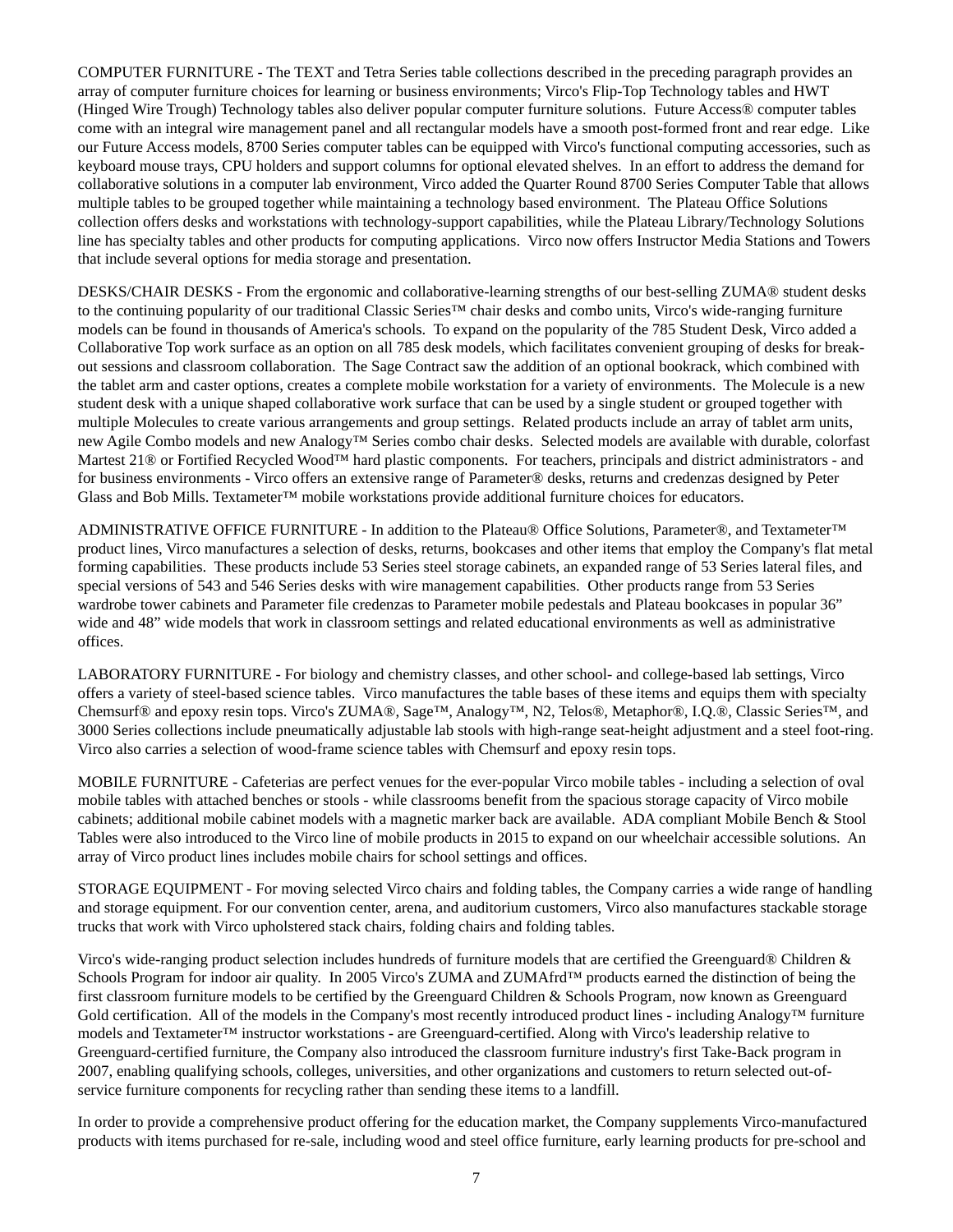kindergarten classrooms, science laboratory furniture, and library tables, chairs and equipment. Virco now offers customized, space-efficient workstations by Interior Concepts™ for technology and language labs, media centers, computer classrooms, reception areas and offices. Interior Concepts is one of the many vendors with which the Company partners in order to effectively position Virco as the preferred one-stop furniture and equipment source for K-12 schools. None of the products from vendor partners accounted for more than 10% of consolidated revenues in 2017.

To complement Virco's extensive selection of furniture and equipment, we offer customers a variety of valuable services in connection with the purchase of Virco products; revenues from these service levels are included in the purchase price of the furniture items. In addition to giving customers the option of purchasing Virco products and making their own delivery arrangements, Virco provides three levels of delivery service. When customers choose Standard Delivery - also known as tailgate delivery - the delivery driver is responsible for moving the customer's goods to the tailgate of the truck only; therefore, the customer must have personnel on hand to unload the truck. For additional charges Virco also offers Inside Delivery (to an inside location), or Full-Service Delivery (delivered and placed in the classroom). To assist customers involved with FF&E purchases for new school construction projects or school renovations, Virco's PlanSCAPE® service provides room-by-room computerized layout planning and full FF&E project management.

#### *Customers*

Virco's major customers include educational institutions, convention centers and arenas, hospitality providers, government facilities, and places of worship. No customer accounted for more than 10% of Virco's consolidated revenues during 2017 .

# *Raw Materials*

Virco purchases steel, aluminum, plastic, polyurethane, polyethylene, polypropylene, plywood, particleboard, medium density fiberboard (MDF), cartons and other raw materials from many different sources for the manufacture of its principal products. Management believes the Company is not more vulnerable with respect to the sources and availability of these raw materials than other manufacturers of similar products. The Company's largest raw material cost is for steel, followed by plastics and wood.

The price of these commodities, particularly steel and plastic, can be volatile. Historically the Company has experienced years where the price of steel, plastic, and wood have spiked significantly; often as a result of global demand or tariffs on international supply but also in response to domestic supply interruptions. During 2015 the cost of steel, plastic, and wood remained stable. In 2016 the cost of these commodities declined slightly. In 2017, the cost of steel increased significantly, but the increase did not occur until after the Company had sourced the majority of its steel for the summer delivery season.

In addition to the raw materials described above, the Company purchases components used in the fabrication and assembly of furniture from a variety of overseas locations, but primarily from China. These components are classified as raw materials in the financial statements until such time that the components are consumed in a fabrication or assembly processes. These components are sourced from a variety of factories, none of which are owned or operated by the Company. Costs for these imported components increased moderately during each of the last three years, and are expected to be stable in 2018.

With respect to the Company's annual contracts (or those contracts that have longer terms), the Company may have limited ability to increase prices during the term of the contract. The Company has, however, negotiated increased flexibility under many of these contracts, allowing the Company to increase prices on future orders. Nevertheless, even with respect to these more flexible contracts, the Company does not have the ability to increase prices on orders received prior to any announced price increases in commodities. Due to the intensely seasonal nature of our business, the Company may receive significant orders during the first and second quarters for delivery in the second and third quarters. With respect to any of the contracts described above, if the costs of raw materials increase suddenly or unexpectedly, the Company cannot be certain that it will be able to implement corresponding increases in its sales prices in order to offset such increased costs. Significant cost increases in providing products during a given contract period can adversely impact operating results and have done so during prior years. The Company typically benefits from any decreases in raw material costs under the contracts described above.

# *Marketing and Distribution*

Virco serves its customers through a well-trained, nationwide sales and support team, as well as a dealer network. In addition, Virco has a Corporate Sales Group to pursue international sales, wholesalers, mail order accounts and national chains where management believes it would be more efficient to have a single sales representative or group approach such persons, as they tend to have needs that transcend the geographic boundaries established for Virco's local accounts.

Virco's educational product line is marketed through what management believes to be the largest direct sales force of any education furniture manufacturer. The Company's approach to servicing its customer base is very flexible, and is tailored to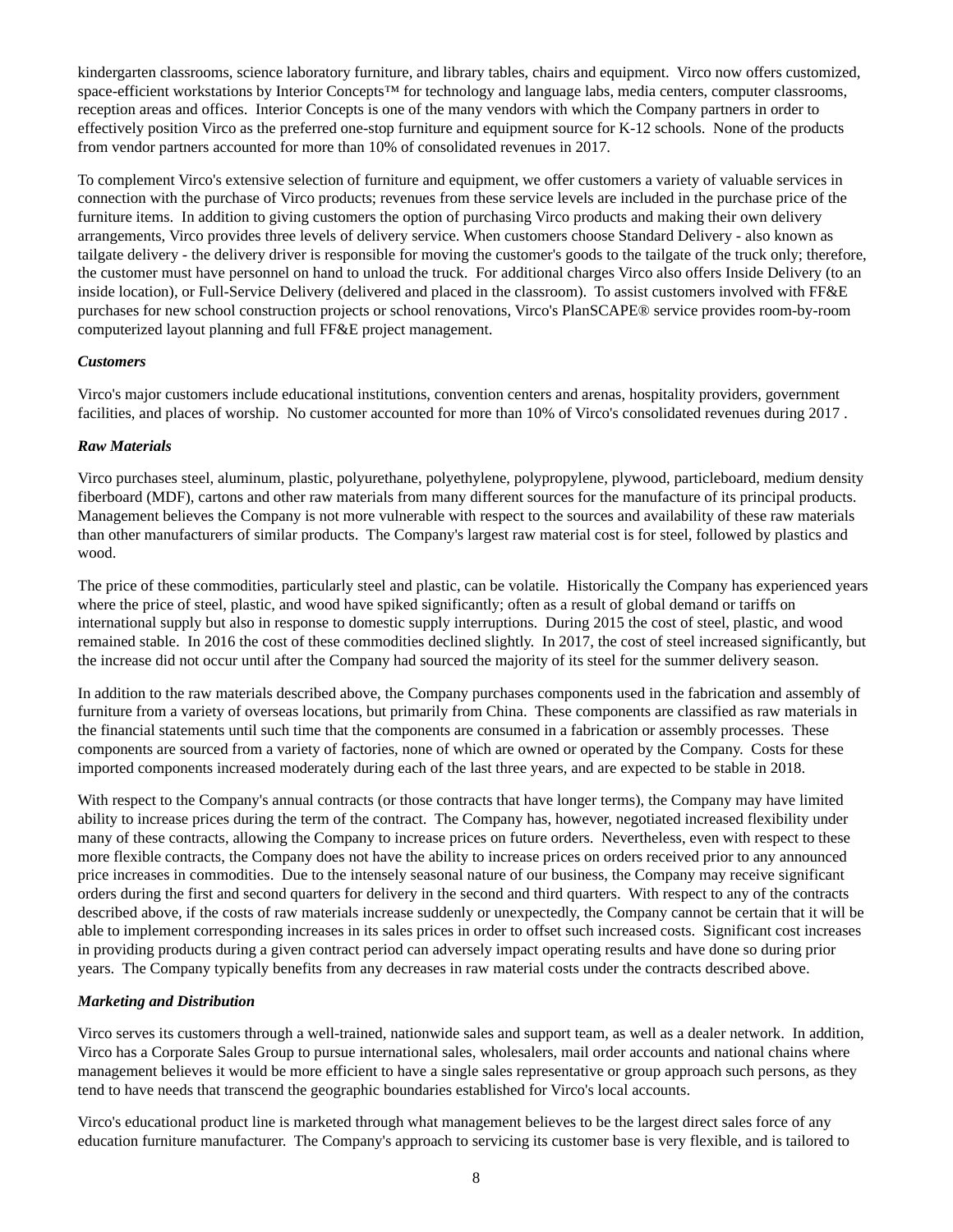best meet the needs of individual customers and regions. When considered to be most efficient, the sales force will call directly upon school business officials, who may include purchasing agents or individual school principals where site-based management is practiced. Where it is considered advantageous, the Company will use large exclusive distributors and fullservice dealer partners. The Company's direct sales force is considered to be an important competitive advantage over competitors who rely primarily upon dealer networks for distribution of their products.

Virco's sales force is assisted by the Company's proprietary PlanSCAPE® software and experienced PlanSCAPE managers when preparing complete package solutions for the FF&E segment of bond-funded public school construction projects. PlanSCAPE software also enables the entire Virco sales force to prepare quotations for less complicated projects.

A significant portion of Virco's business is awarded through annual bids with school districts or other buying groups used by school districts. These bids are typically valid for one year. Many contracts contain penalty, performance, and debarment provisions that can result in debarment for a number of years, a financial penalty, or calling of performance bonds.

Sales of commercial and contract furniture are made throughout the United States by distributorships and by Company sales representatives who service the distributorship network. Virco representatives call directly upon state and local governments, convention centers, individual hospitality venues, places of worship and mass merchants. This market includes colleges and universities, preschools, private schools, and office training facilities, which typically purchase furniture through commercial channels.

The Company sells to thousands of customers, and, as such no single customer represented more than 10 percent of the Company's consolidated revenues in 2017. Significant purchases of furniture using public funds often require annual bids or some form of "authorization" to purchase goods or services from a vendor. This authorization can include state contracts, local and national buying groups, or local school districts that "piggyback" on the bid of a larger district. In virtually all cases, purchase orders and payments are processed by the individual school districts, even though the contract pricing may be determined by a state contract, national or local buying group, or consortium of school districts. Schools usually can purchase from more than one contract or purchasing vehicle, if they are participants in buying groups as well as being eligible for a state or national contract.

Virco is the exclusive supplier of movable classroom furniture for one nationwide purchasing organization under which many of our customers price their furniture. See "Risk Factors : Approximately 50% of our sales are priced through one contract, under which we are the exclusive supplier of classroom furniture." Sales priced under this contract represented approximately 56% of sales in 2017, 51% of sales in 2016, and 49% of sales in 2015. In 2009, the Company was awarded a three-year contract with this purchasing organization extending through 2012 and three one-year extensions extending through 2015. In 2015, the Company was awarded a three-year extension through December 31, 2017 with two one-year extensions through December 31, 2019. If Virco were unable to sell under this contract, we believe we would be able to sell to the vast majority of our customers under alternative contracts.

The Company's education customers typically do not have logistic capabilities and more than 75 % of sales are FOB destination, and include freight to customer. Sales of furniture that are sold FOB factory are typically made to resellers of our product who in turn provide logistics to the ultimate customer. Approximately 90% of the Company's freight is supplied by third party carriers. Utilizing third party carriers is an effective method of addressing the significant seasonal peak in summer and moderating excess capacity issues in the slow season. Reliance on third party carriers can expose the Company to freight rate volatility, fuel surcharges, and to capacity constraints in the transportation industry. Historically, the Company has been able to obtain adequate capacity from freight vendors to service the summer season.

# *Seasonality*

The educational sales market is extremely seasonal. Approximately 54% of the Company's total sales in 2017 were delivered in June, July, and August with an even higher portion of educational sales delivered in that period. Shipments during peak weeks in July and August can be as great as six times the level of shipments in the winter months.

# *Working Capital Requirements During Our "Peak" Summer Season*

As discussed above, the market for educational furniture and equipment is marked by extreme seasonality, with the majority of shipments occurring from June to August each year, which is the Company's peak season. As a result of this seasonality, Virco builds and carries significant amounts of inventory during the peak summer season to facilitate the rapid delivery requirements of customers in the educational market. This requires a large up-front investment in raw materials and components, labor, storage and related costs as inventory is built in anticipation of peak sales during the summer months. As the capital required for this build-up generally exceeds cash available from operations, Virco has historically relied on bank financing to meet cash flow requirements during the build-up period immediately preceding the high season. Currently, the Company has a line of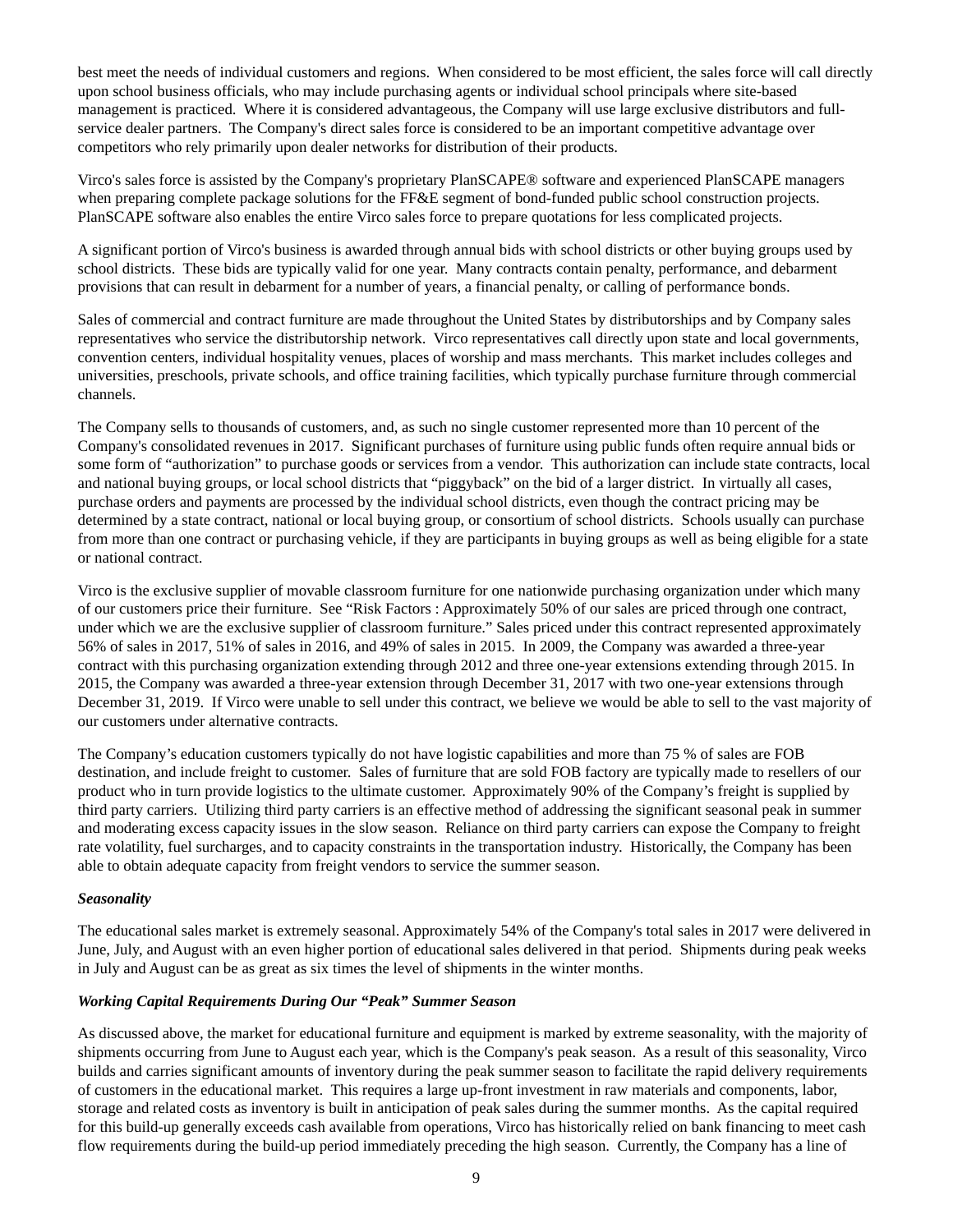credit with PNC Bank to assist in meeting cash flow requirements as inventory is built for, and business is transacted during, the peak summer season.

In addition, Virco typically is faced with a large balance of accounts receivable during the peak season. This occurs for three primary reasons. First, accounts receivable balances naturally increase during the peak season as product shipments increase. Second, many customers during this period are government institutions, which tend to pay accounts receivable more slowly than commercial customers. Third, many summer deliveries may be "projects" where the Company provides furniture for a new school or significant refurbishment of an existing school. Projects may require architect sign off, school board approval prior to payment, or punch list completion, all of which can delay payment. Virco has historically enjoyed high levels of collectability on these accounts receivable due to the low-credit risk associated with such customers. Nevertheless, due to the time differential between inventory build-up in anticipation of the peak season and the collection on accounts receivable throughout the peak season, the Company must rely on external sources of financing.

As a result of the seasonality of our business, our manufacturing capacity is dictated by the capacity requirement during the months of June, July, and August. Because of this seasonality, factory utilization is lower during the slow season. The Company utilizes a variety of tactics to address this seasonal business. During the summer months, which comprise our second and third fiscal quarters, our full-time personnel utilization generally is at or exceeds full capacity. The Company utilizes temporary labor and significant overtime to meet these seasonal requirements. During the slow portions of the year, temporary labor and overtime are eliminated to moderate the off-season costs. Our manufacturing facility capacity utilization generally remains less than 100% during these off-season months; because physical structure capacity cannot be adjusted as readily as personnel capacity, we have secured sufficient physical structure capacity to accommodate our current needs as well as for anticipated future growth. Our physical structure utilization is significantly lower during the first and fourth quarters of each year than it is during the second and third quarters.

The Company utilizes a comparable strategy to address warehousing and distribution requirements. During summer months, temporary labor is hired to supplement experienced warehouse and distribution personnel. More than 90% of the Company's freight is provided by third-party carriers. Utilizing third party carriers is an effective method of addressing the significant seasonal peak in summer and moderating excess capacity issues in the slow season. Reliance on third party carriers can expose the Company to freight rate volatility, fuel surcharges, and to capacity constraints in the transportation industry. The Company has secured sufficient warehouse capacity to accommodate our current needs as well as anticipated future growth.

Virco's working capital requirements during, and in anticipation of, the peak summer season require management to make estimates and judgments that affect assets, liabilities, revenues and expenses, and related contingent assets and liabilities. For example, management expends a significant amount of time in the first quarter of each year developing a stocking plan and estimating the number of temporary summer employees, the amount of raw materials, and the types of components and products that will be required during the peak season. If management underestimates any of these requirements, Virco's ability to meet customer orders in a timely manner or to provide adequate customer service may be diminished. If management overestimates any of these requirements, the Company may have to absorb higher storage, labor and related costs, each of which may negatively affect the Company's results of operations. On an on-going basis, management evaluates and adjusts its estimates, including those related to market demand, labor costs, and stocking inventory. Moreover, management continually strives to improve its ability to correctly forecast the requirements of the Company's business during the peak season each year based in part on annual contracts which are in place and management's experience with respect to the market.

As part of Virco's efforts to balance seasonality, financial performance and quality without sacrificing service or market share, management has been refining the Company's ATS operating model. ATS is Virco's version of mass-customization, which assembles standardized, stocked components into customized configurations before shipment. The ATS program reduces the total amount of inventory and working capital needed to support a given level of sales. It does this by increasing the inventory's versatility, delaying assembly until the last moment, and reducing the amount of warehouse space needed to store finished goods. As part of the ATS stocking program, Virco has endeavored to create a more flexible work force. The Company has developed compensation programs to reward employees who are willing to move from fabrication to assembly to the warehouse as seasonal demands evolve.

# *Other Matters*

# *Competition*

Virco has numerous competitors in each of its markets. In the educational furniture market, Virco manufactures furniture and sells direct to educational customers. Competitors typically fall into two categories (1) furniture manufacturers that sell to dealers which re-sell furniture to the end user, and (2) dealers that purchase product from these manufacturers and re-sell to educational customers. The manufacturers that Virco competes with include HON (HNI), Artco-Bell, KI Inc., Bretford, Smith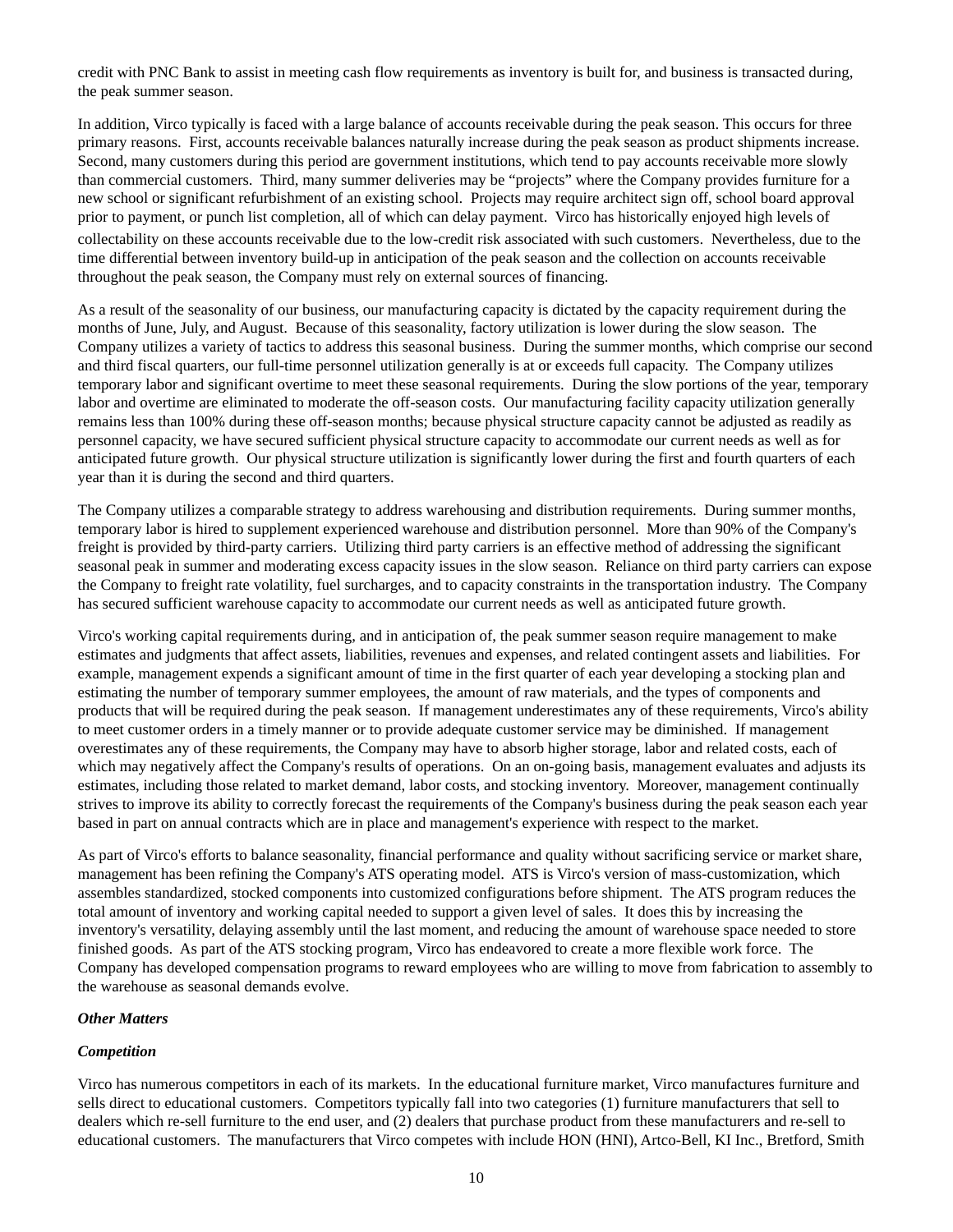System, Columbia, Scholarcraft, Alumni, ECR4Kids, and VS America. Historically, our largest competitor that purchases and re-sells furniture has been School Specialty (SCHS). MeTEOR (formerly Contrax) is a significant nationwide reseller focusing on projects. In addition to School Specialty and MeTEOR, there are numerous catalogers, internet resellers, and smaller local education furniture dealers that sell into local markets. Competitors in contract furniture vary depending upon the specific product line or sales market and include Falcon Products, National Public Seating, Bretford, Sandusky Lee, Bush Industries, MTS and Mity Enterprises, Inc.

The educational furniture market is characterized by price competition, as many sales occur on a bid basis. Management compensates for this market characteristic through a combination of methods that include emphasizing the value of Virco's products and product assortment, the convenience of one-stop shopping for "Equipment for Educators™", the value of Virco's project management capabilities, the value of Virco's distribution and delivery capabilities, and the value of Virco's customer support capabilities and other intangibles. In addition, management believes that the streamlining of costs assists the Company in compensating for this market characteristic by allowing Virco to offer a higher value product at a lower price. For example, as discussed above, Virco has decreased distribution costs by avoiding re-sellers, and management believes that the Company's large direct sales force and the Company's sizeable manufacturing and warehousing capabilities facilitate these efforts. Although management prefers to compete on the value of Virco products and services, when market conditions warrant, the Company will compete based on direct prices and may reduce its prices to build or maintain its market share.

# *Backlog*

Sales order backlog at January 31, 2017, totaled \$13.6 million and approximated eight weeks of sales, compared to \$12.2 million at January 31, 2016, and \$11.8 million at January 31, 2015. Substantially all of the backlog will ship during the year ending January 31, 2018.

# *Patents and Trademarks*

In the last 10 years, the United States Patent and Trademark Office (the "USPTO") has issued to Virco more than 50 patents on its various new product lines. These patents cover various design and utility features in Ph.D.® chairs, I.Q.® Series furniture, the ZUMAfrd™ family of products, and the ZUMA® family of products, among others.

Virco has a number of other design and utility patents in the United States and other countries that provide protection for Virco's intellectual property as well. These patents expire over the next one to 16 years. Virco maintains an active program to protect its investment in technology and patents by monitoring and enforcing its intellectual property rights. While Virco's patents are an important element of its success, Virco's business as a whole is not believed to be materially dependent on any one patent. See "Risk Factors: An inability to protect our intellectual property could have a significant impact on our business."

In order to distinguish genuine Virco products from competitors' products, Virco has obtained the rights to certain trademarks and trade names for its products and engages in advertising and sales campaigns to promote its brands and to identify genuine Virco products. While Virco's trademarks and trade names play an important role in its success, Virco's business as a whole is not believed to be materially dependent on any one trademark or trade name, except perhaps "Virco," which the Company has protected and enhanced as an emblem of quality educational furniture for over 67 years.

Virco has no franchises or concessions that are considered to be of material importance to the conduct of its business and has not appraised or established a value for its patents or trademarks.

# *Employees*

As of January 31, 2017, Virco and its subsidiaries employed approximately 735 full-time employees across our facilities. Of this number, approximately 570 are involved in manufacturing and distribution, approximately 95 in sales and marketing and approximately 70 in administration. The Company also utilizes temporary workers as necessary to meet seasonal production, warehousing or distribution requirements that cannot be filled by its full time workforce. During 2017, the Company employed approximately 300 temporary workers during the months of June, July, and August, with smaller numbers immediately preceding and following these months.

# *Environmental Compliance*

Virco is subject to numerous federal, state, and local environmental laws and regulations in the various jurisdictions in which it operates that (a) govern operations that may have adverse environmental effects, such as the discharge of materials into the environment, as well as handling, storage, transportation and disposal practices for solid and hazardous wastes, and (b) impose liability for response costs and certain damages resulting from past and current spills, disposals or other releases of hazardous materials. In this context, Virco works diligently to remain in compliance with all such environmental laws and regulations as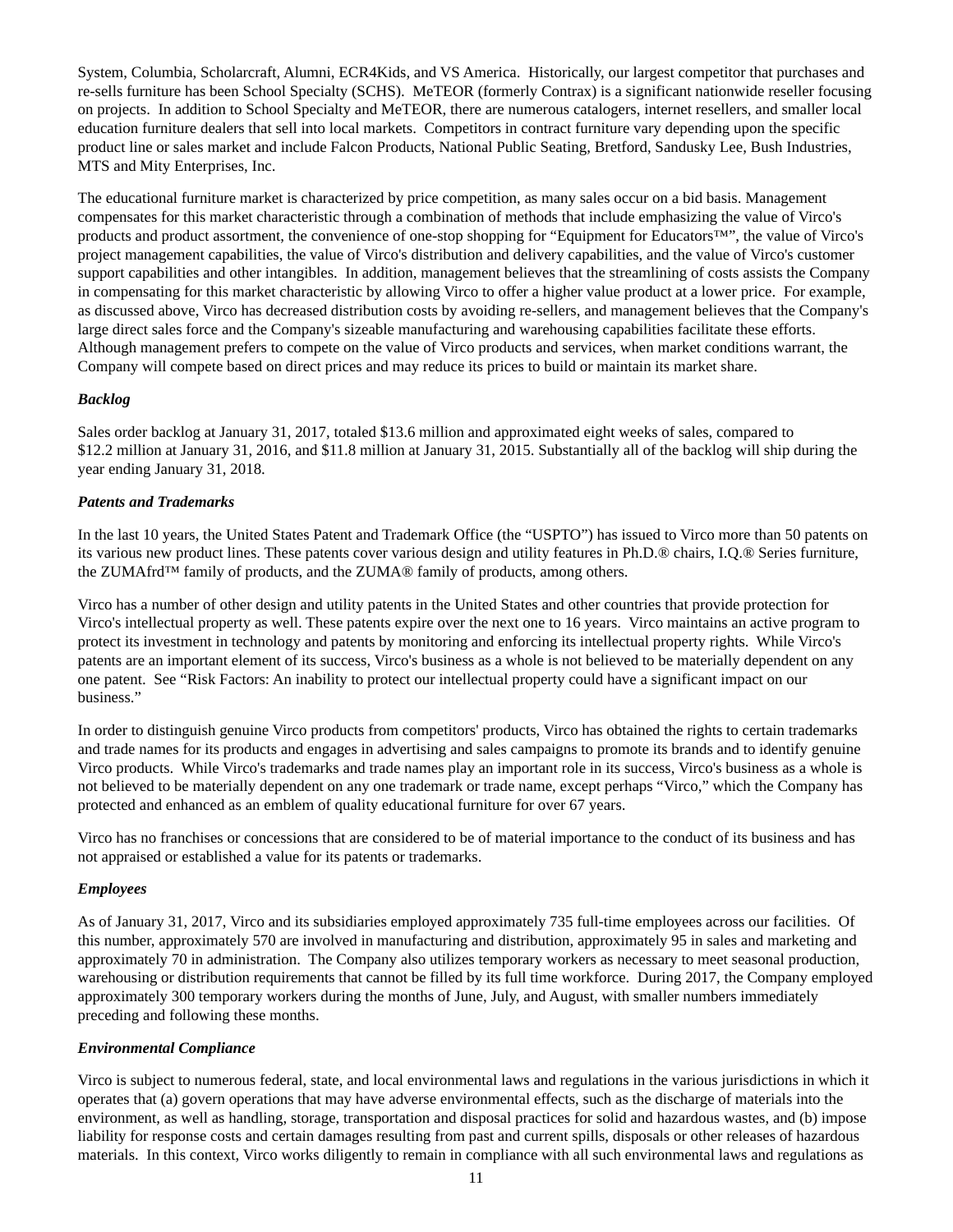these affect the Company's operations. Moreover, Virco has enacted policies for recycling and resource recovery that have earned repeated commendations, including: recognition by the California Department of Resources Recycling and Recovery (CalRecycle) in 2012 and 2011 as a Waste Reduction Awards Program (WRAP) honoree; recognition by the United States Environmental Protection Agency in 2004 as a WasteWise Hall of Fame Charter Member, in 2003 as a WasteWise Partner of the Year and in 2002 as a WasteWise Program Champion for Large Businesses; and recognition by the Sanitation Districts of Los Angeles County for compliance with industrial waste water discharge guidelines in 2008 through 2011. In addition to these awards and commendations, Virco's ZUMA® and ZUMAfrd™ product lines were the first classroom furniture collections to earn indoor air quality certification through the stringent GREENGUARD® Children & Schools Program, now known as Greenguard Gold certification. As a follow-up to the certification of ZUMA and ZUMAfrd models in 2006, hundreds of other Virco furniture items - including Analogy™ furniture models and Textameter™ instructor workstations have earned GREENGUARD certification. Moreover, all Virco products covered by the Consumer Product Safety Improvement Act of 2008 are in compliance with this legislation. All affected Virco models are also in compliance with the California Air Resources Board rule implemented on January 1, 2009, concerning formaldehyde emissions from composite wood products. Environmental laws have changed rapidly in recent years, and Virco may be subject to more stringent environmental laws in the future. The Company has expended, and may be expected to continue to expend, significant amounts in the future for compliance with environmental rules and regulations, for the investigation of environmental conditions, for the installation of environmental control equipment, or remediation of environmental contamination. Normal recurring expenses relating to operating our factories in a manner that meets or exceeds environmental laws are matched to the cost of producing inventory. It is possible that the Company's operations may result in noncompliance with, or liability for remediation pursuant to, environmental laws. Should such eventualities occur, the Company records liabilities for remediation costs when remediation costs are probable and can be reasonably estimated. See Risk Factors: We could be required to incur substantial costs to comply with environmental requirements." Violations of, and liabilities under, environmental laws and regulations may increase our costs or require us to change our business practices.

#### *Financial Information About Industry Segment and Geographic Areas*

Virco operates in a single industry segment. For information regarding the Company's revenues, gross profit and total assets for each of the last three fiscal years, see the Company's consolidated financial statements.

During 2017, Virco derived approximately 6.3% of its revenues from customers located outside of the United States (primarily Canada). During 2016, Virco derived approximately 6.7% of its revenues from customers located outside of the United States (primarily Canada and Puerto Rico). During 2015, Virco derived approximately 7.7% of its revenues from customers located outside of the United States (primarily Canada and Puerto Rico). The Company determines sales to these markets based upon the customers' principal place of business. During 2017, 2016 and 2015, the Company did not have any long-lived assets outside of the United States.

# *Executive Officers of the Registrant*

 $\overline{\phantom{a}}$  , we can also the contract of the contract of the contract of the contract of the contract of the contract of the contract of the contract of the contract of the contract of the contract of the contract of the

As of April 1, 2017, the executive officers of the Company, who are elected by and serve at the discretion of the Company's Board of Directors, were as follows:

| <b>Name</b>           | <b>Office</b>                                                                                | Age at<br><b>January 31, 2017</b> | <b>Has Held</b><br><b>Office Since</b> |
|-----------------------|----------------------------------------------------------------------------------------------|-----------------------------------|----------------------------------------|
| Robert A. Virtue (1)  | Chairman of the Board and Chief Executive Officer                                            | 84                                | 1990                                   |
| Douglas A. Virtue (2) | President                                                                                    | 58                                | 2014                                   |
| J. Scott Bell (3)     | Senior Vice President - Chief Operating Officer                                              | 60                                | 2004                                   |
| Robert E. Dose (4)    | Senior Vice President - Chief Financial Officer, Secretary and<br>Treasurer                  | 60                                | 1995                                   |
| Patricia Quinones (5) | Senior Vice President - Chief Administrative Officer                                         | 53                                | 2004                                   |
| James D. Johnson (6)  | Senior Vice President - Chief Marketing Officer                                              | 48                                | 2015                                   |
| Rob Devers (7)        | Senior Vice President - Chief Information Officer                                            | 50                                | 2016                                   |
| Bassey Yau (8)        | Vice President - Corporate Controller, Assistant Secretary and<br><b>Assistant Treasurer</b> | 58                                | 2004                                   |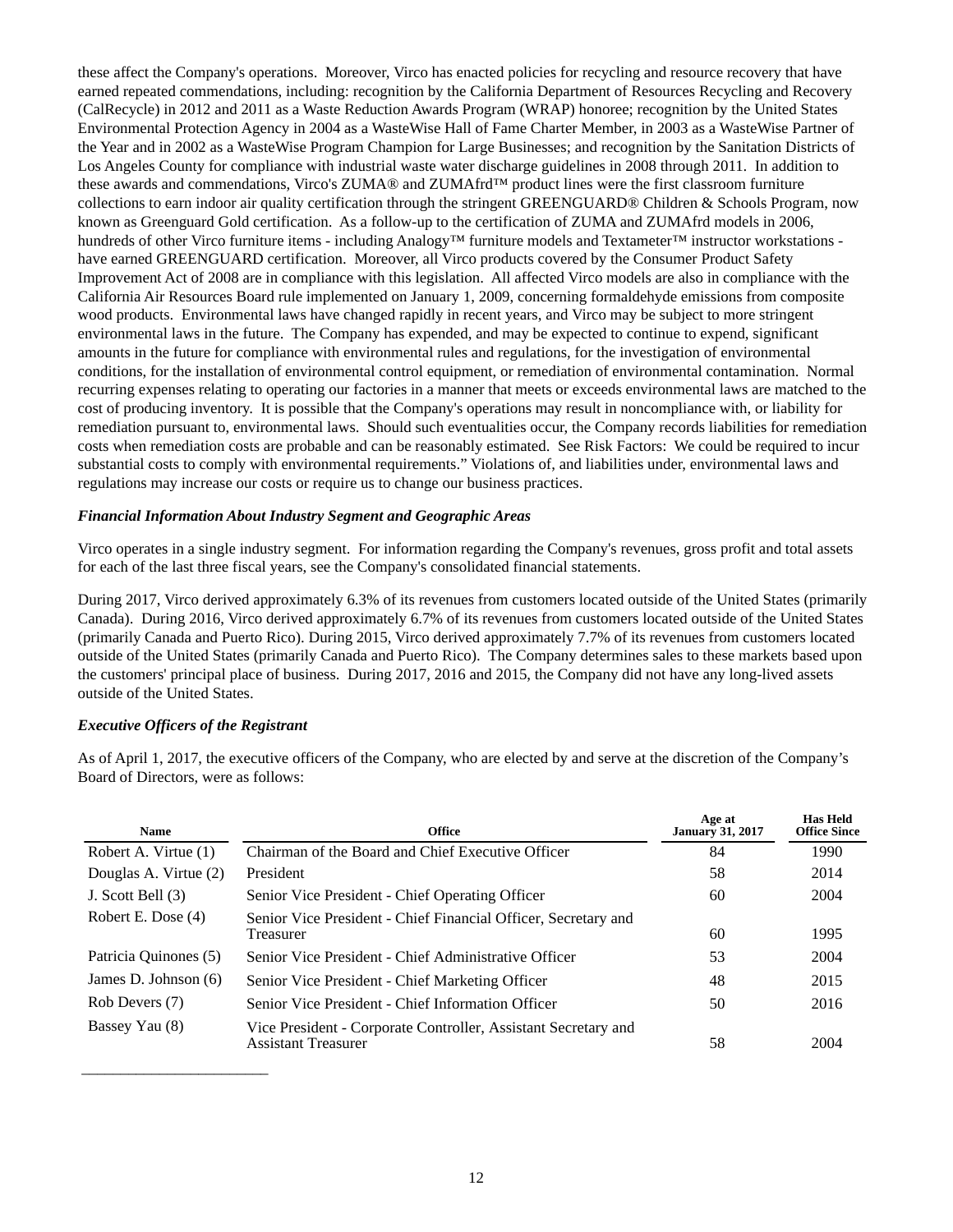- (1) Appointed Chairman in 1990; has been employed by the Company for 60 years and served as the President from 1982 until 2014 and Chief Executive Officer since 1988.
- (2) Appointed President in 2014; has been employed by the Company for 31 years and has served in Production Control, as Contract Administrator, as Manager of Marketing Services, as General Manager of the Torrance Division, as Corporate Executive Vice President and currently as President.
- (3) Appointed in 2004; has been employed by the Company for 28 years and has served in a variety of manufacturing, safety, and environmental positions, Vice President - General Manager, Conway Division, and currently as Chief Operating Officer.
- (4) Appointed in 1995; has been employed by the Company for 26 years and has served as the Corporate Controller, and currently as Senior Vice President of Finance, Secretary and Treasurer.
- (5) Appointed in 2004; has been employed by the Company for 25 years in a variety customer and marketing service positions, Vice President of Logistics, Marketing Services and Information Technology and currently as Chief Administrative Officer.
- (6) Appointed in 2015 as Senior Vice President of Marketing & Business Development, currently as Chief Marketing Officer.
- (7) Appointed in 2016 as Chief Information Officer.
- (8) Appointed in 2004; has been employed by the Company for 20 years and has served as Corporate Controller, and currently as Vice President Accounting, Corporate Controller, Assistant Secretary and Assistant Treasurer.

None of the Company's executive officers have employment contracts.

#### *Available Information*

Virco files annual, quarterly and current reports, proxy statements and other information with the Securities and Exchange Commission ("SEC"). Stockholders may read and copy this information at the SEC's Public Reference Room at 100 F Street, N.E., Washington, D.C. 20549. Information on the operation of the Public Reference Room may be obtained by calling the SEC at 1-800-SEC-0330. Stockholders may also obtain copies of this information by mail from the Public Reference Room at the address set forth above, at prescribed rates.

The SEC also maintains an Internet website that contains reports, proxy statements and other information about issuers like Virco who file electronically with the SEC. The address of that site is www.sec.gov.

In addition, Virco makes available to its stockholders, free of charge through its Internet website, its annual reports on Form 10- K, quarterly reports on Form 10-Q, current reports on Form 8-K, and amendments to those reports filed, or furnished pursuant to, Section 13(a) or 15(d) of the Securities Exchange Act of 1934 (the "Exchange Act"), as soon as reasonably practicable after Virco electronically files such material with, or furnishes it to, the SEC. The address of that site is www.virco.com.

#### <span id="page-13-0"></span>**Item 1A. Risk Factors**

The following risk factors and other information included in this Annual Report on Form 10-K should be carefully considered. The risks and uncertainties described below are not the only ones we face. Additional risks and uncertainties not presently known to us or that we presently deem less significant may also adversely affect our business, operating results, cash flows, and financial condition. If any of the following risks actually occur, our business, operating results, cash flows and financial condition could be materially adversely affected.

# **Our product sales are significantly affected by education funding, which is a function of tax revenues and general economic conditions. If the economy weakens, funding for education may fail to improve or decrease, which would adversely affect our business and results of operations.**

Our sales are significantly impacted by the level of education funding primarily in North America, which, in turn is a function of the general economic environment. In a weak economy, like the one that started in 2009, state and local tax revenues declined, restricting funding for K-12 education spending which typically leads to a decrease in demand for school furniture. Sustained depressions in the per-student funding levels provided for in-state and local budgets in the future could have a materially adverse impact on our business, financial condition and results of operations as they have in the past.

In addition, geopolitical uncertainties, terrorist attacks, acts of war, natural disasters, increases in energy and other costs or combinations of such factors and other factors that are outside of our control could at any time have a significant effect on the economy, which in turn would affect government revenues and allocations of government spending. The occurrence of any of these or similar events in the future could cause demand for our products to decline or competitive pricing pressures to increase, either or both of which would adversely affect our business, operating results, cash flows and financial condition.

#### **Gaps in state budgets may adversely affect our revenue and results of operations.**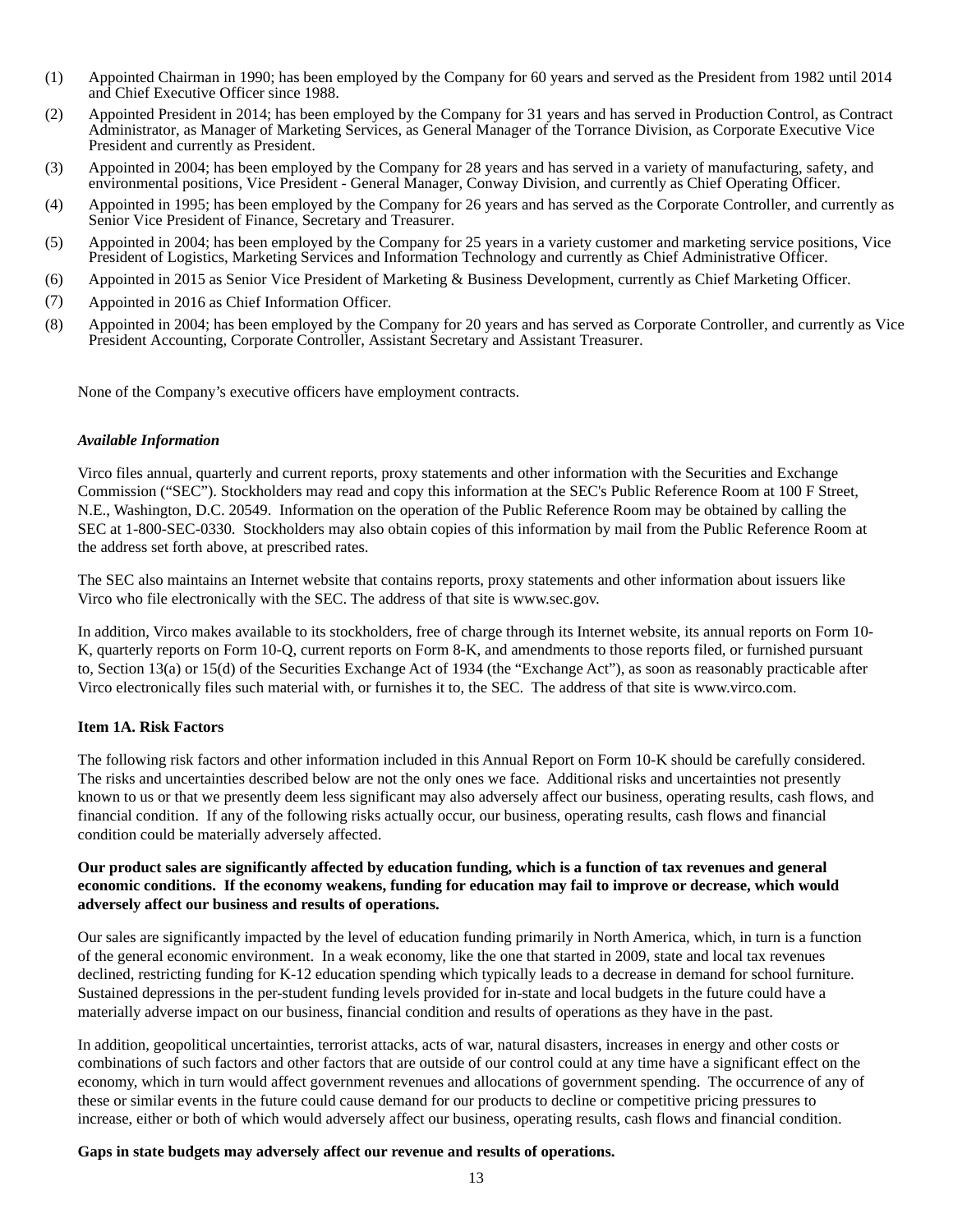Virtually all states are required to balance their operating budgets either on an annual or bi-annual basis. Unlike the federal government, states cannot maintain services during an economic downturn by running a deficit. Without federal economic assistance, states that have not fully recovered from the 2008-2009 recession will need to address remaining shortfalls with a combination of spending cuts and/or tax increases. If any states cut spending for education to address such budgetary shortfalls, our revenue and results of operations will be adversely affected.

# **Reduced levels of spending on education may significantly impact spending on furniture and increase price competition in the furniture market. If price competition increases, we may need to reduce our prices to build or maintain our market share, which in turn could lower our profit margins.**

The educational furniture market is characterized by price competition, as many sales occur on a bid basis and are based on demand related to educational funding available to schools. When funding for education declines, schools typically reduce spending on all budget line items prior to reducing teacher and administrator salaries and benefits. This in turn can result in reduced demand for school furniture, which in turn can intensify price competition in our industry. This price competition could impact our ability to implement price increases or, in some cases, such as during an industry downturn, maintain prices. In addition, when market conditions warrant, we may need to reduce prices to build or maintain our market share. If we are unable to increase or maintain prices for our products, our profit margins could decline. Such decline will be compounded to the extent we are unable to maintain or reduce the cost of our products, which may be especially difficult in the current environment given the volatility of the commodities markets.

# **Our efforts to introduce new products that meet customer requirements may not be successful, which could limit our sales growth or cause our sales to decline.**

To keep pace with industry trends, such as changes in education curriculum and increases in the use of technology, and with evolving regulatory and industry requirements, including environmental, health, safety and other standards for the education environment and for product performance, we must periodically introduce new products or modify existing ones. The introduction of new or modification of existing products requires the coordination of the design, manufacturing and marketing of such products, which may be affected by factors beyond our control. The design and engineering of certain of our new products can take a year or more, and further time may be required to achieve customer acceptance. Accordingly, the launch of any particular product may be later or less successful than we originally anticipated. Additionally, our competitors may develop new product designs that achieve a high level of customer acceptance, which could give them a competitive advantage over us in making future sales. Difficulties or delays in introducing new or modified products or lack of customer acceptance of such products could limit our sales growth or cause our sales to decline.

# **The majority of our sales are generated under annual contracts, which combined with the seasonal nature of our business, may limit our ability to raise prices on a timely basis during a given year in response to increases in costs.**

We commit to annual contracts that determine selling prices for goods and services for periods of one year, and occasionally longer. Though the Company has negotiated increased flexibility under many of these contracts that may allow the Company to increase prices on future orders, the Company does not have the ability to raise prices on orders received prior to any announced price increase. Due to the intensely seasonal nature of our business, the Company may receive significant orders during the first and second quarters for delivery in the second and third quarters. With respect to any of the contracts described above, if the costs of providing our products or services increase between the date the orders are received and the shipping date, we may not be able to implement corresponding increases in our sales prices for such products or services in order to offset the related increased costs. Significant cost increases in providing either the services or products during a given contract period could therefore lower our profit margins. By way of example, in 2009, we incurred a severe increase in the price of steel. Steel prices increased by more than 80% during a four month period from April to July. During the period from April through the third quarter of 2009, the price of petroleum increased substantially, affecting the cost of plastic, inbound freight, freight to customers, and other energy costs. During the third quarter of 2009, we successfully raised the sales prices under a significant number of our annual contracts in an effort to recover margin lost to increased costs. Due to the seasonal nature of our business, however, approximately 2/3 of orders received and approximately 75% of shipments for the year were priced prior to the third quarter increase. During 2012, the Company incurred an increase of approximately 30% in the cost of steel during the second quarter, and nearly a 30% increase in the cost of certain plastics over the second and third quarters. The Company increased prices for the 2014 and 2016 years in an effort to recover these commodity cost increases. The Company did not increase prices significantly in 2017. The Company does not expect to increase prices significantly in 2018, but may reduce promotions and discounts, which effectively increase net prices on a portion of sales.

# **We depend on outside suppliers who may be unable to meet our volume and quality requirements, and we may be unable to obtain alternative sources.**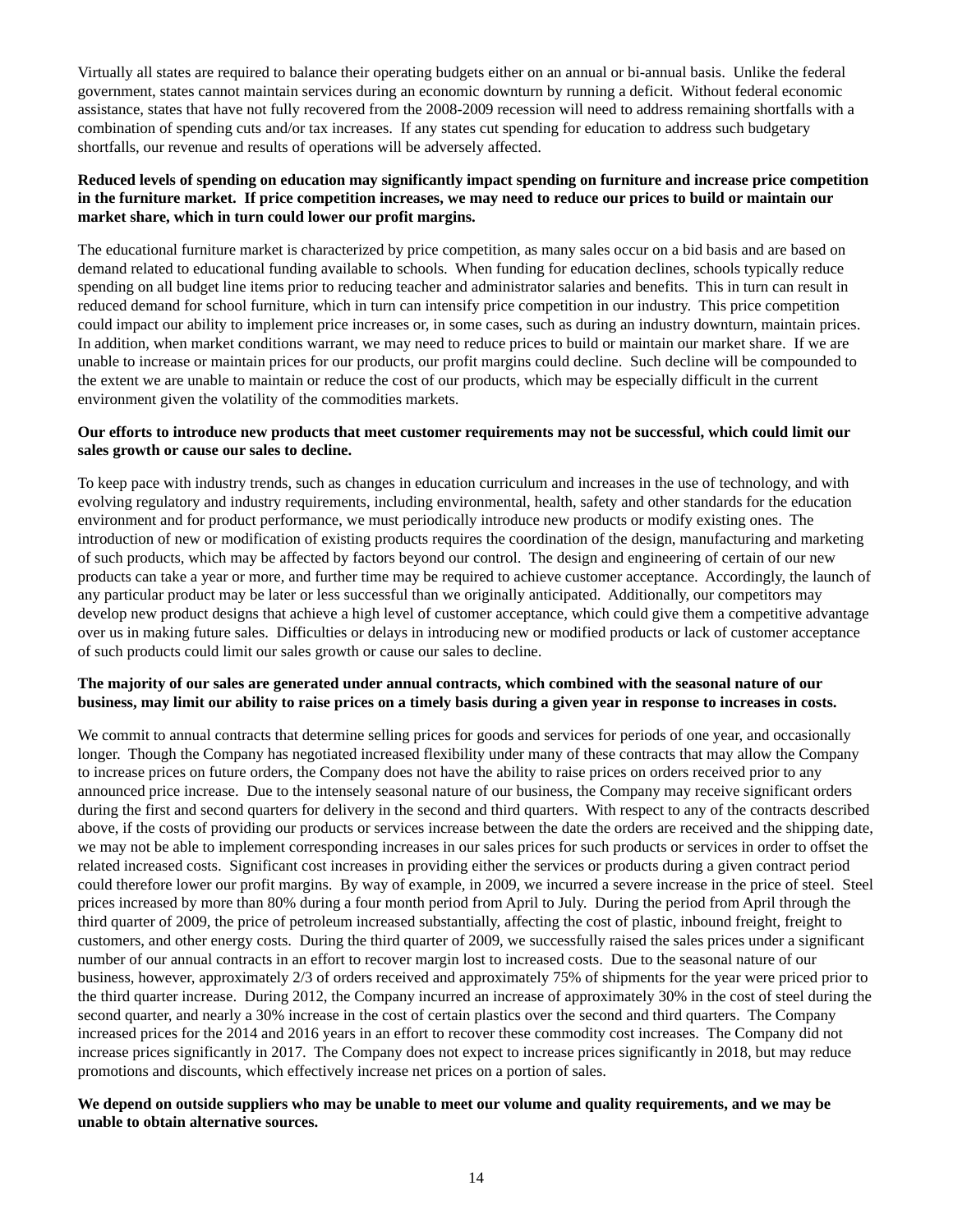We require substantial amounts of raw materials and components to manufacture our products, which we purchase from outside sources. Raw materials comprised our single largest total cost for 2017, 2016, and 2015. Contracts with most of our suppliers are short-term. These suppliers may not continue to provide raw materials and components to us at attractive prices, or at all, and we may not be able to obtain the raw materials we need in the future from these or other providers on the scale and within the time frames we require. In a deteriorating economic environment, many of the Company's suppliers may experience difficulty obtaining financing and may go out of business. The Company may have difficulty replacing these suppliers, especially if the supplier fails as the Company is entering the seasonal summer shipping season. Moreover, we do not carry significant inventories of raw materials, components or finished goods that could mitigate an interruption or delay in the availability of raw materials and components. In addition, because we purchase components from international sources, primarily China, we are subject to fluctuations in currency exchange rates as well as the impact of natural disasters, war and other factors that may disrupt the transportation systems, ports, or shipping lines used by our suppliers, and other uncontrollable factors such as changes in foreign regulation or economic conditions. Any failure to obtain raw materials and components on a timely basis, or any significant delays or interruptions in the supply of raw materials, could prevent us from being able to manufacture products ordered by our customers in a timely fashion, which could have a negative impact on our reputation and could cause our sales to decline.

#### **Increases in basic commodity, raw material and component costs could adversely affect our profitability.**

Fluctuations in the price, availability and quality of the commodities, raw materials and components used in manufacturing our products could have an adverse effect on our costs of sales, profitability and our ability to meet customers' demand. The price of commodities, raw materials and components, including steel and plastics, our largest raw material categories, have been volatile in prior years, and the cost, quality and availability of such commodities have been significantly affected in recent years by, among other things, changes in global supply and demand, changes in laws and regulations (including tariffs and duties), changes in exchange rates and worldwide price levels, natural disasters, labor disputes, terrorism and political unrest or instability. These factors could lead to further price increases or supply interruptions in the future. As discussed above, in the short term, rapid changes in raw material costs can be very difficult for us to offset with price increases because, in the case of many of our contracts, we have committed to selling prices for goods and services for periods of one year, and occasionally longer. Our profit margins could be adversely affected if commodity, raw material and component costs remain high or escalate further, and, we are unable to pass along a portion of the higher costs to our customers.

# **We are affected by the cost of petroleum-based products, and increases in petroleum prices could reduce our margins and profits.**

The profitability of our operations is sensitive to the cost of fuel, which materially affects our transportation costs, the costs of petroleum-based materials (like plastics), and the costs of energy (including electricity and natural gas) used in operating our manufacturing facilities. Petroleum prices have fluctuated significantly in recent years and are expected to rise from current historical lows. Prices and availability of petroleum products are subject to political, economic and market factors that are generally outside our control. Political events in petroleum-producing regions as well as hurricanes and other weather-related events may cause petroleum prices to increase. If such prices increase, our transportation costs may be adversely affected in the form of increased operation costs for our fleet and surcharges on freight paid to third-party carriers. If our transportation costs increase, and/or the price of petroleum-based products and cost of operating our manufacturing facilities increase, these increases could have a negative impact on our gross margins and profitability.

# **Cost and availability of third party freight can adversely affect profitability and results of operations.**

The majority of our sales are FOB destination, and include freight from Virco's facilities to the customer location. Virco depends upon third party carriers for more than 90% of customer deliveries. Subsequent to 2009, many carriers went out of business or reduced the size of their fleets due to economic conditions, and have not increased the fleets as the economy has improved. Recent regulation and more stringent enforcement of federal regulations governing the transportation industry (especially regarding drivers) have adversely impacted the cost and availability of transportation services. Further, there may be a lack of available trained and licensed drivers, which may reduce the availability of transportation services. Inability to obtain adequate third party freight on a timely basis during the summer delivery season can adversely affect cost to deliver products to customers and the level of customer service, which can in turn adversely impact future sales.

The Company imports component parts from international sources (primarily China). Disruptions in the cost or availability of ocean freight or disruptions in port operations, may adversely impact the Company's ability to obtain adequate component parts to support sales, particularly in the busy summer season.

# **Approximately 50% of our sales are priced through one contract, under which we are the exclusive supplier of classroom furniture.**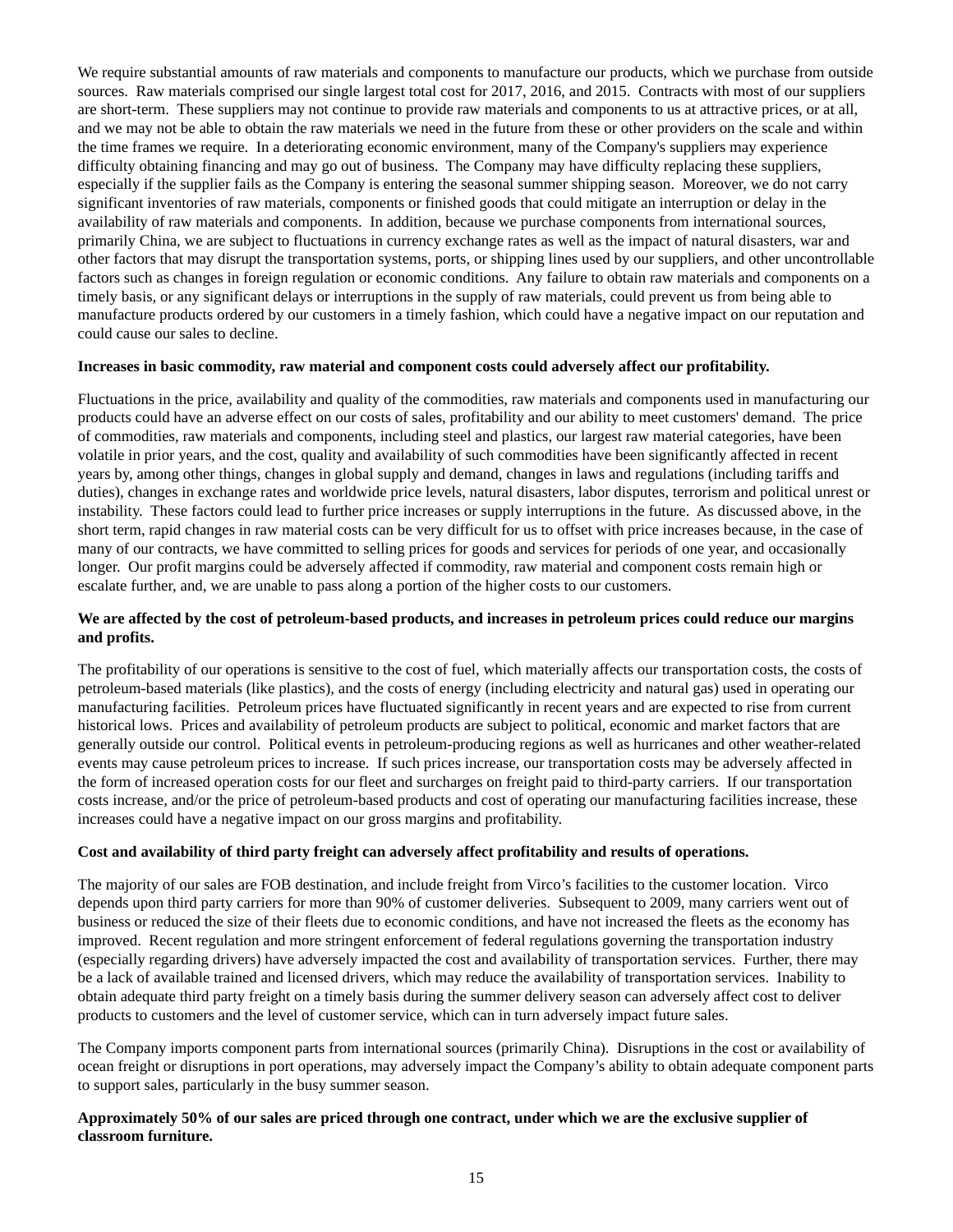A nationwide contract/price list, which allows schools and school districts to purchase furniture without bidding, accounts for the pricing of a significant portion of our sales. This contract/price list is sponsored by a nationwide purchasing organization that does not purchase products from the Company. By providing a public bid specification and authorization service to publicly-funded agencies, the organization's contract/price list enables such agencies to make authorized expenditures of taxpayer funds. For all sales under this contract/price list, Virco has a direct selling relationship with the purchaser, whether it is a school, a district, or another publicly-funded agency. In addition, Virco can ship directly to the purchaser; perform inside delivery services at the purchaser's location; and finally bill directly to, and collect from, the purchaser. Although Virco sells direct to hundreds of individual schools and school districts, and these schools and school districts can purchase our products and services under several bids and contracts available to them, approximately 56% of Virco's sales in 2017 and 52% of Virco's sales in 2016 were priced under this nationwide contract/price list. In 2009 the Company was awarded a three-year contract and three one year extensions with this purchasing organization extending through 2015. In 2015, the Company was awarded a three year extension through December 31, 2017 with two one year extensions through December 31, 2019. If Virco were to lose its exclusive supplier status under this contract/price list, and other manufacturers were allowed to sell under this contract/ price list, it could cause Virco's sales, or growth in sales, to decline.

**We operate in a seasonal business, and require significant amounts of working capital through our existing credit facility to fund acquisitions of inventory, fund expenses for freight and classroom delivery, and finance receivables during the summer delivery season. Restrictions imposed by the terms of our existing credit facility may limit our operating and financial flexibility. In addition, there can be no assurance that the Company will meet the requirements of its financial covenants on an ongoing basis or that should it fail to meet such covenants in the future, the agent and lender under the Credit Agreement will agree to waivers or amendments with respect thereto.**

Our credit facility, among other things, largely prevents us from incurring any additional indebtedness, limits capital expenditures, limits dividends and stock repurchases, and provides for seasonal variations in the maximum borrowing amount, including a reduced maximum level of borrowing during the fourth fiscal quarter. Our credit facility also provides for periodic financial covenants, which currently include a minimum EBITDA and a minimum fixed charge coverage ratio requirement. As a result of the foregoing, our operational and financial flexibility may be limited, which may prevent us from engaging in transactions that might further our growth strategy or otherwise be considered beneficial to us.

Under our credit facility, substantially all of our accounts receivable are automatically and promptly swept to repay amounts outstanding under the credit facility upon our receipt. Due to this automatic liquidating nature, if we breach any covenant, violate any representation or warranty or suffer any deterioration in our ability to borrow pursuant to the borrowing base calculation contained in the credit facility, we may not have access to cash liquidity unless provided by the lender in its discretion. If the indebtedness under our credit facility were to be accelerated, we cannot be certain that we will have sufficient funds available to pay such indebtedness or that we will have the ability to refinance the accelerated indebtedness on terms favorable to us or at all. Any such acceleration could also result in a foreclosure on all or substantially all of our assets, which would have a negative impact on the value of our common stock and jeopardize our ability to continue as a going concern. In addition, certain of the covenants and representations and warranties set forth in our credit facility contain limited or no materiality thresholds, and many of the representations and warranties must be true and correct in all material respects upon each borrowing, which we expect to occur on an ongoing basis. There can be no assurance that we will be able to comply with all such covenants and be able to continue to make such representations and warranties on an ongoing basis. Due to weak demand for education furniture, the Company was unable to satisfy its minimum tangible net worth covenant for the relevant period ending January 31, 2016. The Company was in compliance with the covenant for fiscal year ended January 31, 2017. The lender under the Company's Credit Agreement agreed to amend the Company's credit facility and/or waive the violation. There can be no assurance that the Company will meet the requirements of its financial covenants on an ongoing basis or that, should it again fail to meet such covenants, the Agent and Lender under its Credit Agreement will agree to waivers or amendments with respect thereto. If we breach any of our financial covenants without receiving a corresponding waiver or amendment, the Agent and Lender may accelerate our credit facility and impose default interest and other fees, any of which could have a material adverse effect on our financial condition and results of operations.

#### **We may not be able to renew our credit facility on favorable terms, or at all, which would adversely affect our results of operations.**

We have historically relied on third-party bank financing to meet our seasonal cash flow requirements. Our current credit facility expires in December 2019. On an annual basis, we prepare a lender approved forecast of seasonal working capital requirements and use borrowings under our credit facility with PNC Bank to help meet these seasonal cash flow and working capital requirements. Disruptions in the U.S. credit markets have caused the interest rate on prospective debt financing to widen considerably and have made financing terms for borrowers less attractive, and in certain cases have resulted in the unavailability of certain types of debt financing. Uncertainty in the credit markets may negatively impact our ability to obtain approval of our annual forecast, changes in our forecast or renew our credit facility upon its maturity in 2019 on favorable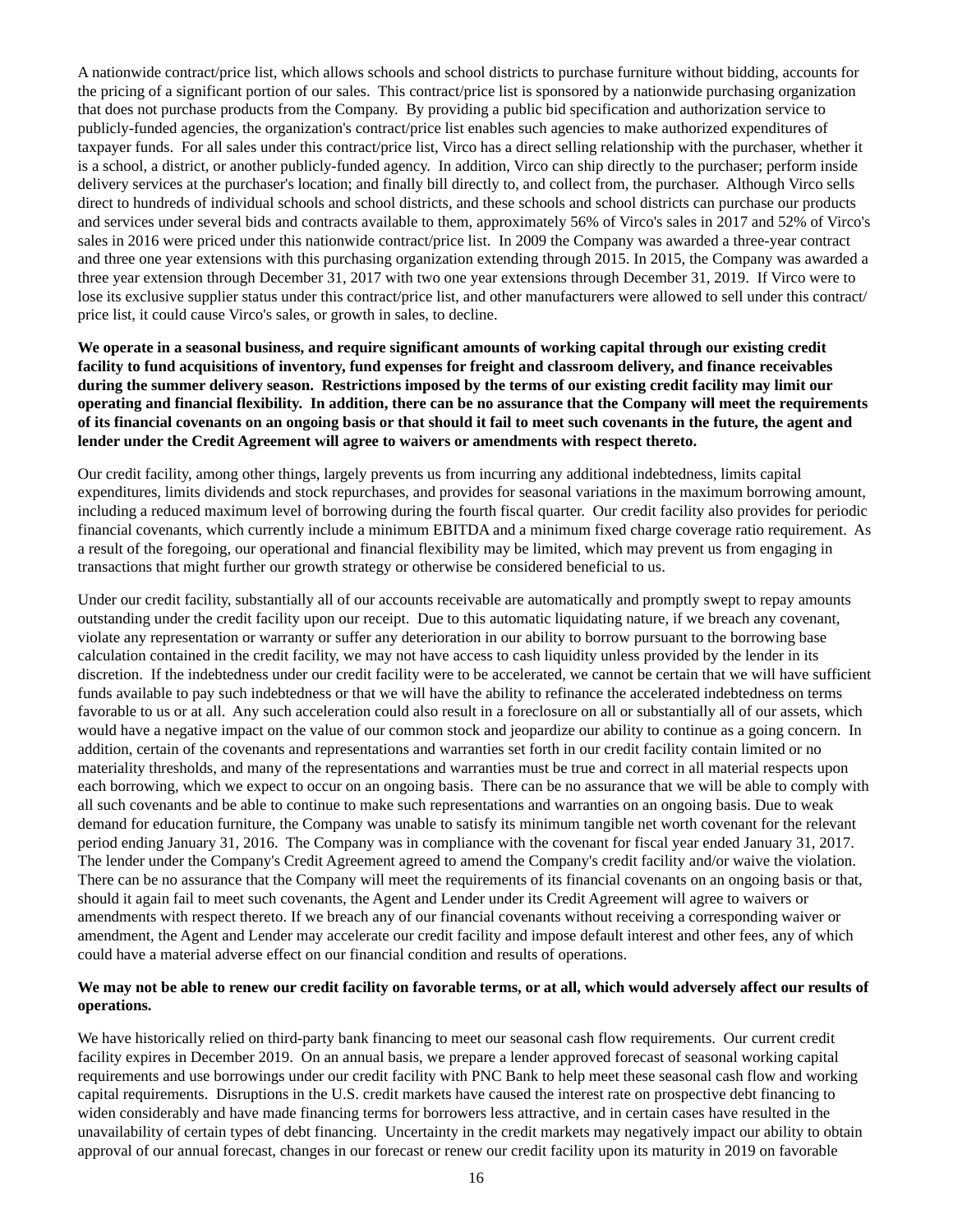terms or at all. If we are unable to access or renew our credit facility on favorable terms (including available borrowing line and the rate of interest charged thereunder), or at all, our ability to fund our operations would be impaired, which would have a material adverse effect on our results of operations.

#### **If management does not accurately forecast the Company's requirements for the peak summer season, the Company's results of operations could be adversely affected.**

The Company's business is highly seasonal and requires significant working capital in anticipation of and during the peak summer season. This requires management to make estimates and judgments with respect to the Company's working capital requirements during, and in anticipation of, the peak summer season. Management expends a significant amount of time in the fourth quarter of the prior year and the first quarter of each year developing a stocking plan and estimating the number of temporary summer employees, the amount of raw materials, and the types of components and products that will be required during the peak season. If management does not accurately forecast the Company's requirements, the Company's results of operations could be adversely affected. For example, if management underestimates any of these requirements, Virco's ability to meet customer orders in a timely manner or to provide adequate customer service may be diminished. If management overestimates any of these requirements, the Company may be required to absorb higher storage, labor and related costs, each of which may negatively affect the Company's results of operations.

# **We may require additional capital in the future, which may not be available or may be available only on unfavorable terms.**

Our capital requirements depend on many factors, including capital improvements, tooling and new product development. To the extent that our existing capital is insufficient to meet these requirements and cover any losses, we may need to raise additional funds through financings or curtail our growth and reduce our assets. Any equity or debt financing, if available at all, may be on terms that are not favorable to us. Equity financings could result in dilution to our stockholders, and the securities may have rights, preferences and privileges that are senior to those of our common stock. If our need for capital arises because of significant losses, the occurrence of these losses may make it more difficult for us to raise the necessary capital.

# **An inability to protect our intellectual property could have a significant impact on our business.**

We attempt to protect our intellectual property rights through a combination of patent, trademark, copyright and trade secret laws. Our ability to compete effectively with our competitors depends, to a significant extent, on our ability to maintain the proprietary nature of our intellectual property. The degree of protection offered by the claims of the various patents, trademarks and service marks may not be broad enough to provide significant proprietary protection or competitive advantages to us, and patents, trademarks or service marks may not be issued on our pending or contemplated applications. In addition, not all of our products are covered by patents. It is also possible that our patents, trademarks and service marks may be challenged, invalidated, cancelled, narrowed or circumvented. If we are unable to maintain the proprietary nature of our intellectual property with respect to our significant current or proposed products, our competitors may be able to sell copies of our products, which could adversely affect our ability to sell our original products and could also result in competitive pricing pressures.

# **If third parties claim that we infringe upon their intellectual property rights, we may incur liability and costs and may have to redesign or discontinue an infringing product.**

We face the risk of claims that we have infringed third parties' intellectual property rights. Companies operating in the furniture industry routinely seek protection of the intellectual property for their product designs, and our principal competitors may have large intellectual property portfolios. Our efforts to identify and avoid infringing third parties' intellectual property rights may not be successful. Any claims of intellectual property infringement, even those without merit, could (i) be expensive and time-consuming to defend; (ii) cause us to cease making, licensing or using products that incorporate the challenged intellectual property; (iii) require us to redesign, reengineer, or rebrand our products or packaging, if feasible; or (iv) require us to enter into royalty or licensing agreements in order to obtain the right to use a third party's intellectual property . Such claims could have a negative impact on our sales and results of operations.

# **We could be required to incur substantial costs to comply with environmental and other legal requirements. Violations of, and liabilities under, these laws and regulations may increase our costs or require us to change our business practices.**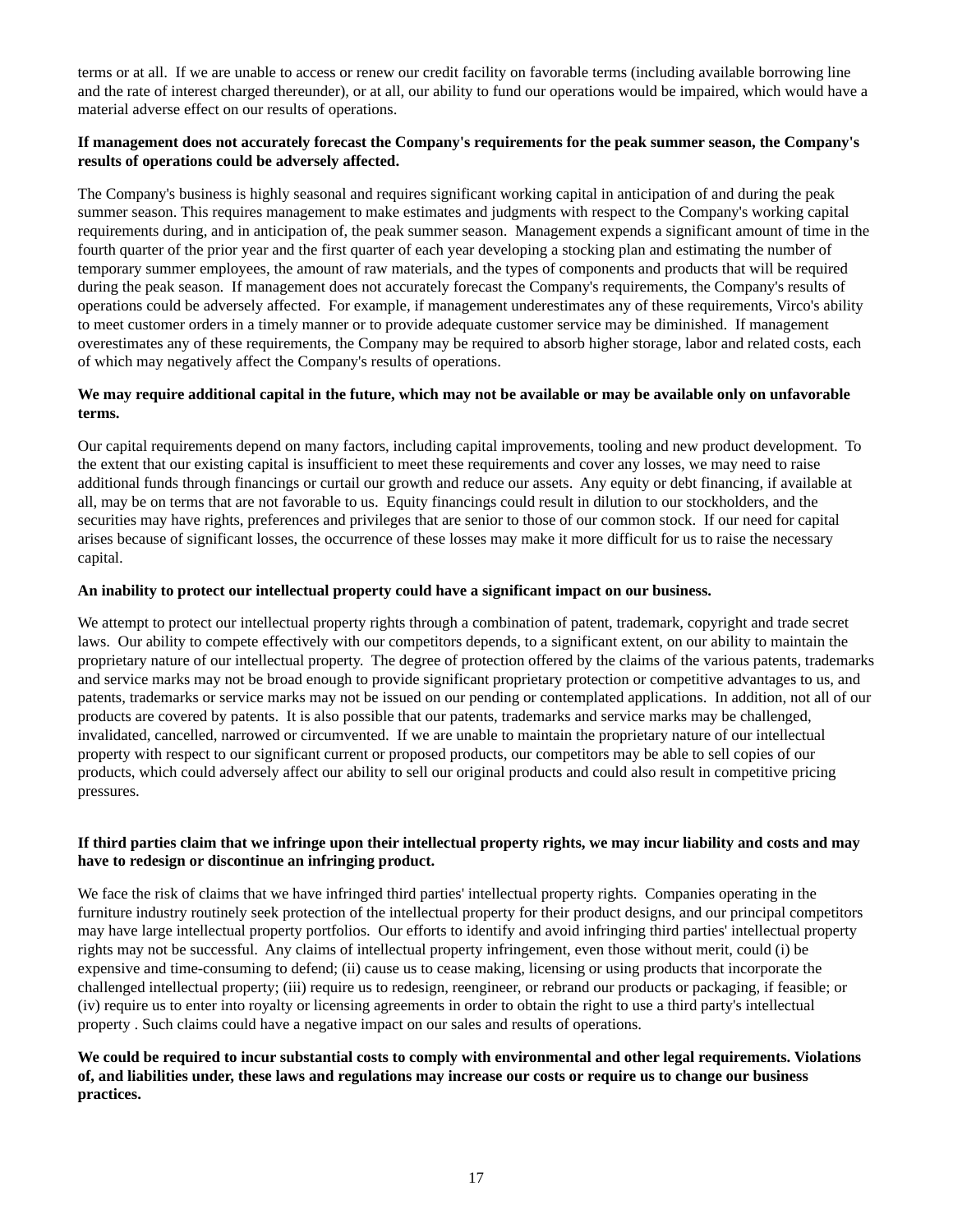Our past and present ownership and operation of manufacturing plants are subject to extensive and changing federal, state, and local environmental laws and regulations, including those relating to discharges to air, water and land, the handling and disposal of solid and hazardous waste and the cleanup of properties affected by hazardous substances. As a result, we are involved from time to time in administrative and judicial proceedings and inquiries relating to environmental matters and could become subject to fines or penalties related thereto. We cannot predict what environmental legislation or regulations will be enacted in the future, how existing or future laws or regulations will be administered or interpreted or what environmental conditions may be found to exist. Compliance with more stringent laws or regulations, or stricter interpretation of existing laws, may require additional expenditures by us, some of which may be material. If new environmental laws and regulations are introduced and enforced domestically, but not implemented or enforced internationally, we will operate at a competitive disadvantage compared to competitors who source product primarily from international sources. In addition, in the past we have been identified as a potentially responsible party pursuant to the Comprehensive Environmental Response Compensation and Liability Act ("CERCLA") for remediation costs associated with waste disposal sites previously used by us. In general, CERCLA can impose liability for costs to investigate and remediate contamination without regard to fault or the legality of disposal and, under certain circumstances, liability may be joint and several, resulting in one party being held responsible for the entire obligation. Liability may also include damages for harm to natural resources. We may also be subject to claims for personal injury or contribution relating to CERCLA sites. We reserve amounts for such matters when expenditures are probable and reasonably estimable.

In addition to environmental laws and regulations affecting our manufacturing activities, the Company is subject to laws and regulations related to consumer product regulation. The Company sells products that are subject to the Consumer Product Safety Improvement Act of 2008 and the California Air Resources Board rule implemented on January 1, 2009, concerning formaldehyde emissions from composite wood products.

# **The Patient Protection and Affordable Care Act may increase the cost of providing medical benefits to employees, which could have a significant adverse impact on our results of operations.**

We currently provide medical, dental, vision, and life insurance benefits to substantially all full-time employees. The Patient Protection and Affordable Care Act, or modifications to this Act, and state legislation in the states in which we operate, may cause the cost of providing medical insurance to our employees to increase. We may not be able to pass the cost of increased medical costs to our customers, which could cause our costs of sales to increase and our gross profit to decline or cause our losses to increase.

# **We may not be able to manage our business effectively if we are unable to retain our experienced management team or recruit other key personnel.**

The success of our operations is highly dependent upon our ability to attract and retain qualified employees and upon the ability of our senior management and other key employees to implement our business strategy. We believe there are only a limited number of qualified executives in the industry in which we compete. The loss of the services of key members of our management team could seriously harm our efforts to successfully implement our business strategy.

# **We are subject to potential labor disruptions, which could have a significant impact on our business.**

None of our work force is represented by unions, and while we believe that we have good relations with our work force, we may experience work stoppages or other labor problems in the future. Any prolonged work stoppage could have an adverse effect on our reputation, our vendor relations and our customers.

# **Our insurance coverage may not adequately cover for any product liability claims.**

We maintain product liability and other insurance coverage that we believe to be generally in accordance with industry practices. Our insurance coverage may not be adequate to protect us fully against substantial claims and costs that may arise from product defects, particularly if we have a large number of defective products that we must repair, retrofit, replace or recall.

# **Volatility in the equity markets or interest rates could substantially increase our pension costs and have a negative impact on our operating results.**

We sponsor one qualified defined benefit pension plan, the Virco Employee Retirement Plan (the "Employee Plan"), and one nonqualified pension plan. The difference between plan obligations and assets, or the funded status of the Employee Plan, significantly affects net periodic benefit costs of our Employee Plan and our ongoing funding requirements with respect to the Employee Plan. The Employee Plan is funded with trust assets invested in a diversified portfolio of debt and equity securities and other investments. Among other factors, changes in interest rates, investment returns and the market value of plan assets can (i) affect the level of plan funding; (ii) cause volatility in the net periodic pension cost; and (iii) increase our future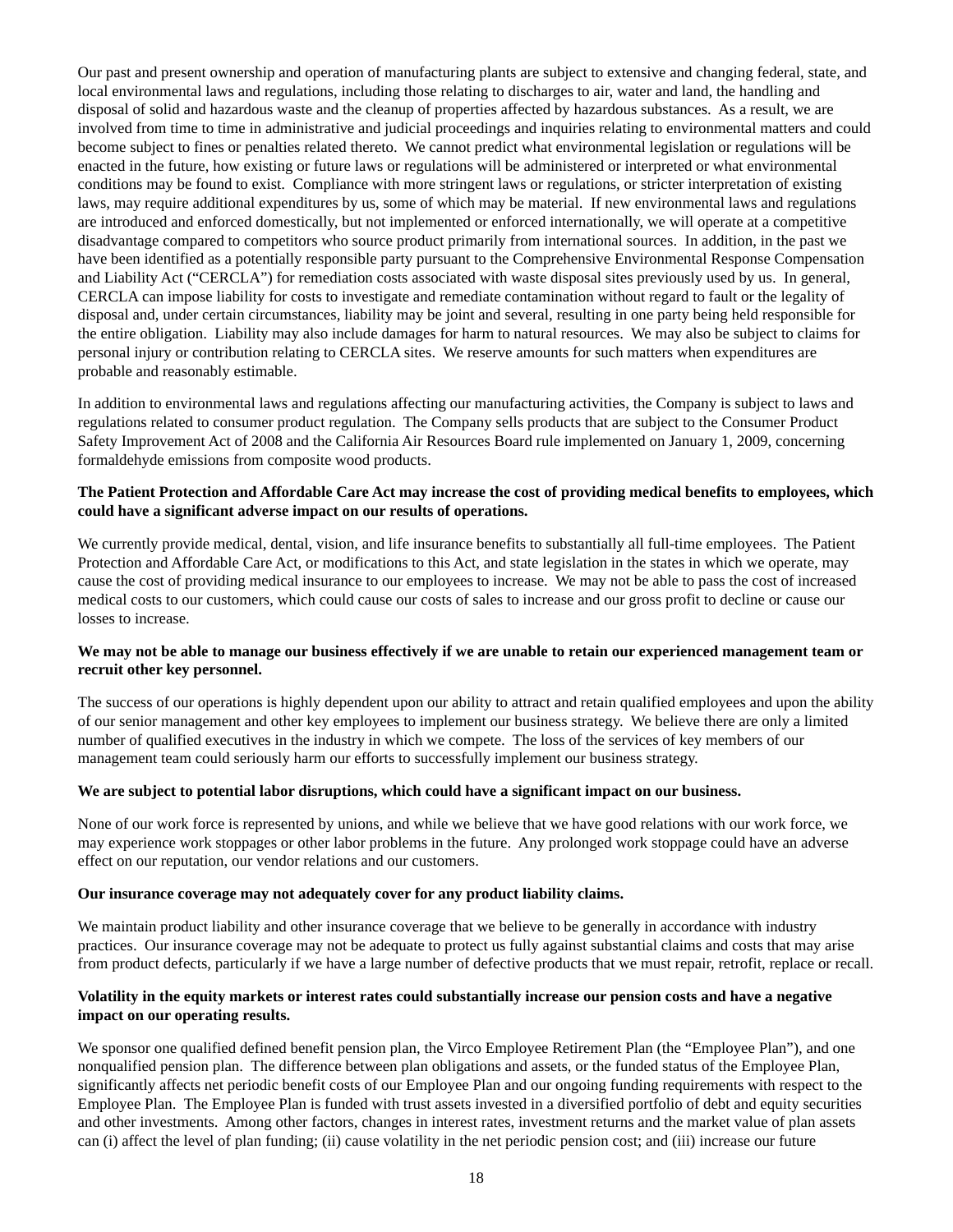contribution requirements. Because the current economic environment is characterized by declining investment returns and historically low interest rates, we may be required to make additional cash contributions to the Employee Plan and recognize further increases in our net pension cost to satisfy our funding requirements. A significant decrease in investment returns or the market value of plan assets or a significant decrease in interest rates could increase our net periodic pension costs and adversely affect our results of operations.

# **Holders of approximately 36% of the shares of our stock have entered into an agreement restricting the sale of the stock.**

Certain shares of the Company's common stock received by the holders thereof as gifts from Julian A. Virtue, including shares received in subsequent stock dividends, are subject to an agreement that restricts the sale or transfer of those shares. As a result of the share ownership and representation on the board and in management, the parties to the agreement have significant influence on affairs and actions of the Company, including matters requiring stockholder approval such as the election of directors and approval of significant corporate transactions. In addition, these transfer restrictions and concentration of ownership could have the effect of impeding an acquisition of the Company.

# **Our corporate documents and Delaware law contain provisions that could discourage, delay or prevent a change in control of our company.**

Provisions in our certificate of incorporation and our amended and restated bylaws may discourage, delay or prevent a merger or acquisition involving us that our stockholders may consider favorable. For example, our certificate of incorporation currently provides for a staggered board of directors, whereby directors serve for three-year terms, with approximately onethird of the directors coming up for reelection each year. Having a staggered board will make it more difficult for a third party to obtain control of our board of directors through a proxy contest, which may be a necessary step in an acquisition of us that is not favored by our board of directors.

We are also subject to the anti-takeover provisions of Section 203 of the Delaware General Corporation Law. Under these provisions, if anyone becomes an "interested stockholder," we may not enter into a "business combination" with that person for three years without special approval, which could discourage a third party from making a takeover offer and could delay or prevent a change of control. For purposes of Section 203, "interested stockholder" means, generally, someone owning 15% or more of our outstanding voting stock or an affiliate of ours that owned 15% or more of our outstanding voting stock during the past three years, subject to certain exceptions as described in Section 203.

# **Our stock price has historically been volatile, and investors in our common stock could suffer a decline in value.**

There has been significant volatility in the market price and trading volume of equity securities, which may be unrelated to the financial performance of the companies issuing the securities. The limited "float" of shares available for purchase or sale of Virco stock can magnify this volatility. These broad market fluctuations may negatively affect the market price of our common stock. Some specific factors that may have a significant effect on our common stock market price include:

- actual or anticipated fluctuations in our operating results or future prospects;
- our announcements or our competitors' announcements of new products;
- the public's reaction to our press releases, our other public announcements and our filings with the SEC;
- strategic actions by us or our competitors, such as acquisitions or restructurings;
- new laws or regulations or new interpretations of existing laws or regulations applicable to our business;
- changes in accounting standards, policies, guidance, interpretations or principles;
- changes in our growth rates or our competitors' growth rates;
- our inability to raise additional capital;
- conditions of the school furniture industry as a result of changes in funding or general economic conditions, including those resulting from war, incidents of terrorism and responses to such events; and
- changes in stock market analyst recommendations or earnings estimates regarding our common stock, other comparable companies or the education furniture industry generally.

#### <span id="page-19-0"></span>**Item 1B. Unresolved Staff Comments**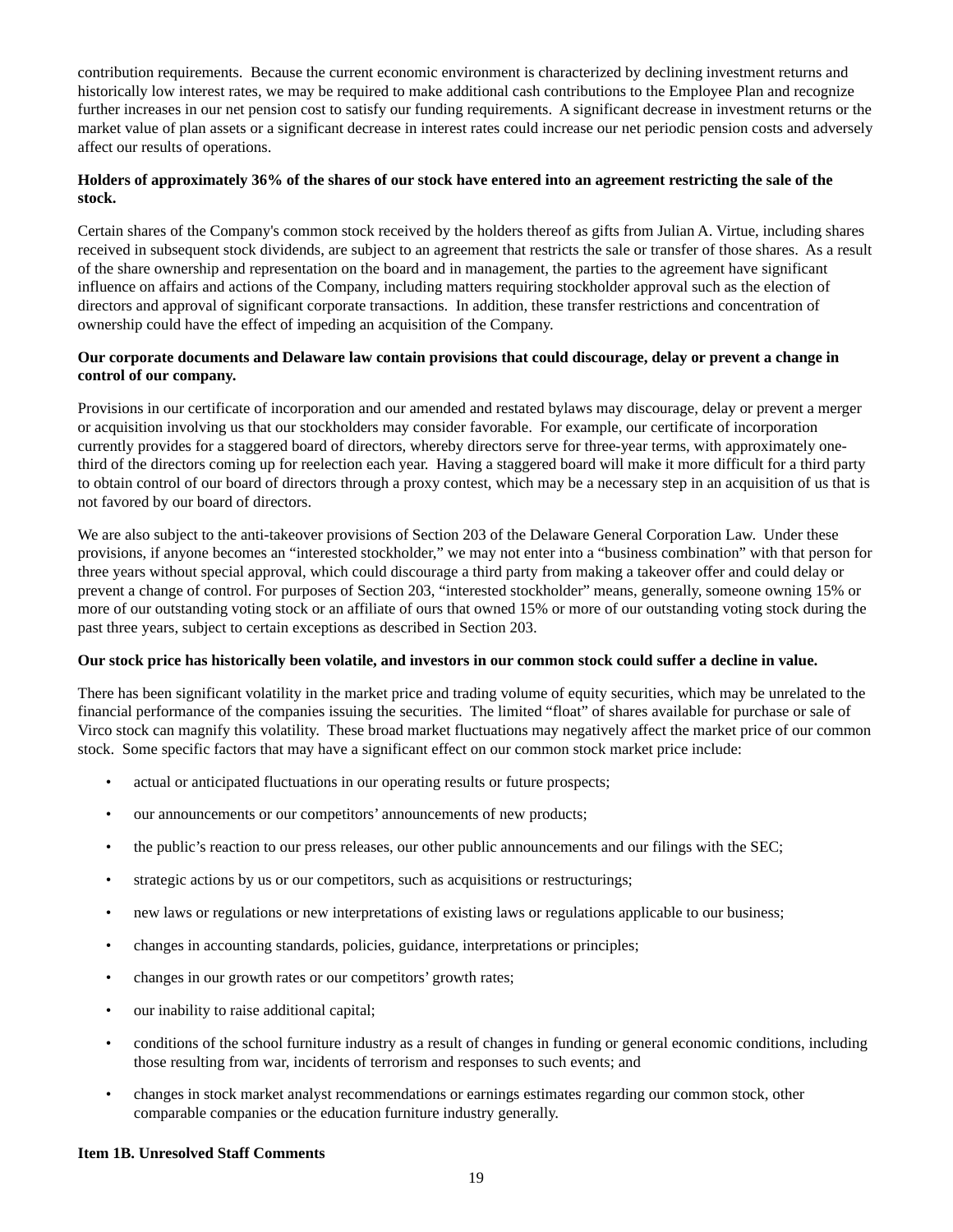<span id="page-20-0"></span>None.

# **Item 2. Properties**

# *Torrance, California*

Virco leases a 560,000 sq. ft. office, manufacturing and warehousing facility located on 23.5 acres of land in Torrance, California. This facility is occupied under a five-year lease expiring on February 28, 2020. This facility also includes the corporate headquarters, the West Coast showroom, and all West Coast distribution operations.

# *Conway, Arkansas*

The Company owns 100 acres of land in Conway, Arkansas, containing 1,200,000 sq. ft. of manufacturing, warehousing, and office space. This facility - which is equipped with high-density storage systems, features 70 dock doors dedicated to outbound freight, and has substantial yard capacity to store and stage trailers - has enabled the Company to consolidate the warehousing function and implement the Assemble-to-Ship inventory stocking program. Management believes that this facility supports Virco's ability to handle increased sales during the peak delivery season and enhances the efficiency with which orders are filled. This facility and the underlying real estate, along with the rest of the Company's assets secure the Company's obligations under its credit facility.

In addition to the complex described above, the Company operates two other facilities in Conway, Arkansas. The first is a 375,000 sq. ft. fabrication facility that was acquired in 1954, and expanded and modernized over subsequent years. The Company manufactures fabricated steel components, chrome plates, and fabricates injection-molded plastic components at this facility. These components are transferred to other facilities for assembly into finished goods. The second is a 175,000 sq. ft. manufacturing facility that is used to fabricate and store compression-molded components. This building is leased under a 10 year lease expiring in March 2018.

# <span id="page-20-1"></span>**Item 3. Legal Proceedings**

Virco is involved in legal proceedings from time to time in the ordinary course of business. In the opinion of the Company, such legal proceedings are not material in amount or management expects that the Company will be successful on the merits in pending cases against the Company or any liabilities resulting from such cases will be substantially covered by insurance. While it is impossible to estimate with certainty the ultimate legal and financial liability with respect to these suits and claims, management believes that the aggregate amount of such liabilities will not be material to the results of operations, financial position, or cash flows of the Company.

# <span id="page-20-2"></span>**Item 4. Mine Safety Disclosures**

Not applicable.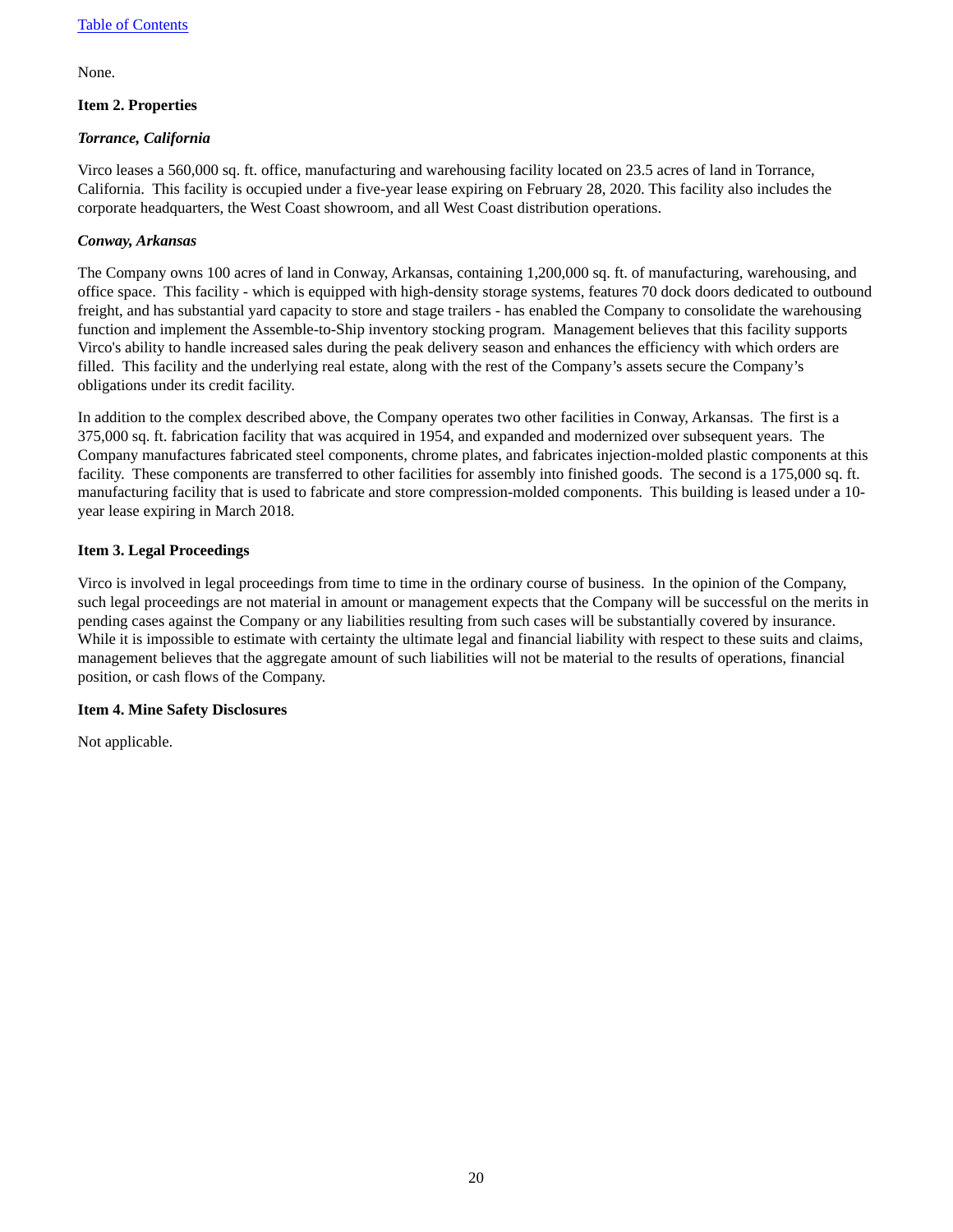#### **PART II**

# <span id="page-21-1"></span><span id="page-21-0"></span>**Item 5. Market for Registrant's Common Equity, Related Stockholder Matters and Issuer Purchases of Equity Securities**

The NASDAQ [Global Market] is the principal market on which Virco Mfg. Corporation (VIRC) stock is traded. As of April 6, 2017, there were approximately 190 registered stockholders according to the Company's transfer agent records. As of such date, there were approximately 1,268 beneficial stockholders.

# **Dividend Policy**

Historically it has been the board of directors' policy to periodically review the payment of cash and stock dividends in light of the Company's earnings and liquidity. Pursuant to the terms of the Company's current line of credit with PNC Bank, which was entered into on December 22, 2011, the Company was prohibited from paying dividends. On April 4, 2016, the Company entered into Amendment #12 to the PNC line of credit. This amendment, among other modifications, allows the Company to pay dividends or conduct stock repurchases in an amount up to \$1.3 million per year, although the Company has not to date chosen to do so.

#### **Quarterly Stock Market Information**

|             |        | <b>Common Stock Range</b> |        |        |  |  |  |  |  |  |
|-------------|--------|---------------------------|--------|--------|--|--|--|--|--|--|
|             | 2017   |                           |        | 2016   |  |  |  |  |  |  |
|             | High   | Low                       | High   | Low    |  |  |  |  |  |  |
| 1st Quarter | \$3.50 | \$2.99                    | \$3.29 | \$2.28 |  |  |  |  |  |  |
| 2nd Quarter | 4.94   | 3.15                      | 2.94   | 2.45   |  |  |  |  |  |  |
| 3rd Quarter | 4.79   | 4.01                      | 3.75   | 2.46   |  |  |  |  |  |  |
| 4th Quarter | 4.70   | 3.85                      | 3.85   | 2.86   |  |  |  |  |  |  |

#### **Stock Repurchases**

The Company did not repurchase any shares of its stock during 2017. Pursuant to the Company's credit agreement with PNC Bank, the Company was prohibited from repurchasing any shares of its stock except in cases where a repurchase is financed by a substantially concurrent issuance of new shares of the Company's common stock. On April 4, 2016, the Company entered into Amendment #12 to the PNC line of credit. This amendment, among other modifications, allows the Company to pay dividends or conduct stock repurchases in a amount up to \$1.3 million per year, although the Company has not to date chosen to do so.

# **Stock Performance Graph**

The graph set forth below compares the five-year cumulative total stockholder return of the Company's common stock with the cumulative total stockholder return of (i) an industry peer group index, and (ii) the NASDAQ Market Index. The graph assumes \$100 was invested on February 1, 2012, in the Company's common stock, the NASDAQ Market Index and the companies in the peer group and assumes the reinvestment of dividends, if any.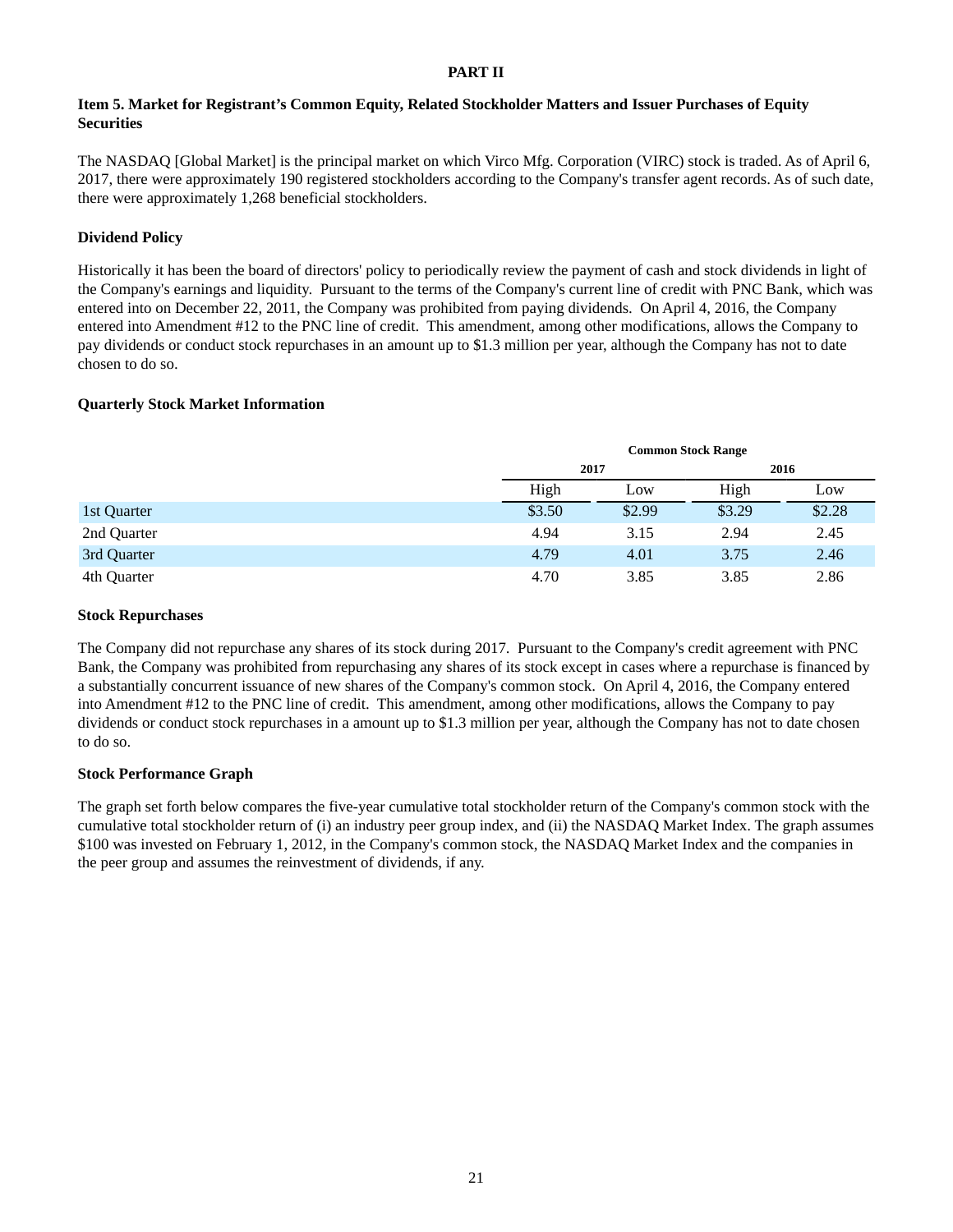#### **COMPARISON OF 5-YEAR CUMULATIVE TOTAL RETURN AMONG VIRCO MFG. CORPORATION, NASDAQ MARKET INDEX AND MORNINGSTAR INDEX**



|                                  | <b>Period Ending</b> |  |           |  |           |      |           |  |           |  |           |  |
|----------------------------------|----------------------|--|-----------|--|-----------|------|-----------|--|-----------|--|-----------|--|
| <b>Company/Market/Peer Group</b> | 1/31/2012            |  | 1/31/2013 |  | 1/31/2014 |      | 1/31/2015 |  | 1/31/2016 |  | 1/31/2017 |  |
| Virco Mfg. Corporation           | 100.00               |  | 150.00    |  | 147.19    | - \$ | 135.39    |  | 174.16    |  | 247.19    |  |
| NASDAO Market Index              | 100.00.              |  | 113.13    |  | 149.71    | - \$ | 171.11    |  | 172.32    |  | 203.50    |  |
| Morningstar Business Equipment   | 100.00               |  | 92.61     |  | 85.33     |      | 94.05     |  | 83.75     |  | 91.78     |  |

The current composition of Morningstar Business Equipment Index is as follows: 3D MakerJet Inc., ACCO Brands Corp., Addmaster Corp., American Locker Group Inc., Asset Solutions Inc., Astro Communications Inc., Avery Dennison Corp., Banneker Inc., Brother Industries Ltd., Canon Inc., Canon Marketing Japan Inc., Coupon Express Inc., CPI Card Group Inc., Ennis Inc., Essendant Inc., Everlert Inc., Global Payment Technologies Inc., Gunther International Ltd., Herman Miller Inc., HNI Corp., Inscape Corp., Kewaunee Scientific Corp., Kimball International Inc., Knoll Inc., Koala Corp., Konica Minolta Inc., Marmion Industries Corp., Neopost SA, Odawara Auto-Machine Mfg.Co.,Ltd., On Track Innovations Ltd., Onyx Service & Solutions Inc., Pitney Bowes Inc., Reconditioned Systems Inc., Ricoh Co Ltd., Roboserver Systems Corp., Stargroup Ltd, Steelcase Inc., Takano Co Ltd., Teleconnect Inc., U-Vend Inc., VeriFone Systems Inc., Veritiv Corp, Virco Mfg. Corporation, Zinzino Holding AB.

# <span id="page-22-0"></span>**Item 6. Selected Financial Data**

The following tables set forth selected historical consolidated financial data for the periods indicated. The following data should be read in conjunction with Item 8, Financial Statements and Supplementary Data, and with Item 7, Management's Discussion and Analysis of Financial Condition and Results of Operations of this Annual Report on Form 10K.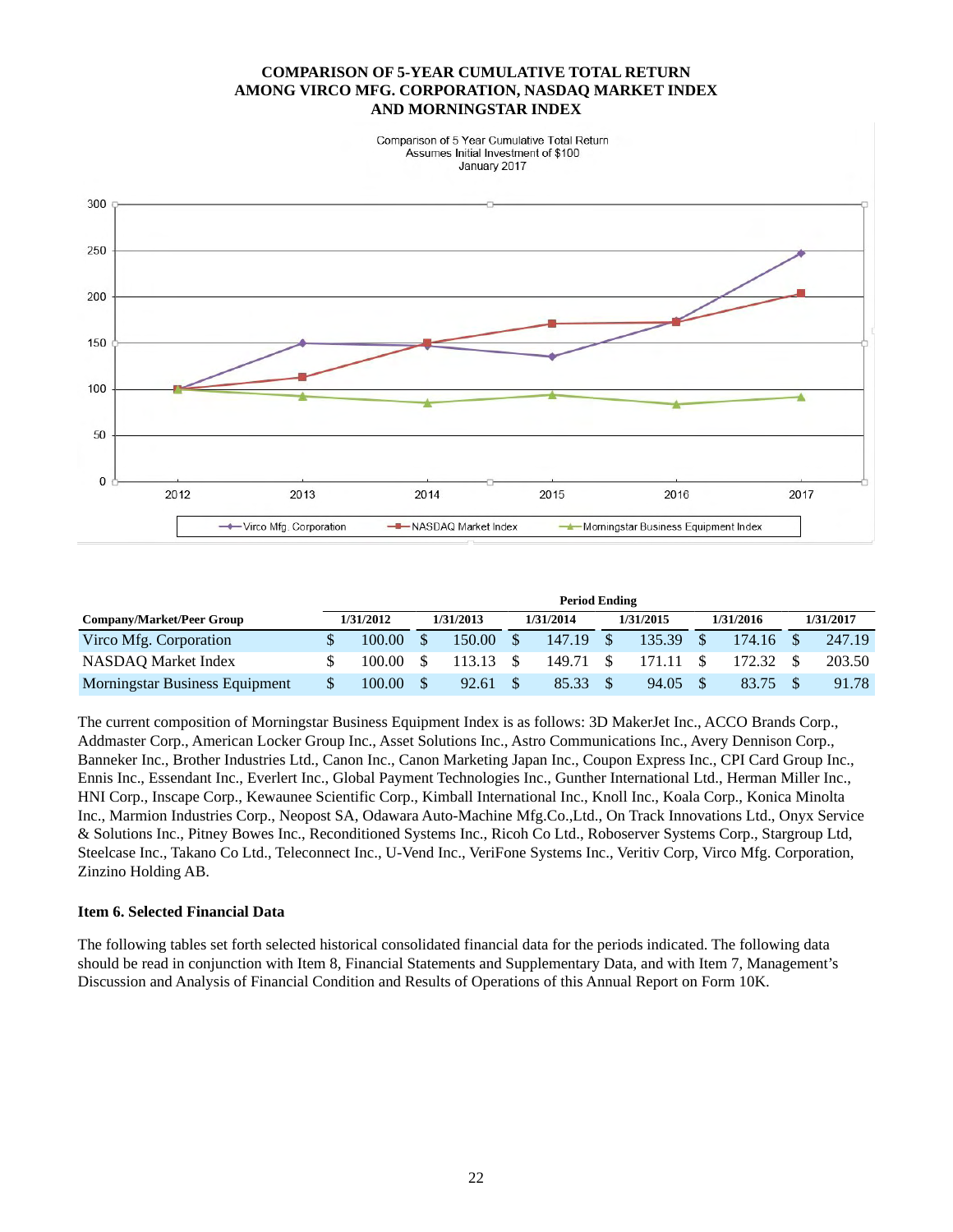#### **Five Year Summary of Selected Financial Data**

| In thousands, except per share data | 2017                |               | 2016                 |      | 2015 |               | 2014                | 2013    |
|-------------------------------------|---------------------|---------------|----------------------|------|------|---------------|---------------------|---------|
| Summary of income (operations)      |                     |               |                      |      |      |               |                     |         |
| Net sales                           | \$173.417           |               | $$168,595 \$164,052$ |      |      |               | \$155,042 \$157,913 |         |
| Net income (loss)                   | $\frac{\$}{22.760}$ | <sup>\$</sup> | $4,549$ \$           |      | 849  | $\mathcal{S}$ | $(1,730)$ \$        | (3,830) |
| Net income (loss) per share data *  |                     |               |                      |      |      |               |                     |         |
| Basic                               | 1.51                |               | 0.31                 | - \$ | 0.06 | <b>S</b>      | $(0.12)$ \$         | (0.27)  |
| Assuming dilution                   | 1.49                |               | 0.30                 |      | 0.06 |               | (0.12)              | (0.27)  |

Net loss per share for fiscal years 2014, 2013 was calculated based on basic shares outstanding due to the anti-dilutive effect on the inclusion of common stock equivalent shares.

#### **Other Financial Data**

| In thousands, except per share data |    | 2017    |     | 2016   |    | 2015   |          | 2014   |     | 2013   |
|-------------------------------------|----|---------|-----|--------|----|--------|----------|--------|-----|--------|
| Total assets                        | S  | 108.187 | S   | 89.435 | S  | 81,811 | <b>S</b> | 83,344 | \$. | 82,163 |
| Working capital                     | \$ | 26.908  | \$  | 23.994 | S  | 17.566 | -S       | 16,983 |     | 12,526 |
| Current ratio                       |    | 2.2/1   |     | 2.1/1  |    | 1.8/1  |          | 1.7/1  |     | 1.5/1  |
| Total long-term obligations         |    | 27,248  |     | 33.344 | \$ | 37,833 |          | 33,083 | S   | 30,707 |
| Stockholders' equity                | S  | 59.354  |     | 33,313 |    | 22,573 |          | 27,605 |     | 27,020 |
| Shares outstanding at year-end      |    | 15.180  |     | 14.998 |    | 14.853 |          | 14.718 |     | 14,550 |
| Stockholders' equity per share      | \$ | 3.91    | \$. | 2.22   | -S | 1.52   |          | 1.88   | -S  | 1.86   |

#### <span id="page-23-0"></span>**Item 7. Management's Discussion and Analysis of Financial Condition and Results of Operations**

#### **Executive Overview**

\_\_\_\_\_\_\_\_\_\_\_\_\_\_\_\_\_\_\_\_\_\_\_

\_\_\_\_\_\_\_\_\_\_\_\_\_\_\_\_\_\_\_\_\_\_\_\_\_\_

Management's strategy is to position Virco as the overall value supplier of educational furniture and equipment. The markets that Virco serves include the education market (the Company's primary market), which is made up of public and private schools (preschool through 12th grade), junior and community colleges, four-year colleges and universities; and trade, technical and vocational schools. Virco also serves convention centers and arenas; the hospitality industry, with respect to their banquet and meeting facilities; government facilities at the federal, state, county and municipal levels; and places of worship. In addition, the Company sells to wholesalers, distributors, retailers, catalog retailers, and internet retailers that serve these same markets. These institutions are frequently characterized by extreme seasonality and/or a bid-based purchasing function. The Company's business model, which is designed to support this strategy, includes the development of several competencies to enable superior service to the markets in which Virco competes. An important element of Virco's business model is the Company's emphasis on developing and maintaining key manufacturing, warehousing, distribution, delivery, project management, and service capabilities. The Company has developed a comprehensive product offering for the furniture, fixtures and equipment needs of the K-12 education market, enabling a school to procure all of its furniture, fixtures and equipment ("FF&E") requirements from one source.

Virco's product offering consists primarily of items manufactured by Virco, complemented with products sourced from other furniture manufacturers. Our product offerings are continually enhanced with an ongoing new product development program that incorporates internally developed products as well as product lines developed with accomplished designers. Finally, management continues to hone Virco's ability to forecast, finance, manufacture, warehouse, deliver, and install furniture within the relatively narrow delivery window associated with the highly seasonal demand for education sales. In 2017 and 2016, approximately 54% of the Company's total sales were delivered in June, July, and August with an even higher portion of educational sales delivered in that period. Average weekly shipments during July and August can be as great as six times the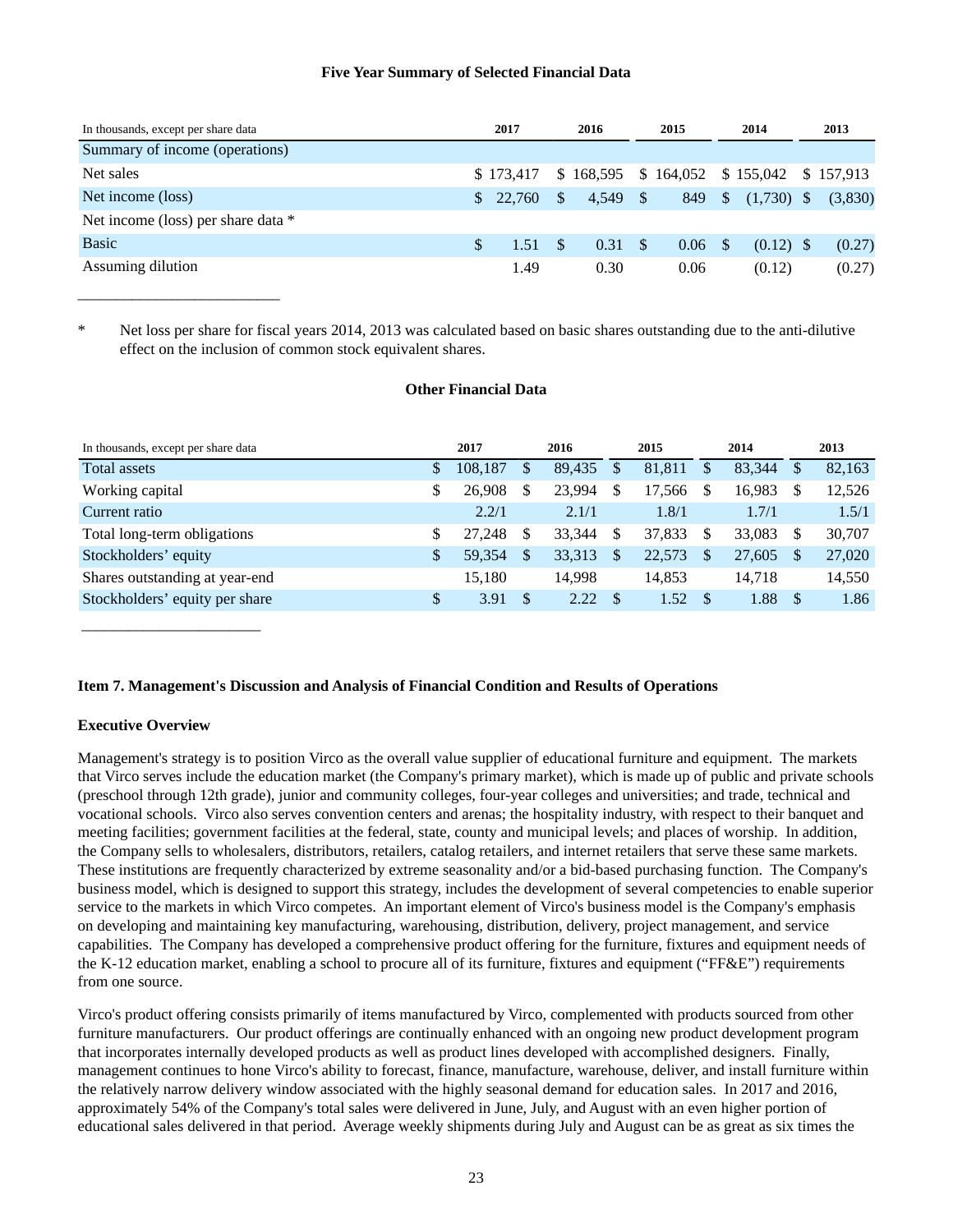level of average weekly shipments in the winter months. Virco's substantial warehouse space allows the Company to build and ship adequate inventories to service this narrow delivery window for the education market.

The market and operating environment for school furniture, fixtures, and equipment has been challenging during the last fifteen years. The Company has seen moderate improvement in its primary market in the last three years, but spending on furniture, fixtures and equipment is well below the level experienced prior to the recession. Schools suffered significant budgetary pressures from 2002 to 2006 following the "dot com" bust and post "9/11" era, followed by a recovery from 2006 - 2007. Following the recession in 2008, the industry suffered from reduced funding and severe budget shortages impacting years from 2010 through 2014.

The budgetary pressures directly impact the demand for the Company's products, as the demand for educational furniture largely depends upon: (1) available funding in a school's general operating fund and (2) the completion of bond-funded projects, which is directly impacted by the amount of bond financing issued to fund new school construction, to renovate older schools, and to fully equip new and renovated schools.

Approximately 80-85% of a school's operating budget is for the salaries and benefits for school teachers and administrators. Increasing costs for medical insurance, combined with pressures from unfunded post-retirement medical and pension obligations reduces funds available for other purposes. In response to these budgetary pressures schools typically elect to retain teachers and spend less on repairs, maintenance, and replacement furniture, which in turn reduces the demand for, and sales of, the Company's products. In recent years there has been an improvement in state and local tax collections, and the majority of state and local governments have seen their tax receipts return to or exceed the pre-2008 levels.

In response to the 2008 recession, passage of new bond issuances declined, and the related bond funded project completions decreased materially for several years. In recent years the completions of bond funded projects recovered slightly, but remain well below the pre-2008 levels. In the recent election we observed an increase in bond passages. Due to the time requirement to plan and construct a new school or major remodel, there is a time lag frequently ranging from one to three years between bond passage and when the bond funding translates into furniture sales. Completions of new schools, additions and renovations are anticipated to improve modestly in 2018.

While the current operating environment continues to show moderate year-over-year improvement, under-funding of our education system continues to be an on-going concern. A 2016 report from the National Council on School Facilities estimates that on every school day, approximately 50 million students and six million adults use publicly funded K-12 facilities. For state and local governments, spending on these facilities is the largest capital expenditure outside of highways. It is estimated that public schools spend approximately \$99 billion per year on maintenance, operations, and capital spending. The study estimates that a desirable level of spending would be \$145 billion, leaving an annual shortfall of \$46 billion.

The significant budgetary challenges faced by the education industry have had an impact on the Company's business model over this time frame, and have created opportunities as well. In the 1990's the Company's primary customers were the school business officials at a school district, and deliveries of furniture typically were to a district warehouse. In response to their budgetary challenges, many school districts closed warehouses and reduced janitorial and support staff in order to retain accredited teachers. Selling efforts must now reach school principals and administrative staff in addition to the district business offices. Sales priced under national contracts or buying groups are displacing competitive bids administered by professional purchasing departments. Distribution has become a more meaningful component of our business as most deliveries are to school sites, and often include inside delivery to the classroom. This evolution adds to the seasonal challenges of our business, but also creates opportunities to suppliers that can execute during the short summer delivery window.

The furniture industry in general, including the market for school furniture, has been significantly impacted by low cost competition from manufacturers based in China. Competition from China increased dramatically after admission of China to the World Trade Organization in 2001. Subsequent to this date, many of our domestic manufacturing competitors closed their factories and sourced product from China. To our knowledge, no new factories or significant manufacturing enhancements were constructed to support the school furniture market during this period. Virco pursued a different strategy which exacerbated operating challenges following these events, but now leave us with what we believe to be a significant competitive advantage. During a period of robust education spending during the 1990's, the Company expanded and modernized its manufacturing and distribution facilities at the Torrance, CA and Conway, AR locations. During the last fifteen years, the Company has worked continuously to significantly reduce its cost structure while concurrently expanding its product offering, expanding manufacturing process capabilities and more fully automating its facilities. For example, headcount of permanent employees as of January 31, 2017, was approximately 735 compared to a peak of nearly 2,950 in August 2000. Factory overhead in 2017 declined by more than 50% compared to 2001. The Company accomplished this without closing a factory and while continuing to add new production processes, including flat metal forming, and other capabilities to support its ambitious product development program. Our domestic fabrication allowed the Company to develop significant product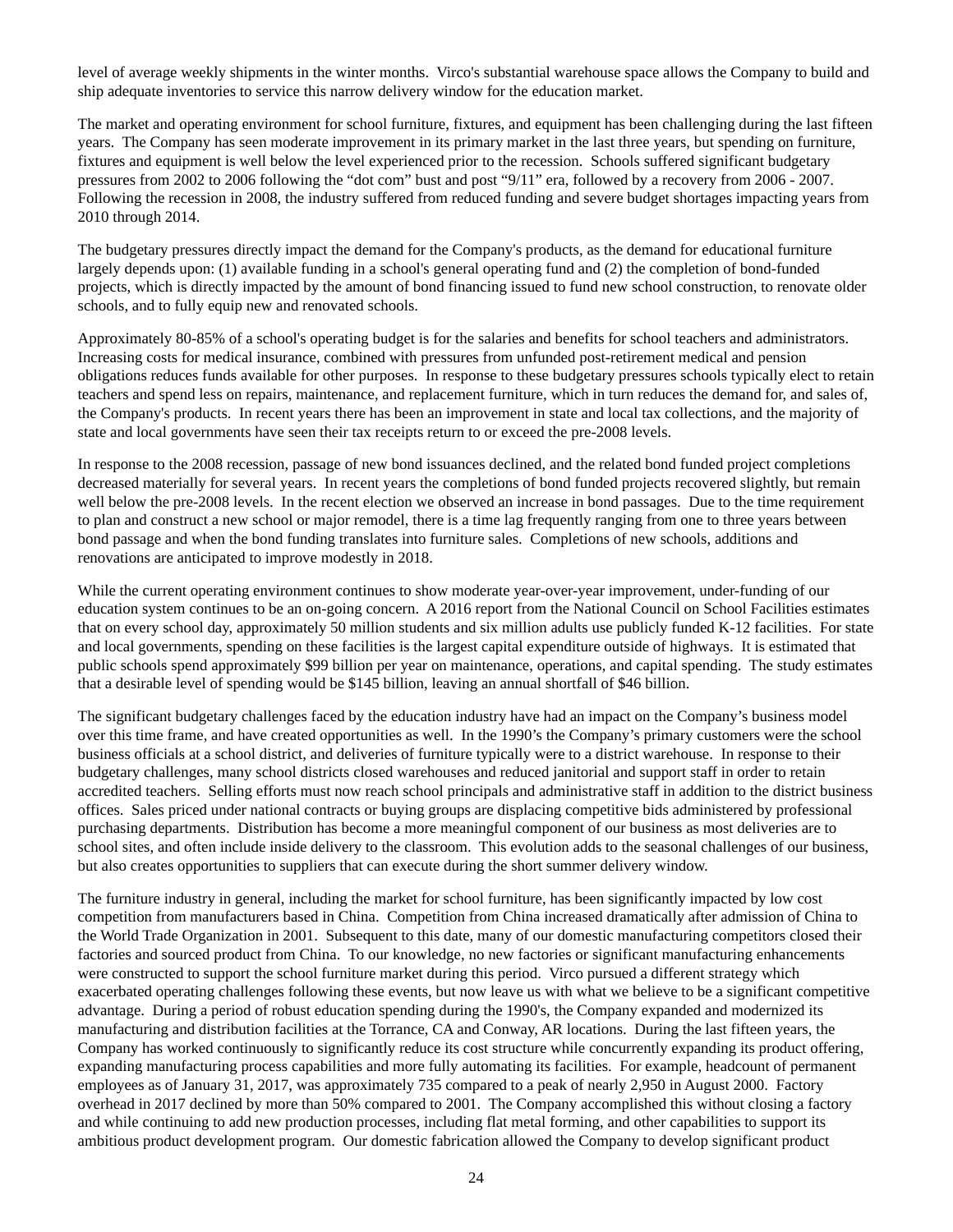variety, color choices, and custom products that are very difficult to replicate with a supply chain extending to China. Finally, many education furniture products are bulky, with a large cube relative to the selling price. The cost of ocean freight from overseas for these bulky items offsets the cost advantages for overseas production.

The Company's operating results can be impacted significantly by cost and volatility of commodities, especially steel, plastic, and wood. Because a majority of the Company's sales are generated under annual contracts in which the Company has limited ability to raise the price of its products during the term of the contract, if the costs of the Company's raw materials increase suddenly or unexpectedly, the Company cannot be certain that it will be able to implement corresponding increases in its sales prices in order to offset such increased costs. The Company moderates this exposure by building significant quantities of finished goods and component parts during the first and second quarters. Commodity prices for raw material were relatively stable in 2015 and declined modestly in 2016. In 2017 commodity costs, particularly steel, increased significantly but the Company had already sourced and produced the majority of the product delivered during the summer. In 2015 the Company experienced challenges with both capacity and cost for third party freight carriers. The majority of Virco's sales include freight to the customer facility, and volatility in cost or availability of transportation equipment can adversely impact both profitability and customer service. Significant cost increases in manufacturing or distributing products during a given contract period can adversely impact operating results and have done so during prior years. The Company typically benefits from any decreases in raw material or distribution costs under the contracts described above.

During 2018 the Company anticipates continued uncertainty and volatility in commodity costs, particularly with respect to certain raw materials, transportation, and energy. The Company does not anticipate that this volatility overall will be as dramatic as experienced in some prior years but may have an adverse effect on operating results.

While the Company anticipates challenging economic conditions to continue to impact its core customer base in the near term, there are certain underlying demographics, customer responses, and changes in the competitive landscape that provide opportunities. First, the underlying demographics of the student population are stable compared to the volatility of school budgets, and the related level of furniture and equipment purchases. This volatility is attributable to the financial health of the school systems. Virco management believes that there is a pent-up demand for quality school furniture (though it is unclear when and to what extent that pent-up demand will be converted into a meaningful increase in purchases). Second, management believes that parents and voters will make quality education an ongoing priority for future government spending. Third, many schools have responded to the budget strains by reducing their support infrastructure. This change provides opportunities to provide services to schools, such as project management for new or renovated schools, delivery to individual school sites rather than truckload deliveries to central warehouses, and delivery of furniture into classrooms. Moreover, this change offers opportunities for Virco to promote its complete product assortment which allows one-stop shopping as opposed to sourcing furniture needs from a variety of suppliers. Fourth, many suppliers previously shut down or dramatically curtailed their domestic manufacturing capabilities, making it difficult for competitors to adapt to dynamic fluctuations in demand or provide custom colors or finishes during a narrow seasonal summer delivery window when they are reliant upon a supply chain extending to Asia or elsewhere. Meanwhile, Virco has continued to and invest in automation at its domestic manufacturing facilities, adding flat metal forming processes to its manufacturing capabilities and bringing production into its factories of items formerly sourced from other suppliers. Virco views its domestic factories as a strategic resource for providing its customers with timely delivery of a broad selection of colors, finishes, laminates, and product styles.

#### **Critical Accounting Policies and Estimates**

This discussion and analysis of Virco's financial condition and results of operations is based upon the Company's financial statements which have been prepared in accordance with U.S. generally accepted accounting principles. The preparation of these financial statements requires Virco management to make estimates and judgments that affect the Company's reported assets, liabilities, revenues and expenses, and related disclosure of contingent assets and liabilities. On an on-going basis, management evaluates such estimates, including those related to revenue recognition, allowance for doubtful accounts, valuation of inventory and related obsolescence reserves, self-insured retention for products and general liability insurance, self-insured retention for workers' compensation insurance, provision for warranty, liabilities under defined benefit and other compensation programs, and estimates related to deferred tax assets and liabilities. Management bases its estimates on historical experience and on various other assumptions that are believed to be reasonable under the circumstances. This forms the basis of judgments about the carrying value of assets and liabilities that are not readily apparent from other sources. Actual results may differ from these estimates under different assumptions or conditions. Factors that could cause or contribute to these differences include the factors discussed above under Item 1, Business, and elsewhere in this Annual Report on Form 10- K. Virco's critical accounting policies are as follows:

Revenue Recognition: The Company recognizes revenue in accordance with Financial Accounting Standards Board ("FASB") Accounting Standards Codification ("ASC") Topic 605, "Revenue Recognition." Revenue is recognized when title passes under its various shipping terms, when classroom delivery services are complete, and when collectability is reasonably assured.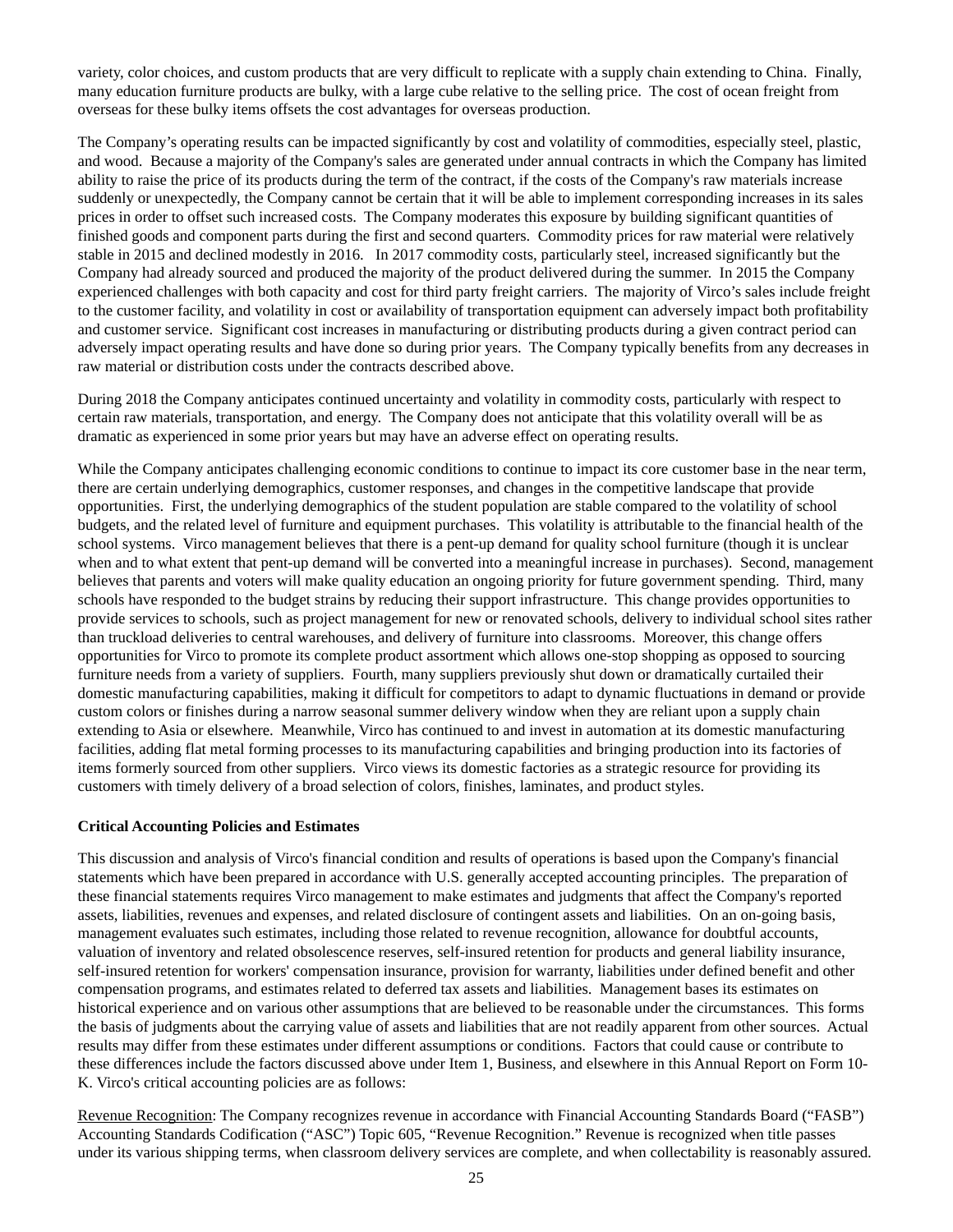The Company reports sales net of sales returns and allowances, sales taxes imposed by various government authorities, cash discounts and rebates to customers. In most instances, the Company sells furniture on bids and contracts, which may include multiple elements. For sales that include freight to the customer, many sales are delivered on the same day shipped, with an average delivery being in route for 1 to 3 days. Classroom delivery, which involves carrying the furniture to the classroom and setting the desks and chairs in place, typically occurs the day the furniture is delivered.

In accordance with ASC 605-25 ("ASC 605-25"), "Revenue Recognition - Multiple-Element Arrangements," revenue arrangements with multiple deliverables are generally accounted for by the Company on a combined unit of accounting as our customers control our ability to deliver the furniture, and as a result the furniture delivery and classroom setup is generally provided at the same time. We recognize the consideration for the combined unit of accounting once the final item has been delivered and installed.

Allowances for Doubtful Accounts: Considerable judgment is required when assessing the ultimate realization of receivables, including assessing the probability of collection, current economic trends, historical bad debts and the current creditworthiness of each customer. The Company maintains allowances for doubtful accounts that may result from the inability of our customers to make required payments. Over the past five years, the Company's allowance for doubtful accounts has ranged from approximately 0.7% to 3.0% of accounts receivable at year-end. The allowance is evaluated using historic experience combined with a detailed review of past-due accounts. The Company does not typically obtain collateral to secure credit risk. The primary reason that Virco's allowance for doubtful accounts represents such a small percentage of accounts receivable is that a large portion of the accounts receivable is attributable to low-credit-risk governmental entities, which often purchase the furniture with funds provided from bond issuances, giving Virco's receivables a historically high degree of collectability. Although many states are experiencing budgetary difficulties, it is not anticipated that Virco's credit risk will be significantly impacted by these events. Over the next year, no significant change is expected in the Company's sales to government entities as a percentage of total revenues.

Inventory Valuation: Inventory is valued at the lower of cost or market (determined on a first-in, first-out basis) and includes material, labor, and factory overhead. The Company maintains allowances for estimated slow moving and obsolete inventory to reflect the difference between the cost of inventory and the estimated market value. Allowances for slow moving and obsolete inventory are determined through a physical inspection of the product in connection with a physical inventory, a review of slow-moving product, and consideration of active marketing programs. The market for education furniture is traditionally driven by value, not style, and the Company has not typically incurred significant obsolescence expenses. If market conditions are less favorable than those anticipated by management, additional allowances may be required. Due to reductions in sales volume in the past years, the Company's manufacturing facilities are operating at reduced levels of capacity. The Company records the cost of excess capacity as a period expense, not as a component of capitalized inventory valuation.

Self-Insured Retention: For 2017, 2016, and 2015 the Company was self-insured for product liability losses ranging up to \$250,000 per occurrence, for workers' compensation losses up to \$250,000 per occurrence, and for auto liability up to \$50,000 per occurrence. The Company obtains annual actuarial valuations for the self-insured retentions. Product liability, workers' compensation, and auto reserves for known and unknown incurred but not reported ("IBNR") losses are recorded at the net present value of the estimated losses using a risk-free discount rate of 2% for 2017 and 2016. Given the relatively short term over which the IBNR losses are discounted, the sensitivity to the discount rate is not significant. Estimated workers' compensation losses were funded during the insurance year and subject to retroactive loss adjustments. The Company's exposure to self-insured retentions varies depending upon the market conditions in the insurance industry and the availability of cost-effective insurance coverage. Self-insured retentions for 2018 will be comparable to the retention levels for 2017.

Warranty Reserve: The Company provides a warranty against all substantial defects in material and workmanship. The Company's warranty is not a guarantee of service life, which depends upon events outside the Company's control and may be different from the warranty period. The standard warranty offered on products sold through January 31, 2014, is ten years. Effective February 1, 2014 through December 31, 2016, the Company modified its warranty to a limited lifetime warranty. The warranty effective February 1, 2014 is not anticipated to have a significant effect on warranty expense. Effective January 1, 2017, the Company modified the warranty offered to provide specific warranty periods by product component, with no warranty period longer than ten years. The Company's warranties generally provide that customers can return a defective product during the specified warranty period following purchase in exchange for a replacement product or that the Company can repair the product at no charge to the customer. The Company determines whether replacement or repair is appropriate in each circumstance. The Company uses historic data to estimate appropriate levels of warranty reserves. Because product mix, production methods, and raw material sources change over time, historic data may not always provide precise estimates for future warranty expense.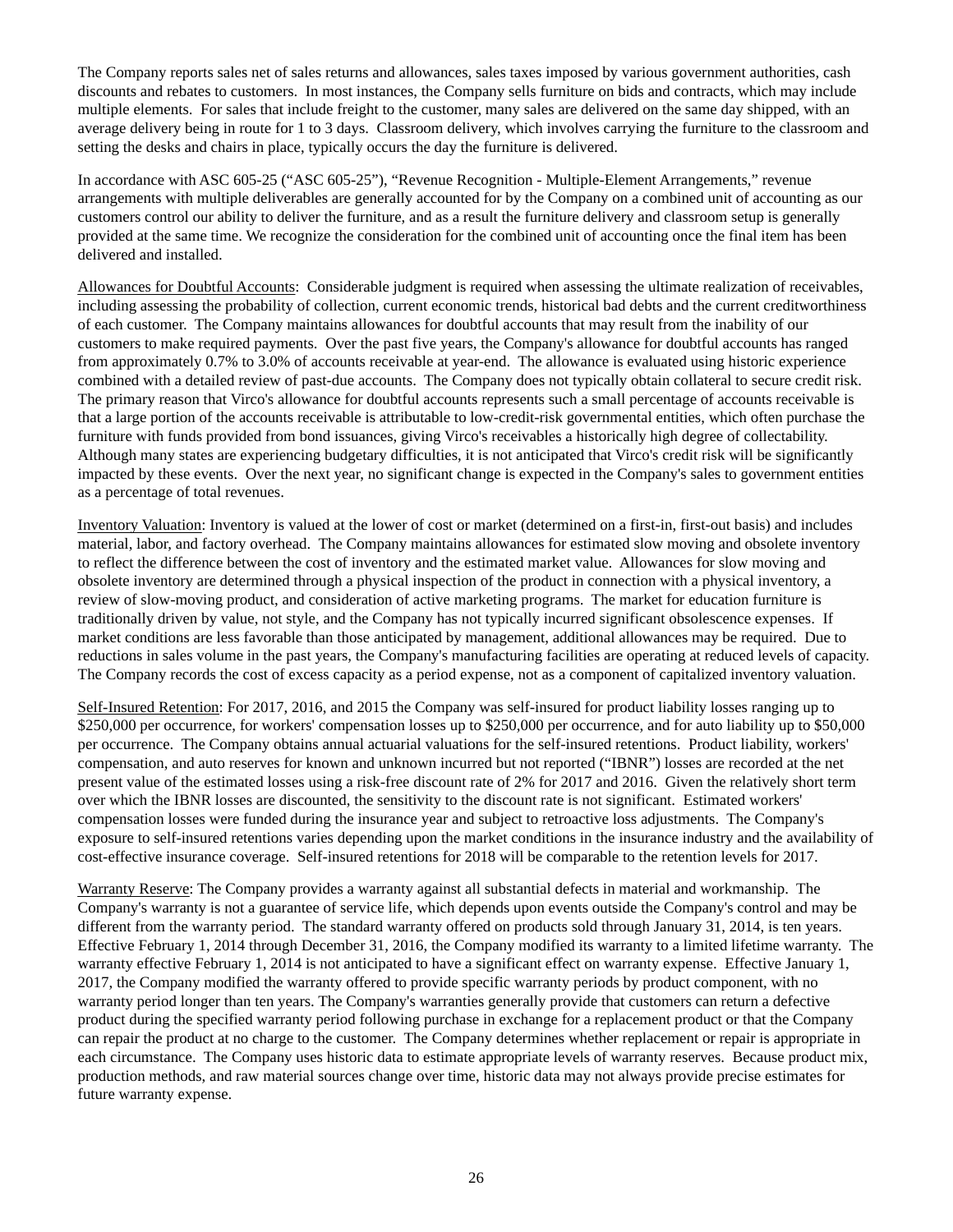Defined Benefit Obligations: The Company has three defined benefit plans, the Virco Employees Retirement Plan (the "Employee Plan") and the Virco Important Performers Plan (the "VIP Plan") and the Outside Directors Plan, which provide retirement benefits to employees and outside directors. Virco discounted the pension obligations for the various plans using the following rates:

|                      | 2017  | 2016  | 2015  |
|----------------------|-------|-------|-------|
| <b>Employee Plan</b> | 4.25% | 4.00% | 3.25% |
| VIP Plan             | 4.50% | 4.25% | 3.50% |
| Directors Plan       | 4.25% | 3.25% | 3.25% |

Because the Company froze new benefit accruals for all three plans effective December 31, 2003, the assumed rate of increase in compensation has no effect on the accounting for the plans. The Company estimated a 6.5% return on plan assets for the Employee Plan for all three years. The VIP Plan and Directors Plan are unfunded and have no plan assets. These rate assumptions can vary due to changes in interest rates and expected returns in the stock market. In prior years, the discount rate has decreased by several percentage points, causing pension expense and pension obligations to increase. In 2015, the Company experienced material reductions in the discount rates that are used to measure plan obligations, and utilized new mortality tables that reflect increased life expectancies. These changes increased pension expense and may require future cash contributions to adequately fund the Employee Plan.

Because the plans have been frozen for many years, there is no service cost related to the plans. In 2016, due to a large number of lump sum benefits paid to retired and terminated employees, the Company has incurred settlement costs for the Employee Plan. In effort to "de-risk" the Employee Plan, the Company intends to continue to reach out to and offer lump sum benefits to terminated and retired employees, which may result in settlement costs in the future. The Company did not incur settlement costs in 2017 or 2015.

Due to the size of the Company's pension obligations, a one percent change in rates can cause a material change in the pension obligations. A one percent reduction in discount rates would cause obligations under the Employee Plan to increase by approximately \$2.9 million. A one percent reduction in discount rates would cause obligations under the non-qualified plans to increase by approximately \$1.4 million. The retirement obligations would decrease by similar amounts if discount rate were to increase by a comparable percentage. The Company obtains annual actuarial valuations for both plans.

Deferred Tax Assets and Liabilities: The Company recognizes deferred income taxes under the asset and liability method of accounting for income taxes in accordance with the provisions of FASB ASC Topic 740 "Income Taxes." Deferred income taxes are recognized for differences between the financial statement and tax basis of assets and liabilities at enacted statutory tax rates in effect for the years in which the differences are expected to reverse. The effect on deferred taxes of a change in tax rates is recognized in income in the period that includes the enactment date. In assessing the realizability of deferred tax assets, the Company considers whether it is more likely than not that some portion or all of the deferred tax assets will not be realized. The ultimate realization of deferred tax assets is dependent upon the generation of future taxable income or reversal of deferred tax liabilities during the periods in which those temporary differences become deductible. The Company considers the scheduled reversal of deferred tax liabilities, projected future taxable income, and tax planning strategies in making this assessment. The Company recorded a substantial operating loss for the years ended January 31, 2013, 2012, and 2011. During the fourth quarter of the year ended January 31, 2011, based on this consideration, the Company determined the realization of a majority of the net deferred tax assets no longer met the more likely than not criteria and a valuation allowance was recorded against the majority of the net deferred tax assets. A valuation allowance was recorded against the majority of the net deferred tax assets totaling \$21,906,000 at January 31, 2016. The Company recorded operating profits for the fiscal years ended January 31, 2015, January 31, 2016, and January 31, 2017. At October 31, 2016, the Company determined that it was more-likely-thannot to realize the majority of its deferred tax assets, and therefore released its valuation against those assets resulting in a benefit to income taxes. The Company has left a partial valuation allowance of \$515,000 against certain state deferred tax assets that the Company does not believe it is more-likely-than-not to realize. At January 31, 2017, the Company has net operating loss carryforwards of approximately \$16,879,000 for federal and \$34,145,000 for state income tax purposes, expiring at various dates through January 31, 2035.

# **Results of Operations (2017 vs. 2016)**

# **Financial Results and Cash Flow**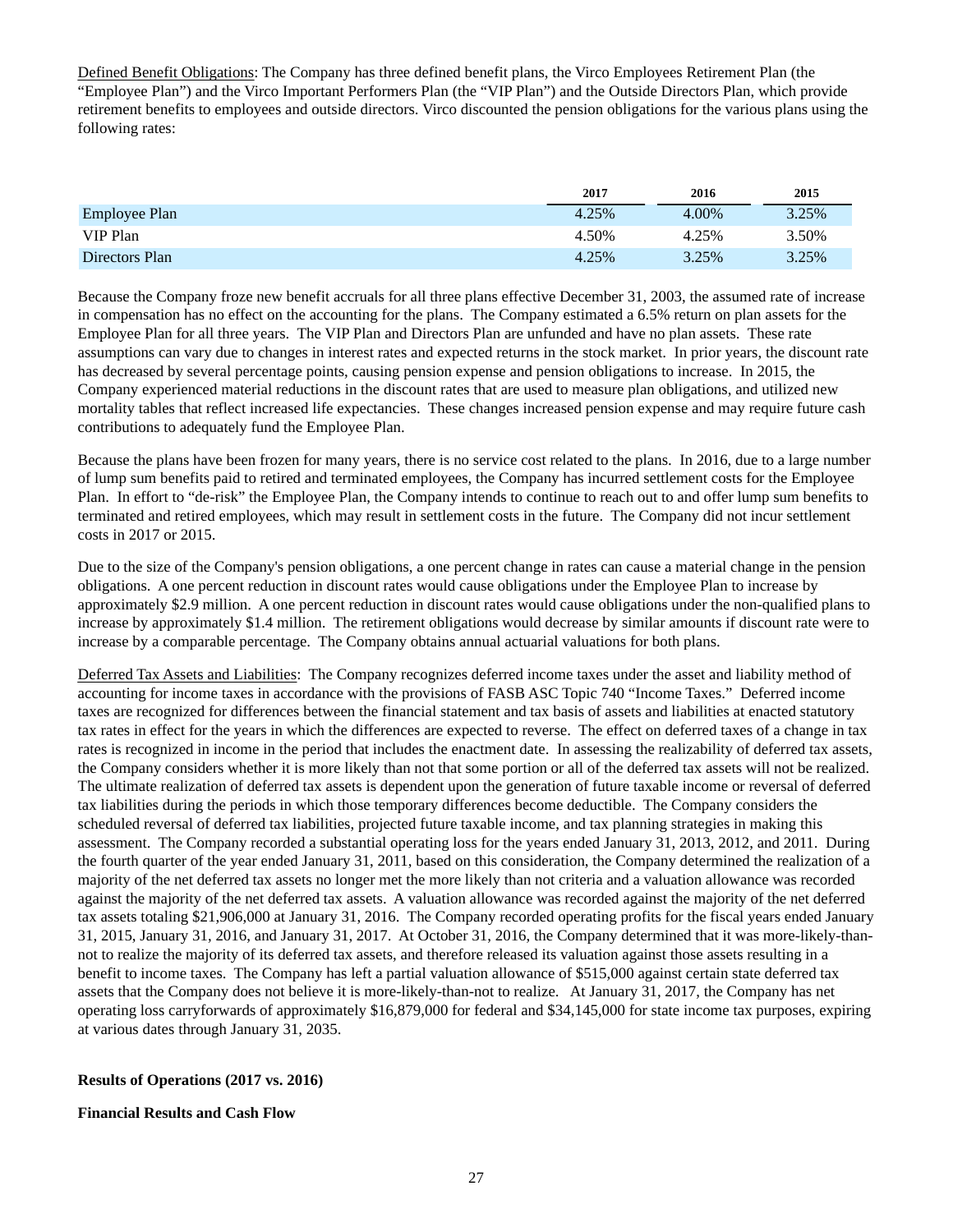The Company earned a pre-tax profit of \$4,727,000 on net sales of \$173,417,000 for the fiscal year ended January 31, 2017, compared to pre-tax profit of \$4,667,000 on net sales of \$168,595,000 in the fiscal year ended January 31, 2016. Net after-tax income increased to \$22,760,000 for the fiscal year ended January 31, 2017 from \$4,549,000 in the prior fiscal year, due to a benefit to income taxes of \$17,962,000 recognized in October 2016 upon the release of the Company's valuation against deferred tax assets. Net income per basic share increased to \$1.51 for the fiscal year ended January 31, 2017, compared to \$0.31 in the prior year, due primarily to the income tax benefit. Cash flow provided by operations was \$5,862,000 for the fiscal year ended January 31, 2017, compared to \$7,507,000 in the prior year.

# **Sales**

Virco's sales increased by 2.9% in 2017 to \$173,417,000 compared to \$168,595,000 in 2016. The increase in sales was caused by improving economic conditions that had a favorable impact on operating budgets for school spending.

Selling prices were substantially unchanged in 2017 with the entire growth in sales attributable to increases in volume. Sales of Virco's new products, including N-2, Zuma™, Sage™, and Analogy™ contributed the majority of the increase in sales supplemented with modest increases in other product lines. Orders rates continued to be volatile and seasonal in 2017. Sales volume for the Company started slowly this year, with the first portion of the year showing a decline in sales, followed by modest growth in the seasonal summer period. Although the fourth quarter is typically a slow period for the Company, typically representing 15% or less of annual business, the fourth quarter revenue increased by nearly 20% to \$23,441,000, compared to \$19,494,000 in the prior year. The fourth quarter benefited from a significant disaster relief project as well as increased sales of smaller projects to other school districts. We are cautiously optimistic that this strength experienced in the fourth quarter will continue into the next year, but fourth quarter numbers are a relatively small portion of our annual business and timing of one or two projects or stocking orders can influence the fourth quarter result significantly but be a much smaller percentage of the annual sales volume.

For 2018 the Company anticipates that the budgetary challenges for state and local governments will continue to restrict growth in sales. The recent election resulted in an increased level of bond passages, but there is typically a delay between when a bond is passed and when it translates into furniture orders. When anticipated growth in operating budgets is combined with anticipated growth in bond-funded projects the amount of school furniture sold is anticipated to be slightly more than 2017. As we have throughout this economic cycle, the Company continues to focus on strategies to develop and strengthen its brand with an aggressive product development campaign. We will continue to use our domestic factories to provide greater flexibility for custom specifications such as laminates, colors, and on-time delivery. The Company will continue to emphasize the value, design and variety of its products, the value of its distribution, delivery, classroom delivery, and project management capabilities, and the importance of timely deliveries during the peak seasonal delivery period. The Company plans to modestly increase net selling prices to recover increased costs of commodities, primarily steel. In order to increase or maintain market share during 2018, when market conditions warrant, the Company will compete based on direct prices and may reduce its prices to build or maintain its market share.

# **Cost of Sales**

Cost of sales was 63.9% of sales in 2017 and 64.6% of sales in 2016. Although the Company incurred increased material costs (particularly steel) during the latter part of the year, the majority of sales were fulfilled with product sourced prior to the cost increase.

The Company began the fiscal year ended January 31, 2017 with \$7.9 million more inventory to support our enhanced quick ship program than we had in inventory at the beginning of the prior year. Because of the timing of the acquisition of inventory, production hours decreased by approximately 1.7% despite increased sales volume. The Company was able to offset these headwinds with increased manufacturing efficiency resulting in a net modest reduction in cost as a percentage of sales.

During fiscal 2018 the Company anticipates continued uncertainty and volatility in commodity costs, particularly with respect to certain raw materials, transportation, and energy. Due in part to volatile transportation and energy costs, we may incur higher commodity costs in fiscal 2018. For more information, please see the section below entitled "Inflation and Future Change in Prices."

# **Selling, General and Administrative and Other Expenses**

Selling, general and administrative and other expenses for the fiscal year ended January 31, 2017, increased by approximately 5.47% to \$56,599,000 compared to \$53,662,000 in the prior year, and increased as a percentage of sales to 32.6% of sales from 31.8% in the prior year.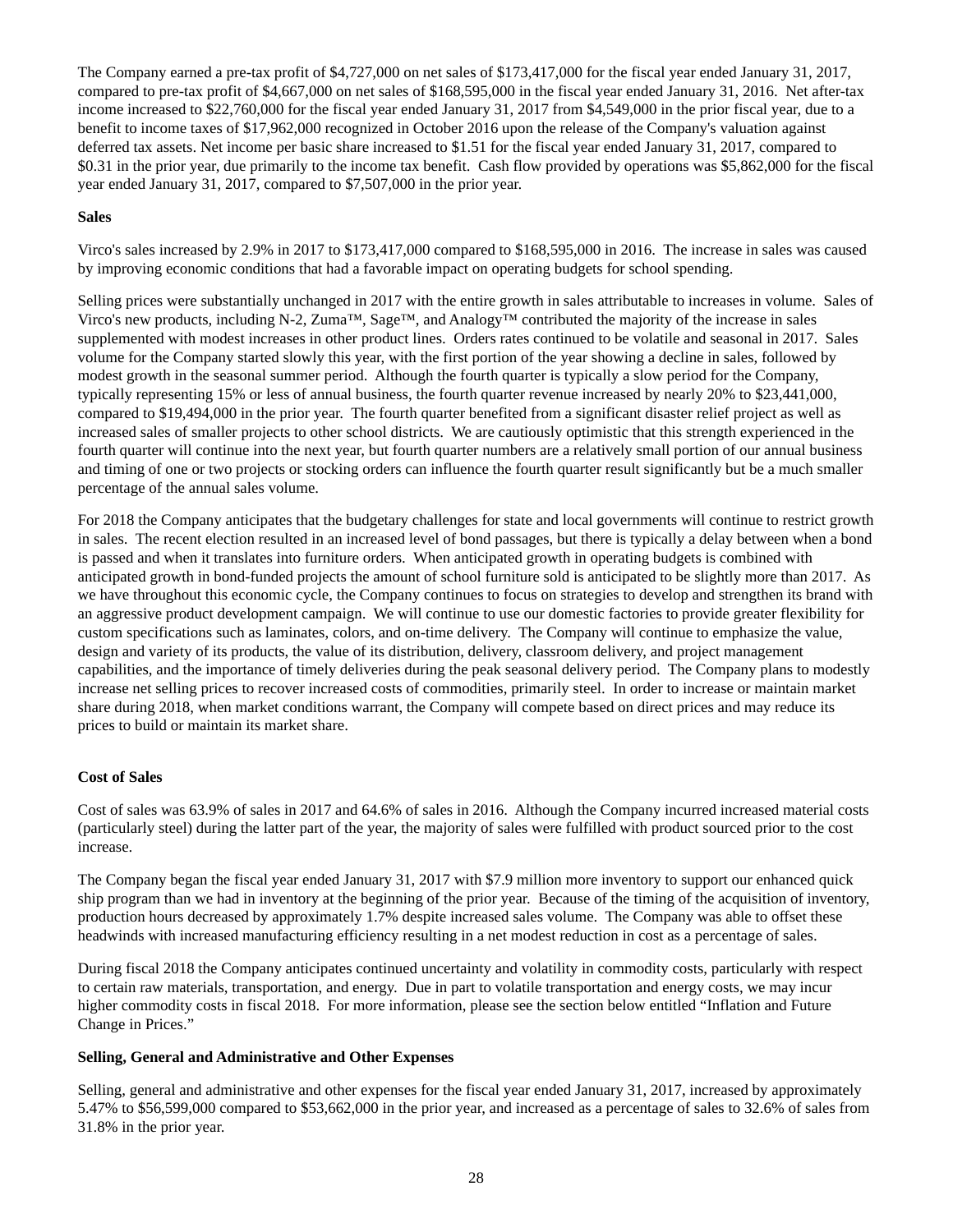Warehousing, freight and classroom delivery costs increased in dollars but decreased by 0.1% as a percentage of sales. Selling costs increased in dollars compared to the prior year and increased by 0.8% as a percentage of sales. Increased selling costs were partially attributable to variable selling expenses. The Company gave raises to employees at the beginning of the year for the first time in nearly seven years. This raise affected total selling and G&A expenses. G&A spending increased in dollars, and increased as a percentage of sales. The Company is investing in new information technology and staffing, which drove a portion of the increase in G&A spending. The 2017 year included a bonus provision of \$570,000, compared to \$1,045,000 in the prior year.

Interest expense was \$64,000 less in 2017 compared to 2016 as a result of reduced average borrowing.

# **Provision for Income Taxes**

The Company recognizes deferred income taxes under the asset and liability method of accounting for income taxes in accordance with the provisions of ASC Topic 740, "Income Taxes." Deferred income taxes are recognized for differences between the financial statement and tax basis of assets and liabilities at enacted statutory tax rates in effect for the years in which the differences are expected to reverse. The effect on deferred taxes of a change in tax rates is recognized in income in the period that includes the enactment date. In assessing the realizability of deferred tax assets, the Company considers whether it is more likely than not that some portion or all of the deferred tax assets will not be realized. The ultimate realization of deferred tax assets is dependent upon the generation of future taxable income or reversal of deferred tax liabilities during the periods in which those temporary differences become deductible. The Company considers the scheduled reversal of deferred tax liabilities, projected future taxable income, and tax planning strategies in making this assessment.

The Company incurred a substantial operating loss for the years ended January 31, 2013, 2012, and 2011. During the fourth quarter of the year ended January 31, 2011, based on this consideration, the Company determined the realization of a majority of the net deferred tax assets no longer met the more likely than not criteria and a valuation allowance was recorded against the majority of the net deferred tax assets. A valuation allowance was recorded against the majority of the net deferred tax assets totaling \$21,906,000 at January 31, 2016. The Company recognized operating profits for the fiscal years ended January 31, 2015, January 31, 2016, and January 31, 2017. At October 31, 2016, the Company determined that it was more-likely-than-not to realize the majority of its deferred tax assets, and therefore released its valuation against those assets resulting in a benefit to income taxes of \$17,962,000. The Company has left a partial valuation allowance of \$515,000 against certain state deferred tax assets that the Company does not believe it is more-likely-than-not to realize. At January 31, 2017, the Company has net operating loss carryforwards of approximately \$16,879,000 for federal and \$34,145,000 for state income tax purposes, expiring at various dates through January 31, 2035.

Because the Company has reversed the valuation allowance for the majority of deferred tax assets, it is expected the effective tax rate for 2018 will return to more traditional rates of approximately 39%.

# **Results of Operations (2016 vs. 2015)**

#### **Financial Results and Cash Flow**

The Company earned a pre-tax profit of \$4,667,000 on net sales of \$168,595,000 for the fiscal year ended January 31, 2016, compared to pre-tax profit of \$918,000 on net sales of \$164,052,000 in the fiscal year ended January 31, 2015. Net income per basic share were \$0.31 for the fiscal year ended January 31, 2016, compared to \$0.06 in the prior year. Cash flow provided by operations was \$7,507,000 for the fiscal year ended January 31, 2016, compared to \$1,659,000 in the prior year.

#### **Sales**

Virco's sales increased by 2.8% in 2016 to \$168,595,000 compared to \$164,052,000 in 2015. The increase in sales was caused by improving economic conditions that had a favorable impact on operating budgets for school spending offset slightly by a reduction in completions of bond-funded projects.

Selling prices increased by approximately 3.5%, offset by a reduction in unit volume. Sales of Virco's new products, including N-2, Civitas™ and Sage™ increased by nearly \$4.2 million, and were supplemented with increases in other product lines. Sales for project orders declined by approximately \$3.7 million in 2016 compared to project orders in 2015. Orders rates continued to be volatile and seasonal in 2016, with a continued shift to a greater percentage of orders received in the summer months.

Although the fourth quarter is typically a very slow period for the Company, the fourth quarter revenue decreased to \$19,494,000, compared to \$25,354,000 in the prior year. The decrease in revenue was attributable to volatility in the timing of shipments. The company began the fourth quarter with \$6 million lower backlog than the prior year and ended the fourth quarter with \$0.4 million larger backlog. Orders for the fourth quarter were 1.3% lower than the prior year.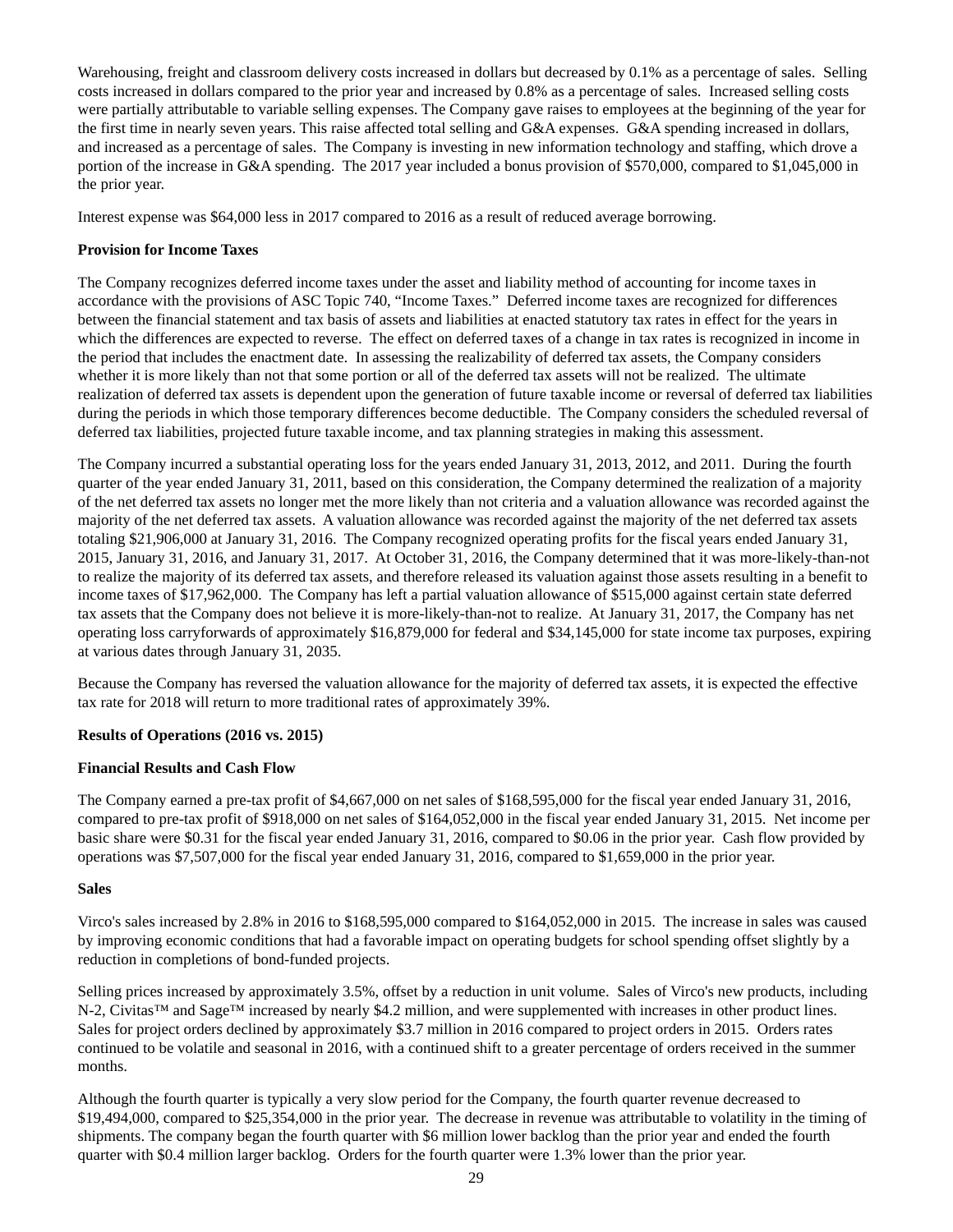# **Cost of Sales**

Cost of sales was 64.6% of sales in 2016 and 66.2% of sales in 2015. The Company benefited from increased selling prices and reduced material costs during the year. During 2016, the Company started the year with reduced levels of inventory, and delayed building for the summer season. As a result of this decision, the Company incurred increased temporary labor cost and increased labor inefficiency during 2016, causing direct labor to increase in both total dollars and as a percentage of sales. Manufacturing overhead decreased as a percentage of sales during the year as the Company increased production levels by nearly 9% but only increased spending by 3%.

# **Selling, General and Administrative and Other Expenses**

Selling, general and administrative and other expenses for the fiscal year ended January 31, 2016, increased by approximately \$636,000 compared to the prior year, but declined as a percentage of sales to 31.8% of sales as compared to 32.3% in the prior year.

Warehousing, freight and classroom delivery costs were increased in dollars but were stable as a percentage of sales. Selling costs decreased in dollars compared to prior year and declined by 1.2% as a percentage of sales. G&A spending increased in dollars, but was stable as a percentage of sales. The current year included a bonus provision of \$1,045,000 due to improved operating results. There was no comparable bonus in the prior year.

Interest expense was \$173,000 less in 2016 compared to 2015 as a result of reduced average borrowing.

# **Provision for Income Taxes**

The Company recognizes deferred income taxes under the asset and liability method of accounting for income taxes in accordance with the provisions of ASC Topic 740, "Income Taxes." Deferred income taxes are recognized for differences between the financial statement and tax basis of assets and liabilities at enacted statutory tax rates in effect for the years in which the differences are expected to reverse. The effect on deferred taxes of a change in tax rates is recognized in income in the period that includes the enactment date. In assessing the realizability of deferred tax assets, the Company considers whether it is more likely than not that some portion or all of the deferred tax assets will not be realized. The ultimate realization of deferred tax assets is dependent upon the generation of future taxable income or reversal of deferred tax liabilities during the periods in which those temporary differences become deductible. The Company considers the scheduled reversal of deferred tax liabilities, projected future taxable income, and tax planning strategies in making this assessment.

The Company has incurred a cumulative operating loss for the five years ended January 31, 2014 and for each individual year therein. Based on these considerations, at January 31, 2016, the Company determined the realization of a majority of the net deferred tax assets did not meet the more likely than not criteria, and a valuation allowance was recorded against the majority of the net deferred tax assets. The Company has determined that it is more likely than not that some portion of the state net operating loss and credit carryforwards will be realized and has not provided a valuation allowance on a portion of the state net operating loss and credit carryforwards. At January 31, 2016, the Company had net operating losses carried forward for federal and state income tax purposes, expiring at various dates through 2035 if not utilized. Federal net operating losses that can potentially be carried forward totaled approximately \$19,859,000 at January 31, 2016. State net operating losses that can potentially be carried forward totaled approximately \$45,390,000 at January 31, 2016.

# **Inflation and Future Change in Prices**

We commit to annual contracts that determine selling prices for goods and services for periods of one year, and occasionally longer. Though the Company has negotiated flexibility under many of these contracts that may allow the Company to increase prices on future orders, the Company does not have the ability to raise prices on orders received prior to any announced price increase. Due to the intensely seasonal nature of our business, the Company may receive significant orders during the first and second quarters for delivery in the second and third quarters. With respect to any of the contracts described above, if the costs of providing our products or services increase between the date the orders are received and the shipping date, we may not be able to implement corresponding increases in our sales prices for such products or services in order to offset the related increased costs. During 2015 the cost of steel, plastic, and wood remained stable. In 2016 the cost of these commodities declined slightly. In 2017, the cost of steel increased significantly, but the increase did not occur until after the Company had sourced the majority of its steel for the summer delivery season.

These years contrast with 2012, when the Company incurred an increase of approximately 30% in the cost of steel during the second quarter, and nearly a 30% increase in the cost of certain plastics over the second and third quarters. These cost increases adversely impacted gross margins in 2012 for products shipped during the summer season.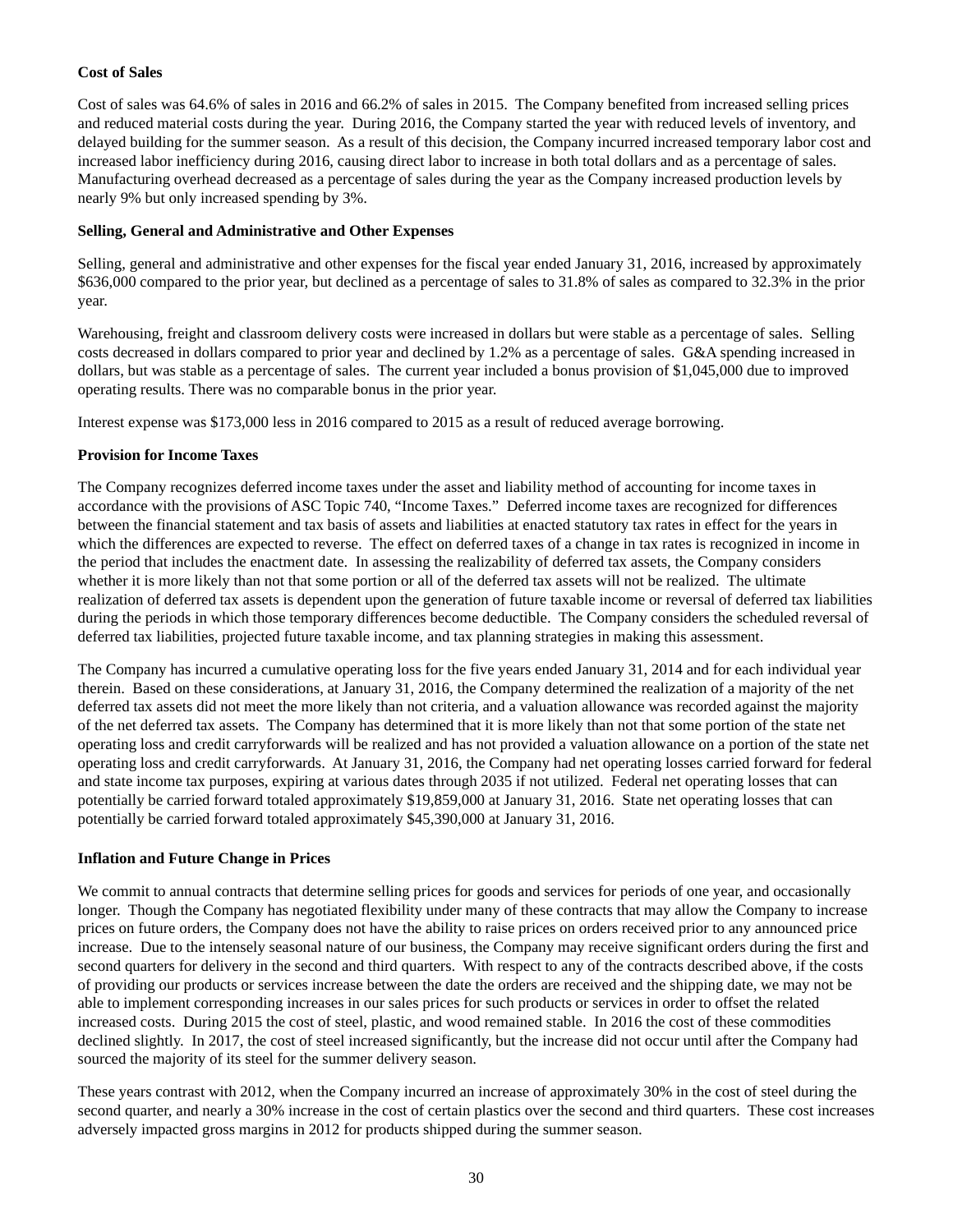For 2018, the Company anticipates continued volatility in costs, particularly with respect to certain raw materials, transportation, and energy. Anticipated adverse volatility for 2018 is not expected to be as severe as experienced in certain years, such as 2012. There is continued uncertainty with respect to steel and other raw material costs, including plastics, that are affected by the price of oil. Transportation costs may be adversely affected by increased oil prices, in the form of increased operation costs for our fleet, and surcharges on freight paid to third-party carriers. Virco depends upon third party carriers for more than 90% of customer deliveries. Subsequent to 2010, many carriers went out of business or were required to reduce the size of their fleets due to economic conditions, and have not increased the fleets as the economy has improved. Recent regulation and more stringent enforcement of federal regulations governing the transportation industry (especially regarding drivers) have adversely impacted the cost and availability of freight services. Virco expects to incur continued pressure on employee benefit costs. The Company has renewed health insurance contracts for its employees through December 2017, but costs subsequent to that date may be adversely impacted by current legislation, claim costs, and industry consolidation. Virco has aggressively addressed these costs by reducing headcount, freezing pension benefits and passing on a portion of increased medical costs to employees.

To recover the cumulative impact of increased costs, the Company raised the list prices for Virco's products in 2016 and 2015. Due to current economic conditions, the Company anticipates continued significant price competition in 2018, and may not be able to raise prices without risk of losing market share. The Company anticipates that the volatility of commodity costs will not be as significant in 2018 as experienced in 2012. As a significant portion of Virco's business is obtained through competitive bids, the Company is carefully considering material and transportation costs as part of the bidding process. Total material costs for 2018, as a percentage of sales, could be higher than in 2017. The Company is working to control and reduce costs by improving production and distribution methodologies, investigating new packaging and shipping materials, and searching for new sources of purchased components and raw materials.

# **Liquidity and Capital Resources**

# **Working Capital Requirements**

Virco addresses liquidity and working capital requirements in the context of short-term seasonal requirements and long-term capital requirements of the business. The Company's core business of selling furniture to publicly funded educational institutions is extremely seasonal. The seasonal nature of this business permeates most of Virco's operational, capital, and financing decisions.

The Company's working capital requirements during and in anticipation of the peak summer season oblige management to make estimates and judgments that affect Virco's assets, liabilities, revenues and expenses. Management expends a significant amount of time during the year, and especially in the fourth quarter of the prior year and first quarter, developing a stocking plan and estimating the number of employees, the amount of raw materials, and the types of components and products that will be required during the peak season. If management underestimates any of these requirements, Virco's ability to fill customer orders on a timely basis or to provide adequate customer service may be diminished. If management overestimates any of these requirements, the Company may be required to absorb higher storage, labor and related costs, each of which may affect profitability. On an ongoing basis, management evaluates such estimates, including those related to market demand, labor costs, and inventory levels, and continually strives to improve Virco's ability to correctly forecast business requirements during the peak season each year.

As part of Virco's efforts to address seasonality, financial performance and quality without sacrificing service or market share, management has been refining the Company's ATS operating model. ATS is Virco's version of mass-customization, which assembles standard, stocked components into customized configurations before shipment. The Company's ATS program reduces the total amount of inventory and working capital needed to support a given level of sales. It does this by increasing the inventory's versatility, delaying assembly until the last moment, and reducing the amount of warehouse space needed to store finished goods. In order to provide "one stop shopping" for all FF&E needs, Virco purchases and re-sells certain finished goods from other furniture manufacturers. When practical, these furniture items are drop shipped from the Company's supplier. Where cost effective, the Company will bring the item into the Virco warehouse and the third party products will be shipped along with product manufactured by Virco. The Company did not carry material amounts of vendor inventory during the fiscal years ended January 31, 2017 or 2016.

In addition, Virco finances its largest balance of accounts receivable during the peak season. This occurs for three primary reasons. First, accounts receivable balances naturally increase during the peak season as shipments of products increase. Second, many customers during this period are government institutions, which tend to pay accounts receivable more slowly than commercial customers. Third, many summer deliveries may be "projects" where the Company provides furniture for a new school or significant refurbishment of an existing school. Projects may require architect sign off, school board approval prior to payment, or punch list completion, all of which can delay payment.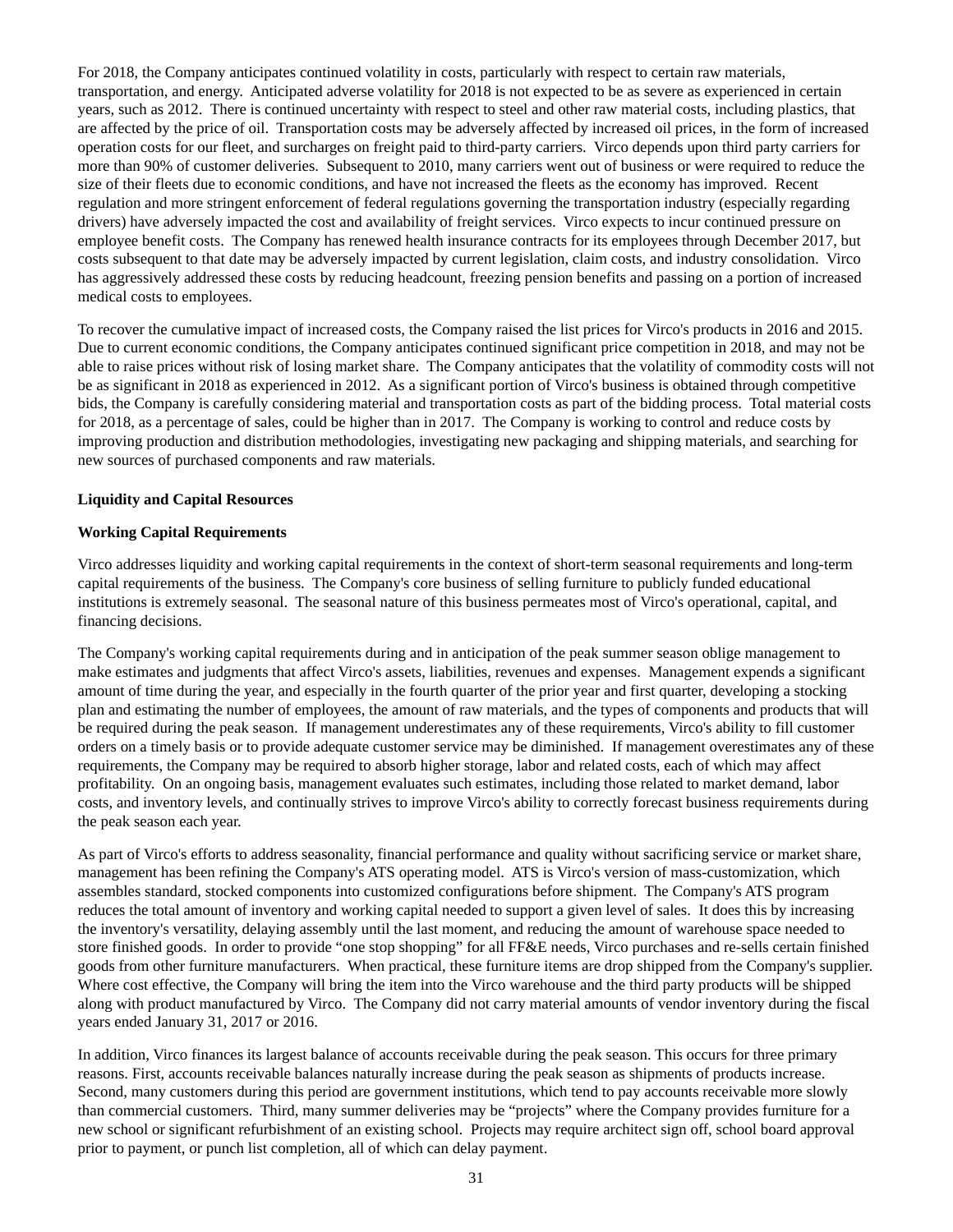As a result of the seasonality of our business, our manufacturing and distribution capacity is dictated by the capacity requirement during the months of June, July, and August. Because of this seasonality, factory utilization is lower during the slow season. The Company utilizes a variety of tactics to address the seasonality of its business. During the summer months, which comprise our second and third fiscal quarters, our personnel utilization generally is at or close to full capacity. The Company utilizes temporary labor and significant overtime to meet the seasonal requirements. During the slow portions of the year, temporary labor and overtime are eliminated to moderate the off-season costs. Our manufacturing facility capacity utilization generally remains less than 100% during these off-season months; because physical structure capacity cannot be adjusted as readily as personnel capacity, we have secured sufficient physical structure capacity to accommodate our current needs as well as for anticipated future growth. Our physical structure utilization is significantly lower during the first and fourth quarters of each year than it is during the second and third quarters.

The Company utilizes a comparable strategy to address warehousing and distribution requirements. During summer months, temporary labor is hired to supplement experienced warehouse and distribution personnel. More than 90% of the Company's freight is provided by third-party carriers. The Company has secured sufficient warehouse capacity to accommodate our current needs as well as anticipated future growth.

As the capital required for the summer season generally exceeds cash available from operations, Virco has historically relied on third-party bank financing to meet seasonal cash flow requirements. On December 22, 2011 (the "Closing Date"), the Company and Virco Inc., a wholly owned subsidiary of the Company ("Virco" and, together with the Company, the "Borrowers") entered into a Revolving Credit and Security Agreement (the "Credit Agreement") with PNC Bank, National Association, as administrative agent and lender ("PNC"). The credit agreement has been amended fourteen times subsequent to that date, which, among other things, extended the maturity date of the Credit Agreement for three years until December 22, 2019, reduced the maximum availability under the Credit Agreement to \$49,500,000, modified, eliminated, or waived covenants, amended seasonal advances and established a \$2,500,000 line for equipment financing.

On April 4, 2016 the Company entered into Amendment No. 12, which retroactively modified the capital expenditure covenant at January 31, 2016 and extended the maturity to December 2019. On October 27, 2016 the Company entered into Amendment No. 13, which modified the line to allow for a credit card program through PNC Bank. On March 13, 2017 the Company entered into Amendment No. 14 which established an equipment line to facilitate the capital expenditure plan for 2018 and to establish covenants for 2018.

The Credit Agreement provides the Borrowers with a secured revolving line of credit (the "Revolving Credit Facility") of up to \$49,750,000, with seasonal adjustments to the credit limit and subject to borrowing base limitations, and includes a sub-limit of up to \$3,000,000 for issuances of letters of credit. In addition, the Credit Agreement provides an Equipment Line for purchases of equipment up to \$2,500,000. The Revolving Credit Facility is an asset-based line of credit that is subject to a borrowing base limitation and generally provides for advances of up to 85% of eligible accounts receivable, plus a percentage equal to the lesser of 60% of the value of eligible inventory or 85% of the liquidation value of eligible inventory, plus an amount ranging from \$8,000,000 to \$14,000,000 from December 1 through July 31 of each year, minus undrawn amounts of letters of credit and reserves. The Revolving Credit Facility is secured by substantially all of the Borrowers' personal property and certain of the Borrowers' real property. The principal amount outstanding under the Credit Agreement and any accrued and unpaid interest is due no later than December 22, 2019, and the Revolving Credit Facility is subject to certain prepayment penalties upon earlier termination of the Revolving Credit Facility. Prior to the maturity date, principal amounts outstanding under the Credit Agreement may be repaid and reborrowed at the option of the Borrowers without premium or penalty, subject to borrowing base limitations, seasonal adjustments and certain other conditions.

The Revolving Credit Facility bears interest, at the Borrowers' option, at either the Alternate Base Rate (as defined in the Credit Agreement) or the Eurodollar Currency Rate (as defined in the Credit Agreement), in each case plus an applicable margin. The applicable margin for Alternate Base Rate loans is a percentage within a range of 0.50% to 1.50%, and the applicable margin for Eurodollar Currency Rate loans is a percentage within a range of 1.50% to 2.50%, in each case based on the EBITDA of the Borrowers at the end of each fiscal quarter, and may be increased at PNC's option by 2.0% during the continuance of an event of default. Accrued interest with respect to principal amounts outstanding under the Credit Agreement is payable in arrears on a monthly basis for Alternative Base Rate loans, and at the end of the applicable interest period but at most every three months for Eurodollar Currency Rate loans.

For the year ended January 31, 2016 the Credit Agreement contained a covenant that forbid the Company from issuing dividends or making payments with respect to the Company's capital stock. As discussed above, on April 4, 2016 the Company entered into Amendment No. 12 which allows the Company to pay dividends or conduct stock repurchases in an amount up to \$1.3 million per year, although the Company has not to date chosen to do so. In addition, it contains numerous other covenants that limit under certain circumstances the ability of the Borrowers and their subsidiaries to, among other things, merge with or acquire other entities, incur new liens, incur additional indebtedness, sell assets outside of the ordinary course of business, enter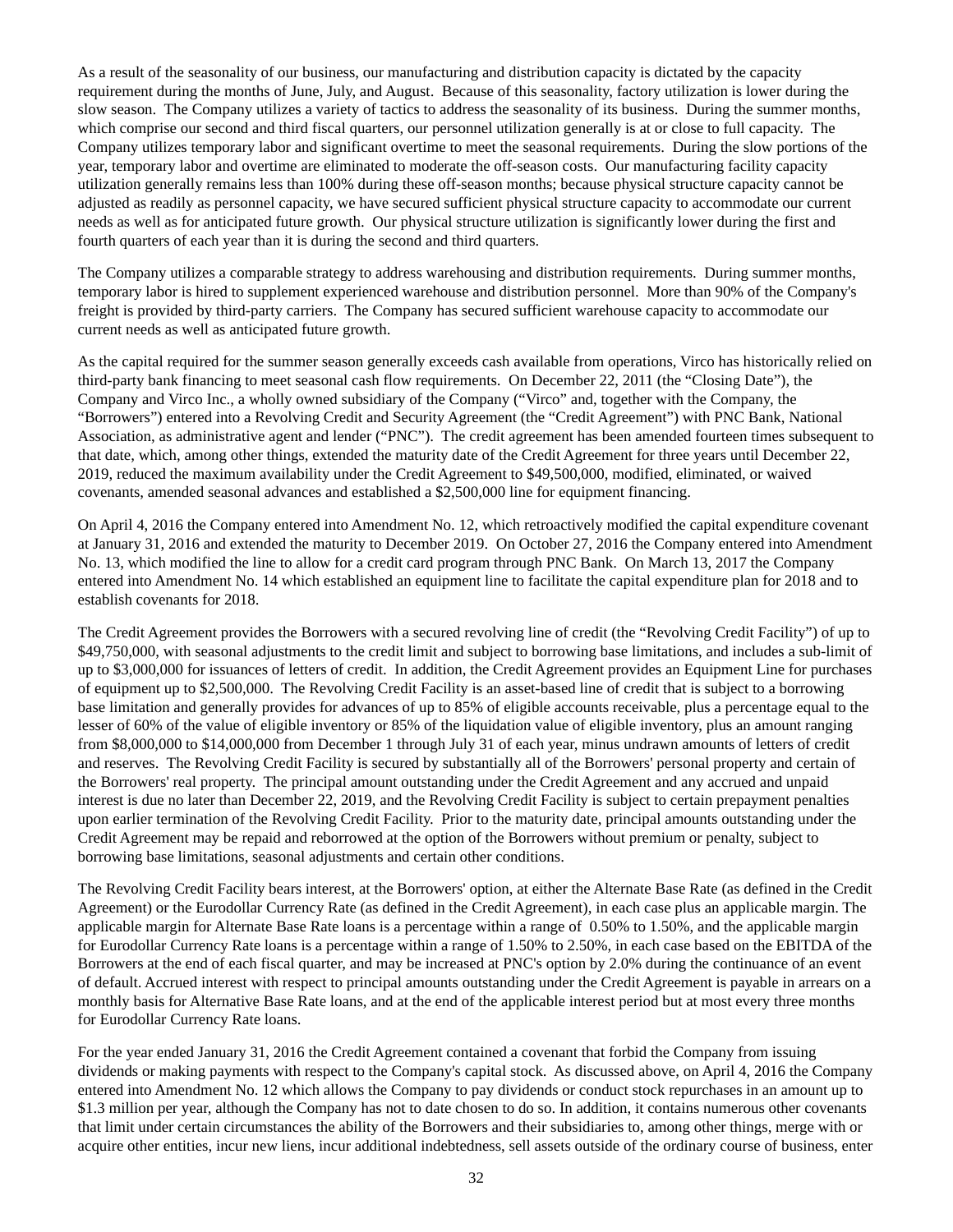into transactions with affiliates, or substantially change the general nature of the business of the Borrowers, taken as a whole. The Credit Agreement also requires the Company to maintain the following financial maintenance covenants: (1) a minimum fixed charge coverage ratio, and (2) a minimum EBITDA amount, in each case as of the end of the relevant monthly, quarterly or annual measurement period. As of January 31, 2017 the Credit Agreement required the Company to maintain: (1) a minimum fixed charge coverage ratio of at least 1.10 to 1.00 for the four consecutive fiscal quarters ending January 31, 2017, and (2) a minimum EBITDA amount of \$7,304,000 for the twelve consecutive fiscal months ending January 31, 2017. The actual results of the Company with respect to the foregoing financial covenants for the period ending January 31, 2017 were as follows: (1) the Company maintained a fixed charge coverage ratio of greater than 5.85 to 1.00 for the four consecutive fiscal quarters ended January 31, 2017, and (2) the Company achieved EBITDA of \$11,578,000 for the twelve consecutive fiscal months ending January 31, 2017.

In addition, the Credit Agreement contains a clean down provision that requires the Company to reduce borrowings under the line to less than \$6,000,000 for a period of 30 consecutive days each fiscal year. The Company believes that normal operating cash flow will allow it to meet the clean down requirement with no adverse impact on the Company's liquidity.

The Company was in violation of its capital expenditure covenant for the relevant period ended January 31, 2016. However, as noted above, on April 4, 2016 the Company entered into Amendment No. 12, which modified the capital expenditure covenant as of January 31, 2017. The Company was in compliance with the modified covenant.

Events of default (subject to certain cure periods and other limitations) under the Credit Agreement include, but are not limited to, (i) non-payment of principal, interest or other amounts due under the Credit Agreement, (ii) the violation of terms, covenants, representations or warranties in the Credit Agreement or related loan documents, (iii) any event of default under agreements governing certain indebtedness of the Borrowers and certain defaults by the Borrowers under other agreements that would materially adversely affect the Borrowers, (iv) certain events of bankruptcy, insolvency or liquidation involving the Borrowers, (v) judgments or judicial actions against the Borrowers in excess of \$250,000,subject to certain conditions, (vi) the failure of the Company to comply with Pension Benefit Plans (as defined in the Credit Agreement), (vii) the invalidity of loan documents pertaining to the Credit Agreement, (viii) a change of control of the Borrowers and (ix) the interruption of operations of any of the Borrowers' manufacturing facilities for five consecutive days during the peak season or fifteen consecutive days during any other time, subject to certain conditions.

Pursuant to the Credit Agreement, substantially all of the Borrowers' accounts receivable are automatically and promptly swept to repay amounts outstanding under the Revolving Credit Facility upon receipt by the Borrowers. Due to this automatic liquidating nature of the Revolving Credit Facility, if the Borrowers breach any covenant, violate any representation or warranty or suffer a deterioration in their ability to borrow pursuant to the borrowing base calculation, the Borrowers may not have access to cash liquidity unless provided by PNC at its discretion. In addition, certain of the covenants and representations and warranties set forth in the Credit Agreement contain limited or no materiality thresholds, and many of the representations and warranties must be true and correct in all material respects upon each borrowing, which the Borrowers expect to occur on an ongoing basis. There can be no assurance that the Borrowers will be able to comply with all such covenants and be able to continue to make such representations and warranties on an ongoing basis.

The Company's line of credit with PNC is structured to provide seasonal credit availability during the Company's peak summer season. The Company believes that the Revolving Credit Facility will provide sufficient liquidity to meet its capital requirements in the next 12 months. Approximately \$22,015,000 was available for borrowing as of January 31, 2017.

# **Long-Term Capital Requirements**

In addition to short-term liquidity considerations, the Company continually evaluates long-term capital requirements. From 1998 through 2001, the Company completed two large capital projects, which have had significant subsequent effects on cash flow. The first project was the implementation of the SAP enterprise resources planning system. The second project was the expansion and re-configuration of the Conway, Arkansas, manufacturing and distribution facility.

Upon completion of these projects, the Company dramatically reduced capital spending and capital expenditures have remained below depreciation from 2002 through 2017. Capital expenditures will continue to focus on automation, both in the factory and software applications, and new product development along with the tooling and new processes required to produce new products. The Company has identified several opportunities for capital expenditures, and anticipates that 2018 will be the first time since 2001 where capital expenditures will exceed depreciation expense. The Company has established a goal of limiting capital spending to approximately \$7,000,000 for 2018. Our line of credit with PNC Bank has been amended to provide a line for equipment and covenants have been modified to allow for anticipate capital expenditures.

# **Asset Impairment**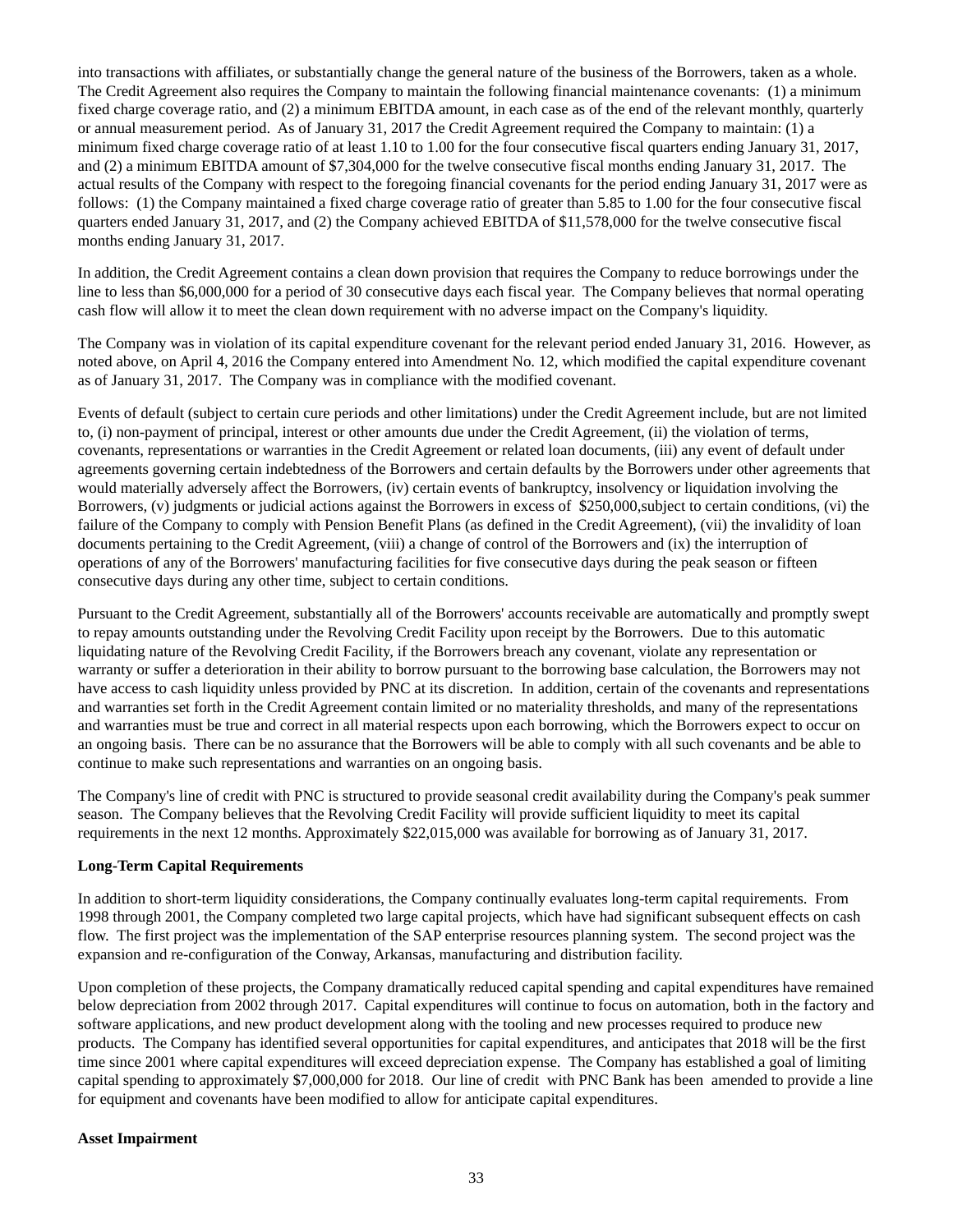The Company made substantial investments in its infrastructure in 1999, 2000, and 2001. The investments included a new factory, new warehouse, and new production and distribution equipment. Much of the tooling, machinery, and equipment acquired at this time is now fully or substantially depreciated. The factory, warehouse, and equipment acquired are used to produce, store, and ship a variety of product lines, and the use of any one piece of equipment is not dependent on the success or volume of any individual product. New products are designed to use as many common or existing components as practical. As a result, both our ATS inventory components and the machines used to produce them become more versatile. The Company evaluates the potential for impaired assets on a quarterly basis. As of January 31, 2017, there has been no impairment to the long-lived assets of the Company.

The Company has no intangible assets on its Consolidated Balance Sheet at January 31, 2017.

#### **Contractual Obligations**

The Company leases manufacturing, transportation, and office equipment, as well as real estate under a variety of operating leases. The Company leases substantially all vehicles, including trucks and passenger cars under operating leases where the lessor provides fleet management services for the Company. The fleet management services provide Virco with operating efficiencies relating to the acquisition, administration, and operation of leased vehicles. Real estate leases have been used where the Company did not want to make a long-term commitment to a location, or when economic conditions favored leasing. The Torrance manufacturing and distribution facility is leased under an operating lease that expires on February 28, 2020. A component manufacturing facility in Conway, Arkansas is leased under an operating lease expiring in March 2018. The Company does not have any lease obligations or purchase commitments in excess of normal recurring obligations. Leasehold improvements and tenant improvement allowances are depreciated over the lesser of the expected life of the asset or the lease term.

#### Contractual Obligations Payments Due by Period

| In thousands                | <b>Total</b> | Less than 1<br>vear | 1-3 years | 3-5 years | More than 5<br>years |
|-----------------------------|--------------|---------------------|-----------|-----------|----------------------|
| Long-term debt obligations  | 5,011        | 68                  | 4.943     |           |                      |
| Operating lease obligations | 13.602       | 4.842               | 8.395     | 365       |                      |
| Purchase obligations        | 11.967       | 11.967              |           |           |                      |
|                             | 30.580       | 16.877              | 13.338    | \$<br>365 |                      |

Virco's largest market is publicly funded school districts. A significant portion of this business is awarded on a bid basis. Many school districts require that a bid bond be posted as part of the bid package. In addition to bid bonds, many districts require a performance bond when the bid is awarded. At January 31, 2017, the Company had bonds outstanding valued at approximately \$655,000. To the best of management's knowledge, in over 67 years of selling to schools, Virco has never had a bid or performance bond called.

The Company provides a warranty against all substantial defects in material and workmanship. The Company's warranty is not a guarantee of service life, which depends upon events outside the Company's control and may be different from the warranty period. The standard warranty offered on products sold through January 31, 2014, is ten years. Effective February 1, 2014 the Company modified its warranty to a limited lifetime warranty. The new warranty effective February 1, 2014 is not anticipated to have a significant effect on warranty expense. The Company's warranties generally provide that customers can return a defective product during the specified warranty period following purchase in exchange for a replacement product or that the Company can repair the product at no charge to the customer. The Company determines whether replacement or repair is appropriate in each circumstance. The Company uses historic data to estimate appropriate levels of warranty reserves. Because product mix, production methods, and raw material sources change over time, historic data may not always provide precise estimates for future warranty expense. The following is a summary of the Company's warranty-claim activity during 2017 and 2016.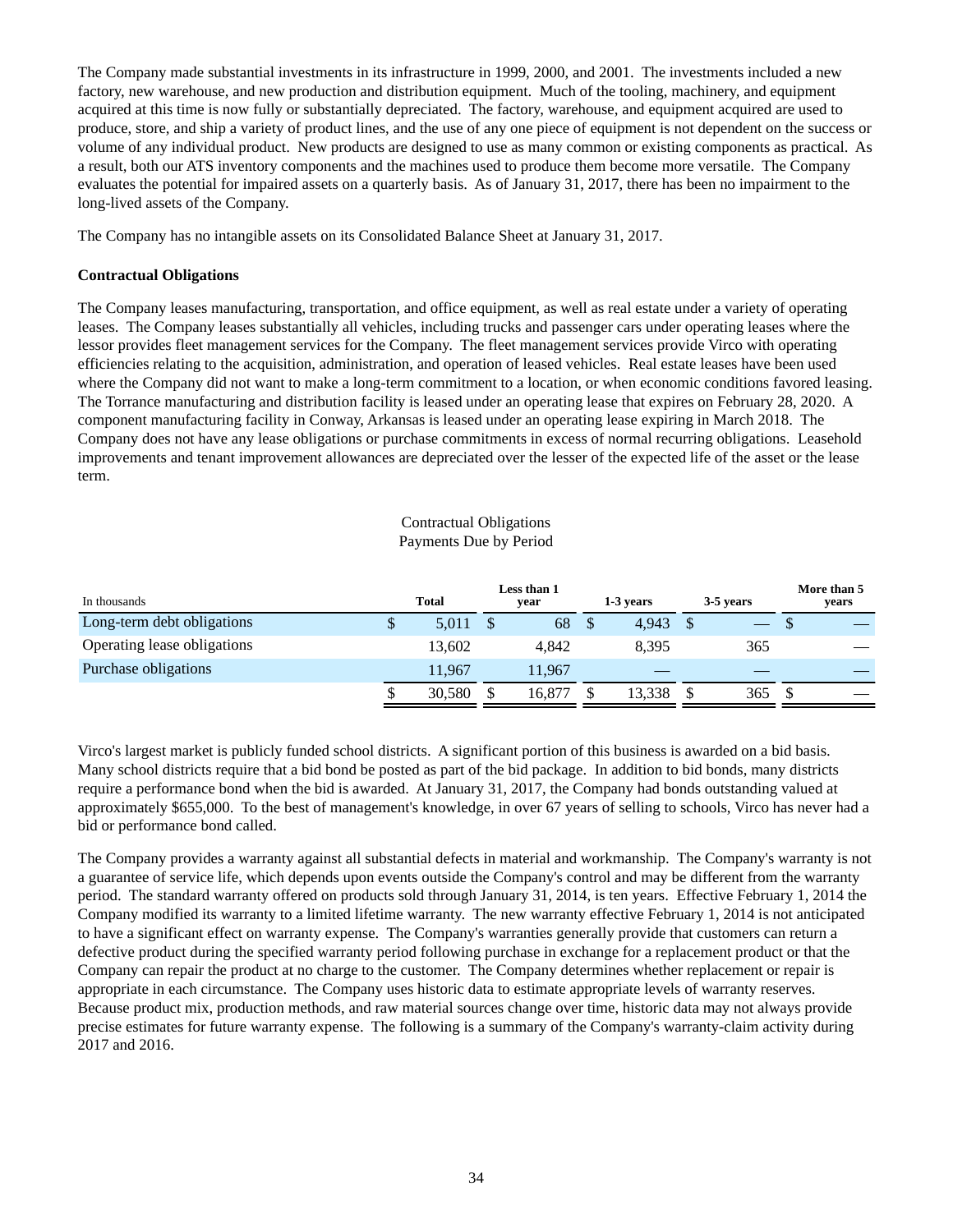|                            |              | January 31, |               |       |
|----------------------------|--------------|-------------|---------------|-------|
| In thousands               |              | 2017        |               | 2016  |
| Beginning balance          | $\mathbb{S}$ | 1,000       | $\mathcal{S}$ | 950   |
| Provision for current year |              | 700         |               | 675   |
| Provision for prior year   |              | (285)       |               | (250) |
| Costs incurred             |              | (415)       |               | (375) |
| Ending balance             |              | 1,000       |               | 1,000 |

# **Retirement Obligations**

The Company provides retirement benefits to employees under three defined benefit retirement plans; the Employee Plan, the VIP Plan and the Directors Plan. The Employee Plan is a qualified retirement plan that is funded through a trust held at PNC Bank (Trustee). The other plans are non-qualified retirement plans. Benefits payable under the VIP Plan are secured by life insurance policies and securities held in a rabbi trust. The Company obtains annual actuarial valuations for retirement plans.

Because the plans have been frozen for many years, there is no service cost related to the plans. In recent years, due to a large number of lump sum benefits paid to retired and terminated employees, the Company has incurred settlement costs for the Employee Plan. In effort to "de-risk" the Employee Plan, the Company intends to continue to reach out to and offer lump sum benefits to terminated and retired employees, which may result in settlement costs in the future. The Company incurred settlement costs in 2016. The Company did not incur settlement costs in 2015 or 2017.

It is the Company's policy to contribute adequate funds to the trust accounts to cover benefit payments under the VIP Plan and Directors Plan to maintain the funded status of the Employee Plan at a level which is adequate to avoid significant restrictions to the Employee Plan under the Pension Protection Act of 2006. The Company contributed \$1.4 million, \$1.6 million, and \$2.4 million, to the trust in 2017, 2016, and 2015, respectively. Contributions during 2018 will depend upon actual investment results and benefit payments, but are anticipated to be approximately \$1.4 million. During 2017, 2016, and 2015, the Company paid approximately \$536,000, \$591,000, and \$580,000, respectively, in benefits per year under the non-qualified plan. It is anticipated that contributions to the non-qualified plan will be approximately \$318,000 for 2018. At January 31, 2017, accumulated other comprehensive loss of approximately \$11.4 million, net of tax, is attributable to the pension plans.

The Company does not anticipate making any significant changes to the pension assumptions in the near future. If the Company were to have used different assumptions in the fiscal year ended January 31, 2017, a 1% reduction in investment return would have increased expense by approximately \$174,000, a 1% change in the rate of compensation increase would have no impact, and a 1% reduction in the discount rate would have increased expense by \$322,000.

# **Stockholders' Equity**

Stockholder's equity increased to \$59,354,000 at January 31, 2017 from \$33,313,000 at January 31, 2016, due to net after-tax income of \$22,760,000, comprised in part of a benefit to income taxes of \$17,962,000 recognized in October 2016 upon the release of the Company's valuation against deferred tax assets. The Company's deferred income tax asset increased to \$17,008,000 at January 31, 2017.

The Company entered into a credit facility with PNC Bank in December 2011 that prohibited the Company from paying dividends and repurchasing any shares of its stock except in cases where a repurchase is financed by a substantially concurrent issuance of new shares of the Company's common stock. In April 2016, the Company entered into Amendment #12 with the Bank allowing the Company to pay dividends or conduct stock repurchases in an amount up to \$1.3 million per year, although the Company has not to date chosen to do so.

Virco issued a 10% stock dividend or 3/2 stock split every year beginning in 1983 through 2003. Although the stock dividend had no cash consequences to the Company, the accounting methodology required for 10% dividends has affected the equity section of the balance sheet. When the Company records a 10% stock dividend, 10% of the market capitalization of the Company on the date of the declaration is reclassified from retained earnings to additional paid-in capital. During the period from 1983 through 2003, the cumulative effect of the stock dividends has been to reclassify over \$122 million from retained earnings to additional paid-in capital. The equity section of the balance sheet on January 31, 2017 reflects additional paid-in capital of approximately \$117 million and accumulated deficit of approximately \$46 million. Other than the losses incurred during 2004-2006 and 2011-2014, the accumulated deficit is a result of the accounting reclassification, and is not the result of accumulated losses.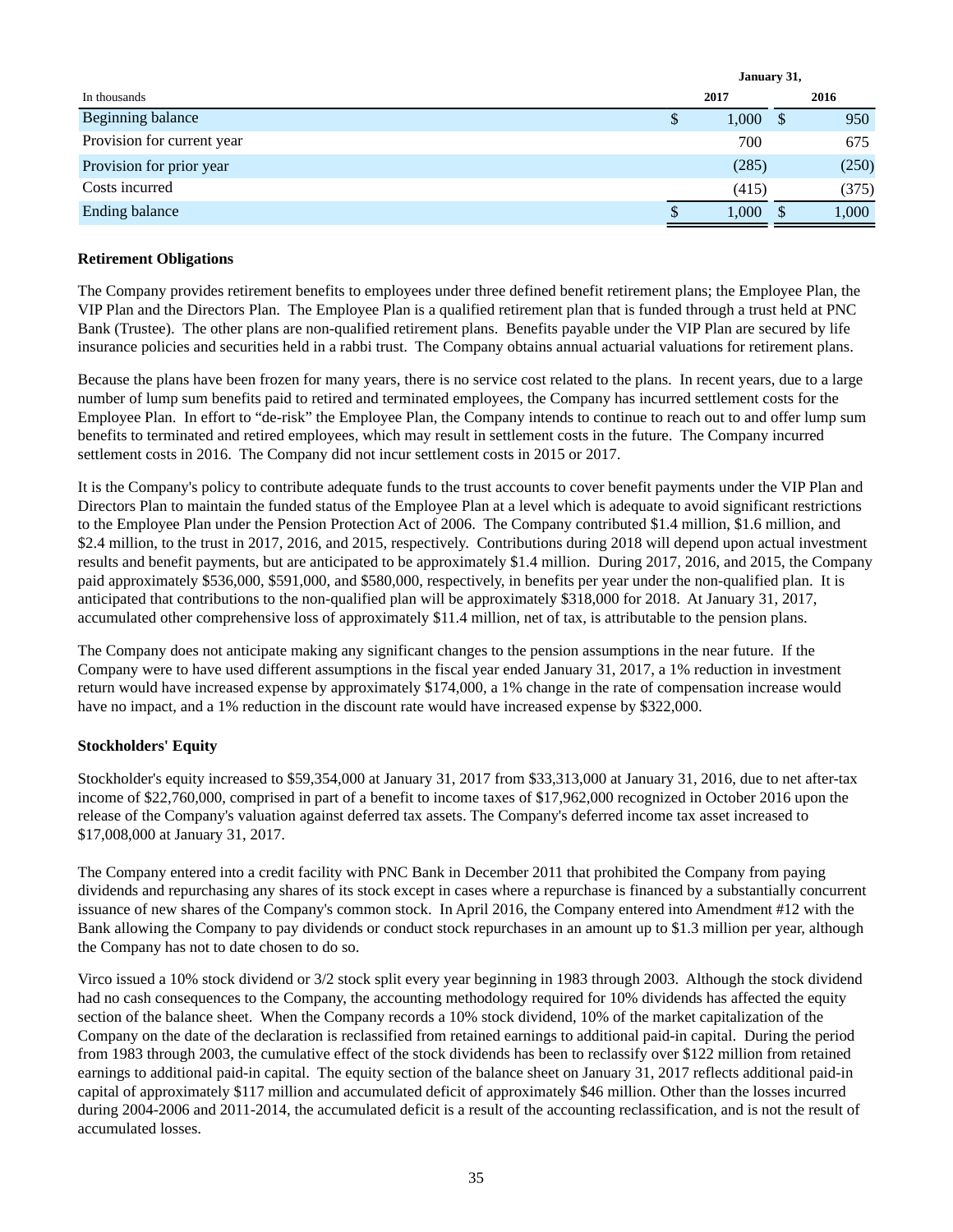## **Environmental and Contingent Liabilities**

## *Environmental Compliance*

Virco is subject to numerous federal, state, and local environmental laws and regulations in the various jurisdictions in which it operates that (a) govern operations that may have adverse environmental effects, such as the discharge of materials into the environment, as well as handling, storage, transportation and disposal practices for solid and hazardous wastes, and (b) impose liability for response costs and certain damages resulting from past and current spills, disposals or other releases of hazardous materials. In this context, Virco works diligently to remain in compliance with all such environmental laws and regulations as these affect the Company's operations. Moreover, Virco has enacted policies for recycling and resource recovery that have earned repeated commendations, including: recognition by the California Department of Resources Recycling and Recovery (CalRecycle) in 2012 and 2011 as a Waste Reduction Awards Program (WRAP) honoree; recognition by the United States Environmental Protection Agency in 2004 as a WasteWise Hall of Fame Charter Member, in 2003 as a WasteWise Partner of the Year and in 2002 as a WasteWise Program Champion for Large Businesses; and recognition by the Sanitation Districts of Los Angeles County for compliance with industrial waste water discharge guidelines in 2008 through 2011. This is only a partial list of Virco's environmental awards and commendations; for a more complete list, go to www.virco.com and click on the Discover Virco header.

In addition to these awards and commendations, Virco's ZUMA and ZUMAfrd product lines were the first classroom furniture collections to earn indoor air quality certification through the stringent GREENGUARD® Children & Schools Program, now known as Greenguard Gold certification. As a follow-up to the certification of ZUMA and ZUMAfrd models in 2006, hundreds of other Virco furniture items - including Analogy furniture models and Textameter instructor workstations - have earned GREENGUARD certification. Moreover, all Virco products covered by the Consumer Product Safety Improvement Act of 2008 are in compliance with this legislation. All affected Virco models are also in compliance with the California Air Resources Board rule implemented on January 1, 2009, concerning formaldehyde emissions from composite wood products. Environmental laws have changed rapidly in recent years, and Virco may be subject to more stringent environmental laws in the future. The Company has expended, and may be expected to continue to expend, significant amounts in the future for compliance with environmental rules and regulations, for the investigation of environmental conditions, for the installation of environmental control equipment, or remediation of environmental contamination. Normal recurring expenses relating to operating our factories in a manner that meets or exceeds environmental laws are matched to the cost of producing inventory. It is possible that the Company's operations may result in noncompliance with, or liability for remediation pursuant to, environmental laws. Should such eventualities occur, the Company records liabilities for remediation costs when remediation costs are probable and can be reasonably estimated. See "Risk Factors: We could be required to incur substantial costs to comply with environmental requirements." Violations of, and liabilities under, environmental laws and regulations may increase our costs or require us to change our business practices.

In 2017 and 2016, the Company was self-insured for product liability losses of up to \$250,000 per occurrence, for general liability losses of up to \$50,000 per occurrence, for workers' compensation losses up to \$250,000 per occurrence, and for auto liability up to \$50,000 per occurrence. In prior years the Company has been self-insured for workers' compensation, automobile, product, and general liability losses. The Company has purchased insurance to cover losses in excess of the selfinsured retention or deductible up to a limit of \$30,000,000. For the insurance year beginning April 1, 2017, the Company will be self-insured for product liability losses up to \$250,000 per occurrence, for general liability losses up to \$50,000 per occurrence, for workers' compensation losses up to \$250,000 per occurrence, and for auto liability up to \$50,000 per occurrence. In future years, the Company's exposure to self-insured retentions will vary depending upon the market conditions in the insurance industry and the availability of cost-effective insurance coverage.

The Company has aggressively pursued a program to improve product quality, reduce product liability claims and losses, and to aggressively defend product liability cases. This program has continued through 2017 and has resulted in reductions in product liability claims and litigated product liability cases. In addition, the Company has active safety programs to improve plant safety and control workers' compensation losses. Management does not anticipate that any related settlement, after consideration of the existing reserves for claims and potential insurance recovery, would have a material adverse effect on the Company's financial position, results of operations, or cash flows.

## **Off-Balance Sheet Arrangements**

The Company did not enter into any material off-balance sheet arrangements during its 2017 fiscal year, nor did the Company have any material off-balance sheet arrangements outstanding at January 31, 2017.

## **New Accounting Pronouncements**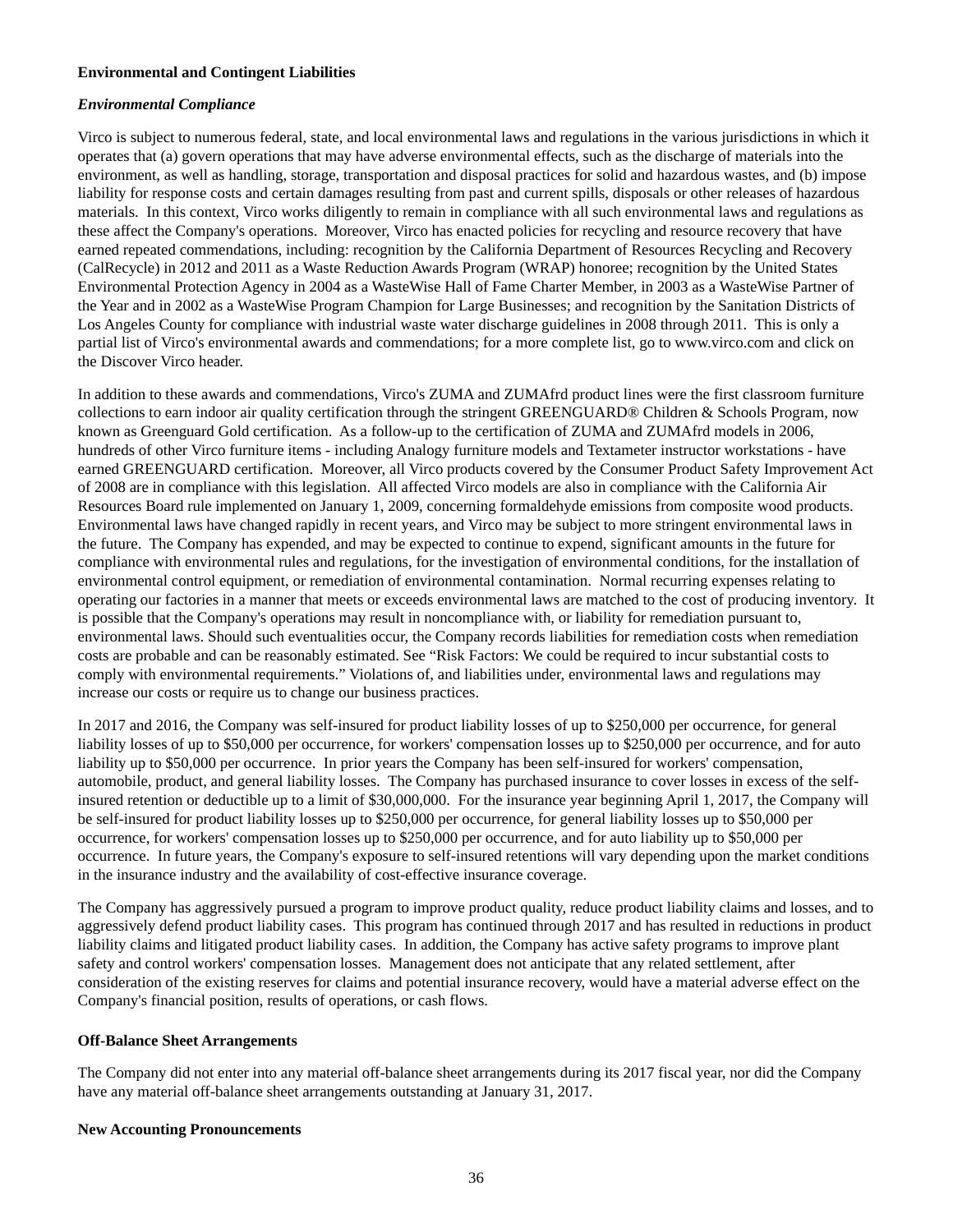In May 2014, the Financial Accounting Standards Board ("FASB") issued Accounting Standards Update ("ASU") No. 2014-09, *Revenue from Contracts with Customers* (Topic 606) (ASU 2014-09), and has modified the standard thereafter. The core principal of the standard requires an entity to recognize the amount of revenue to which it expects to be entitled for the transfer of promised goods or services to customers. ASU 2014-09 defines a five step process to achieve this core principle and, in doing so, more judgment and estimates may be required within the revenue recognition process than are required under existing U.S. GAAP. The new revenue standard will be effective for the Company on February 1, 2018.

The standard permits the use of either a full retrospective method, where the standard is applied to each prior reporting period presented or a cumulative effect transition method, or modified retrospective method, where the cumulative effect of initially applying the standard is recognized at the date of initial application. We anticipate using the modified retrospective method and we are currently evaluating the effect the new revenue standard will have on our consolidated financial statements.

In July 2015, the FASB issued authoritative guidance to simplify the subsequent measurement of inventories by replacing the lower of cost or market test with a lower of cost and net realizable value test. This guidance is effective for fiscal years beginning after December 15, 2016, which will be the Company's first quarter of fiscal 2018, and requires prospective adoption, with early adoption permitted. The adoption of this guidance is not expected to have a material impact on the Company's consolidated financial statements or related disclosures.

In February 2016, the FASB issued a comprehensive new lease standard which will supersede previous lease guidance. The standard requires a lessee to recognize assets and liabilities related to long-term leases that were classified as operating leases under previous guidance in its balance sheet. An asset would be recognized related to the right to use the underlying asset and a liability would be recognized related to the obligation to make lease payments over the term of the lease. The standard also requires expanded disclosures surrounding leases. The standard is effective for fiscal periods beginning after December 15, 2018, which will be the Company's first quarter of fiscal 2020, and requires modified retrospective adoption, with early adoption permitted. The Company is currently evaluating the impact of the adoption of this standard on its consolidated financial statements and related disclosures, but expects there will be a significant increase in its long-term assets and liabilities resulting from the adoption.

In March 2016, the Financial Accounting Standards Board (the "FASB") issued Accounting Standards Update No. 2016-09, Compensation - Stock Compensation (Topic 718): Improvements to Employee Shared-Based Payment Accounting (''ASU 2016-09''). ASU 2016-09 simplifies how several aspects of share-based payments are accounted for and presented in the financial statements. ASU 2016-09 is effective for public companies for annual reporting periods beginning after December 15, 2016. The Company will adopt this ASU in the first quarter of fiscal 2018. The Company has excess tax benefits for which a benefit could not be previously recognized of approximately \$172,000. Upon adoption the balance of the unrecognized excess tax benefits will be reversed with the impact recorded to retained earnings.

In March 2016, the FASB issued authoritative guidance to simplify the accounting for certain aspects of share-based compensation. This guidance addresses the accounting for income tax effects at award settlement, the use of an expected forfeiture rate to estimate award cancellations prior to the vesting date and the presentation of excess tax benefits and shares surrendered for tax withholdings on the statement of cash flows. This guidance requires all income tax effects of awards to be recognized in the income statement when the awards vest or are settled which is a change from the current guidance that requires such activity to be recorded in paidin capital within stockholder's equity. This guidance will be applied prospectively and may create volatility in the Company's effective tax rate when adopted depending largely on future events and other factors which may include the Company's stock price, timing of stock option exercises, the value realized upon vesting or exercise of shares compared to the grant date fair value of those shares and any employee terminations. This guidance eliminates the requirement to defer recognition of an excess tax benefit until the benefit is realized through a reduction to taxes payable. This guidance will be applied on a modified-retrospective basis with a cumulative-effect adjustment to retained earnings. This guidance also eliminates the requirement to estimate forfeitures, but rather provides for an election that would allow entities to account for forfeitures as they occur. The Company plans to adopt this election beginning in the first quarter of fiscal 2018 using the modified retrospective method and expects that the impact from recording forfeitures as they occur as well as the cumulative adjustment to retained earnings resulting from adoption will not be material. This guidance also changes the presentation of excess tax benefits from a financing activity to an operating activity in the statement of cash flows. The Company plans to adopt this retrospectively and does not expect a material impact on its consolidated statements of cash flows. This guidance is effective for fiscal years beginning after December 15, 2016, which will be the Company's first quarter of fiscal 2018, with early adoption permitted.

In June 2016, the FASB issued authoritative guidance related to the measurement of credit losses on financial instruments. This guidance is effective for fiscal years beginning after December 15, 2019, which will be the Company's first quarter of fiscal 2021. Early adoption is permitted for fiscal periods beginning after December 15, 2018, which will be the Company's first quarter of fiscal 2020. The Company is currently evaluating the impact of the adoption of this standard on its consolidated financial statements and related disclosures.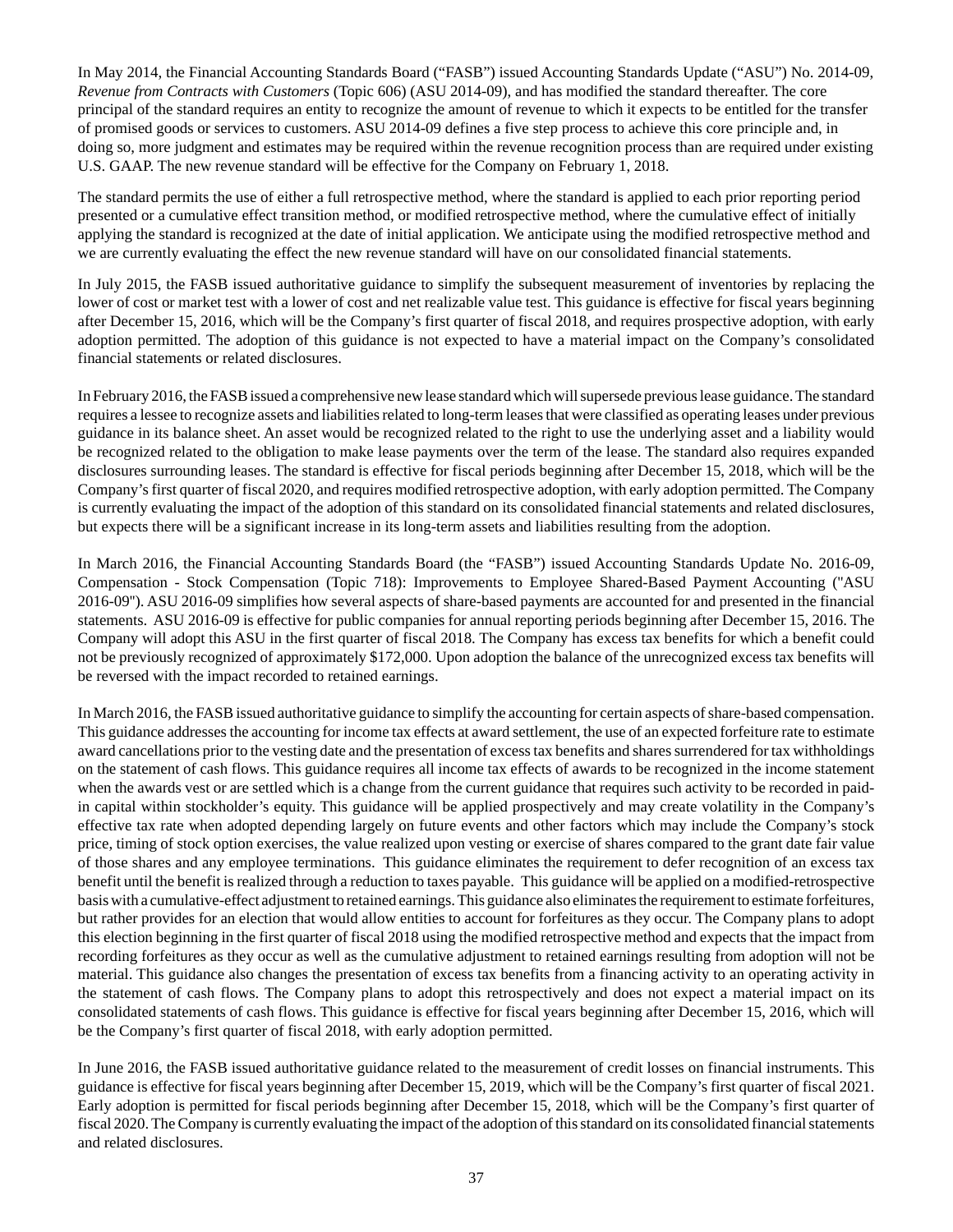In August 2016, the FASB issued authoritative guidance related to the classification of certain cash receipts and cash payments in the statement of cash flows. This guidance is effective for fiscal years beginning after December 15, 2017, which will be the Company's first quarter of fiscal 2019, with early adoption permitted. The Company is currently evaluating the impact of the adoption of this standard on its consolidated financial statements and related disclosures.

In November 2016, the FASB issued authoritative guidance related to the presentation of restricted cash in the statement of cash flows. This guidance requires that the statement of cash flows reconcile the change during the period in total cash, cash equivalents and restricted cash. This guidance is effective for fiscal years beginning after December 15, 2017, which will be the Company's first quarter of fiscal 2019, and requires retrospective adoption, with early adoption permitted. Other than this change in presentation within the Company's consolidated statements of cash flows, the adoption of this guidance is not expected to have an impact on the Company's consolidated financial statements or related disclosures.

In March 2017, the FASB issued authoritative guidance related to the presentation of net periodic pension cost in the income statement. This guidance requires that the service cost component of net periodic pension cost is presented in the same line as other compensation costs arising from services rendered by the respective employees during the period. The other components of net periodic pension cost are required to be presented in the income statement separately from the service cost component and outside of earnings from operations. This guidance also allows for the service cost component to be eligible for capitalization when applicable. This guidance is effective for fiscal years beginning after December 15, 2017, which will be the Company's first quarter of fiscal 2019, and requires retrospective adoption for the presentation of the service cost component and other components of net periodic pension cost in the income statement and prospective adoption for capitalization of the service cost component. Early adoption is permitted at the beginning of a fiscal year. The Company is currently evaluating the impact of the adoption of this standard on its consolidated financial statements and related disclosures.

## **Item 7A. Quantitative and Qualitative Disclosures about Market Risk**

The Company is subject to interest rate risk related to its seasonal borrowings used to finance additional inventory and receivables. Rising interest rates may adversely affect the Company's results of operations and cash flows related to its variable-rate bank borrowings under its credit line with PNC. Accordingly, a 100 basis point upward fluctuation in PNC's base rate would have caused the Company to incur additional interest charges of approximately \$167,000 for the twelve months ended January 31, 2017. The Company would have benefited from a similar interest savings if the base rate were to have fluctuated downward by a like amount.

The Company's business is subject to changes in the price of raw materials used to manufacture its products, such as steel, plastic, wood, aluminum, polyethylene, polypropylene, plywood, particleboard, and cartons, as well as the price of petroleum, which not only affects the cost of plastic, but also the Company's transportation costs and costs of operating its manufacturing facilities. With respect to the Company's annual contracts (or those contracts that have longer terms), the Company may have limited ability to increase prices during the term of the contract. The Company has, however, negotiated increased flexibility under many of these contracts allowing the Company to increase prices on future orders. Nevertheless, even with respect to these more flexible contracts, the Company does not have the ability to increase prices on orders received prior to any announced price increases. Due to the intensely seasonal nature of its business, the Company may receive significant orders during the first and second quarters for delivery in the second and third quarters. With respect to any of the contracts described above, if the costs of raw materials increase suddenly or unexpectedly, the Company cannot be certain that it will be able to implement corresponding increases in its sales prices in order to offset such increased costs. Significant cost increases in providing products during a given contract period can adversely impact operating results and have done so during prior years, especially 2009, and 2012. The Company typically benefits from any decreases in raw material costs under the contracts described above.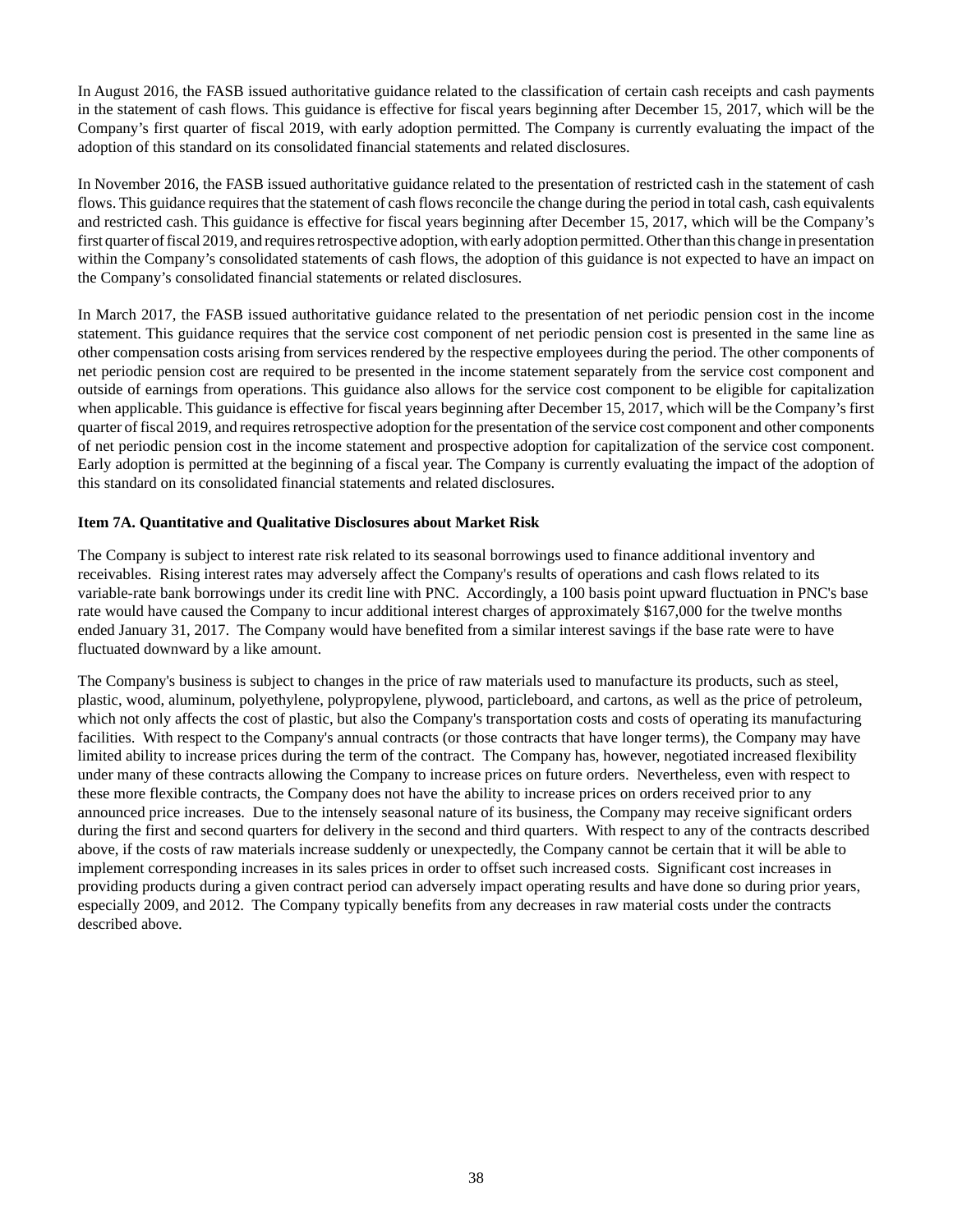# **Item 8. Financial Statements and Supplementary Data**

## **INDEX TO CONSOLIDATED FINANCIAL STATEMENTS**

|                                                                                                                     | Page<br>Numbers  |
|---------------------------------------------------------------------------------------------------------------------|------------------|
| Report of Independent Registered Public Accounting Firm                                                             | $\underline{40}$ |
| Consolidated Balance Sheets as of January 31, 2017 and 2016                                                         | <u>41</u>        |
| Consolidated Statements of Income for the Years Ended January 31, 2017, 2016 and 2015                               | $\frac{43}{5}$   |
| Consolidated Statements of Comprehensive Income (Loss) for the Years Ended January 31, 2017, 2016 and 2015          | $\overline{44}$  |
| Consolidated Statements of Stockholders' Equity for the Years Ended January 31, 2017, 2016 and 2015                 | 45               |
| Consolidated Statements of Cash Flows for the Years Ended January 31, 2017, 2016 and 2015                           | $\frac{46}{5}$   |
| <b>Notes to Consolidated Financial Statements</b>                                                                   | 47               |
| Schedule II - Valuation and Qualifying Accounts and Reserves for the Years Ended January 31, 2017, 2016 and<br>2015 | 69               |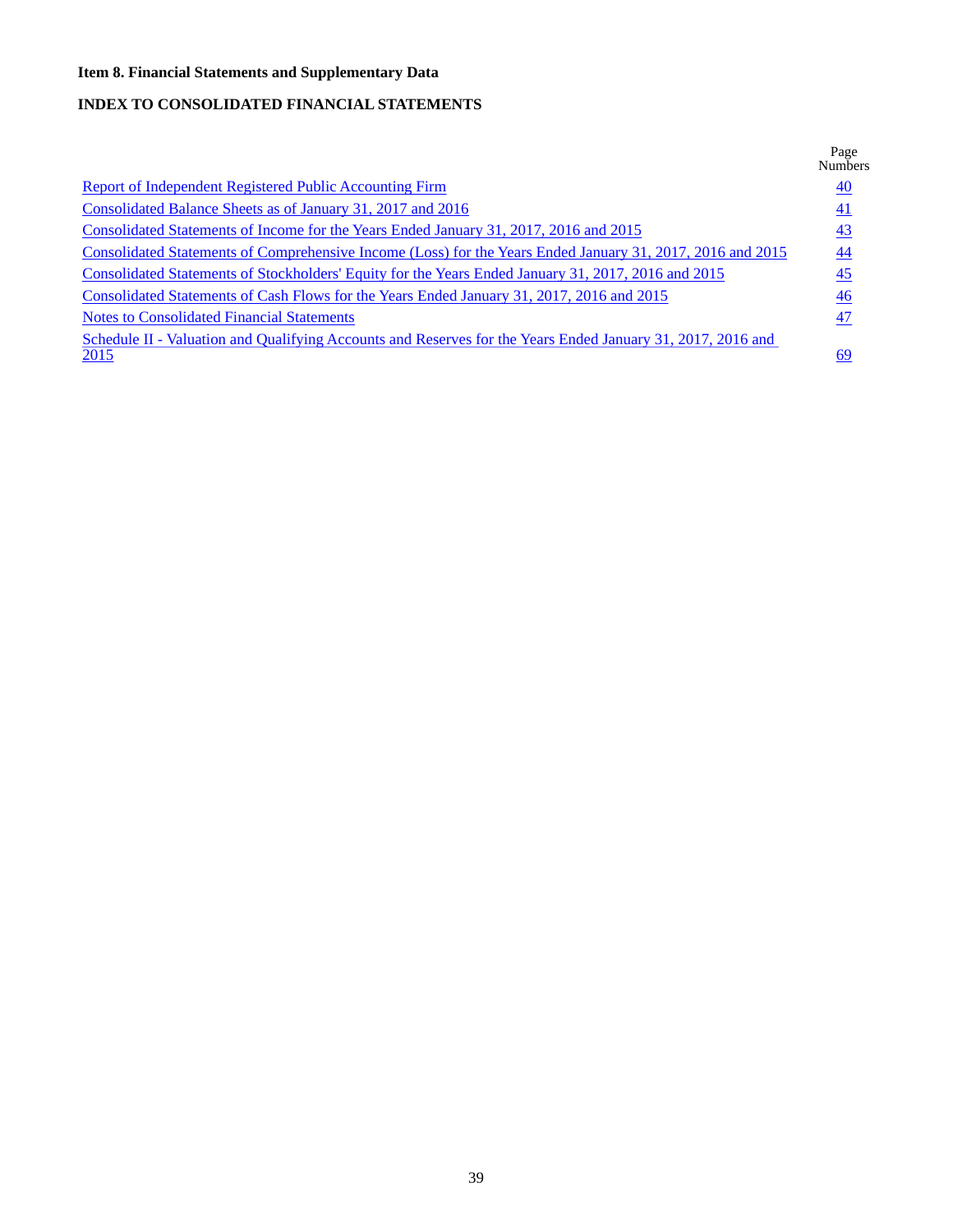## **REPORT OF INDEPENDENT REGISTERED PUBLIC ACCOUNTING FIRM**

#### <span id="page-40-0"></span>**The Board of Directors and Stockholders of Virco Mfg. Corporation**

We have audited the accompanying consolidated balance sheets of Virco Mfg. Corporation as of January 31, 2017 and 2016, and the related consolidated statements of income, comprehensive income (loss), stockholders' equity and cash flows for each of the three years in the period ended January 31, 2017. Our audits also included the financial statement schedule listed in the Index at Item15. These financial statements and schedule are the responsibility of the Company's management. Our responsibility is to express an opinion on these financial statements and schedule based on our audits.

We conducted our audits in accordance with the standards of the Public Company Accounting Oversight Board (United States). Those standards require that we plan and perform the audit to obtain reasonable assurance about whether the financial statements are free of material misstatement. We were not engaged to perform an audit of the Company's internal control over financial reporting. Our audits included consideration of internal control over financial reporting as a basis for designing audit procedures that are appropriate in the circumstances, but not for the purpose of expressing an opinion on the effectiveness of the Company's internal control over financial reporting. Accordingly, we express no such opinion. An audit also includes examining, on a test basis, evidence supporting the amounts and disclosures in the financial statements, assessing the accounting principles used and significant estimates made by management, and evaluating the overall financial statement presentation. We believe that our audits provide a reasonable basis for our opinion.

In our opinion, the financial statements referred to above present fairly, in all material respects, the consolidated financial position of Virco Mfg. Corporation at January 31, 2017 and 2016, and the consolidated results of its operations and its cash flows for each of the three years in the period ended January 31, 2017, in conformity with U.S. generally accepted accounting principles. Also, in our opinion, the related financial statement schedule, when considered in relation to the basic financial statements taken as a whole, presents fairly in all material respects the information set forth therein.

/s/ Ernst & Young LLP

Los Angeles, California April 25, 2017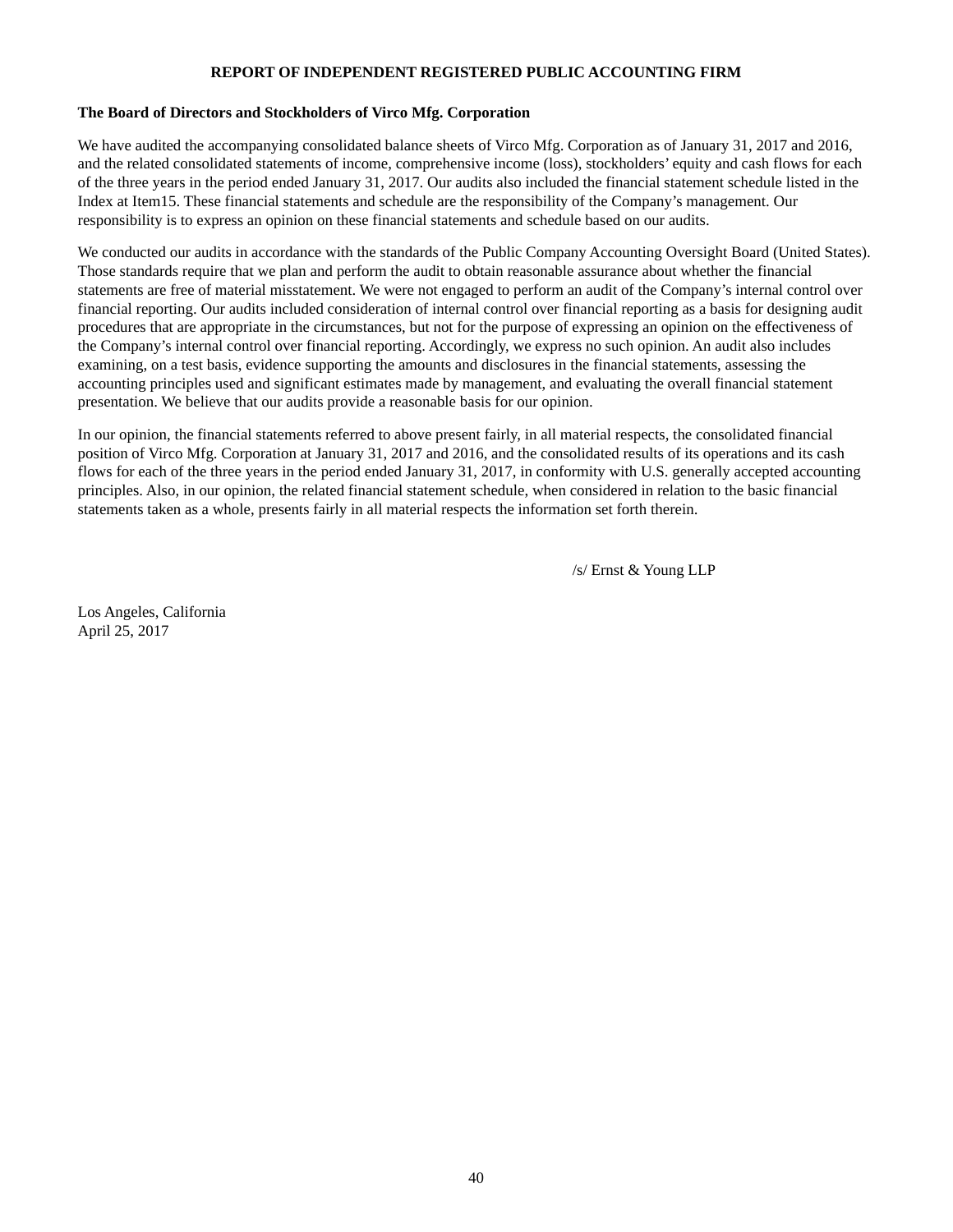## **Consolidated Balance Sheets**

<span id="page-41-0"></span>

|                                                                                                              | January 31, |                |               |         |
|--------------------------------------------------------------------------------------------------------------|-------------|----------------|---------------|---------|
|                                                                                                              |             | 2017           |               | 2016    |
|                                                                                                              |             | (In thousands) |               |         |
| Assets                                                                                                       |             |                |               |         |
| Current assets                                                                                               |             |                |               |         |
| Cash                                                                                                         | \$          | 788            | $\sqrt$       | 815     |
| Trade accounts receivables (net of allowance for doubtful accounts of \$200 at January 31,<br>2017 and 2016) |             | 9,915          |               | 9,929   |
| Other receivables                                                                                            |             | 216            |               | 34      |
| Income tax receivable                                                                                        |             | 275            |               | 317     |
| Inventories, net                                                                                             |             | 35,689         |               | 34,603  |
| Prepaid expenses and other current assets                                                                    |             | 1,610          |               | 1,074   |
| Total current assets                                                                                         |             | 48,493         |               | 46,772  |
| Property, plant and equipment                                                                                |             |                |               |         |
| Land                                                                                                         |             | 1,671          |               | 1,671   |
| Land improvements                                                                                            |             | 675            |               | 675     |
| Buildings and building improvements                                                                          |             | 46,021         |               | 45,860  |
| Machinery and equipment                                                                                      |             | 99,896         |               | 103,969 |
| Leasehold improvements                                                                                       |             | 842            |               | 1,636   |
|                                                                                                              |             | 149,105        |               | 153,811 |
| Less accumulated depreciation and amortization                                                               |             | 114,780        |               | 118,991 |
| Net property, plant and equipment                                                                            |             | 34,325         |               | 34,820  |
| Deferred income tax assets, net                                                                              |             | 17,008         |               | 703     |
| Other assets                                                                                                 |             | 8,361          |               | 7,140   |
| <b>Total assets</b>                                                                                          | \$          | 108,187        | $\mathcal{S}$ | 89,435  |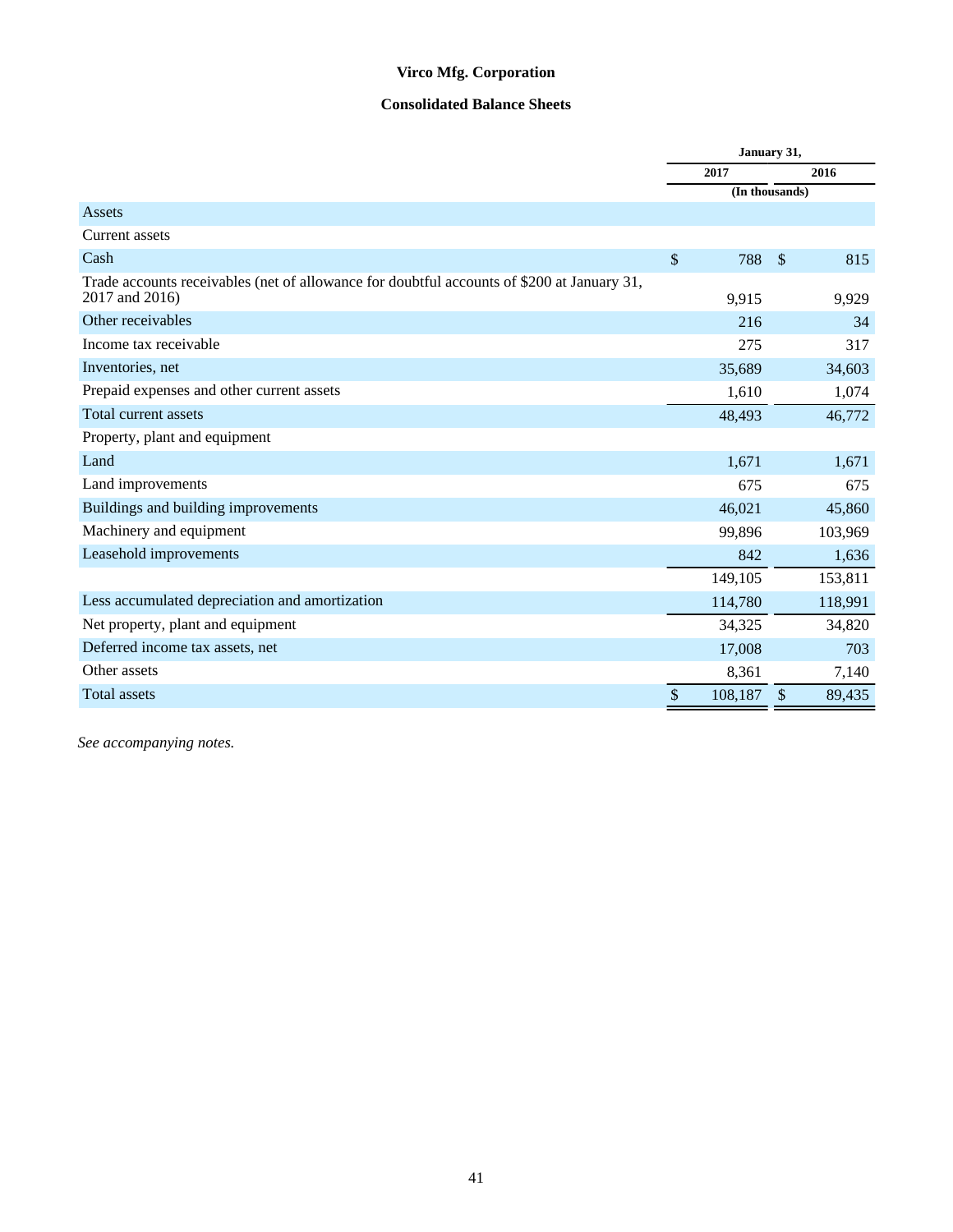## **Consolidated Balance Sheets**

|                                                                                                                                  | January 31, |                                   |               |           |
|----------------------------------------------------------------------------------------------------------------------------------|-------------|-----------------------------------|---------------|-----------|
|                                                                                                                                  |             | 2017                              |               | 2016      |
|                                                                                                                                  |             | (In thousands, except share data) |               |           |
| Liabilities                                                                                                                      |             |                                   |               |           |
| <b>Current liabilities</b>                                                                                                       |             |                                   |               |           |
| Accounts payable                                                                                                                 | \$          | 12,388                            | $\mathcal{S}$ | 12,982    |
| Accrued compensation and employee benefits                                                                                       |             | 5,138                             |               | 5,608     |
| Current portion of long-term debt                                                                                                |             | 68                                |               | 663       |
| Other accrued liabilities                                                                                                        |             | 3,991                             |               | 3,525     |
| Total current liabilities                                                                                                        |             | 21,585                            |               | 22,778    |
| Non-current liabilities                                                                                                          |             |                                   |               |           |
| Accrued self-insurance                                                                                                           |             | 1,350                             |               | 1,650     |
| Accrued retirement benefits                                                                                                      |             | 18,699                            |               | 23,330    |
| Income tax payable                                                                                                               |             | 36                                |               | 38        |
| Long-term debt, less current portion                                                                                             |             | 4,943                             |               | 6,097     |
| Other accrued liabilities                                                                                                        |             | 2,220                             |               | 2,229     |
| Total non-current liabilities                                                                                                    |             | 27,248                            |               | 33,344    |
| Commitments and contingencies                                                                                                    |             |                                   |               |           |
| Stockholders' equity                                                                                                             |             |                                   |               |           |
| Preferred stock:                                                                                                                 |             |                                   |               |           |
| Authorized 3,000,000 shares, \$.01 par value; none issued or outstanding                                                         |             |                                   |               |           |
| Common stock:                                                                                                                    |             |                                   |               |           |
| Authorized 25,000,000 shares, \$.01 par value; issued and outstanding 15,179,664 shares in<br>2017 and 14,998,187 shares in 2016 |             | 152                               |               | 150       |
| Additional paid-in capital                                                                                                       |             | 116,976                           |               | 116,633   |
| Accumulated deficit                                                                                                              |             | (46,380)                          |               | (69, 140) |
| Accumulated other comprehensive loss                                                                                             |             | (11, 394)                         |               | (14, 330) |
| Total stockholders' equity                                                                                                       |             | 59,354                            |               | 33,313    |
| Total liabilities and stockholders' equity                                                                                       | $\sqrt{\ }$ | 108,187                           | \$            | 89,435    |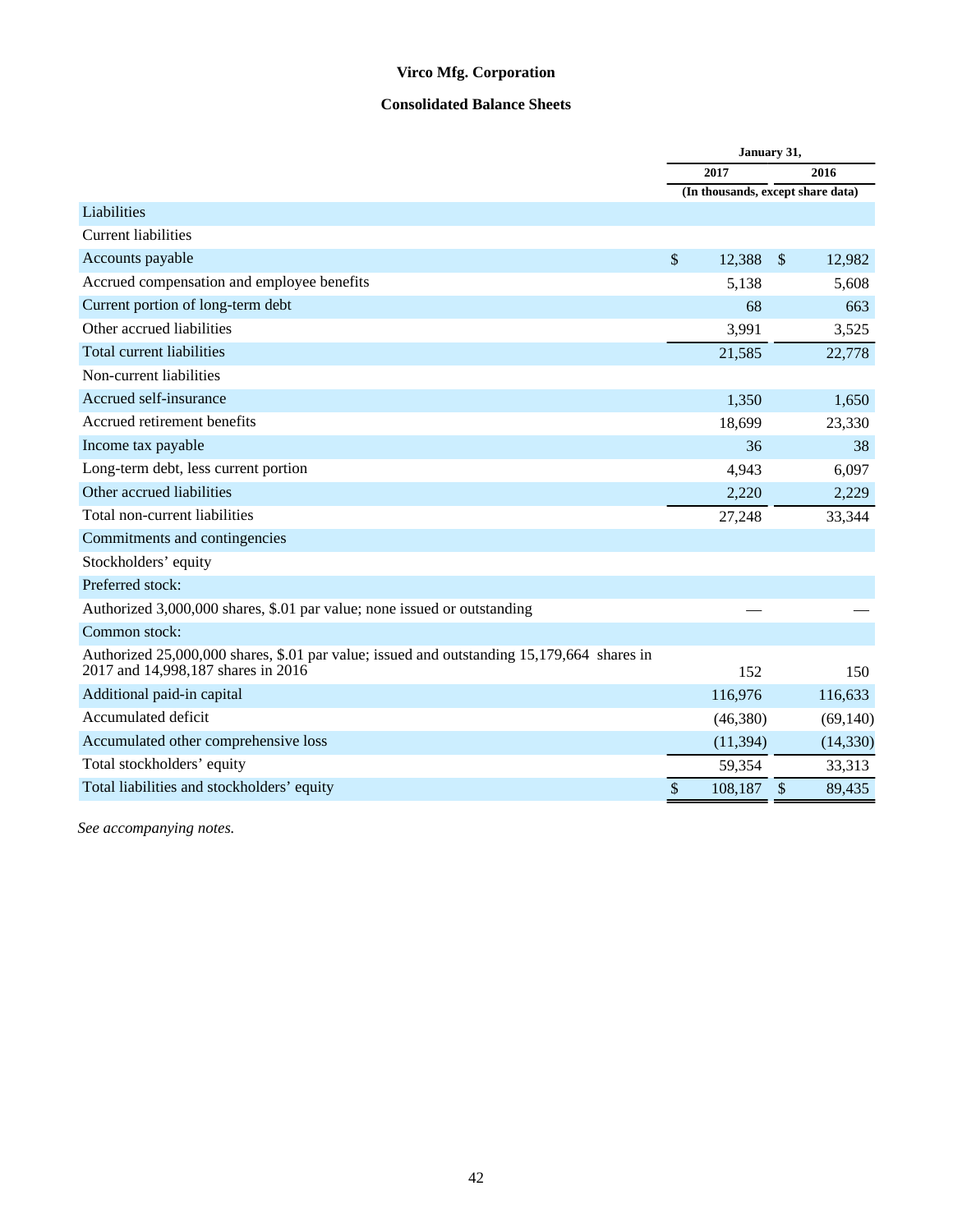## **Consolidated Statements of Income**

<span id="page-43-0"></span>

|                                                    |              | Year ended January 31,                |    |         |    |         |  |
|----------------------------------------------------|--------------|---------------------------------------|----|---------|----|---------|--|
|                                                    |              | 2017                                  |    | 2016    |    | 2015    |  |
|                                                    |              | (In thousands, except per share data) |    |         |    |         |  |
| Net sales                                          | $\mathbb{S}$ | 173,417                               | \$ | 168,595 | \$ | 164,052 |  |
| Costs of goods sold                                |              | 110,874                               |    | 108,985 |    | 108,654 |  |
| Gross profit                                       |              | 62,543                                |    | 59,610  |    | 55,398  |  |
| Selling, general and administrative expenses       |              | 56,601                                |    | 53,653  |    | 52,741  |  |
| (Gain) loss on sale of property, plant & equipment |              | (2)                                   |    | 9       |    | (2)     |  |
| Restructuring expense                              |              |                                       |    |         |    | 287     |  |
| Operating income                                   |              | 5,944                                 |    | 5,948   |    | 2,372   |  |
| Interest expense, net                              |              | 1,217                                 |    | 1,281   |    | 1,454   |  |
| Income before income taxes                         |              | 4,727                                 |    | 4,667   |    | 918     |  |
| Income tax (benefit) expense                       |              | (18,033)                              |    | 118     |    | 69      |  |
| Net income                                         | \$           | 22,760                                | \$ | 4,549   | \$ | 849     |  |
|                                                    |              |                                       |    |         |    |         |  |
| Net income per common share:                       |              |                                       |    |         |    |         |  |
| <b>Basic</b>                                       | \$           | 1.51                                  | \$ | 0.31    | \$ | 0.06    |  |
| Diluted                                            | \$           | 1.49                                  | \$ | 0.30    | \$ | 0.06    |  |
| Weighted average shares outstanding:               |              |                                       |    |         |    |         |  |
| <b>Basic</b>                                       |              | 15,067                                |    | 14,914  |    | 14,756  |  |
| Diluted                                            |              | 15,266                                |    | 15,118  |    | 14,987  |  |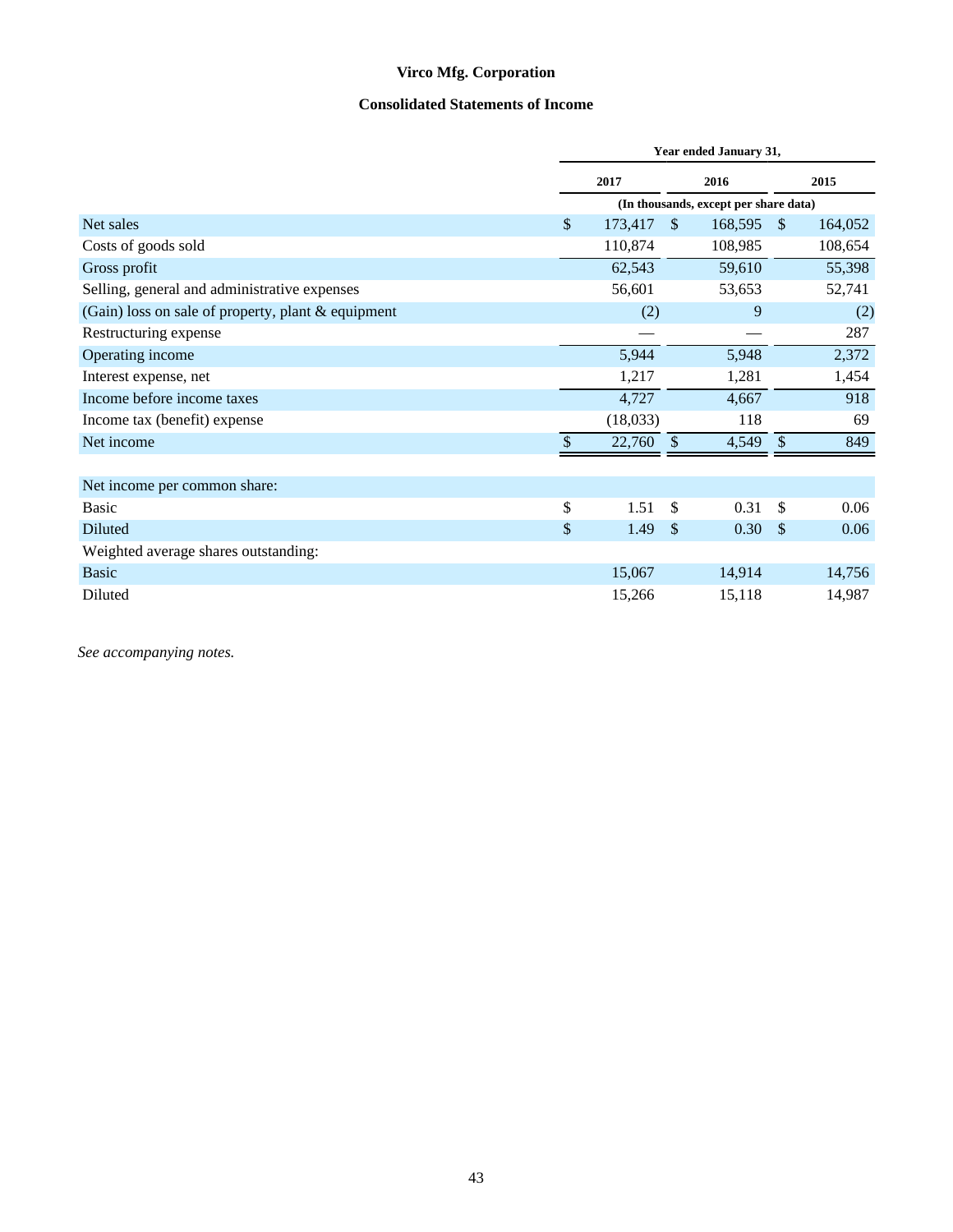# **Consolidated Statements of Comprehensive Income (Loss)**

<span id="page-44-0"></span>

|                                                                           | <b>Years ended January 31,</b> |        |      |                |  |         |  |
|---------------------------------------------------------------------------|--------------------------------|--------|------|----------------|--|---------|--|
|                                                                           | 2017                           |        | 2016 |                |  | 2015    |  |
|                                                                           |                                |        |      | (In thousands) |  |         |  |
| Net income                                                                |                                | 22.760 |      | 4.549          |  | 849     |  |
| Other comprehensive income (loss)                                         |                                |        |      |                |  |         |  |
| Pension adjustments (net of tax \$1,816, \$0, \$0 in 2017, 2016 and 2015) |                                | 2.936  |      | 5.904          |  | (6,254) |  |
| Comprehensive income (loss)                                               |                                | 25.696 |      | 10.453         |  | (5,405) |  |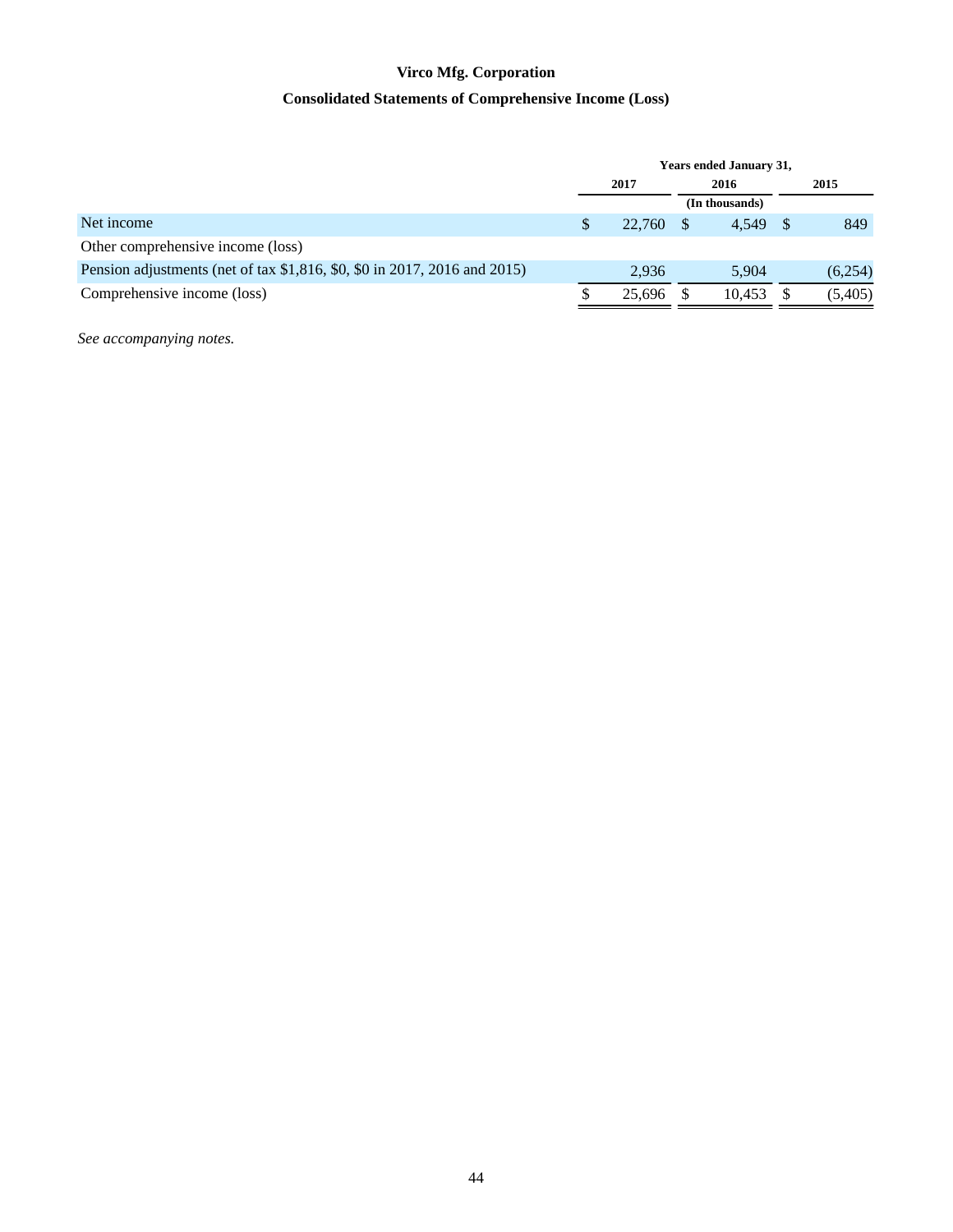## **Consolidated Statements of Stockholders' Equity**

<span id="page-45-0"></span>

|                                                | <b>Common Stock</b> |               |                |               |                                         |               |                                      |    |                                                      |               |                                                |
|------------------------------------------------|---------------------|---------------|----------------|---------------|-----------------------------------------|---------------|--------------------------------------|----|------------------------------------------------------|---------------|------------------------------------------------|
| In thousands, except share data                | <b>Shares</b>       |               | Amount         |               | <b>Additional</b><br>Paid-in<br>Capital |               | <b>Accumulated</b><br><b>Deficit</b> |    | <b>Accumulated</b><br>Other<br>Comprehensive<br>Loss |               | <b>Total</b><br>Stockholder's<br><b>Equity</b> |
| Balance at January 31, 2014                    | 14,718,414          | \$.           | 147            | \$            | 115,978                                 | $\mathcal{S}$ | $(74,540)$ \$                        |    | $(13,980)$ \$                                        |               | 27,605                                         |
| Net income                                     |                     |               |                |               |                                         |               | 849                                  |    |                                                      |               | 849                                            |
| Pension adjustments, net of tax effect \$0     |                     |               |                |               |                                         |               |                                      |    | (6,254)                                              |               | (6,254)                                        |
| Shares vested and others                       | 134,226             |               | $\overline{c}$ |               | (132)                                   |               |                                      |    |                                                      |               | (129)                                          |
| Stock compensation expense                     |                     |               |                |               | 502                                     |               |                                      |    |                                                      |               | 502                                            |
| Balance at January 31, 2015                    | 14,852,640          | $\mathbb{S}$  | 149            | \$            | 116,348                                 | \$            | (73,690)                             | -S | (20, 234)                                            | <sup>\$</sup> | 22,573                                         |
| Net income                                     |                     |               |                |               |                                         |               | 4,549                                |    |                                                      |               | 4,549                                          |
| Pension adjustments, net of tax effect of \$0  |                     |               |                |               |                                         |               |                                      |    | 5,904                                                |               | 5,904                                          |
| Shares vested and others                       | 145,547             |               | 1              |               | (207)                                   |               | 1                                    |    |                                                      |               | (205)                                          |
| Stock compensation expense                     |                     |               |                |               | 492                                     |               |                                      |    |                                                      |               | 492                                            |
| Balance at January 31, 2016                    | 14,998,187          | <sup>\$</sup> | 150            | $\mathcal{S}$ | 116,633                                 | $\mathcal{S}$ | $(69,140)$ \$                        |    | $(14,330)$ \$                                        |               | 33,313                                         |
| Net income                                     |                     |               |                |               |                                         |               | 22,760                               |    |                                                      |               | 22,760                                         |
| Pension adjustments, net of tax effect \$1,816 |                     |               |                |               |                                         |               |                                      |    | 2,936                                                |               | 2,936                                          |
| Shares vested and others                       | 181,477             |               | 2              |               | (266)                                   |               |                                      |    |                                                      |               | (264)                                          |
| Stock compensation expense                     |                     |               |                |               | 609                                     |               |                                      |    |                                                      |               | 609                                            |
| Balance at January 31, 2017                    | 15,179,664          | \$            | 152            | \$            | 116,976                                 | \$            | (46,380)                             | \$ | (11, 394)                                            | <sup>\$</sup> | 59,354                                         |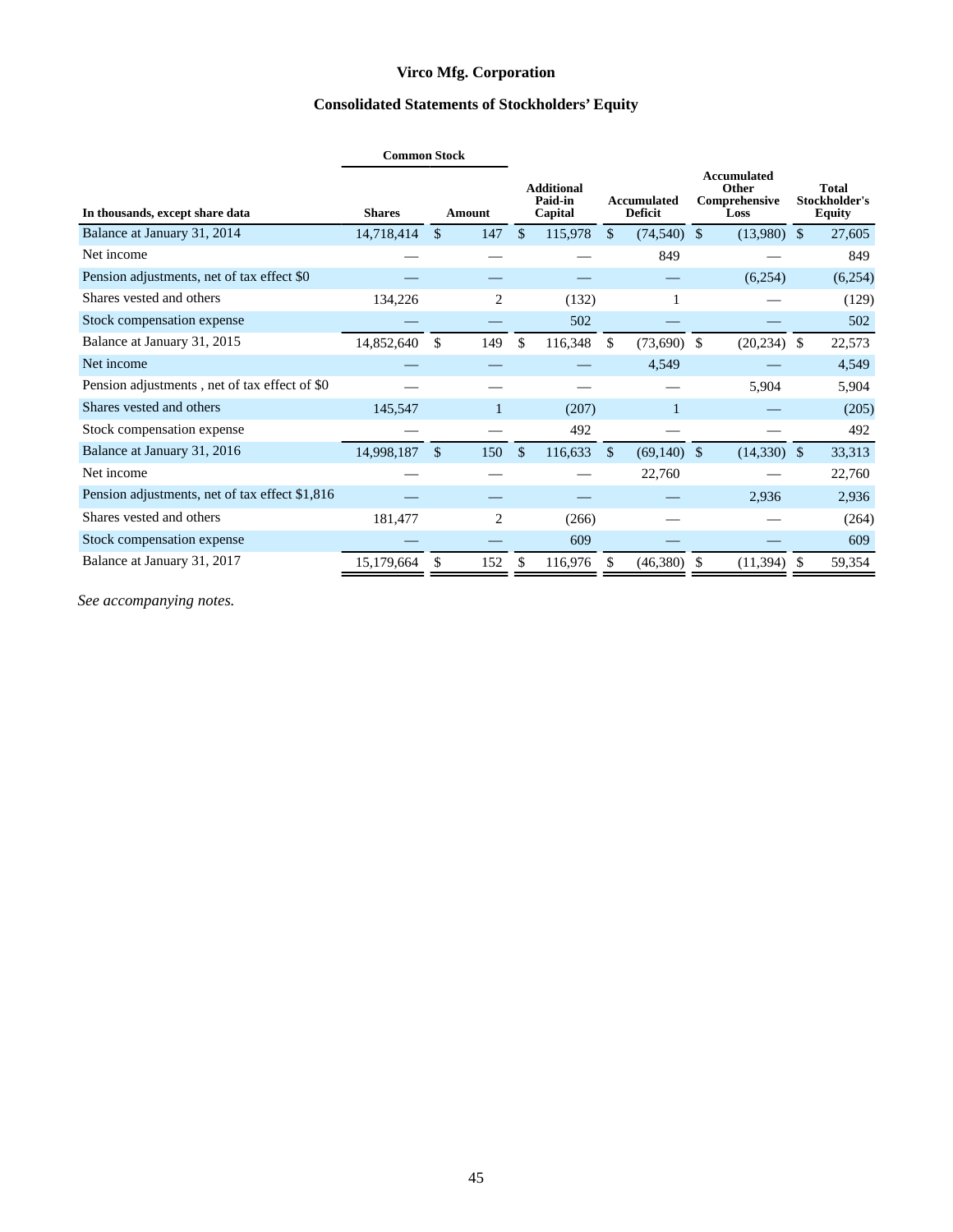## **Consolidated Statements of Cash Flows**

<span id="page-46-0"></span>

|                                                                                      | Year Ended January 31, |           |                           |                |               |           |
|--------------------------------------------------------------------------------------|------------------------|-----------|---------------------------|----------------|---------------|-----------|
|                                                                                      |                        | 2017      |                           | 2016           |               | 2015      |
|                                                                                      |                        |           |                           | (In thousands) |               |           |
| Operating activities                                                                 |                        |           |                           |                |               |           |
| Net income                                                                           | \$                     | 22,760    | \$                        | 4,549          | \$            | 849       |
| Adjustments to reconcile net income to net cash provided by operating<br>activities: |                        |           |                           |                |               |           |
| Depreciation and amortization                                                        |                        | 5,026     |                           | 4,757          |               | 4,408     |
| Increase in provision for doubtful accounts                                          |                        | 160       |                           | 141            |               | 115       |
| Increase (decrease) in inventory reserve                                             |                        | 626       |                           | 350            |               | (275)     |
| (Gain) loss on sale of property, plant and equipment                                 |                        | (2)       |                           | 9              |               | (2)       |
| Deferred income taxes                                                                |                        | (18, 122) |                           | 77             |               | 34        |
| Stock-based compensation                                                             |                        | 609       |                           | 493            |               | 502       |
| Defined benefit plan, recognized net loss due to settlements                         |                        |           |                           | 587            |               |           |
| Amortization of net actuarial loss for pension plans                                 |                        | 1,328     |                           | 2,013          |               | 1,283     |
| Changes in operating assets and liabilities:                                         |                        |           |                           |                |               |           |
| Trade accounts receivable                                                            |                        | 14        |                           | 544            |               | (2,261)   |
| Other receivables                                                                    |                        | (182)     |                           | 10             |               | 9         |
| Inventories                                                                          |                        | (1,712)   |                           | (8,275)        |               | 1,376     |
| Income taxes                                                                         |                        | 41        |                           | (54)           |               | (4)       |
| Prepaid expenses and other current assets                                            |                        | (536)     |                           | (532)          |               | 915       |
| Accounts payable and accrued liabilities                                             |                        | (4,148)   |                           | 2,838          |               | (5,290)   |
| Net cash provided by operating activities                                            |                        | 5,862     |                           | 7,507          |               | 1,659     |
| <b>Investing activities</b>                                                          |                        |           |                           |                |               |           |
| Capital expenditures                                                                 |                        | (4, 408)  |                           | (4,261)        |               | (3,314)   |
| Proceeds from sale of property, plant and equipment                                  |                        | 2         |                           | 8              |               | 2         |
| Net (investments in) proceeds from life insurance                                    |                        | (65)      |                           | 56             |               | (70)      |
| Net cash used in investing activities                                                |                        | (4, 471)  |                           | (4,197)        |               | (3, 382)  |
| <b>Financing activities</b>                                                          |                        |           |                           |                |               |           |
| Proceeds from long-term debt                                                         |                        | 37,447    |                           | 31,960         |               | 33,750    |
| Repayment of long-term debt                                                          |                        | (38,601)  |                           | (34,719)       |               | (32, 479) |
| Common stock repurchased                                                             |                        | (264)     |                           | (206)          |               | (129)     |
| Net cash (used in) provided by financing activities                                  |                        | (1, 418)  |                           | (2,965)        |               | 1,142     |
| Net (decrease) increase in cash                                                      |                        | (27)      |                           | 345            |               | (581)     |
| Cash at beginning of year                                                            |                        | 815       |                           | 470            |               | 1,051     |
| Cash at end of year                                                                  | $\mathbb{S}$           | 788       | $\sqrt{\$}$               | 815            | $\mathcal{S}$ | 470       |
| Supplemental disclosures of cash flow information                                    |                        |           |                           |                |               |           |
| Cash paid during the year for:                                                       |                        |           |                           |                |               |           |
| Interest                                                                             | $\mathbb{S}$           | 1,217     | $\boldsymbol{\mathsf{S}}$ | 1,281          | $\mathcal{S}$ | 1,454     |
| Income tax, net of refunds                                                           |                        | 49        |                           | $72\,$         |               | 46        |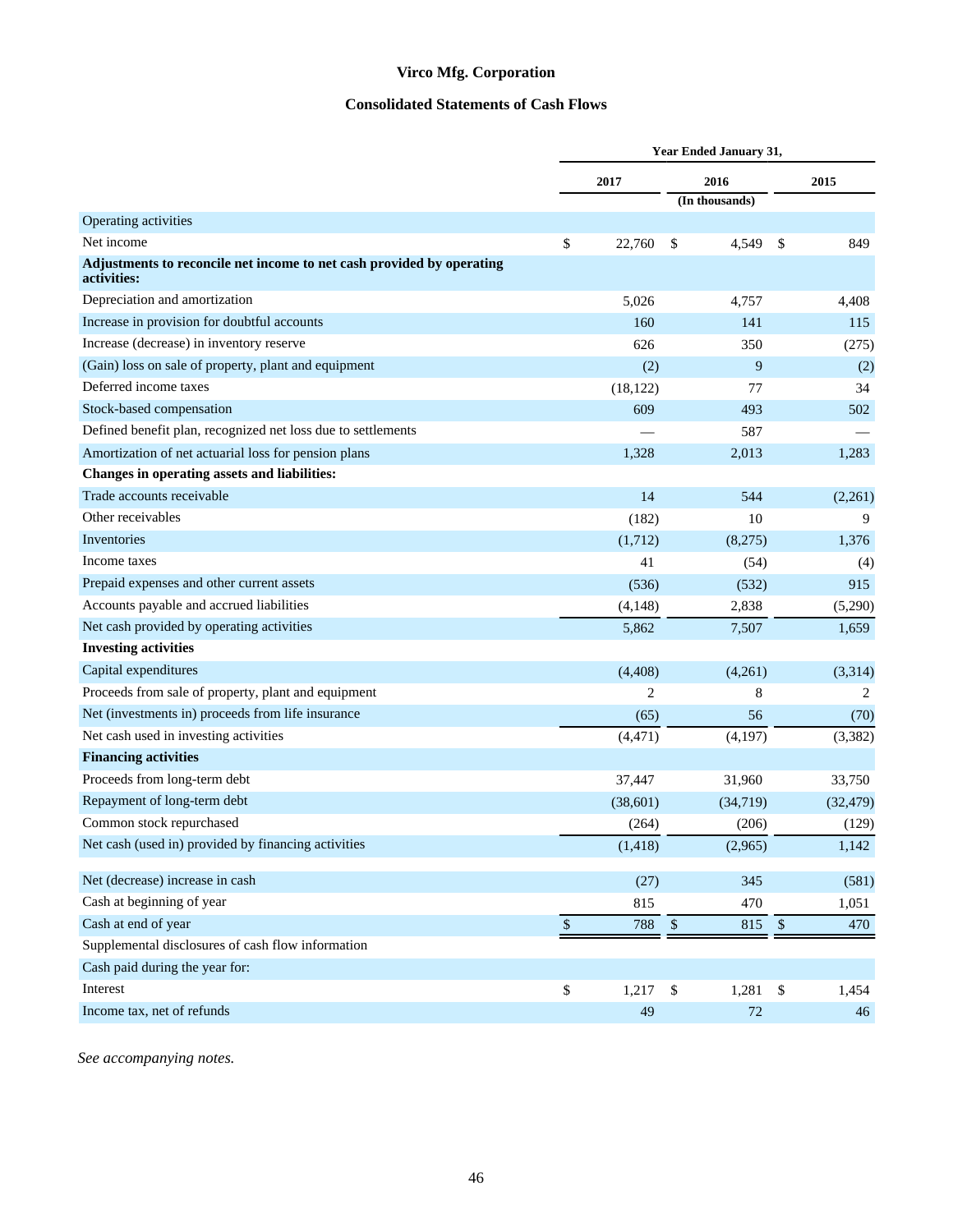### **VIRCO MFG. CORPORATION**

#### **Notes to Consolidated Financial Statements**

### **January 31, 2017**

#### <span id="page-47-0"></span>**1. Summary of Business and Significant Accounting Policies**

#### **Business**

Virco Mfg. Corporation (the "Company"), which operates in one business segment, is engaged in the design, production and distribution of quality furniture for the commercial and education markets. Over 67 years of manufacturing operations have resulted in a wide product assortment. Major products include mobile tables, mobile storage equipment, desks, computer furniture, chairs, activity tables, folding chairs and folding tables. The Company manufactures its products in Torrance, California, and Conway, Arkansas, for sale primarily in the United States.

The Company operates in a seasonal business, and requires significant amounts of working capital under its credit facility to fund acquisitions of inventory and finance receivables during the summer delivery season. Restrictions imposed by the terms of the Company's credit facility may limit the Company's operating and financial flexibility. However, management believes that its existing cash and available borrowings under its credit facility, and any cash generated from operations will be sufficient to fund its working capital requirements, capital expenditures and other obligations through the next 12 months.

#### **Principles of Consolidation**

The consolidated financial statements include the accounts of Virco Mfg. Corporation and its wholly owned subsidiaries. All intercompany balances and transactions have been eliminated in consolidation.

#### **Management Use of Estimates**

Preparation of financial statements in conformity with U.S. generally accepted accounting principles requires management to make estimates and assumptions. These estimates and assumptions affect the reported amounts of assets and liabilities - and disclosure of contingent assets and liabilities - at the date of the financial statements, as well as the reported amounts of revenues and expenses during the reporting period. Significant estimates made by management include, but are not limited to, valuation of inventory; deferred tax assets and liabilities; useful lives of property, plant, and equipment; liabilities under pension, warranty, self-insurance, and environmental claims; and the accounts receivable allowance for doubtful accounts. Actual results could differ from these estimates.

## **Fiscal Year End**

Fiscal years 2017, 2016, and 2015 refer to the fiscal years ended January 31, 2017, 2016 and 2015 , respectively.

## **Concentration of Credit Risk**

Financial instruments which potentially subject the Company to concentrations of credit risk consist principally of accounts receivable. The Company performs ongoing credit evaluations of its customers and maintains allowances for potential credit losses. Sales to the Company's recurring customers are generally made on open account with terms consistent with the industry. Credit is extended based on an evaluation of the customer's financial condition and payment history. Past due accounts are determined based on how recently payments have been made in relation to the terms granted. Amounts are written off against the allowance in the period that the Company determines that the receivable is not collectable. The Company purchases insurance on receivables from certain commercial customers to minimize the Company's credit risk. The Company does not typically obtain collateral to secure credit risk. Customers with inadequate credit are required to provide cash in advance or letters of credit. The Company does not assess interest on receivable balances. A substantial percentage of the Company's receivables come from low-risk government entities. No customer exceeded 10% of the Company's sales for each of the three years ended January 31, 2017. Foreign sales were approximately 6.3%, 6.7% and 7.7% of the Company's sales for fiscal years 2017, 2016 and 2015, respectively.

No single customer accounted for more than 10% of the Company's accounts receivable at January 31, 2017 or 2016. Because of the short time between shipment and collection, the net carrying value of receivables approximates the fair value for these assets.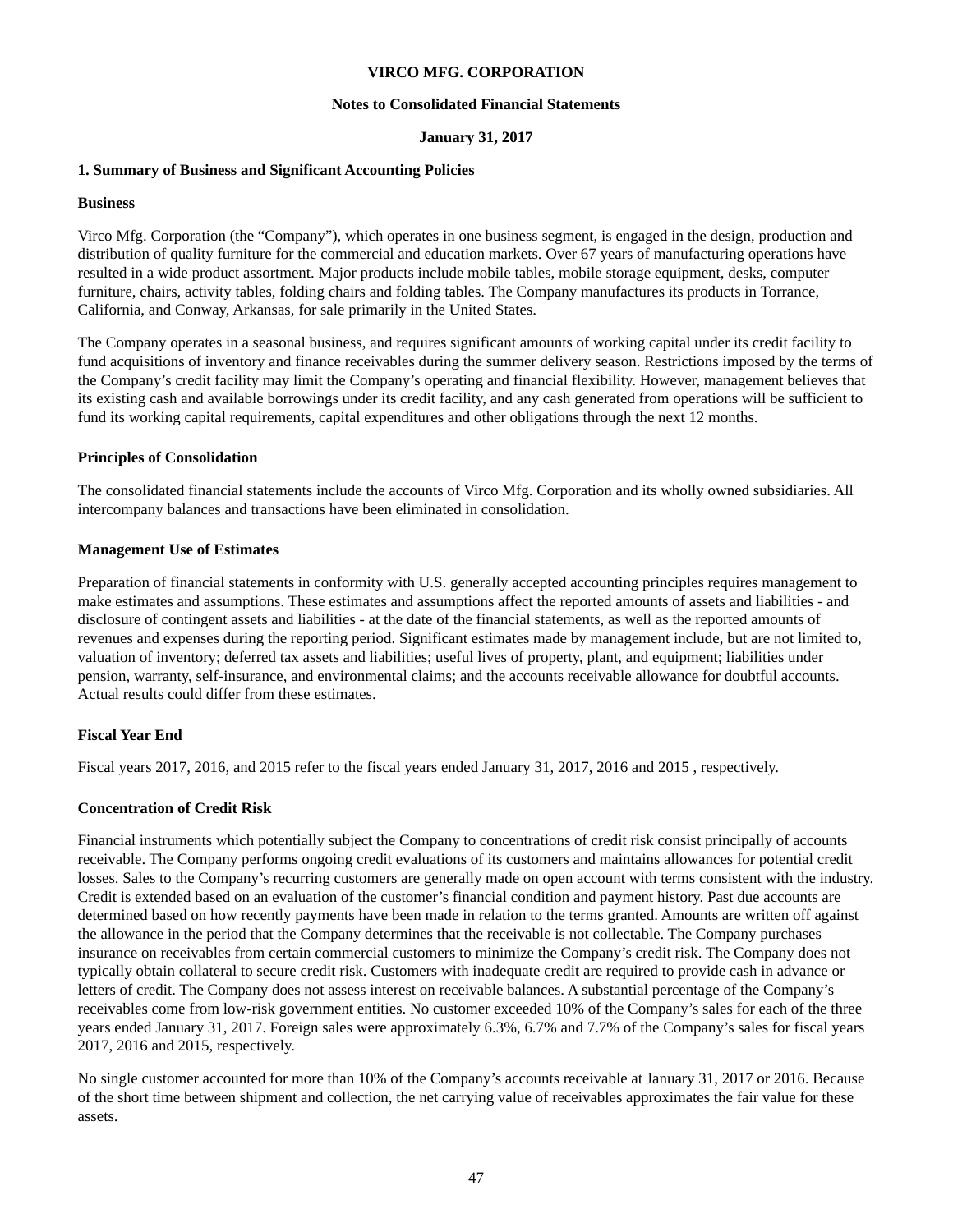### **Fair Values of Financial Instruments**

The fair values of the Company's cash, accounts receivable, and accounts payable approximate their carrying amounts due to their short-term nature.

Financial assets and liabilities measured at fair value on a recurring basis are classified in one of the three following categories, which are described below:

Level 1 — Valuations based on unadjusted quoted prices for identical assets in an active market.

Level 2 — Valuations based on quoted prices in markets where trading occurs infrequently or whose values are based on quoted prices of instruments with similar attributes in active markets.

Level 3 — Valuations based on inputs that are unobservable and involve management judgment and our own assumptions about market participants and pricing.

Financial assets measured at fair value on a recurring basis include assets associated with the Virco Employees Retirement Plan.

#### **Inventories**

Inventory is valued at the lower of cost or market (determined on a first-in, first-out basis) and includes material, labor, and factory overhead. The Company maintains allowances for estimated slow moving and obsolete inventory to reflect the difference between the lower of cost of inventory and the estimated market value. Allowances for slow moving and obsolete inventory are determined through a physical inspection of the product in connection with a physical inventory, a review of slow-moving product, and consideration of active marketing programs. The market for education furniture is traditionally driven by value, not style, and the Company has not typically incurred significant obsolescence expenses. If market conditions are less favorable than those anticipated by management, additional allowances may be required. Due to reductions in sales volume in the past years, the Company's manufacturing facilities are operating at reduced levels of capacity. The Company records the cost of excess capacity as a period expense, not as a component of capitalized inventory valuation.

The following table presents an updated breakdown of the Company's net inventory (in thousands) as of January 31, 2017 and 2016:

|                  | January 31, |        |
|------------------|-------------|--------|
|                  | 2017        | 2016   |
| Finished goods   | 11,174      | 10,233 |
| <b>WIP</b>       | 13,486      | 13,443 |
| Raw materials    | 11,029      | 10,927 |
| Inventories, net | 35,689      | 34,603 |

#### **Property, Plant and Equipment**

Property, plant and equipment are stated at cost, less accumulated depreciation. Depreciation and amortization are computed on the straight-line method for financial reporting purposes based upon the following estimated useful lives:

| Land improvements                   | 5 to 25 years                   |
|-------------------------------------|---------------------------------|
| Buildings and building improvements | 5 to 40 years                   |
| Machinery and equipment             | 3 to 10 years                   |
| Leasehold improvements              | shorter of lease or useful life |

The Company capitalizes the cost of betterments that extend the life of an asset. Repairs and maintenance that do not extend the life of an asset are expensed as incurred. Repair and maintenance expense was \$1,460,000, \$1,759,000 and \$1,616,000 for fiscal years ended January 31, 2017, 2016 and 2015, respectively.

The Company subleased space at one of its facilities on a month-to-month basis during 2017, 2016, and 2015. Rental income was \$40,000, \$51,000, \$40,000 for fiscal years ended January 31, 2017, 2016, and 2015 respectively.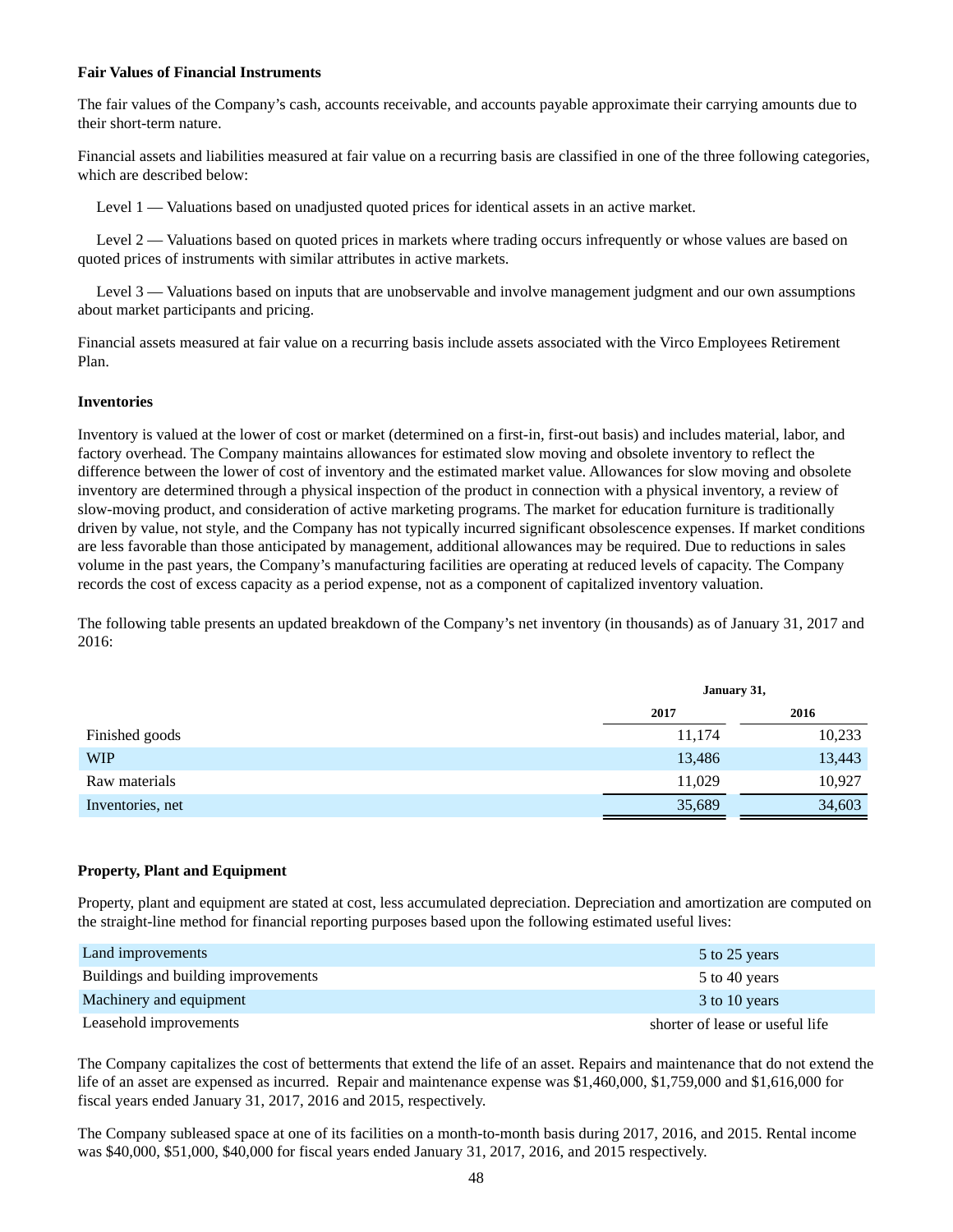The Company has established asset retirement obligations related to leased manufacturing facilities in accordance with Financial Accounting Standards Board (FASB) Accounting Standard Codification (ASC) Topic 410, "Asset Retirement and Environmental Obligations." Accrued asset retirement obligations are recorded at net present value and discounted over the life of the lease. Asset retirement obligations, included in other non-current liabilities were \$590,000 and \$581,000 at January 31, 2017 and 2016, respectively.

|                                | January 31, |     |         |
|--------------------------------|-------------|-----|---------|
|                                | 2017        |     | 2016    |
| Balance at beginning of period | 581,000     | \$. | 572,000 |
| Decrease in obligation         |             |     |         |
| Accretion expense              | 9.000       |     | 9,000   |
| Balance at end of period       | 590,000     |     | 581,000 |

#### **Impairment of Long-Lived Assets**

An impairment loss is recognized in the event facts and circumstances indicate the carrying amount of a long-lived asset may not be recoverable, and an estimate of future undiscounted cash flows is less than the carrying amount of the asset. Impairment is recorded based on the excess of the carrying amount of the impaired asset over the fair value. Generally, fair value represents the Company's expected future cash flows from the use of an asset or group of assets, discounted at a rate commensurate with the risks involved. There were no impairments in fiscal years 2017, 2016 and 2015.

#### **Net Income per Share**

Basic net income per share is calculated by dividing net income by the weighted-average number of common shares outstanding. Diluted net income per share is calculated by dividing net income by the weighted-average number of common shares outstanding plus the dilution effect of stock grants. The following table sets forth the computation of basic and diluted income per share:

| In thousands, except per share data       | 2017         |          | 2016   | 2015 |        |
|-------------------------------------------|--------------|----------|--------|------|--------|
| Numerator                                 |              |          |        |      |        |
| Net income                                | \$<br>22,760 | - \$     | 4,549  | - \$ | 849    |
| Denominator                               |              |          |        |      |        |
| Weighted-average shares — basic           | 15,067       |          | 14,914 |      | 14,756 |
| Dilutive effect of equity incentive plans | 199          |          | 204    |      | 231    |
| Weighted-average shares — diluted         | 15,266       |          | 15,118 |      | 14,987 |
| Net income per common share               |              |          |        |      |        |
| Basic                                     | \$<br>1.51   | <b>S</b> | 0.31   | - \$ | 0.06   |
| Diluted                                   | 1.49         |          | 0.30   |      | 0.06   |

#### **Environmental Costs**

The Company is subject to numerous environmental laws and regulations in the various jurisdictions in which it operates that (a) govern operations that may have adverse environmental effects, such as the discharge of materials into the environment, as well as handling, storage, transportation and disposal practices for solid and hazardous wastes, and (b) impose liability for response costs and certain damages resulting from past and current spills, disposals or other releases of hazardous materials. Normal, recurring expenses related to operating the Company's factories in a manner that meets or exceeds environmental laws and regulations are matched to the cost of producing inventory.

Despite our efforts to comply with existing laws and regulations, compliance with more stringent laws or regulations, or stricter interpretation of existing laws, may require additional expenditures by us, some of which may be material. We reserve amounts for such matters when expenditures are probable and reasonably estimable.

Costs incurred to investigate and remediate environmental waste are expensed, unless the remediation extends the useful life of the assets employed at the site. At January 31, 2017 and 2016, the Company had not capitalized any remediation costs and had not recorded any amortization expense in fiscal years 2017, 2016, and 2015 .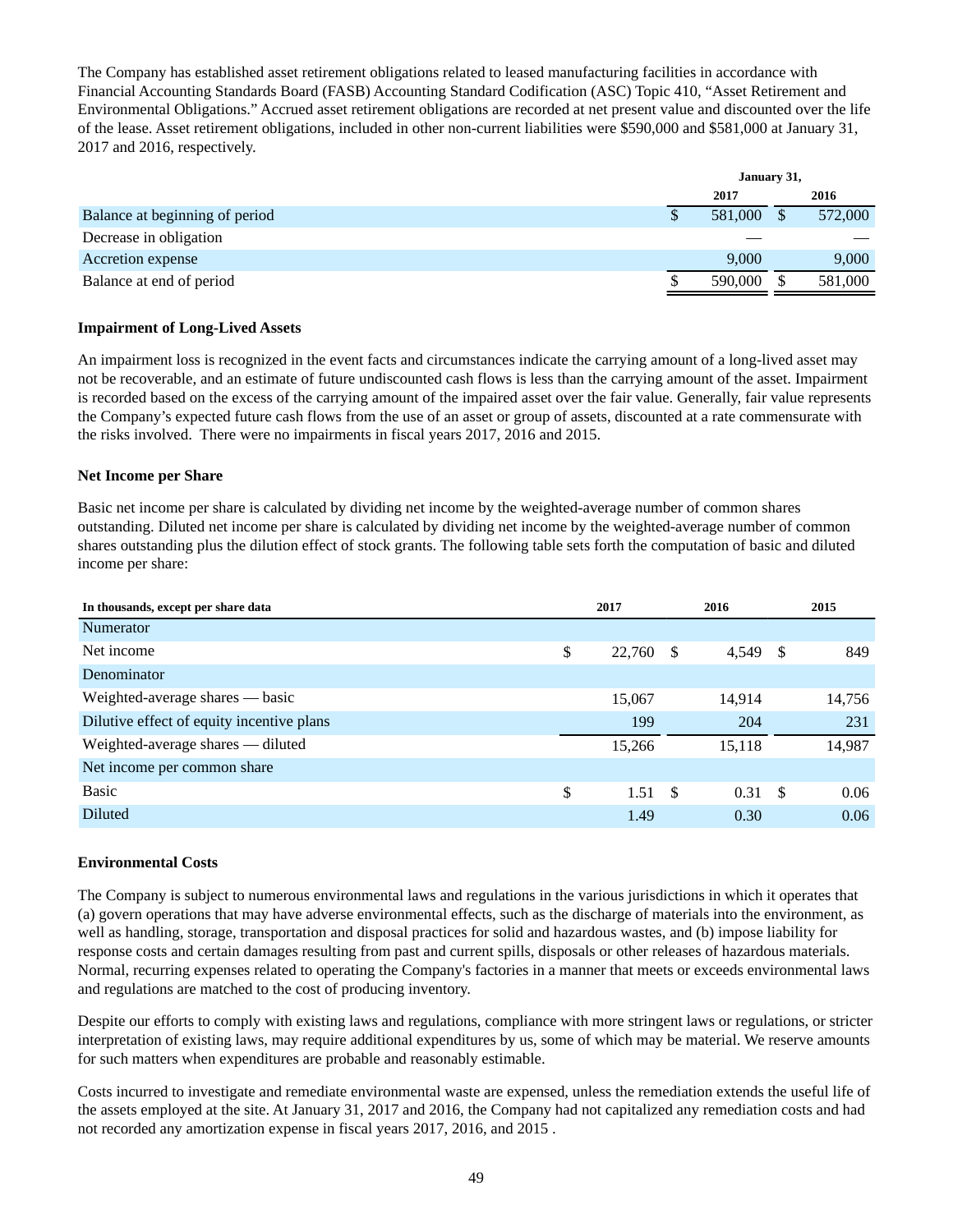## **Advertising Costs**

Advertising costs are expensed in the period during which the advertising space is run. Selling, general and administrative expenses include advertising costs of \$945,000 in 2017, \$1,057,000 in 2016, and \$1,277,000 in 2015. Prepaid advertising costs reported as an asset on the balance sheet at January 31, 2017 and 2016, were \$326,000 and \$234,000, respectively.

## **Product Warranty Expense**

The Company provides a product warranty on most products. The standard warranty offered on products sold through January 31, 2013 is ten years. Effective February 1, 2014 through December 31, 2016, the Company modified its warranty to a limited lifetime warranty. Effective January 1, 2017, the Company modified the warranty offered to provide specific warranty periods by product component, with no warranty period longer than ten years. The Company generally provides that customers can return a defective product during the specified warranty period following purchase in exchange for a replacement product or that the Company can repair the product at no charge to the customer. The Company determines whether replacement or repair is appropriate in each circumstance. The Company uses historic data to estimate appropriate levels of warranty reserves. Because product mix, production methods, and raw material sources change over time, historic data may not always provide precise estimates for future warranty expense. The Company recorded warranty reserves of \$1,000,000 and \$1,000,000 as of January 31, 2017 and 2016, respectively. The current portion of the warranty reserve was 500,000 and 600,000 for 2017 and 2016, respectively.

## **Self-Insurance**

In 2017 and 2016, the Company was self-insured for product and general liability losses up to \$250,000 per occurrence, for workers' compensation losses up to \$250,000 per occurrence, and for auto liability up to \$50,000 per occurrence. Actuaries assist the Company in determining its liability for the self-insured component of claims, which have been discounted to their net present value utilizing a discount rate of 2.00% in 2017 and 2.00% in 2016.

## **Stock-Based Compensation Plans**

The Company recognizes stock-based compensation cost for shares that are expected to vest, on a straight-line basis, over the requisite service period of the award.

Virco issued a 10% stock dividend or 3/2 stock split every year beginning in 1983 through 2003. Although the stock dividend had no cash consequences to the Company, the accounting methodology required for 10% dividends has affected the equity section of the balance sheet. When the Company records a 10% stock dividend, 10% of the market capitalization of the Company on the date of the declaration is reclassified from retained earnings to additional paid-in capital. During the period from 1983 through 2003, the cumulative effect of the stock dividends has been to reclassify over \$122 million from retained earnings to additional paid-in capital. The equity section of the balance sheet on January 31, 2017 reflects additional paid-in capital of approximately \$117 million and accumulated deficit of approximately \$46 million. Other than the losses incurred during 2004-2006 and 2011-2014, the accumulated deficit is a result of the accounting reclassification, and is not the result of accumulated losses.

## **Accumulated Other Comprehensive Income (Loss), Net of Tax**

The following table summarizes the changes in accumulated balances of other comprehensive income (loss) for the year ended January 31, 2017 and 2016: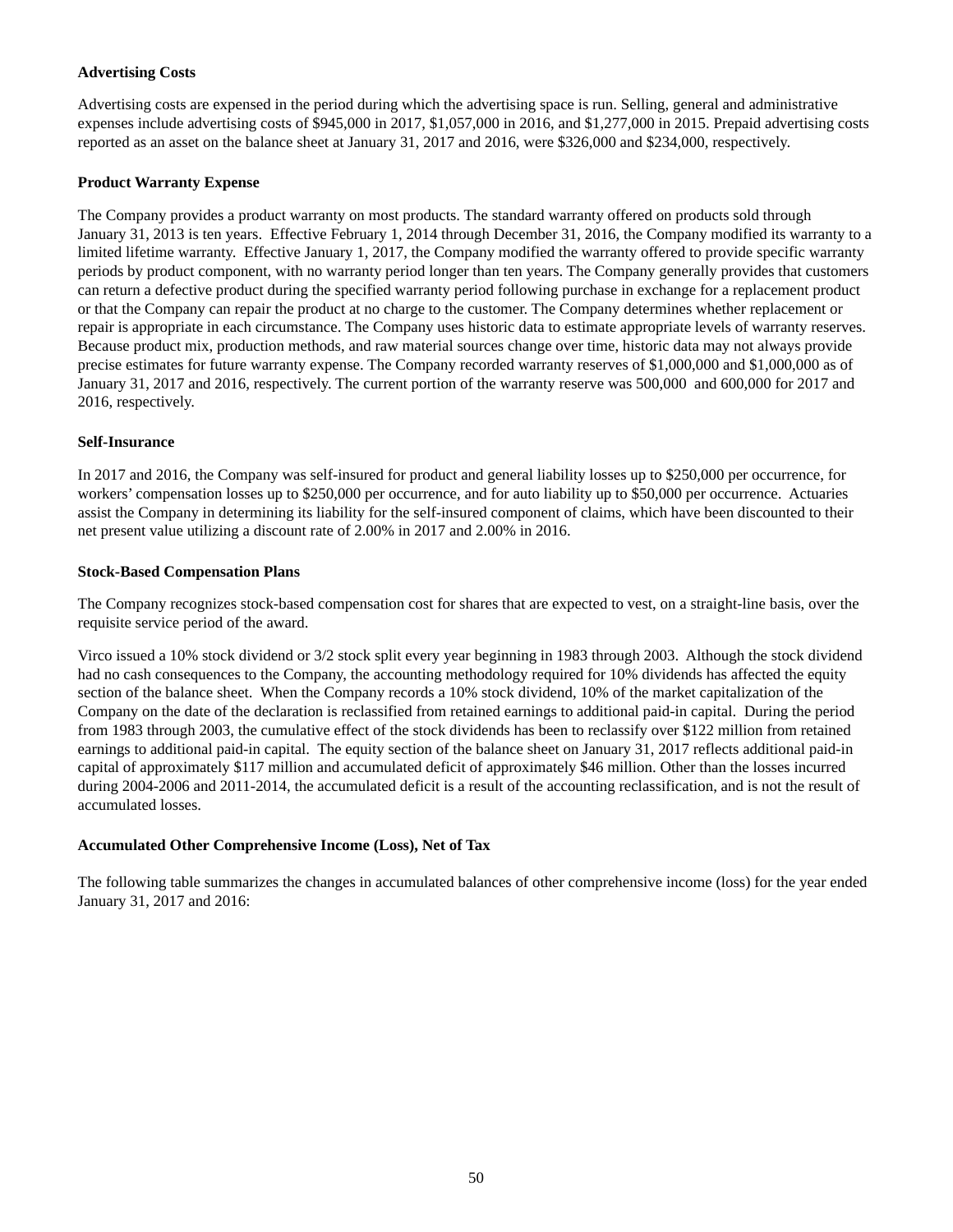|                                                     | January 31,         |  |           |  |
|-----------------------------------------------------|---------------------|--|-----------|--|
| (in thousands)                                      | 2017                |  | 2016      |  |
| Balance as of beginning of year                     | \$<br>$(14,330)$ \$ |  | (20, 234) |  |
|                                                     |                     |  |           |  |
| Other comprehensive income before reclassifications | 1,608               |  | 3,891     |  |
| Amounts reclassified from AOCI                      | 1,328               |  | 2,013     |  |
| Net current period other comprehensive income       | 2,936               |  | 5,904     |  |
|                                                     |                     |  |           |  |
| Balance as of end of year                           | (11, 394)           |  | (14, 330) |  |

The reclassifications out of accumulated other comprehensive income (loss) of \$1,328,000 and \$2,013,000 for the years ended January 31, 2017 and 2016, respectively, related to amortization of actuarial losses.

## **Revenue Recognition**

The Company recognizes revenue in accordance with FASB ASC Topic 605, "Revenue Recognition." Revenue is recognized when title passes under its various shipping terms, when classroom delivery services are complete, and when collectability is reasonably assured. The Company reports sales net of sales returns and allowances, sales taxes imposed by various government authorities, cash discounts and rebate to customers. In most instances, the Company sells furniture on bids and contracts, which may include multiple elements. For sales that include freight to the customer, many sales are delivered on the same day shipped, with an average delivery being in route for 1 to 3 days. Classroom delivery, which involves carrying the furniture to the classroom and setting the desks and chairs in place, typically occurs the day the furniture is delivered.

In accordance with ASC 605, 25, "Revenue Recognition - Multiple-Element Arrangements," revenue arrangements with multiple deliverables are generally accounted for by the Company on a combined unit of accounting as the furniture delivery and classroom delivery are generally provided at the same time. We recognize the consideration for the combined unit of accounting once the final item has been delivered and installed.

## **Delivery Costs**

For the fiscal years ended January 31, 2017, 2016 and 2015, shipping and classroom delivery costs of approximately \$16,116,000, \$15,799,000 and \$15,411,000, respectively, were included in selling, general and administrative expenses.

#### **Accounting for Income Taxes**

The Company recognizes deferred income taxes under the asset and liability method of accounting for income taxes in accordance with the provisions of FASB ASC Topic 740, "Accounting for Income Taxes." Deferred income taxes are recognized for differences between the financial statement and tax basis of assets and liabilities at enacted statutory tax rates in effect for the years in which the differences are expected to reverse. The effect on deferred taxes of a change in tax rates is recognized in income in the period that includes the enactment date. A valuation allowance against deferred tax assets is recorded when it is determined to be more likely than not that the asset will not be realized.

#### **2. New Accounting Pronouncements**

In May 2014, the Financial Accounting Standards Board ("FASB") issued Accounting Standards Update ("ASU") No. 2014-09, *Revenue from Contracts with Customers* (Topic 606) (ASU 2014-09), and has modified the standard thereafter. The core principal of the standard requires an entity to recognize the amount of revenue to which it expects to be entitled for the transfer of promised goods or services to customers. ASU 2014-09 defines a five step process to achieve this core principle and, in doing so, more judgment and estimates may be required within the revenue recognition process than are required under existing U.S. GAAP. The new revenue standard will be effective for the Company on February 1, 2018.

The standard permits the use of either a full retrospective method, where the standard is applied to each prior reporting period presented or a cumulative effect transition method, or modified retrospective method, where the cumulative effect of initially applying the standard is recognized at the date of initial application. We anticipate using the modified retrospective method and we are currently evaluating the effect the new revenue standard will have on our consolidated financial statements.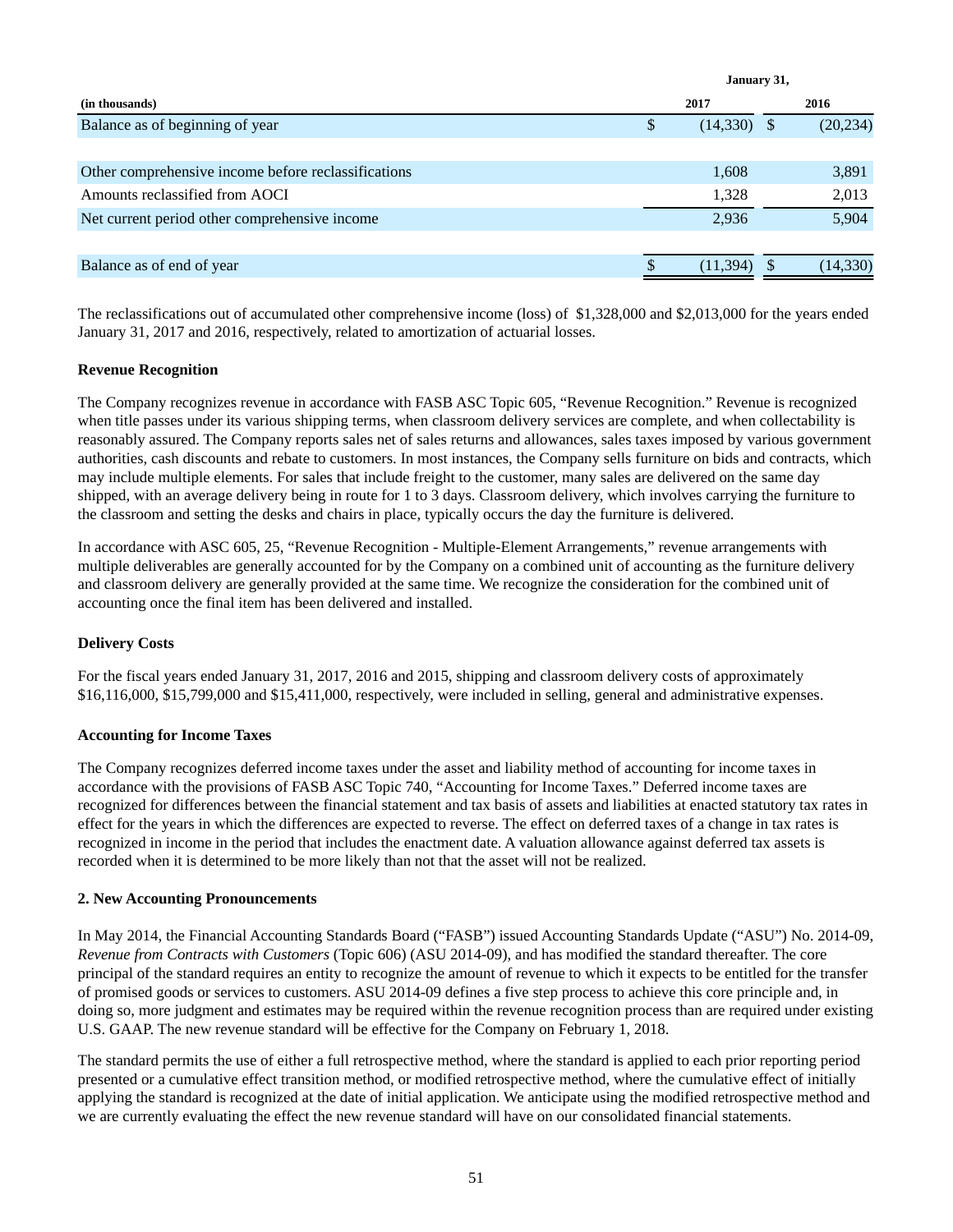In July 2015, the FASB issued authoritative guidance to simplify the subsequent measurement of inventories by replacing the lower of cost or market test with a lower of cost and net realizable value test. This guidance is effective for fiscal years beginning after December 15, 2016, which will be the Company's first quarter of fiscal 2018, and requires prospective adoption, with early adoption permitted. The adoption of this guidance is not expected to have a material impact on the Company's consolidated financial statements or related disclosures.

In February 2016, the FASB issued a comprehensive new lease standard which will supersede previous lease guidance. The standard requires a lessee to recognize assets and liabilities related to long-term leases that were classified as operating leases under previous guidance in its balance sheet. An asset would be recognized related to the right to use the underlying asset and a liability would be recognized related to the obligation to make lease payments over the term of the lease. The standard also requires expanded disclosures surrounding leases. The standard is effective for fiscal periods beginning after December 15, 2018, which will be the Company's first quarter of fiscal 2020, and requires modified retrospective adoption, with early adoption permitted. The Company is currently evaluating the impact of the adoption of this standard on its consolidated financial statements and related disclosures, but expects there will be a significant increase in its long-term assets and liabilities resulting from the adoption.

In March 2016, the Financial Accounting Standards Board (the "FASB") issued Accounting Standards Update No. 2016-09, Compensation - Stock Compensation (Topic 718): Improvements to Employee Shared-Based Payment Accounting (''ASU 2016-09''). ASU 2016-09 simplifies how several aspects of share-based payments are accounted for and presented in the financial statements. ASU 2016-09 is effective for public companies for annual reporting periods beginning after December 15, 2016. The Company will adopt this ASU in the first quarter of fiscal 2018. The Company has excess tax benefits for which a benefit could not be previously recognized of approximately \$172,000. Upon adoption the balance of the unrecognized excess tax benefits will be reversed with the impact recorded to retained earnings.

In March 2016, the FASB issued authoritative guidance to simplify the accounting for certain aspects of share-based compensation. This guidance addresses the accounting for income tax effects at award settlement, the use of an expected forfeiture rate to estimate award cancellations prior to the vesting date and the presentation of excess tax benefits and shares surrendered for tax withholdings on the statement of cash flows. This guidance requires all income tax effects of awards to be recognized in the income statement when the awards vest or are settled which is a change from the current guidance that requires such activity to be recorded in paidin capital within stockholder's equity. This guidance will be applied prospectively and may create volatility in the Company's effective tax rate when adopted depending largely on future events and other factors which may include the Company's stock price, timing of stock option exercises, the value realized upon vesting or exercise of shares compared to the grant date fair value of those shares and any employee terminations. This guidance eliminates the requirement to defer recognition of an excess tax benefit until the benefit is realized through a reduction to taxes payable. This guidance will be applied on a modified-retrospective basis with a cumulative-effect adjustment to retained earnings. This guidance also eliminates the requirement to estimate forfeitures, but rather provides for an election that would allow entities to account for forfeitures as they occur. The Company plans to adopt this election beginning in the first quarter of fiscal 2018 using the modified retrospective method and expects that the impact from recording forfeitures as they occur as well as the cumulative adjustment to retained earnings resulting from adoption will not be material. This guidance also changes the presentation of excess tax benefits from a financing activity to an operating activity in the statement of cash flows. The Company plans to adopt this retrospectively and does not expect a material impact on its consolidated statements of cash flows. This guidance is effective for fiscal years beginning after December 15, 2016, which will be the Company's first quarter of fiscal 2018, with early adoption permitted.

In June 2016, the FASB issued authoritative guidance related to the measurement of credit losses on financial instruments. This guidance is effective for fiscal years beginning after December 15, 2019, which will be the Company's first quarter of fiscal 2021. Early adoption is permitted for fiscal periods beginning after December 15, 2018, which will be the Company's first quarter of fiscal 2020. The Company is currently evaluating the impact of the adoption of this standard on its consolidated financial statements and related disclosures.

In August 2016, the FASB issued authoritative guidance related to the classification of certain cash receipts and cash payments in the statement of cash flows. This guidance is effective for fiscal years beginning after December 15, 2017, which will be the Company's first quarter of fiscal 2019, with early adoption permitted. The Company is currently evaluating the impact of the adoption of this standard on its consolidated financial statements and related disclosures.

In November 2016, the FASB issued authoritative guidance related to the presentation of restricted cash in the statement of cash flows. This guidance requires that the statement of cash flows reconcile the change during the period in total cash, cash equivalents and restricted cash. This guidance is effective for fiscal years beginning after December 15, 2017, which will be the Company's first quarter of fiscal 2019, and requires retrospective adoption, with early adoption permitted. Other than this change in presentation within the Company's consolidated statements of cash flows, the adoption of this guidance is not expected to have an impact on the Company's consolidated financial statements or related disclosures.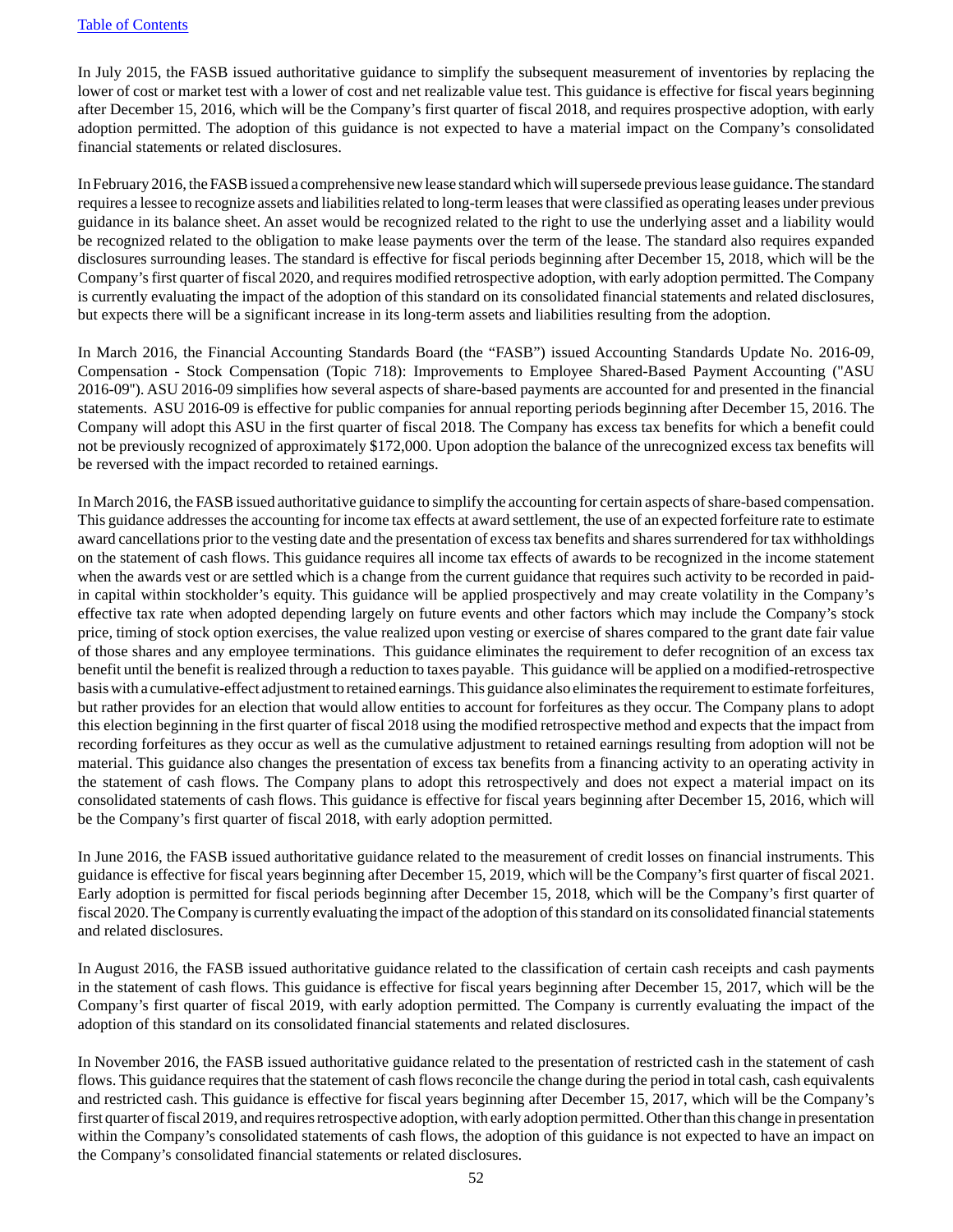In March 2017, the FASB issued authoritative guidance related to the presentation of net periodic pension cost in the income statement. This guidance requires that the service cost component of net periodic pension cost is presented in the same line as other compensation costs arising from services rendered by the respective employees during the period. The other components of net periodic pension cost are required to be presented in the income statement separately from the service cost component and outside of earnings from operations. This guidance also allows for the service cost component to be eligible for capitalization when applicable. This guidance is effective for fiscal years beginning after December 15, 2017, which will be the Company's first quarter of fiscal 2019, and requires retrospective adoption for the presentation of the service cost component and other components of net periodic pension cost in the income statement and prospective adoption for capitalization of the service cost component. Early adoption is permitted at the beginning of a fiscal year. The Company is currently evaluating the impact of the adoption of this standard on its consolidated financial statements and related disclosures.

## **3. Debt**

Outstanding balances (in thousands) for the Company's long-term debt were as follows:

|                                     | January 31, |       |  |       |  |  |  |
|-------------------------------------|-------------|-------|--|-------|--|--|--|
| In thousands, except per share data |             | 2017  |  | 2016  |  |  |  |
| Revolving credit line               | \$          | 4,914 |  | 6,663 |  |  |  |
| Other                               |             | 97    |  | 97    |  |  |  |
| Total debt                          |             | 5,011 |  | 6,760 |  |  |  |
| Less current portion                |             | 68    |  | 663   |  |  |  |
| Non-current portion                 |             | 4.943 |  | 6,097 |  |  |  |

On December 22, 2011 (the "Closing Date"), the Company and Virco Inc., a wholly owned subsidiary of the Company ("Virco" and, together with the Company, the "Borrowers") entered into a Revolving Credit and Security Agreement (the "Credit Agreement") with PNC Bank, National Association, as administrative agent and lender ("PNC"). The credit agreement has been amended twelve times subsequent to that date, which, among other things, extended the maturity date of the Credit Agreement for three years until December 22, 2019, reduced the maximum availability under the Credit Agreement to \$49,500,000, modified, eliminated, or waived covenants, amended seasonal advances and established a \$2,500,000 line for equipment financing.

On April 4, 2016 the Company entered into Amendment No. 12, which retroactively modified the capital expenditure covenant at January 31, 2016 and extended the maturity to December 2019. On October 27, 2016 the Company entered into Amendment No. 13, which modified the line to allow for a credit card program through PNC Bank. On March 13, 2017 the Company entered into Amendment No. 14 which established an equipment line to facilitate the capital expenditure plan for 2018 and to establish covenants for 2018.

The Credit Agreement provides the Borrowers with a secured revolving line of credit (the "Revolving Credit Facility") of up to \$49,500,000, with seasonal adjustments to the credit limit and subject to borrowing base limitations, and includes a sub-limit of up to \$3,000,000 for issuances of letters of credit. In addition, the Credit Agreement provides an Equipment Line for purchases of equipment up to \$2,500,000. The Revolving Credit Facility is an asset-based line of credit that is subject to a borrowing base limitation and generally provides for advances of up to 85% of eligible accounts receivable, plus a percentage equal to the lesser of 60% of the value of eligible inventory or 85% of the liquidation value of eligible inventory, plus an amount ranging from \$8,000,000 to \$14,000,000 from December 1 through July 31 of each year, minus undrawn amounts of letters of credit and reserves. The Revolving Credit Facility is secured by substantially all of the Borrowers' personal property and certain of the Borrowers' real property. The principal amount outstanding under the Credit Agreement and any accrued and unpaid interest is due no later than December 22, 2019, and the Revolving Credit Facility is subject to certain prepayment penalties upon earlier termination of the Revolving Credit Facility. Prior to the maturity date, principal amounts outstanding under the Credit Agreement may be repaid and reborrowed at the option of the Borrowers without premium or penalty, subject to borrowing base limitations, seasonal adjustments and certain other conditions.

The Revolving Credit Facility bears interest, at the Borrowers' option, at either the Alternate Base Rate (as defined in the Credit Agreement) or the Eurodollar Currency Rate (as defined in the Credit Agreement), in each case plus an applicable margin. The applicable margin for Alternate Base Rate loans is a percentage within a range of 0.50% to 1.50%, and the applicable margin for Eurodollar Currency Rate loans is a percentage within a range of 1.50% to 2.50%, in each case based on the EBITDA of the Borrowers at the end of each fiscal quarter, and may be increased at PNC's option by 2.0% during the continuance of an event of default. Accrued interest with respect to principal amounts outstanding under the Credit Agreement is payable in arrears on a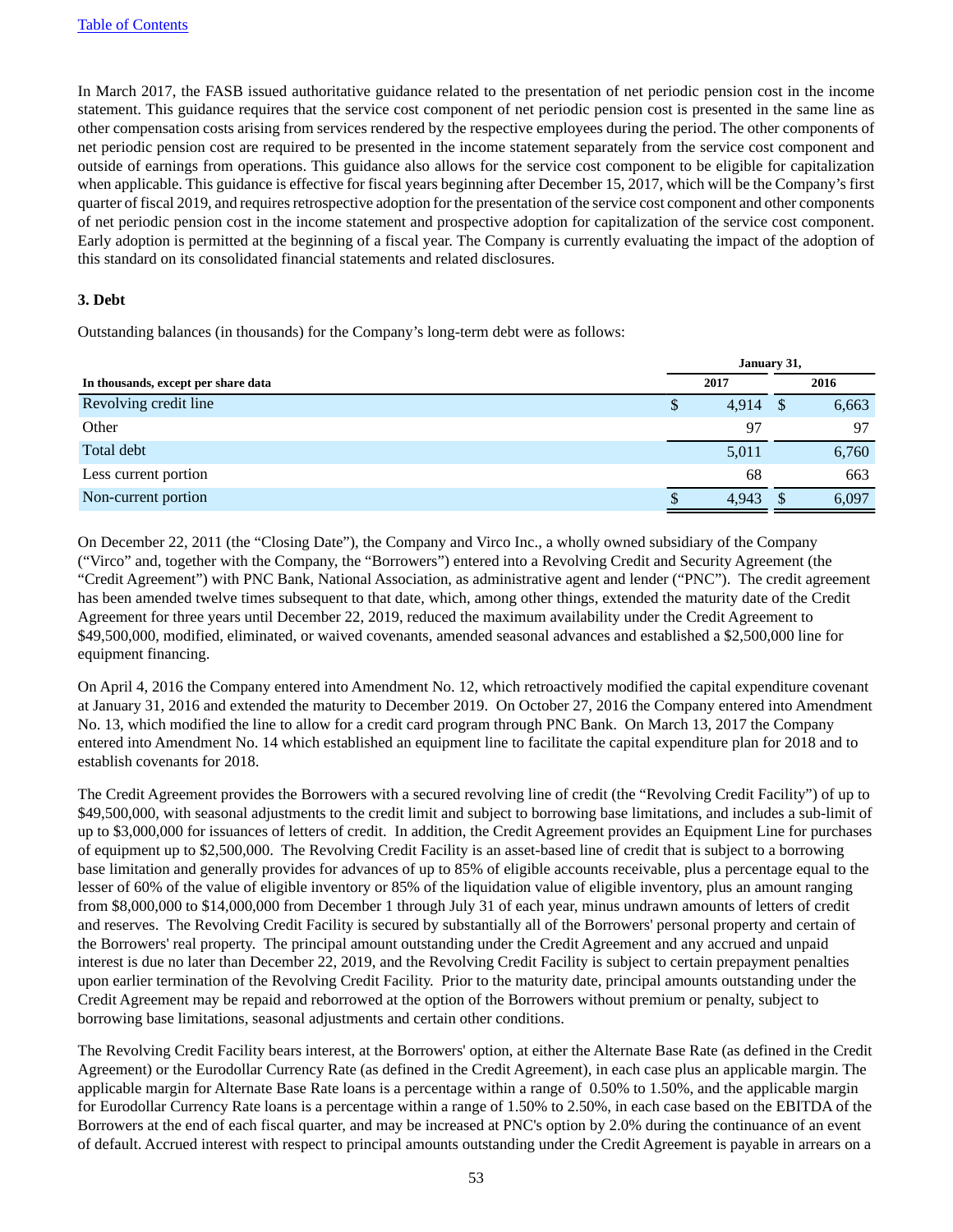monthly basis for Alternative Base Rate loans, and at the end of the applicable interest period but at most every three months for Eurodollar Currency Rate loans.

For the year ended January 31, 2016 the Credit Agreement contained a covenant that forbid the Company from issuing dividends or making payments with respect to the Company's capital stock. As discussed above, on April 4, 2016 the Company entered into Amendment No. 12 which allows the Company to pay dividends or conduct stock repurchases in an amount up to \$1.3 million per year, although the Company has not to date chosen to do so. In addition, it contains numerous other covenants that limit under certain circumstances the ability of the Borrowers and their subsidiaries to, among other things, merge with or acquire other entities, incur new liens, incur additional indebtedness, sell assets outside of the ordinary course of business, enter into transactions with affiliates, or substantially change the general nature of the business of the Borrowers, taken as a whole. The Credit Agreement also requires the Company to maintain the following financial maintenance covenants: (1) a minimum fixed charge coverage ratio, and (2) a minimum EBITDA amount, in each case as of the end of the relevant monthly, quarterly or annual measurement period. As of January 31, 2017 the Credit Agreement required the Company to maintain: (1) a minimum fixed charge coverage ratio of at least 1.10 to 1.00 for the four consecutive fiscal quarters ending January 31, 2017, and (2) a minimum EBITDA amount of \$7,304,000 for the twelve consecutive fiscal months ending January 31, 2017. The actual results of the Company with respect to the foregoing financial covenants for the period ending January 31, 2017 were as follows: (1) the Company maintained a fixed charge coverage ratio of greater than 5.85 to 1.00 for the four consecutive fiscal quarters ended January 31, 2017, and (2) the Company achieved EBITDA of \$11,578,000 for the twelve consecutive fiscal months ending January 31, 2017.

In addition, the Credit Agreement contains a clean down provision that requires the Company to reduce borrowings under the line to less than \$6,000,000 for a period of 30 consecutive days each fiscal year. The Company believes that normal operating cash flow will allow it to meet the clean down requirement with no adverse impact on the Company's liquidity.

The Company was in violation of its capital expenditure covenant for the relevant period ended January 31, 2016. However, as noted above, on April 4, 2016 the Company entered into Amendment No. 12, which modified the capital expenditure covenant as of January 31, 2017. The Company was in compliance with the modified covenant.

Events of default (subject to certain cure periods and other limitations) under the Credit Agreement include, but are not limited to, (i) non-payment of principal, interest or other amounts due under the Credit Agreement, (ii) the violation of terms, covenants, representations or warranties in the Credit Agreement or related loan documents, (iii) any event of default under agreements governing certain indebtedness of the Borrowers and certain defaults by the Borrowers under other agreements that would materially adversely affect the Borrowers, (iv) certain events of bankruptcy, insolvency or liquidation involving the Borrowers, (v) judgments or judicial actions against the Borrowers in excess of \$250,000,subject to certain conditions, (vi) the failure of the Company to comply with Pension Benefit Plans (as defined in the Credit Agreement), (vii) the invalidity of loan documents pertaining to the Credit Agreement, (viii) a change of control of the Borrowers and (ix) the interruption of operations of any of the Borrowers' manufacturing facilities for five consecutive days during the peak season or fifteen consecutive days during any other time, subject to certain conditions.

Pursuant to the Credit Agreement, substantially all of the Borrowers' accounts receivable are automatically and promptly swept to repay amounts outstanding under the Revolving Credit Facility upon receipt by the Borrowers. Due to this automatic liquidating nature of the Revolving Credit Facility, if the Borrowers breach any covenant, violate any representation or warranty or suffer a deterioration in their ability to borrow pursuant to the borrowing base calculation, the Borrowers may not have access to cash liquidity unless provided by PNC at its discretion. In addition, certain of the covenants and representations and warranties set forth in the Credit Agreement contain limited or no materiality thresholds, and many of the representations and warranties must be true and correct in all material respects upon each borrowing, which the Borrowers expect to occur on an ongoing basis. There can be no assurance that the Borrowers will be able to comply with all such covenants and be able to continue to make such representations and warranties on an ongoing basis.

The Company's line of credit with PNC is structured to provide seasonal credit availability during the Company's peak summer season. The Company believes that the Revolving Credit Facility will provide sufficient liquidity to meet its capital requirements in the next 12 months. Approximately \$22,015,000 was available for borrowing as of January 31, 2017.

As of January 31, 2017, long-term debt repayments are approximately as follows (in thousands):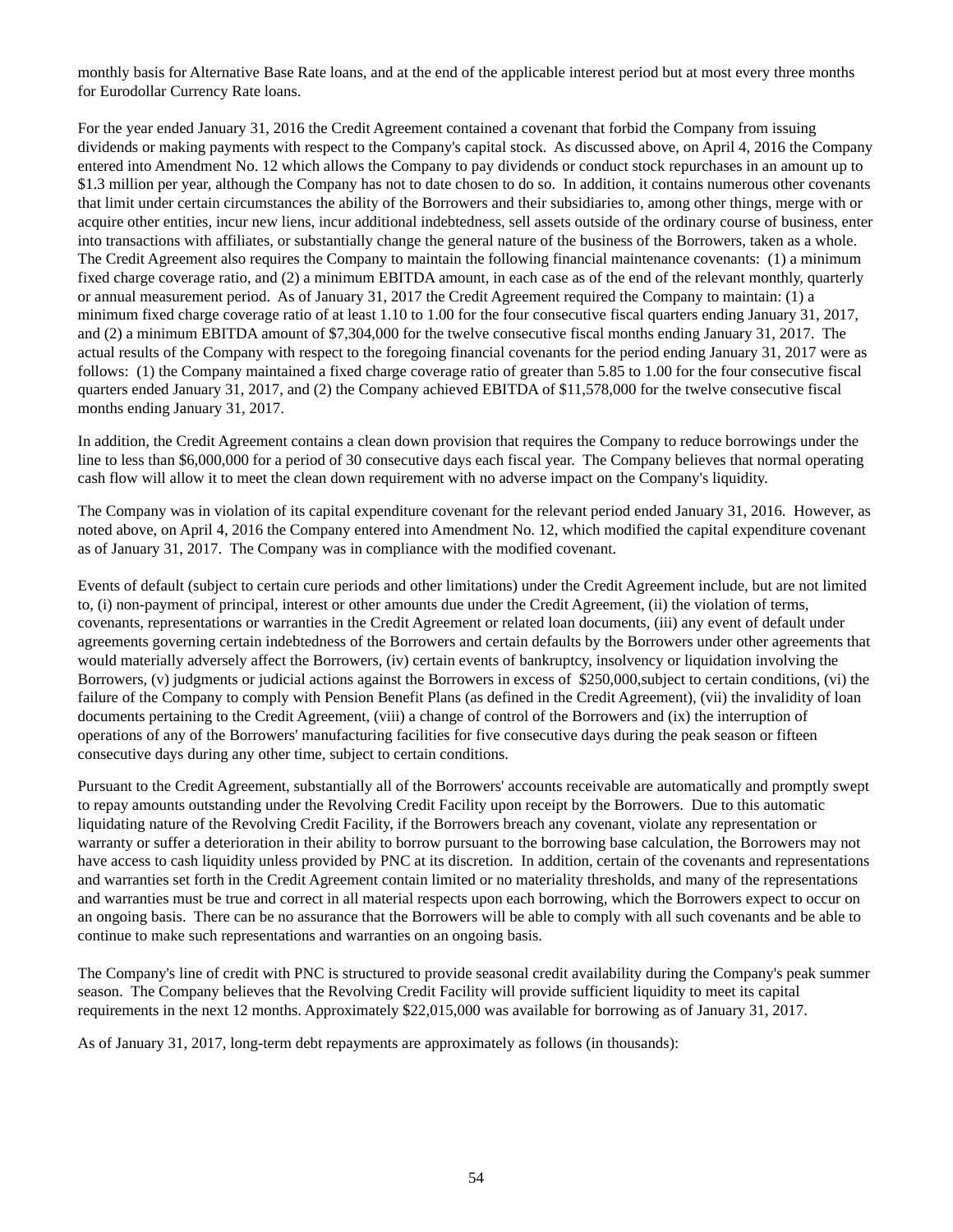| Year ending January 31, |          |
|-------------------------|----------|
| 2018                    | \$<br>68 |
| 2019                    | 4,943    |
| 2020                    |          |
| 2021                    | _        |
| 2022                    | _        |
| Thereafter              | __       |

Management believes that the carrying value of debt approximated fair value at January 31, 2017 and 2016, as all of the longterm debt bears interest at variable rates based on prevailing market conditions.

### **4. Retirement Plans**

### **Pension Plans**

The Company maintains three defined benefit pension plans, the Virco Employees Retirement Plan ("Employee Plan"), the Virco Important Performers Retirement Plan ("VIP Plan") and the Directors Plan. The Company and its subsidiaries cover all employees hired prior to December 31, 2003 under the Employee Plan, which is a qualified noncontributory defined benefit retirement plan. Benefits under the Employee Plan are based on years of service and career average earnings. Benefit accruals under the Employee Plan were frozen effective December 31, 2003.

The Company also provides a supplementary retirement plan for certain key employees, the VIP Plan. The VIP Plan provides a benefit up to 50% of average compensation for the last five years in the VIP Plan offset by benefits earned under the Employee Plan. Benefit accruals under the VIP Plan were frozen effective December 31, 2003. The VIP Plan benefits are secured by a life insurance program. Substantially all assets securing the VIP Plan are held in a rabbi trust. These cash surrender values are included in other assets in the consolidated balance sheets. The cash surrender values of the policies securing the VIP Plan were \$3,367,000 and \$3,462,000 at January 31, 2017 and 2016, respectively. Death benefits payable under life insurance policies held by the Plan were approximately \$9,189,000 and \$9,391,000 at January 31, 2017 and 2016, respectively. The Company maintains a rabbi trust to hold assets related to the VIP Retirement Plan and a Split Dollar Life Insurance Plan.

In April 2001, the Board of Directors established the Directors Plan, a non-qualified plan for non-employee directors of the Company. Benefit accruals under the Directors Plan were frozen effective December 31, 2003. As of January 31, 2017, substantially all liabilities under the Plan have been discharged. At January 31, 2017, the Directors Plan did not hold any assets.

The annual measurement date for all plans for the fiscal years ended January 31, 2017, 2016 and 2015 is January 31. Effective December 31, 2003, the Company froze all future benefit accruals under the plans. Employees can continue to vest under the benefits earned to date, but no covered participants will earn additional benefits under the plan freeze.

Accounting policy regarding pensions requires management to make complex and subjective estimates and assumptions relating to amounts which are inherently uncertain. Three primary economic assumptions influence the reported values of plan liabilities and pension costs. The Company takes the following factors into consideration: discount rate, assumed rate of return and rate of increase in compensation.

The discount rate represents an estimate of the rate of return on a portfolio of high-quality fixed-income securities that would provide cash flows that match the expected benefit payment stream from the plans. When setting the discount rate, the Company utilizes a spot-rate yield curve developed from high-quality bonds currently available which reflects changes in rates that have occurred over the past year. This assumption is sensitive to movements in market rates that have occurred since the preceding valuation date, and therefore, may change from year to year.

Because the Company froze future benefit accruals for all benefit plans, the compensation increase assumption had no impact on pension expense, accumulated benefit obligation or projected benefit obligation for the period ended January 31, 2017 or 2016.

The assumed rate of return on plan assets represents an estimate of long-term returns available to investors who hold a mixture of stocks, bonds, and cash equivalent securities. When setting its expected return on plan asset assumptions, the Company considers long-term rates of return on various asset classes (both historical and forecasted, using data collected from various sources generally regarded as authoritative) in the context of expected long-term average asset allocations for its defined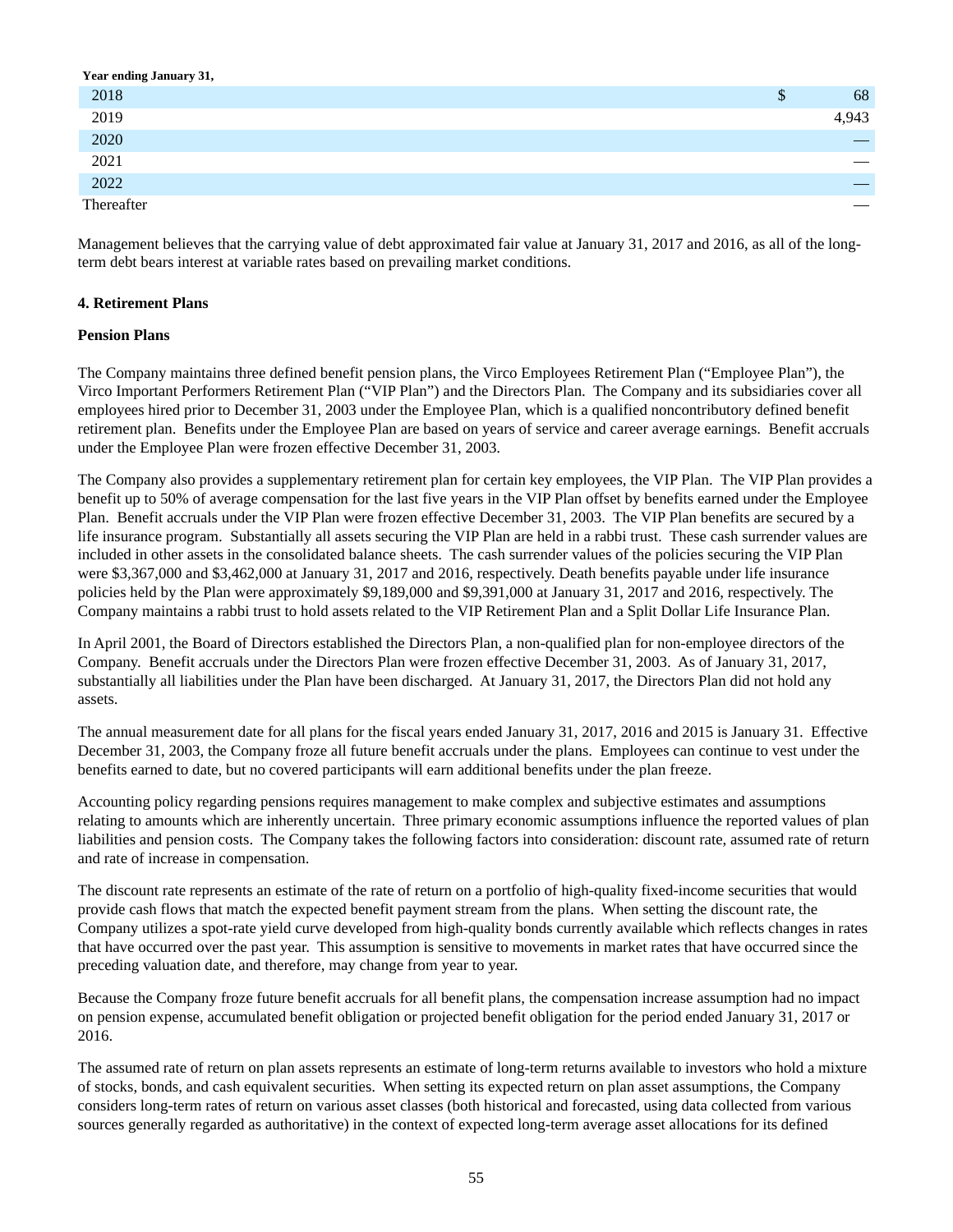benefit pension plan. The VIP Plan is an executive benefit plan that is not funded and is subject to the Company's creditors. Because this plan is not funded, the assumed rate of return has no impact on pension expense or the funded status of the plan.

The Company maintains a trust for and funds the pension obligations for the Employee Plan. The Board of Directors appoints a Retirement Plan Committee that establishes a policy for investment and funding strategies. Approximately 70% of the trust assets are managed by investment advisors and held in common trust funds with the balance managed by the Retirement Plan Committee. The Retirement Plan Committee has established target asset allocations for its investment advisors, who invest the trust assets in a variety of institutional collective trust funds.

The Company's investment advisors have developed a funding strategy that moves fund asset allocation from equity and other investments to fixed income instruments designed to mirror the changes in discount rates as the Plan becomes more fully funded. At January 31, 2017 less than 10% of the trust assets were held in these investments. The Retirement Plan Committee receives quarterly reports addressing investment returns, funded status of the plan, and progress on the glidepath to fully funded status from the investment advisors and meets periodically with them to discuss investment performance.

At January 31, 2017 and 2016, the amount of the plan assets invested in bond or short-term investment funds was 9% and 23%, respectively, and the balance of the trust was held in equity funds or investments. The trust does not hold any Company stock.

It is the Company's policy to contribute adequate funds to the trust accounts to cover benefit payments under the VIP Plan and the Directors Plan to maintain the funded status of the Employee Plan at a level which is adequate to avoid significant restrictions to the Employee Plan under the Pension Protection Act of 2006. The Company contributed \$1.4 million, \$1.6 million, and \$2.4 million, to the trust in 2017, 2016, and 2015, respectively. Contributions during fiscal year 2018 will depend upon actual investment results and benefit payments, but are anticipated to be approximately \$1.4 million. During 2017, 2016 and 2015, the Company paid approximately \$536,000, \$591,000 and \$580,000 respectively, in benefits per year under the nonqualified plans. It is anticipated that contributions to non-qualified plans will be approximately \$318,000 for 2018. At January 31, 2017, accumulated other comprehensive loss of approximately \$11.4 million, net of tax, is attributable to the pension plans.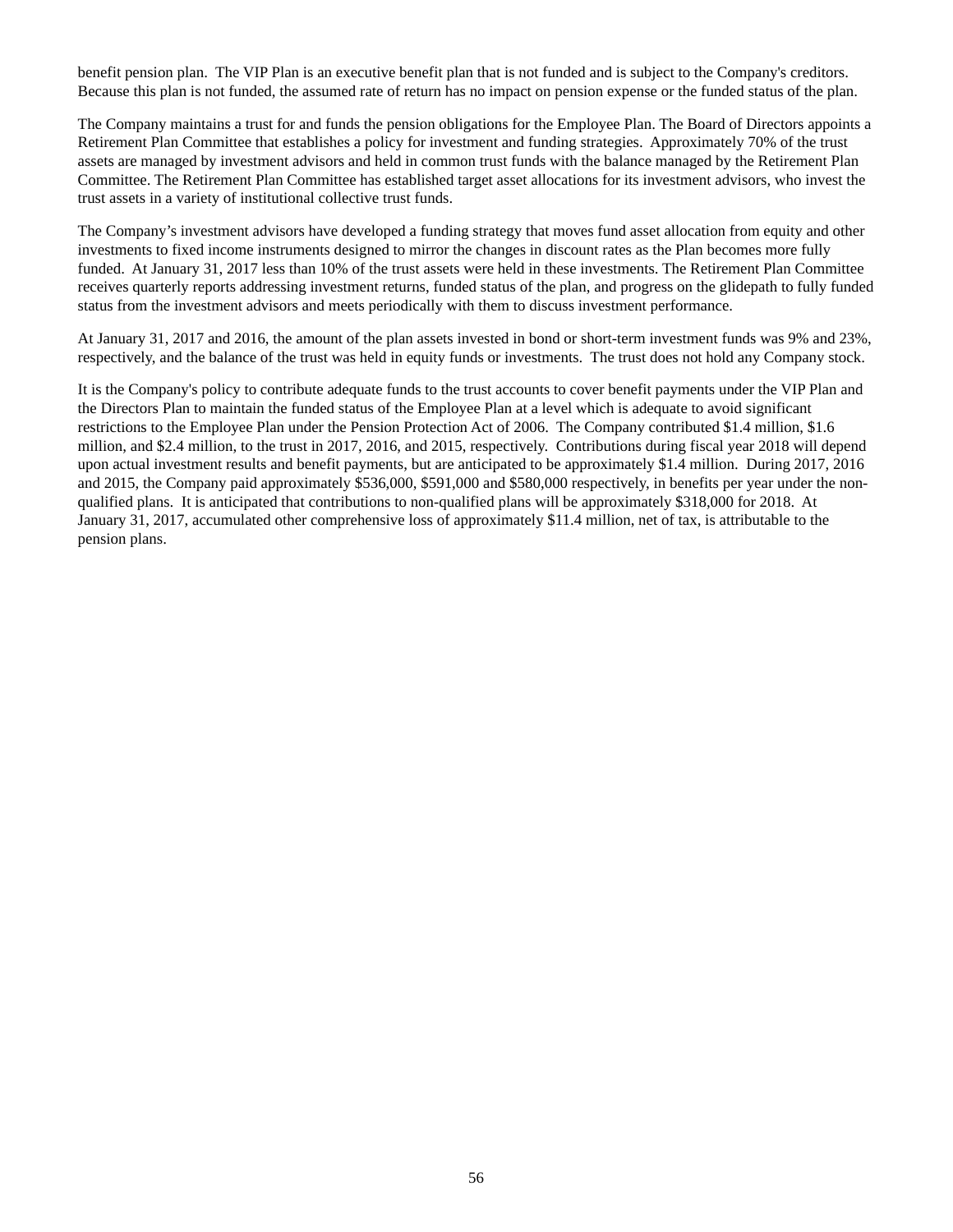The following tables set forth (in thousands) the funded status of the Company's pension plans at January 31, 2017, and 2016:

|                                                                                                               | <b>Employee Plan</b> |              |               |                          | <b>VIP Plan</b> |              |            | <b>Directors Plan</b> |    |            |    |           |
|---------------------------------------------------------------------------------------------------------------|----------------------|--------------|---------------|--------------------------|-----------------|--------------|------------|-----------------------|----|------------|----|-----------|
|                                                                                                               |                      | 1/31/2017    |               | 1/31/2016                |                 | 1/31/2017    |            | 1/31/2016             |    | 1/31/2017  |    | 1/31/2016 |
| <b>Change in Benefit Obligation</b>                                                                           |                      |              |               |                          |                 |              |            |                       |    |            |    |           |
| Benefit obligation at beg. of year                                                                            | \$                   | 32,659       | \$            | 37,708                   | \$              | 8,701        | \$         | 10,104                | \$ | 280        | \$ | 428       |
| Service cost                                                                                                  |                      |              |               |                          |                 |              |            |                       |    |            |    |           |
| Interest cost                                                                                                 |                      | 1,184        |               | 1,147                    |                 | 357          |            | 343                   |    | 10         |    | 13        |
| Participant contributions                                                                                     |                      |              |               |                          |                 |              |            |                       |    |            |    |           |
| Amendments                                                                                                    |                      |              |               |                          |                 |              |            |                       |    |            |    |           |
| Actuarial losses (gains)                                                                                      |                      | (1, 125)     |               | (4,256)                  |                 | (266)        |            | (1,209)               |    | 3          |    | (107)     |
| Plan settlement                                                                                               |                      |              |               | (1,380)                  |                 |              |            |                       |    |            |    |           |
| Benefits paid                                                                                                 |                      | (1,506)      |               | (560)                    |                 | (500)        |            | (537)                 |    | (36)       |    | (54)      |
| Benefit obligation at end of year                                                                             | \$                   | 31,212       | \$            | 32,659                   | \$              | 8,292        | \$         | 8,701                 | \$ | 257        | \$ | 280       |
| <b>Change in Plan Assets</b>                                                                                  |                      |              |               |                          |                 |              |            |                       |    |            |    |           |
| Fair value at beg. of year                                                                                    | \$                   | 19,848       | \$            | 21,187                   | \$              |              | \$         |                       | \$ |            | \$ |           |
| Actual return on plan assets                                                                                  |                      | 3,169        |               | (974)                    |                 |              |            |                       |    |            |    |           |
| Company contributions                                                                                         |                      | 1,400        |               | 1,575                    |                 | 500          |            | 537                   |    | 36         |    | 54        |
| <b>Settlements</b>                                                                                            |                      |              |               | (1,380)                  |                 |              |            |                       |    | $\equiv$   |    |           |
| Benefits paid                                                                                                 |                      | (1,506)      |               | (560)                    |                 | (500)        |            | (537)                 |    | (36)       |    | (54)      |
| Fair value at end of year                                                                                     | $\mathcal{S}$        | 22,911       | $\mathcal{S}$ | 19,848                   | $\sqrt{3}$      |              | \$         |                       | \$ |            | \$ |           |
| <b>Funded Status</b>                                                                                          |                      |              |               |                          |                 |              |            |                       |    |            |    |           |
| Unfunded status of the plan                                                                                   | \$                   | (8,301)      | \$            | $(12,811)$ \$            |                 | (8,292)      | $\sqrt{5}$ | $(8,701)$ \$          |    | $(257)$ \$ |    | (280)     |
| <b>Amounts Recognized in Statement of</b><br><b>Financial Position</b>                                        |                      |              |               |                          |                 |              |            |                       |    |            |    |           |
| <b>Current liabilities</b>                                                                                    |                      |              |               | $\overline{\phantom{a}}$ |                 | (278)        |            | (593)                 |    | (34)       |    | (34)      |
| Non-current liabilities                                                                                       |                      | (8,301)      |               | (12, 811)                |                 | (8,014)      |            | (8,108)               |    | (223)      |    | (246)     |
| Accrued benefit cost                                                                                          | \$                   | (8,301)      | $\sqrt{3}$    | (12, 811)                | $\sqrt{2}$      | (8,292)      | $\sqrt{5}$ | $(8,701)$ \$          |    | $(257)$ \$ |    | (280)     |
| <b>Amounts Recognized in Statement of</b><br><b>Financial Position and Operations</b>                         |                      |              |               |                          |                 |              |            |                       |    |            |    |           |
| Accrued benefit liability                                                                                     | $\mathsf{\$}$        | $(8,301)$ \$ |               | $(12,811)$ \$            |                 | $(8,292)$ \$ |            | $(8,701)$ \$          |    | $(257)$ \$ |    | (280)     |
| Accumulated other comp. loss (gain)                                                                           |                      | 9,567        |               | 13,889                   |                 | 2,447        |            | 3,023                 |    |            |    | (144)     |
| Net amount recognized                                                                                         | $\sqrt$              | 1,266        | \$            | 1,078                    | $\sqrt{5}$      | $(5,845)$ \$ |            | $(5,678)$ \$          |    | $(257)$ \$ |    | (424)     |
| Items not yet Recognized as a<br><b>Component of Net Periodic Pension</b><br><b>Expense, Included in AOCI</b> |                      |              |               |                          |                 |              |            |                       |    |            |    |           |
| Unrecognized net actuarial loss (gain)                                                                        | \$                   | 9,567        | \$            | 13,889                   | \$              | 2,447        | \$         | 3,023                 | \$ |            | \$ | (144)     |
| Unamortized prior service costs                                                                               |                      |              |               |                          |                 |              |            |                       |    |            |    |           |
| Net initial asset recognition                                                                                 |                      |              |               |                          |                 |              |            |                       |    |            |    |           |
|                                                                                                               | \$                   | 9,567        | \$            | 13,889                   | \$              | 2,447        | \$         | 3,023                 | \$ |            | \$ | (144)     |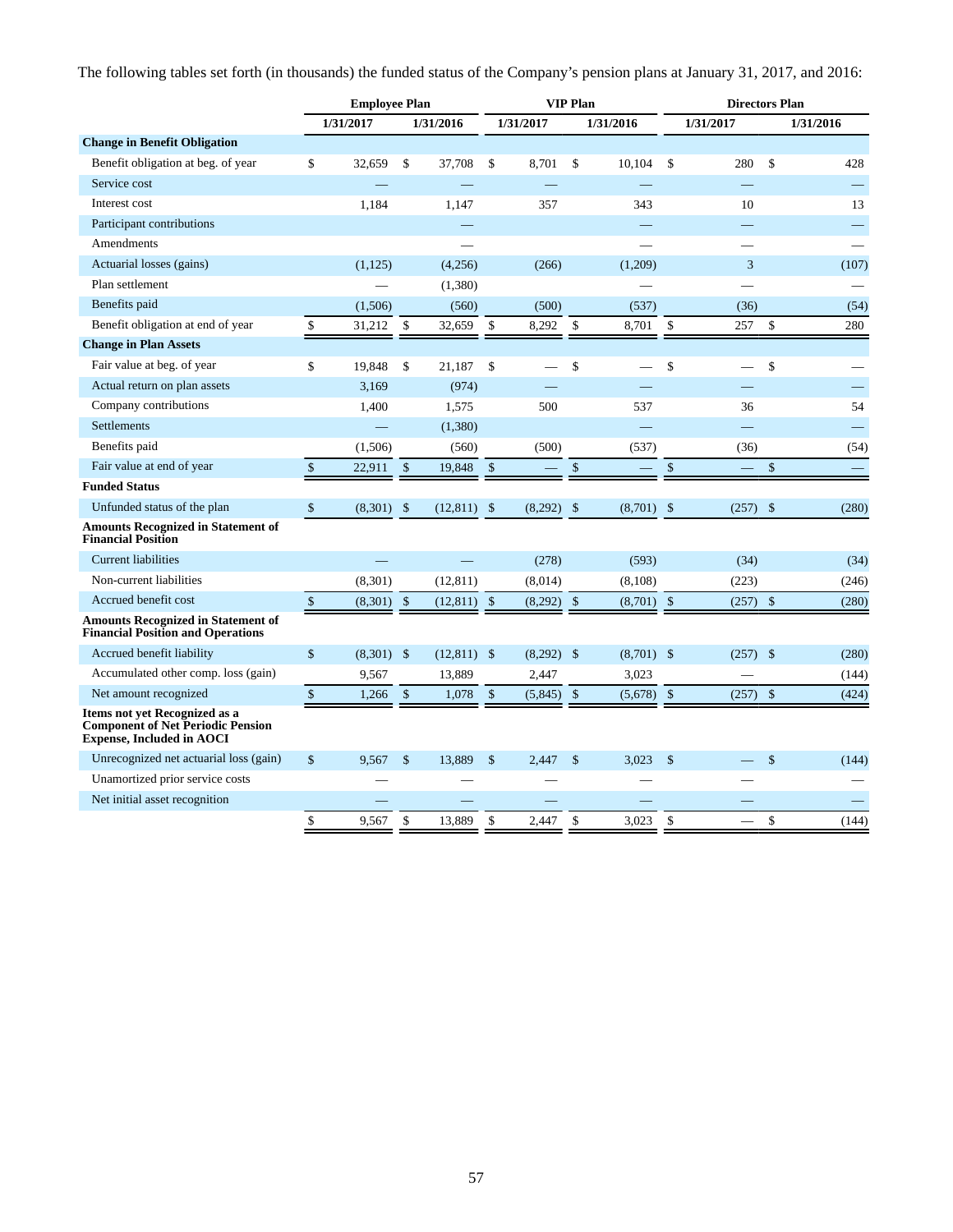|                                                                                               | <b>Employee Plan</b> |                          |              |                          | <b>VIP Plan</b>      |           |    |           | <b>Directors Plan</b> |           |    |           |
|-----------------------------------------------------------------------------------------------|----------------------|--------------------------|--------------|--------------------------|----------------------|-----------|----|-----------|-----------------------|-----------|----|-----------|
|                                                                                               |                      | 1/31/2017                |              | 1/31/2016                |                      | 1/31/2017 |    | 1/31/2016 |                       | 1/31/2017 |    | 1/31/2016 |
| Other Changes in Plan Assets and Benefit Obligations Recognized in Other Comprehensive Income |                      |                          |              |                          |                      |           |    |           |                       |           |    |           |
| Net loss (gain)                                                                               | \$                   | (3,159)                  | $\mathbb{S}$ | (1,986)                  | \$                   | (266)     | \$ | (1,209)   | \$                    | 3         | \$ | (107)     |
| Prior service cost                                                                            |                      |                          |              |                          |                      |           |    |           |                       |           |    |           |
| Amortization of (loss) gain                                                                   |                      | (1,162)                  |              | (2,117)                  |                      | (310)     |    | (484)     |                       | 144       |    |           |
| Amortization of prior service cost (credit)                                                   |                      |                          |              |                          |                      |           |    |           |                       |           |    |           |
| Amortization of initial asset                                                                 |                      |                          |              |                          |                      |           |    |           |                       |           |    |           |
| Total recognized in other<br>comprehensive (loss) income                                      | \$                   | (4,321)                  | \$           | (4,103)                  | \$                   | (576)     | \$ | (1,693)   | \$                    | 147       | \$ | (107)     |
| Items to be Recognized as a Component of<br>Periodic Pension Cost for next fiscal year        |                      |                          |              |                          |                      |           |    |           |                       |           |    |           |
| Prior service cost                                                                            | \$                   |                          | \$           |                          | \$                   |           | \$ |           | \$                    |           | \$ |           |
| Net actuarial loss (gain)                                                                     |                      | 715                      |              | 1,162                    |                      | 240       |    | 310       |                       |           |    | (116)     |
|                                                                                               | \$                   | 715                      | \$           | 1,162                    | \$                   | 240       | \$ | 310       | \$                    |           | \$ | (116)     |
| <b>Supplemental Data</b>                                                                      |                      |                          |              |                          |                      |           |    |           |                       |           |    |           |
| Projected benefit obligation                                                                  | \$                   | 31,212                   | \$           | 32,659                   | \$                   | 8,292     | \$ | 8,701     | \$                    | 257       | \$ | 280       |
| Accumulated benefit obligation                                                                |                      | 31,212                   |              | 32,659                   |                      | 8,292     |    | 8,701     |                       | 257       |    | 280       |
| Fair value of plan assets                                                                     |                      | 22,911                   |              | 19,848                   |                      |           |    |           |                       |           |    |           |
| <b>Components of Net Cost</b>                                                                 |                      |                          |              |                          |                      |           |    |           |                       |           |    |           |
| Service cost                                                                                  | \$                   | $\overline{\phantom{a}}$ | \$           | $\overline{\phantom{0}}$ | \$                   |           | \$ |           | \$                    |           | \$ |           |
| Interest cost                                                                                 |                      | 1,184                    |              | 1,147                    |                      | 357       |    | 343       |                       | 10        |    | 13        |
| Expected return on plan assets                                                                |                      | (1, 134)                 |              | (1,295)                  |                      |           |    |           |                       |           |    |           |
| Amortization of transition amount                                                             |                      |                          |              |                          |                      |           |    |           |                       |           |    |           |
| Recognized (gain) loss due to settlement                                                      |                      |                          |              | 587                      |                      |           |    |           |                       |           |    |           |
| Amortization of prior service cost                                                            |                      |                          |              |                          |                      |           |    |           |                       |           |    |           |
| Recognized net actuarial loss                                                                 |                      | 1,162                    |              | 1,529                    |                      | 310       |    | 484       |                       | (144)     |    |           |
| Benefit cost                                                                                  | \$                   | 1,212                    | \$           | 1,968                    | $\frac{1}{2}$        | 667       | \$ | 827       | \$                    | (134)     | \$ | 13        |
| <b>Estimated Future Benefit Payments</b>                                                      |                      |                          |              |                          |                      |           |    |           |                       |           |    |           |
| FYE 01-31-2018                                                                                | \$                   | 6,076                    |              |                          | \$                   | 284       |    |           | \$                    | 34        |    |           |
| FYE 01-31-2019                                                                                |                      | 1,726                    |              |                          |                      | 312       |    |           |                       | 32        |    |           |
| FYE 01-31-2020                                                                                |                      | 1,594                    |              |                          |                      | 333       |    |           |                       | 31        |    |           |
| FYE 01-31-2021                                                                                |                      | 1,605                    |              |                          |                      | 322       |    |           |                       | 29        |    |           |
| FYE 01-31-2022 to 2026                                                                        |                      | 1,619                    |              |                          |                      | 354       |    |           |                       | 27        |    |           |
| FYE 01-31-2023 to 2027                                                                        |                      | 9,570                    |              |                          |                      | 2,048     |    |           |                       | 70        |    |           |
| Total                                                                                         | \$                   | 22,190                   |              |                          | $\sqrt{\frac{2}{5}}$ | 3,653     |    |           | $\$\,$                | 223       |    |           |
| <b>Weighted Average Assumptions to</b><br><b>Determine Benefit Obligations at</b><br>Year-End |                      |                          |              |                          |                      |           |    |           |                       |           |    |           |
| Discount rate                                                                                 |                      | 4.25%                    |              | 4.00%                    |                      | 4.50%     |    | 4.25%     |                       | 4.25%     |    | 3.25%     |
| Rate of compensation increase                                                                 |                      | N/A                      |              | N/A                      |                      | N/A       |    | N/A       |                       | N/A       |    | N/A       |
| <b>Weighted Average Assumptions to</b><br><b>Determine Net Periodic Pension Cost</b>          |                      |                          |              |                          |                      |           |    |           |                       |           |    |           |
| Discount rate                                                                                 |                      | 4.00%                    |              | 3.25%                    |                      | 4.25%     |    | 3.50%     |                       | 4.00%     |    | 3.25%     |
| Expected return on plan assets                                                                |                      | 6.50%                    |              | 6.50%                    |                      | N/A       |    | N/A       |                       | N/A       |    | N/A       |
| Rate of compensation increase                                                                 |                      | $\rm N/A$                |              | $\rm N/A$                |                      | $\rm N/A$ |    | $\rm N/A$ |                       | $\rm N/A$ |    | N/A       |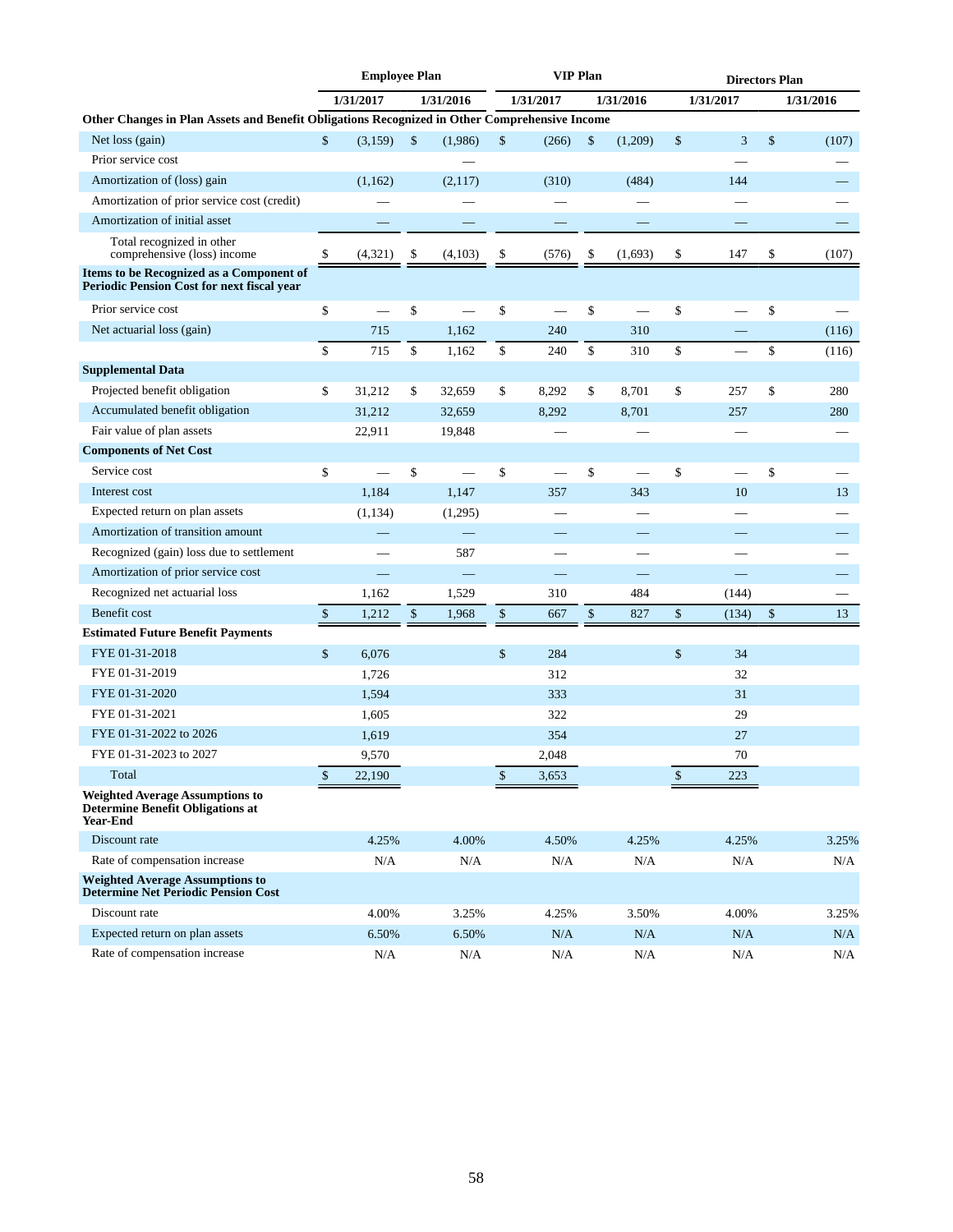### **Fair Value Measurements of Plan Assets** Employee Plan

|                                 | 1/31/2017   |               | 1/31/2016 |
|---------------------------------|-------------|---------------|-----------|
| Level 1 Measurement             |             |               |           |
| Cash & Cash Equivalents         | \$          | \$            |           |
| <b>Common Stock</b>             | 7,379       |               | 5,831     |
| Total Level 1                   | \$<br>7,379 | - \$          | 5,831     |
| Level 2 Measurement             |             |               |           |
| PNC Govt Money Fund             | \$<br>856   | $\mathbf{s}$  | 1,087     |
| <b>Vanguard Total Bond</b>      | 1,144       |               | 3,478     |
| Ishares Russell 2000            | 1,771       |               | 1,276     |
| Vanguard All World              |             |               | 1,668     |
| Blackrock S&P Index             | 4,643       |               | 5,410     |
| <b>Ishares Credit Bond ETF</b>  | 172         |               |           |
| Vanguard INTM Term Investment   | 346         |               |           |
| Ishares MID-CAP                 | 1,817       |               |           |
| <b>Ishares Emerging Markets</b> | 1,110       |               |           |
| <b>Ishares MCSI RAFE</b>        | 1,553       |               |           |
| Vanguard REIT                   | 913         |               |           |
| Managed Investment Fund         | 1,207       |               | 1,098     |
| <b>Total Level 2</b>            | 15,532      | <sup>\$</sup> | 14,017    |
| Level 3 Measurement             |             |               |           |
| None                            | N/A         |               | N/A       |

## **401(k) Retirement Plan**

The Company's retirement plan, which covers all U.S. employees, allows participants to defer from 1% to 50% of their eligible compensation through a 401(k) retirement program.Through December 31, 2001, the plan included an employee stock ownership component. The plan continues to include Virco stock as one of the investment options. At January 31, 2017 and 2016, the plan held 587,084 shares and 634,003 shares of Virco stock, respectively. For the fiscal year ended January 31, 2017, the Company made a small contribution to employees enrolled in the Plan in connection with an auto enrollment program. For the fiscal years ended January 31, 2017, 2016 and 2015 there was no employer match and therefore no compensation cost to the Company.

#### **Life Insurance**

The Company provided post-retirement life insurance to certain retired employees under the Dual Option Life Insurance Plan. Effective January 2004, the Company terminated this plan for active employees. The Company has purchased split-dollar life insurance on the lives of the covered participants. Death benefits due to participants are approximately \$2,600,000. Cash surrender values of these policies, which are included in other assets in the consolidated balance sheets, were \$2,231,000 and \$2,555,000 at January 31, 2017 and 2016, respectively. Death benefits payable under the policies were approximately \$4,748,000 and \$4,951,000 at January 31, 2017 and 2016, respectively. Death benefits received under the Plan in excess of the benefit obligation will be retained in the trust and used to secure and fund benefits payable under the VIP Pension Plan. The Company maintains a rabbi trust to hold assets related to the Dual Option Life Insurance Plan. All assets securing this plan are held in the rabbi trust.

The following sets forth the Company's change in death benefits payable during the years ended January 31, 2017 and 2016: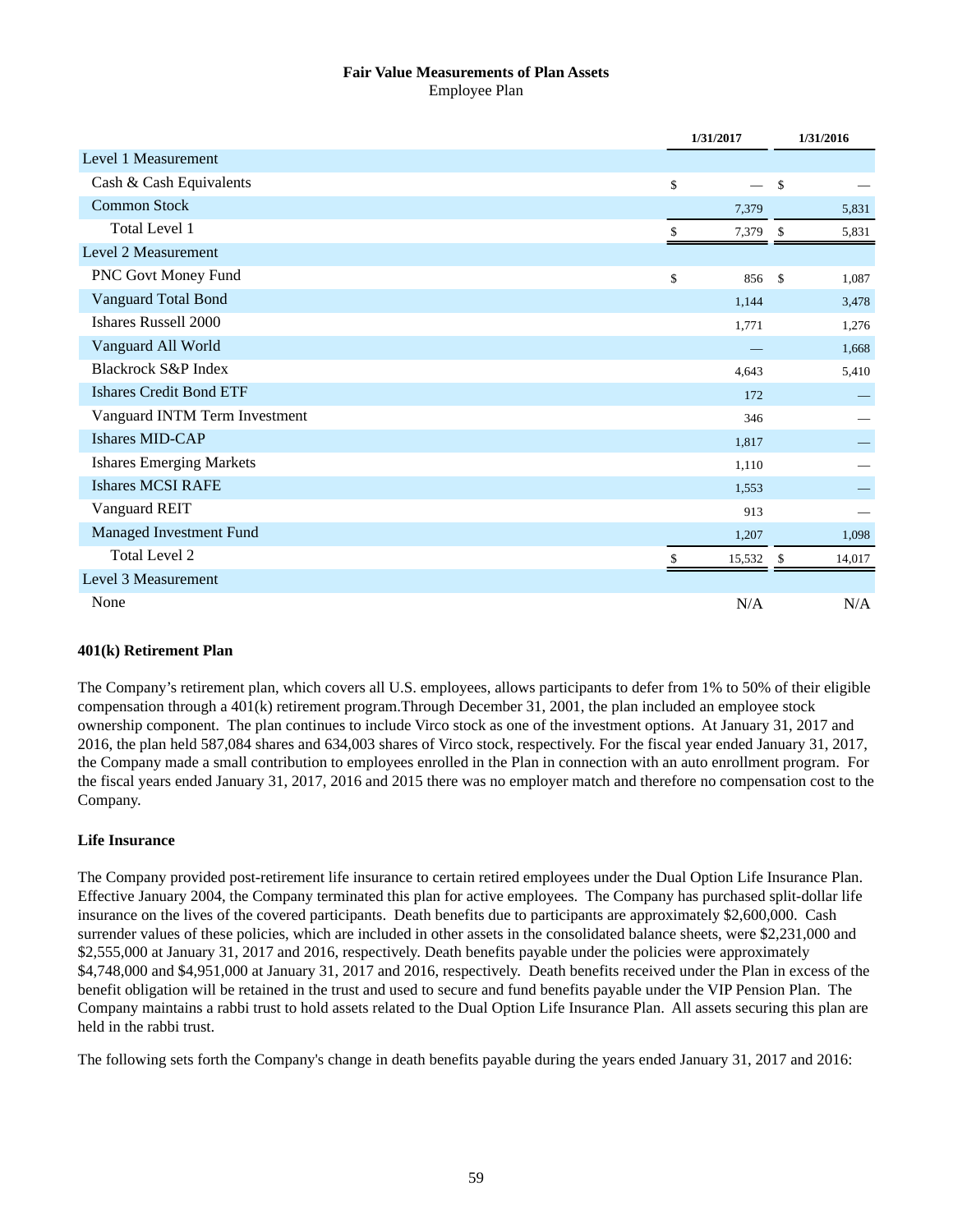|                             | 1/31/2017 |              | 1/31/2016 |
|-----------------------------|-----------|--------------|-----------|
| Liability beginning of year | 2.166.000 | $\mathbf{S}$ | 2,388,000 |
| Accretion expense           | 68.000    |              | 78,000    |
| Death benefits paid         | (50,000)  |              | (300,000) |
| Liability end of year       | 2.184.000 |              | 2,166,000 |

### **5. Stock-Based Compensation and Stockholders' Rights**

#### **Stock Incentive Plans**

The Company's two stock plans are the 2011 Employee Stock Incentive Plan (the "2011 Plan") and the 2007 Employee Incentive Stock Plan (the "2007 Plan"). Under the 2011 Plan, the Company may grant an aggregate of 1,000,000 shares to its employees and non-employee directors in the form of stock options or awards. Restricted stock or stock units awarded under the 2011 Plan are expensed ratably over the vesting period of the awards. The Company determines the fair value of its restricted stock unit awards and related compensation expense as the difference between the market value of the awards on the date of grant less the exercise price of the awards granted. There were 87,284 awards granted and 223,174 awards were vested during fiscal 2017. As of January 31, 2017, there were approximately 764,236 shares available for future issuance under the 2011 Plan.

Under the 2007 Plan, the Company may grant an aggregate of 1,000,000 shares to its employees and non-employee directors in the form of stock options or awards. Restricted stock or stock units awarded under the 2007 Plan are expensed ratably over the vesting period of the awards. The Company determines the fair value of its restricted stock unit awards and related compensation expense as the difference between the market value of the awards on the date of grant less the exercise price of the awards granted. The Company granted no awards during fiscal 2017. As of January 31, 2017, there were approximately 13,075 shares available for future issuance under the 2007 Plan.

#### **Accounting for the Plans**

#### **Restricted Stock Unit Awards**

The following table presents a summary of restricted stock and stock unit awards:

|                                  |                                |                            |              | <b>Expense for 12 months ended</b> |    |           |               |           |    | Unrecognized<br>Compensation<br>Cost at |  |
|----------------------------------|--------------------------------|----------------------------|--------------|------------------------------------|----|-----------|---------------|-----------|----|-----------------------------------------|--|
| Date of Grants                   | <b>Units</b><br><b>Granted</b> | Terms of<br><b>Vesting</b> |              | 1/31/2017                          |    | 1/31/2016 |               | 1/31/2015 |    | 1/31/2017                               |  |
| <b>2011 Stock Incentive Plan</b> |                                |                            |              |                                    |    |           |               |           |    |                                         |  |
| 06/21/2016                       | 51,284                         | 1 year                     | $\mathbb{S}$ | 133,000                            | \$ |           | $\mathcal{S}$ |           | \$ | 66,000                                  |  |
| 06/21/2016                       | 36,000                         | 3 years                    |              | 32,000                             |    |           |               |           |    | 108,000                                 |  |
| 06/22/2015                       | 48,000                         | 4 years                    |              | 32,000                             |    | 22,000    |               |           |    | 78,000                                  |  |
| 06/22/2015                       | 27,174                         | 1 year                     |              | 25,000                             |    | 50,000    |               |           |    |                                         |  |
| 06/24/2014                       | 490,000                        | 5 years                    |              | 240,000                            |    | 246,000   |               | 171,000   |    | 560,000                                 |  |
| 06/24/2014                       | 28,626                         | 1 year                     |              |                                    |    | 25,000    |               | 49,000    |    |                                         |  |
| 12/03/2013                       | 10,000                         | 1 year                     |              |                                    |    |           |               | 13,000    |    |                                         |  |
| 06/25/2013                       | 71,430                         | 1 year                     |              |                                    |    |           |               | 50,000    |    |                                         |  |
| 06/19/2012                       | 520,000                        | 5 years                    |              | 147,000                            |    | 150,000   |               | 157,000   |    | 50,000                                  |  |
| <b>2007 Stock Incentive Plan</b> |                                |                            |              |                                    |    |           |               |           |    |                                         |  |
| 06/16/2009                       | 382,500                        | 5 years                    |              |                                    |    |           |               | 62,000    |    |                                         |  |
| Totals for the period            |                                |                            | \$           | 609,000                            | \$ | 493,000   | \$            | 502,000   | \$ | 862,000                                 |  |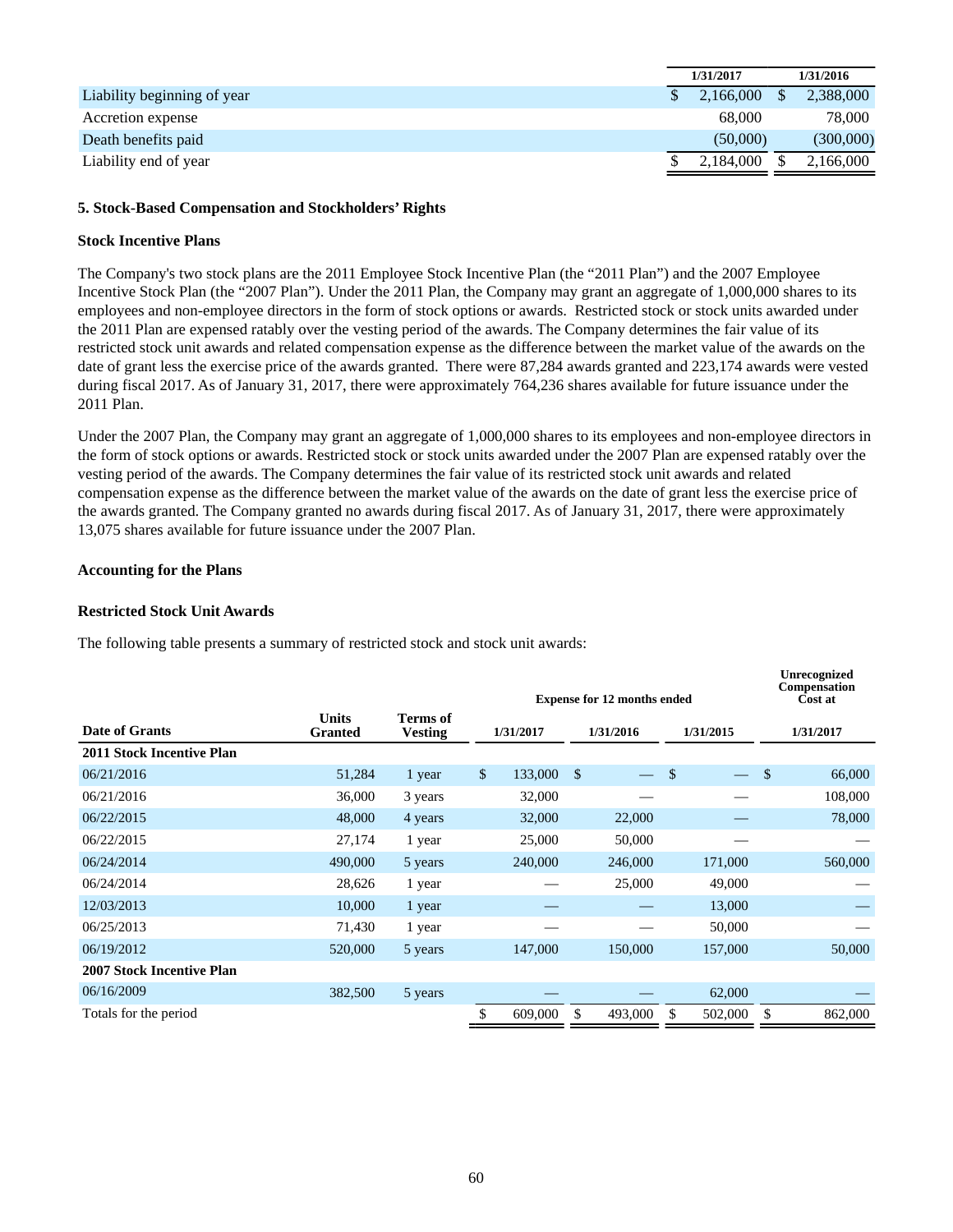A summary of the Company's restricted stock unit awards activity, and related information for the following years ended January 31, is as follows:

|                                                                                     | 2017                             |                                                                    | 2016                             |                                                                    | 2015                             |                                                                    |  |  |
|-------------------------------------------------------------------------------------|----------------------------------|--------------------------------------------------------------------|----------------------------------|--------------------------------------------------------------------|----------------------------------|--------------------------------------------------------------------|--|--|
|                                                                                     | <b>Restricted</b><br>stock units | Weighted-<br>average fair<br>value of<br>restricted<br>stock units | <b>Restricted</b><br>stock units | Weighted-<br>average fair<br>value of<br>restricted<br>stock units | <b>Restricted</b><br>stock units | Weighted-<br>average fair<br>value of<br>restricted<br>stock units |  |  |
| Outstanding at beginning of year                                                    | 657,174                          | 2.34<br>S                                                          | 812,626                          | 2.24<br>S                                                          | 544,430                          | 1.87<br>S                                                          |  |  |
| Granted                                                                             | 87.284                           | 3.89                                                               | 75,174                           | 2.76                                                               | 518.626                          | 2.61                                                               |  |  |
| Vested                                                                              | (223, 174)                       | 4.04                                                               | (212, 626)                       | 2.79                                                               | (232, 430)                       | 2.38                                                               |  |  |
| Forfeited                                                                           | (30,000)                         | 2.61                                                               | (18,000)                         | 2.74                                                               | (18,000)                         | 2.61                                                               |  |  |
| Outstanding at end of year                                                          | 491,284                          | 2.46                                                               | 657,174                          | 2.34                                                               | 812,626                          | 2.24                                                               |  |  |
| Weighted-average fair value of<br>restricted stock units granted during<br>the year |                                  | 3.89                                                               |                                  | 2.76                                                               |                                  | 2.61                                                               |  |  |

The aggregate fair value of restricted stock unit awards vested during fiscal years 2017, 2016 and 2015 was \$902,000, \$593,000 and \$553,000, respectively.

#### **6. Income Taxes**

The income tax expense (benefit) for the last three years is reconciled to the statutory federal income tax rate as follows (in thousands):

|                                     |             | Year ended January 31, |                      |  |  |  |  |  |  |
|-------------------------------------|-------------|------------------------|----------------------|--|--|--|--|--|--|
|                                     | 2017        | 2016                   | 2015                 |  |  |  |  |  |  |
| Statutory                           | 1,607<br>\$ | 1,587<br>P             | 285<br><sup>\$</sup> |  |  |  |  |  |  |
| State taxes (net of federal tax)    | 363         | 303                    | 144                  |  |  |  |  |  |  |
| Change in valuation allowance       | (19, 831)   | (2,214)                | (248)                |  |  |  |  |  |  |
| State rate adjustment               | (548)       | 168                    | (8)                  |  |  |  |  |  |  |
| Change in unrecognized tax benefits | (1)         | (3)                    | (19)                 |  |  |  |  |  |  |
| Expirations of attributes           | 408         | 229                    | 65                   |  |  |  |  |  |  |
| Other                               | (31)        | 48                     | (150)                |  |  |  |  |  |  |
| Income tax expense (benefit)        | (18,033)    | 118                    | 69<br>S              |  |  |  |  |  |  |

Significant components of the expense (benefit) for income taxes (in thousands) attributed to continuing operations are as follows:

|                               |              | Year ended January 31, |                        |                         |       |  |  |  |
|-------------------------------|--------------|------------------------|------------------------|-------------------------|-------|--|--|--|
|                               |              | 2017                   | 2016                   |                         | 2015  |  |  |  |
| Current                       |              |                        |                        |                         |       |  |  |  |
| Federal                       | \$           | 24                     | $\mathcal{S}$<br>$1 -$ | $\sqrt[6]{\frac{1}{2}}$ |       |  |  |  |
| <b>State</b>                  |              | 65                     | 40                     |                         | 35    |  |  |  |
|                               |              | 89                     | 41                     |                         | 35    |  |  |  |
| Deferred                      |              |                        |                        |                         |       |  |  |  |
| Federal                       |              | 1,519                  | 1,567                  |                         | 232   |  |  |  |
| <b>State</b>                  |              | 190                    | 724                    |                         | 48    |  |  |  |
|                               |              | 1,709                  | 2,291                  |                         | 280   |  |  |  |
| Change in Valuation Allowance |              | (19, 831)              | (2,214)                |                         | (246) |  |  |  |
|                               |              | (18, 122)              | 77                     |                         | 34    |  |  |  |
| Income tax expense (benefit)  | $\mathbb{S}$ | $(18,033)$ \$          | 118                    | \$                      | 69    |  |  |  |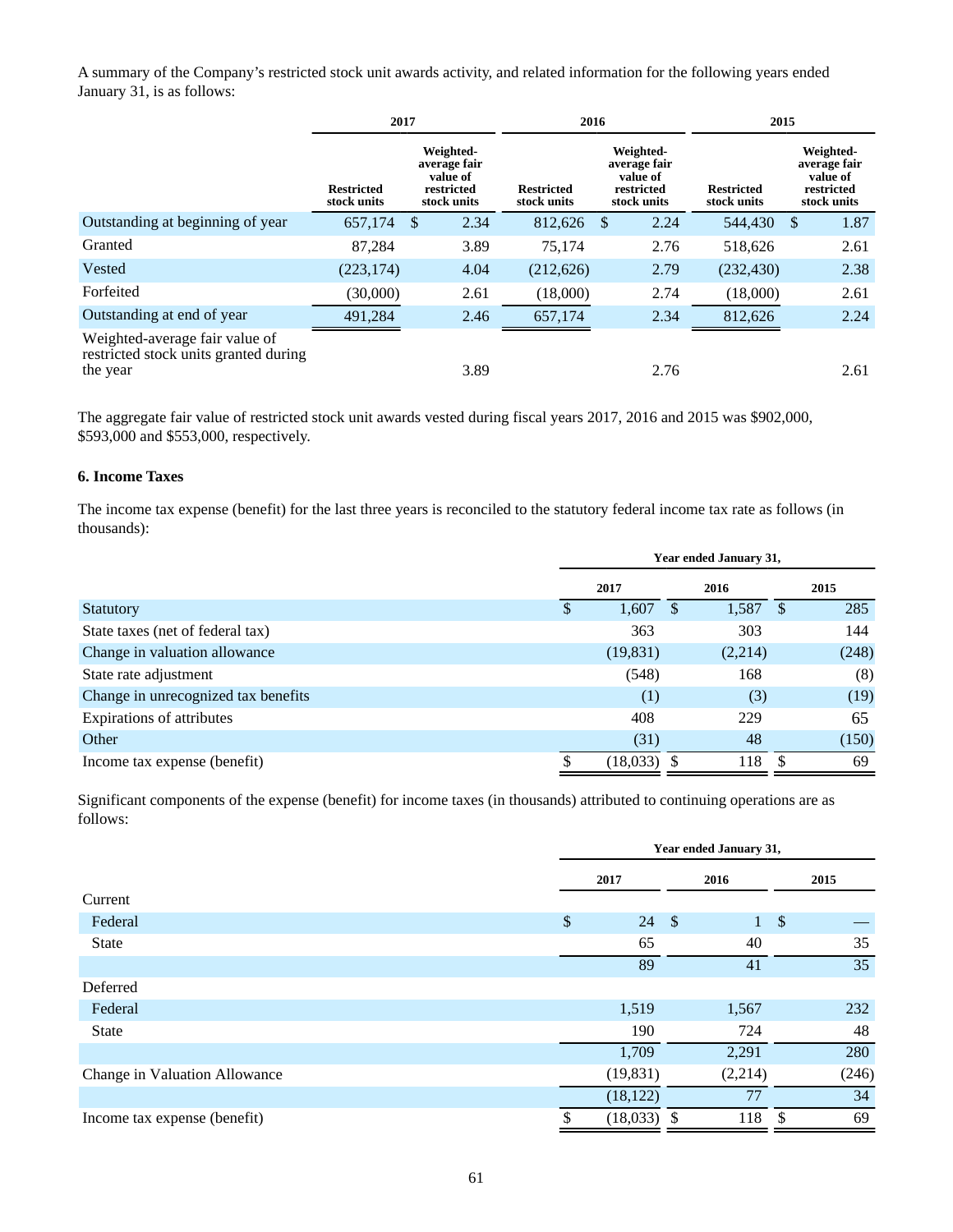Deferred tax assets and liabilities (in thousands) are comprised of the following:

|                                    | Year ended January 31, |      |          |  |  |
|------------------------------------|------------------------|------|----------|--|--|
|                                    | 2017                   |      | 2016     |  |  |
| Deferred tax assets                |                        |      |          |  |  |
| Accrued vacation and sick leave    | \$<br>1,211            | - \$ | 1,106    |  |  |
| Retirement plans                   | 6,900                  |      | 8,837    |  |  |
| Insurance reserves                 | 633                    |      | 791      |  |  |
| Warranty                           | 383                    |      | 386      |  |  |
| Net operating loss carryforwards   | 7,627                  |      | 10,393   |  |  |
| Intangibles                        |                        |      | 25       |  |  |
| Inventory                          | 1,418                  |      | 1,582    |  |  |
| Other                              | 1,005                  |      | 1,008    |  |  |
|                                    | \$<br>19,177           | \$   | 24,128   |  |  |
| Deferred tax liabilities           |                        |      |          |  |  |
| Tax in excess of book depreciation | \$<br>$(1,556)$ \$     |      | (1, 432) |  |  |
| Other                              | (98)                   |      | (87)     |  |  |
|                                    | \$<br>$(1,654)$ \$     |      | (1,519)  |  |  |
| Valuation allowance                | (515)                  |      | (21,906) |  |  |
| Net long term deferred tax asset   | \$<br>17,008           | \$   | 703      |  |  |
|                                    |                        |      |          |  |  |

In assessing the realizability of deferred tax assets, the Company considers whether it is more likely than not that some portion or all of the deferred tax assets will not be realized. The ultimate realization of deferred tax assets is dependent upon the generation of future taxable income or reversal of deferred tax liabilities during the periods in which those temporary differences become deductible. The Company considers the scheduled reversal of deferred tax liabilities, projected future taxable income, and tax planning strategies in making this assessment. A valuation allowance was recorded against the majority of the net deferred tax assets totaling \$21,906,000 at January 31, 2016. At October 31, 2016, the Company determined that it was more-likely-than-not to realize the majority of its deferred tax assets, and therefore released its valuation against those assets resulting in a benefit to income taxes. The Company has left a partial valuation allowance of \$515,000 against certain state deferred tax assets that the Company does not believe it is more-likely-than-not to realize. A valuation allowance was recorded against the majority of the net deferred tax assets totaling \$21,906,000 at January 31, 2016. At January 31, 2017, the Company has net operating loss carryforwards of approximately \$16,879,000 for federal and \$34,145,000 for state income tax purposes, expiring at various dates through January 31, 2035.

The following table summarizes the activity related to our gross unrecognized tax benefits from February 1, 2015 to January 31, 2017 (in thousands):

|                                                           | January 31, |      |  |      |
|-----------------------------------------------------------|-------------|------|--|------|
|                                                           |             | 2017 |  | 2016 |
| Balances as of February 1,                                |             | 31   |  | 36   |
| Increases related to prior year tax positions             |             |      |  |      |
| Decreases related to prior year tax positions             |             |      |  | (2)  |
| Increases related to current year tax positions           |             |      |  |      |
| Decreases relating to settlements with taxing authorities |             |      |  |      |
| Decreases related to lapsing of statute of limitations    |             | (8)  |  | (8)  |
| Balance as of January 31,                                 |             | 29   |  |      |

At January 31, 2017, the Company's unrecognized tax benefits associated with uncertain tax positions were \$29,000, of which \$19,000 if recognized, would favorably affect the effective tax rate.

The Company recognizes interest and penalties related to unrecognized tax benefits as a component of income tax expense which is consistent with the recognition of the items in prior reporting. The Company had recorded a liability for interest and penalties related to unrecognized tax benefits of \$7,000 at January 31, 2017, and January 31, 2016. In 2016, the Company closed its IRS examination for its tax return for the year ended January 31, 2013 with no changes. The years ended January 31,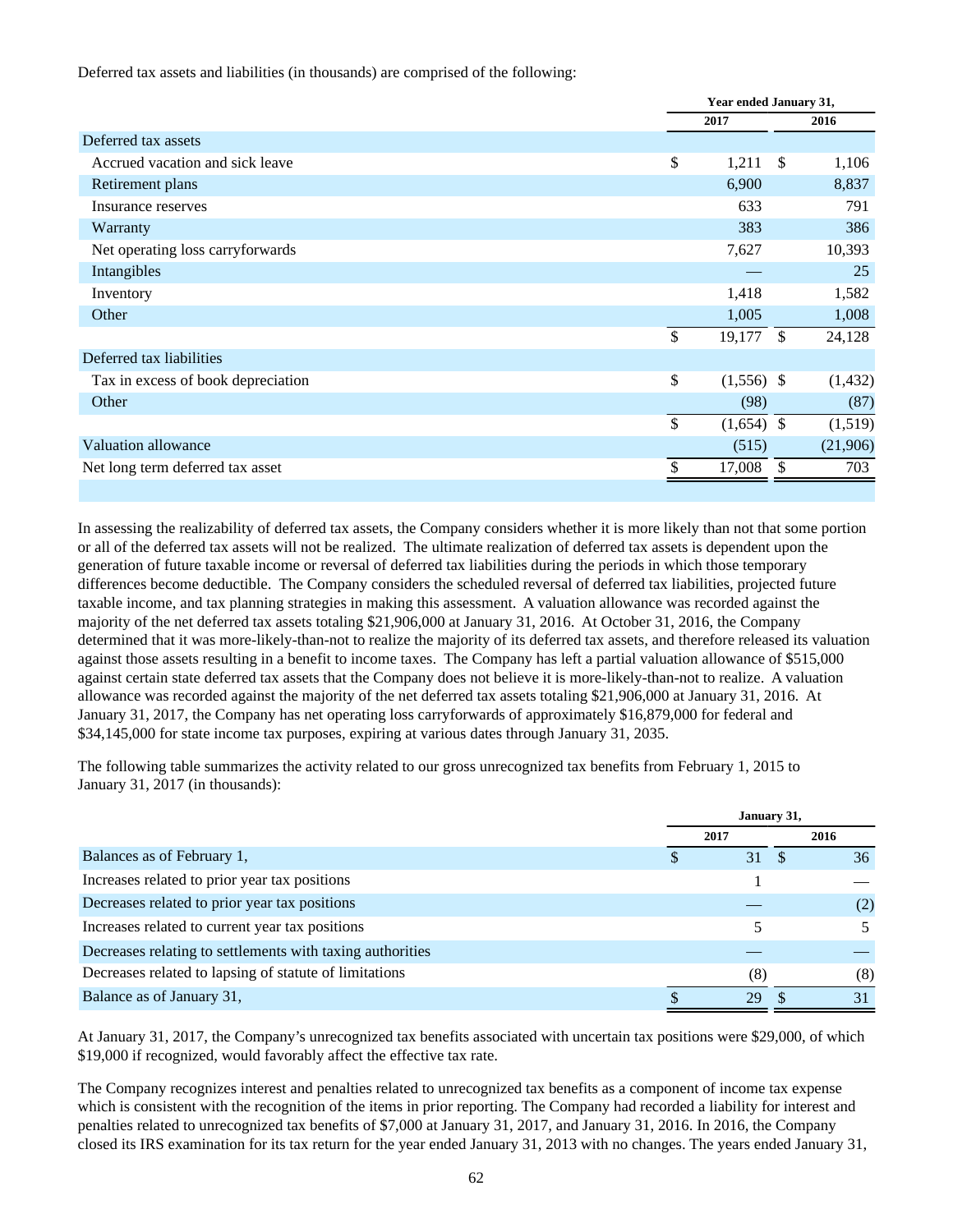2012 , January 31, 2014 and subsequent years remain open for examination by the IRS and state tax authorities. The Company is not currently under IRS or state examination.

During 2015, the Company completed Texas income tax examinations of the tax years ending January 31, 2010 and 2011. The examination did not materially impact the Consolidated Statements of Operations.

The specific timing of when the resolution of each tax position will be reached is uncertain. As of January 31, 2017, it is reasonably possible that unrecognized tax benefits will decrease by \$7,000 within the next 12 months due to the expiration of the statute of limitations.

### **7. Commitments**

The Company has operating leases on real property and equipment that expire at various dates. The Torrance, CA manufacturing and distribution facility is leased under a 5-year operating lease that expires on February 28, 2020. One of the Conway, AR manufacturing facilities is leased under a 10-year operating lease that expires on March 31, 2018. The Company leases machinery and equipment under a 5-year operating lease arrangement. The Company has the option of buying out the assets at the end of the lease period. The Company leases trucks, automobiles, and forklifts under operating leases that include certain fleet management and maintenance services. Certain of the leases contain renewal or purchase options and require payment for property taxes and insurance. The Company records rent expense on a straight-line basis based on contractual lease payments. Allowances from lessors for tenant improvements have been included in the straight-line rent expense for applicable locations. Tenant improvements are capitalized and depreciated over the remaining life of the applicable lease.

Minimum future lease payments (in thousands) for operating leases in effect as of January 31, 2017, are as follows:

| Year ending January 31,      |             |
|------------------------------|-------------|
| 2018                         | \$<br>4,842 |
| 2019                         | 4,212       |
| 2020                         | 4,183       |
| 2021                         | 362         |
| 2022                         | 3           |
| Thereafter                   |             |
| Total minimum lease payments | 13,602      |

Rent expense relating to operating leases was as follows (in thousands):

| Year ended January 31, |   |       |
|------------------------|---|-------|
| 2017                   | D | 5,735 |
| 2016                   |   | 5,681 |
| 2015                   |   | 6,025 |

The Company has issued purchase commitments for raw materials at January 31, 2017, of approximately \$11,967,000. There were no commitments in excess of normal operating requirements.

## **8. Contingencies**

The Company and other furniture manufacturers are subject to federal, state and local laws and regulations relating to the discharge of materials into the environment and the generation, handling, storage, transportation and disposal of waste and hazardous materials. The Company has expended, and expects to continue to spend, significant amounts in the future to comply with environmental laws. Normal recurring expenses relating to operating the Company factories in a manner that meets or exceeds environmental laws are matched to the cost of producing inventory. Despite the Company's significant dedication to operating in compliance with applicable laws, there is a risk that the Company could fail to comply with a regulation or that applicable laws and regulations change. On these occasions, the Company records liabilities for remediation costs when remediation costs are probable and can be reasonably estimated.

The Company is subject to contingencies pursuant to environmental laws and regulations that in the future may require the Company to take action to correct the effects on the environment of prior disposal practices or releases of chemical or petroleum substances by the Company or other parties.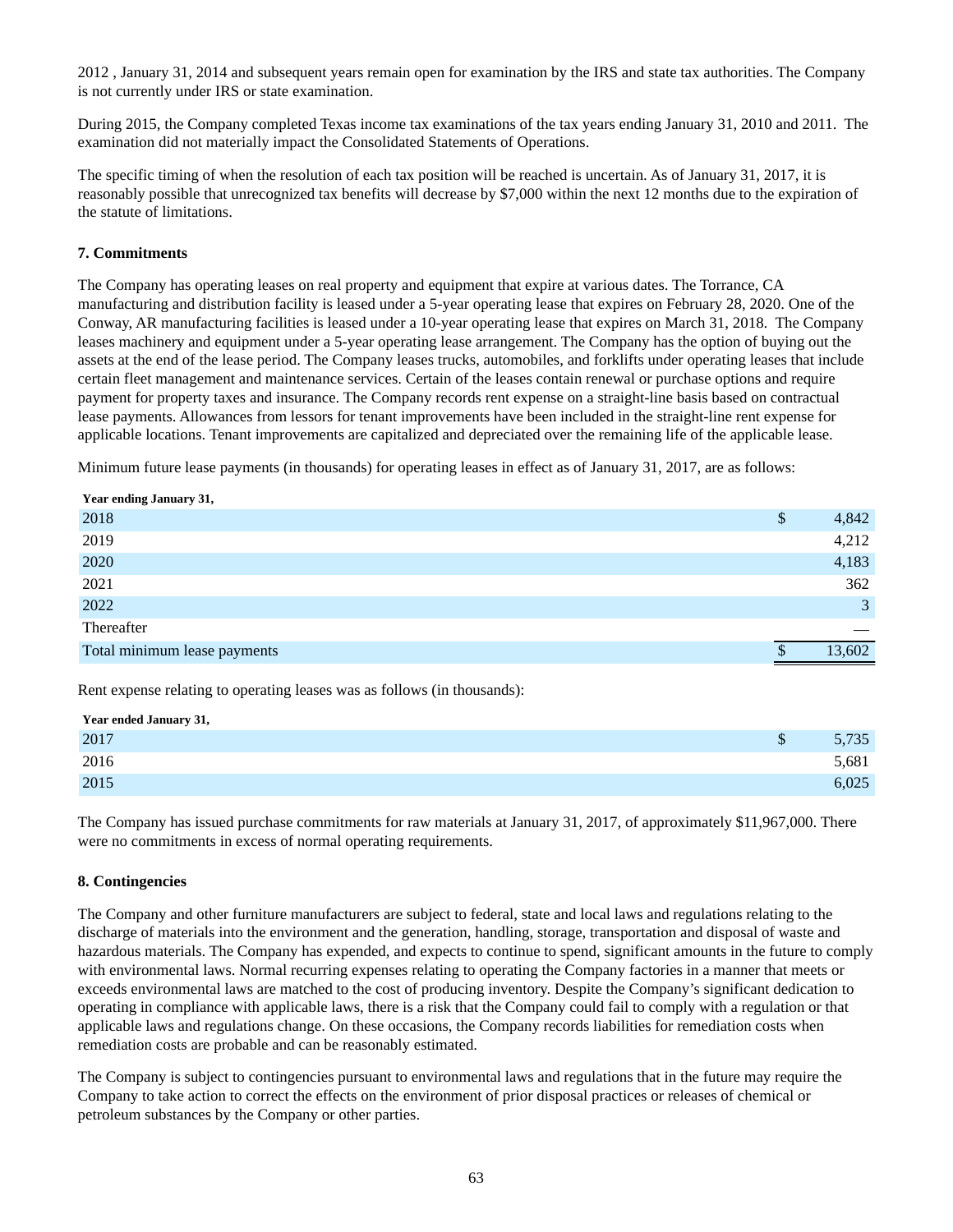The Company has a self-insured retention for product and general liability losses up to \$250,000 per occurrence, workers' compensation liability losses up to \$250,000 per occurrence, and for automobile liability losses up to \$50,000 per occurrence. The Company has purchased insurance to cover losses in excess of the retention up to a limit of \$30,000,000. The Company has obtained an actuarial estimate of its total expected future losses for liability claims and recorded a liability equal to the net present value of \$1,650,000 and \$2,050,000 at January 31, 2017 and 2016, respectively, based upon the Company's estimated payout period of five years using a 2.0% and 2.0% discount rate, respectively.

Workers' compensation, automobile, general and product liability claims may be asserted in the future for events not currently known by management. Management does not anticipate that any related settlement, after consideration of the existing reserve for claims incurred and potential insurance recovery, would have a material adverse effect on the Company's financial position, results of operations or cash flows. Estimated payments under the self-insurance programs are as follows (in thousands):

| Year ending January 31,       |    |       |
|-------------------------------|----|-------|
| 2018                          | \$ | 300   |
| 2019                          |    | 300   |
| 2020                          |    | 300   |
| 2021                          |    | 300   |
| 2022                          |    | 300   |
| Thereafter                    |    | 180   |
| Total                         |    | 1,680 |
| Discount to net present value |    | (30)  |
|                               | S  | 1,650 |

The Company and its subsidiaries are defendants in various legal proceedings resulting from operations in the normal course of business. It is the opinion of management, in consultation with legal counsel, that the ultimate outcome of all such matters will not materially affect the Company's financial position, results of operations or cash flows.

## **9. Warranty**

The Company provides a warranty against all substantial defects in material and workmanship. The standard warranty offered on products sold through January 31, 2013 is 10 years. Effective February 1, 2014 the Company modified its warranty to a limited lifetime warranty. The warranty effective February 1, 2014 is not anticipated to have a significant effect on warranty expense. Effective January 1, 2017, the Company modified the warranty offered to provide specific warranty periods by product component, with no warranty period longer than ten years. The Company's warranty is not a guarantee of service life, which depends upon events outside the Company's control and may be different from the warranty period. The Company accrues an estimate of its exposure to warranty claims based upon both product sales data and an analysis of actual warranty claims incurred. The following is a summary of the Company's warranty-claim activity during 2017 and 2016.

|                                          | January 31, |       |      |       |
|------------------------------------------|-------------|-------|------|-------|
| (In thousands)                           | 2017        |       |      | 2016  |
| Beginning balance                        | \$          | 1,000 | - \$ | 950   |
| Provision for current year               |             | 700   |      | 675   |
| Provision for (benefits from) prior year |             | (285) |      | (250) |
| Costs incurred                           |             | (415) |      | (375) |
| <b>Ending balance</b>                    | 1,000       |       | -S   | 1,000 |

## **10. Subsequent Events**

The Company has evaluated events subsequent to January 31, 2017, to assess the need for potential recognition or disclosure in this report. Such events were evaluated through the date these financial statements were issued. Based upon this evaluation, it was determined that no subsequent events occurred that require recognition or additional disclosure in the financial statements except for Amendment No. 14, dated March 13, 2017 to the Revolving Credit and Security Agreement, dated as of December 22, 2011, which is disclosed in the notes to the consolidated financial statements.

## **11. Quarterly Results (Unaudited)**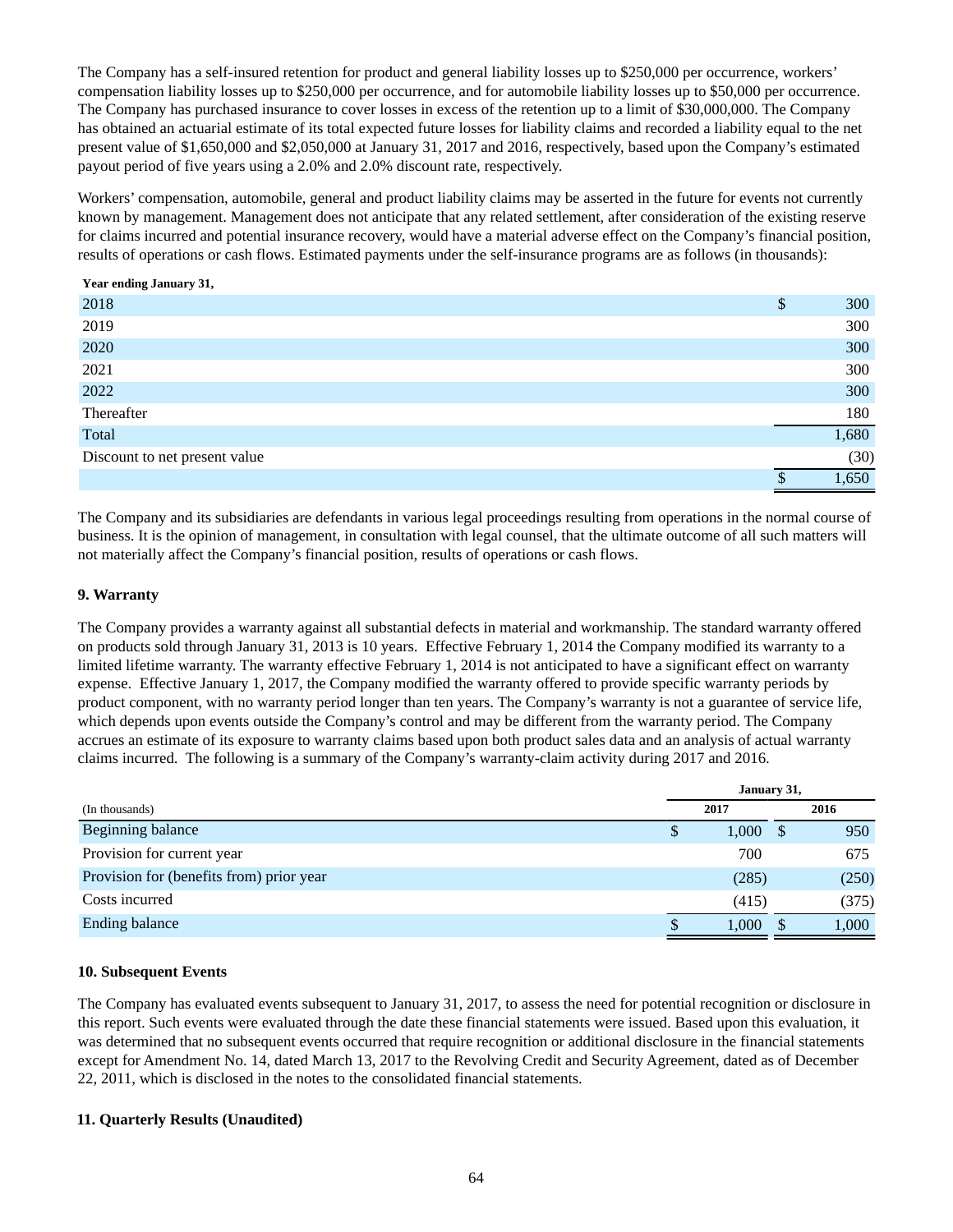The Company's quarterly results for the years ended January 31, 2017 and 2016, as adjusted, are summarized as follows (in thousands, except per share data):

|                             | Q1                |               | Q <sub>2</sub> |               | Q3     |               | Q <sub>4</sub> |
|-----------------------------|-------------------|---------------|----------------|---------------|--------|---------------|----------------|
| Year ended January 31, 2017 |                   |               |                |               |        |               |                |
| Net sales                   | \$<br>20,827      | <sup>\$</sup> | 61,354         | <sup>\$</sup> | 67,795 | $\mathbb{S}$  | 23,441         |
| Gross profit                | 8,063             |               | 23,738         |               | 24,311 |               | 6,431          |
| Net (loss) income **        | (3, 138)          |               | 6,885          |               | 23,998 |               | (4,985)        |
| Per common share            |                   |               |                |               |        |               |                |
| Net (loss) income*          |                   |               |                |               |        |               |                |
| <b>Basic</b>                | \$<br>$(0.21)$ \$ |               | 0.46           | - \$          | 1.59   | - \$          | (0.33)         |
| Assuming dilution           | (0.21)            |               | 0.45           |               | 1.57   |               | (0.33)         |
| Year ended January 31, 2016 |                   |               |                |               |        |               |                |
| Net sales                   | \$<br>23,048      | <sup>\$</sup> | 61,072         | -S            | 64,981 | $\mathcal{S}$ | 19,494         |
| Gross profit                | 8,194             |               | 23,996         |               | 23,210 |               | 4,210          |
| Net (loss) income           | (3,178)           |               | 7,450          |               | 6,003  |               | (5,726)        |
| Per common share            |                   |               |                |               |        |               |                |
| Net (loss) income $*$       |                   |               |                |               |        |               |                |
| <b>Basic</b>                | \$<br>$(0.21)$ \$ |               | 0.50           | $\mathcal{S}$ | 0.40   | - S           | (0.38)         |
| Assuming dilution           | (0.21)            |               | 0.49           |               | 0.39   |               | (0.38)         |

Net loss per share was calculated based on basic shares outstanding due to the anti-dilutive effect on the inclusion of common stock equivalent shares.

\*\* For fiscal quarter ended October 31, 2016, the Company released its valuation allowance against the deferred tax assets resulting in a benefit to income taxes of \$17,962,000.

## **Item 9. Changes in and Disagreements with Accountants on Accounting and Financial Disclosures**

Not applicable.

#### **Item 9A. Controls and Procedures**

\_\_\_\_\_\_\_\_\_\_\_\_\_\_\_\_\_\_\_\_\_\_\_\_\_\_\_\_\_\_

#### **Disclosure Controls and Procedures**

The Company maintains disclosure controls and procedures that are designed to ensure that information required to be disclosed in reports filed with the Commission pursuant to the Exchange Act is recorded, processed, summarized and reported within the time periods specified in the Commission's rules and forms, and that such information is accumulated and communicated to the Company's management, including its President and Chief Executive Officer and Chief Financial Officer, as appropriate, to allow timely decisions regarding required disclosure. Assessing the costs and benefits of such controls and procedures necessarily involves the exercise of judgment by management, and such controls and procedures, by their nature, can provide only reasonable assurance that management's objectives in establishing them will be achieved.

Virco carried out an evaluation, under the supervision and with the participation of the Company's management, including its President and Chief Executive Officer along with its Chief Financial Officer, of the effectiveness of the design and operation of disclosure controls and procedures as of the end of the period covered by this Annual Report pursuant to Exchange Act Rule 13a-15. Based upon the foregoing, the Company's President and Chief Executive Officer along with the Company's Chief Financial Officer concluded that Virco's disclosure controls and procedures are effective in ensuring that (i) information required to be disclosed by the Company in the reports that it files or submits under the Exchange Act is recorded, processed, summarized and reported, within the time periods specified in the SEC's rules and forms and (ii) information required to be disclosed by the Company in the reports that it files or submits under the Exchange Act is accumulated and communicated to the Company's management, including its principal executive and principal financial officers, or persons performing similar functions, as appropriate to allow timely decisions regarding required disclosure.

#### **Management's Report on Internal Control over Financial Reporting**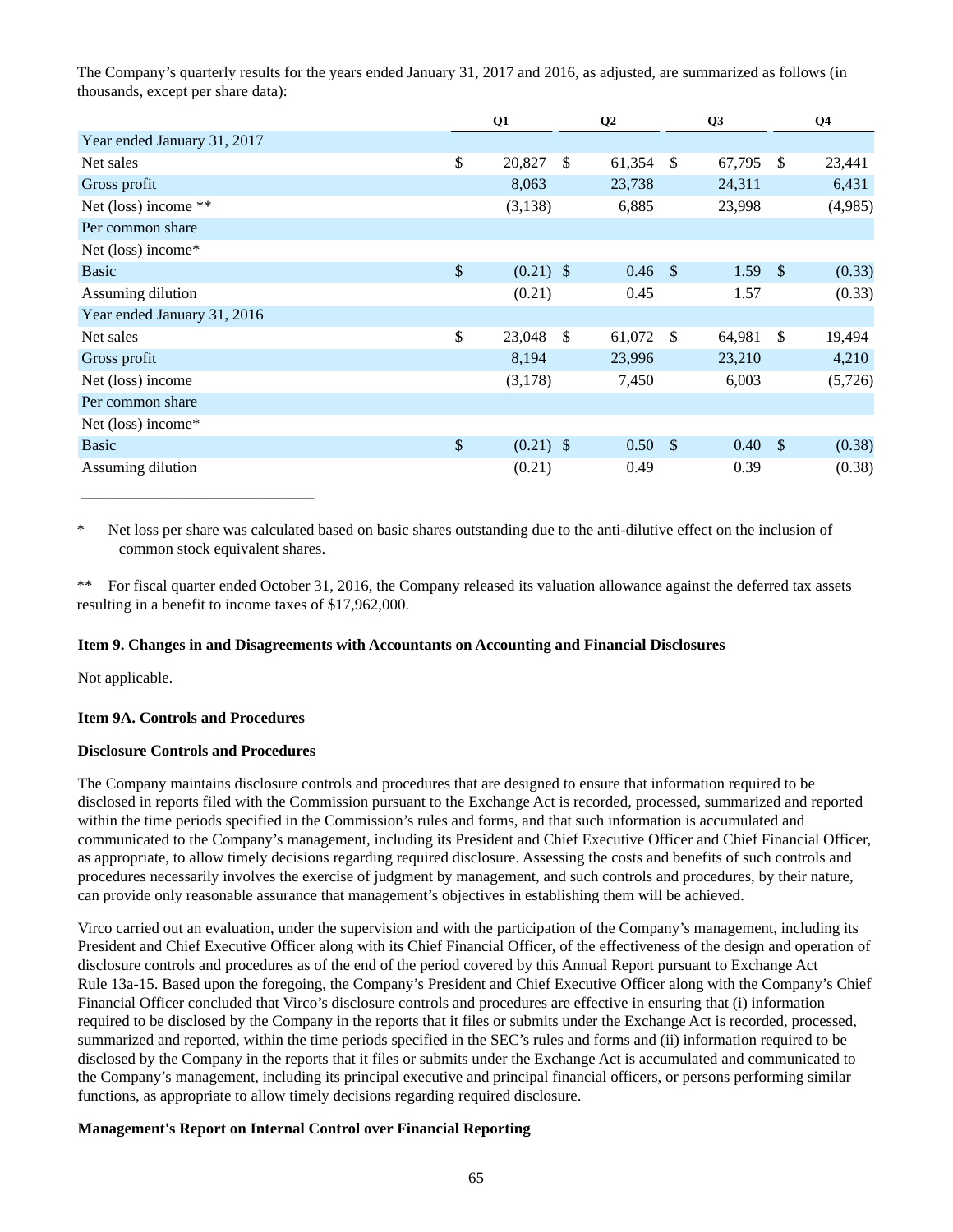Management of Virco Mfg. Corporation (the "Company") is responsible for establishing and maintaining adequate internal control over financial reporting and for the assessment of the effectiveness of internal control over financial reporting. As defined by the Securities and Exchange Commission, internal control over financial reporting is a process designed by, or supervised by, the Company's principal executive and principal financial officers, to provide reasonable assurance regarding the reliability of financial reporting and the preparation of financial statements in accordance with generally accepted accounting principles.

The Company's internal control over financial reporting is supported by written policies and procedures, that (1) pertain to the maintenance of records that, in reasonable detail, accurately and fairly reflect the transactions and dispositions of the Company's assets; (2) provide reasonable assurance that transactions are recorded as necessary to permit preparation of financial statements in accordance with generally accepted accounting principles, and that receipts and expenditures of the Company are being made only in accordance with authorizations of the Company's management and directors; and (3) provide reasonable assurance regarding prevention or timely detection of unauthorized acquisition, use or disposition of the Company's assets that could have a material effect on the financial statements.

Because of its inherent limitations, internal control over financial reporting may not prevent or detect misstatements. Projections of any evaluation of effectiveness to future periods are subject to the risk that controls may become inadequate because of changes in conditions, or that the degree of compliance with the policies or procedures may deteriorate.

In connection with the preparation of the Company's annual financial statements, management of the Company has undertaken an assessment of the effectiveness of the Company's internal control over financial reporting as of January 31, 2017, based on criteria established in Internal Control — Integrated Framework issued by the Committee of Sponsoring Organizations of the Treadway Commission (2013 framework) (the COSO criteria). Management's assessment included an evaluation of the design of the Company's internal control over financial reporting and testing of the operational effectiveness of the Company's internal control over financial reporting.

Based on this assessment, management did not identify any material weakness in the Company's internal control over financial reporting, and management has concluded that the Company's internal control over financial reporting was effective as of January 31, 2017.

## **Changes in Internal Control Over Financial Reporting**

There was no change in the Company's internal control over financial reporting during the fourth fiscal quarter ending January 31, 2017 that has materially affected, or is reasonably likely to materially affect, the Company's internal control over financial reporting. See "Management's Report on Internal Control over Financial Reporting."

## **Item 9B. Other Information**

None.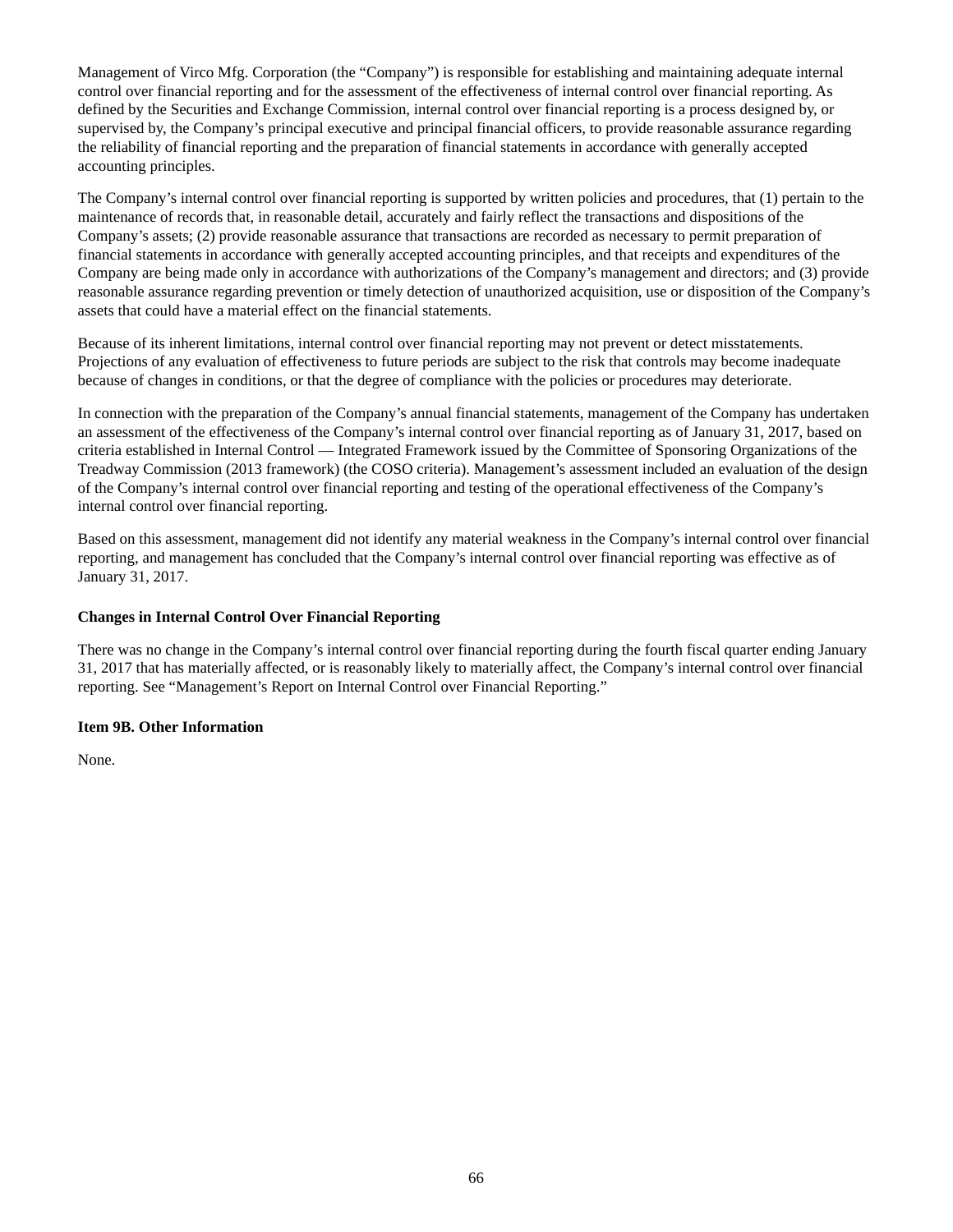### **PART III**

#### **Item 10. Directors, Executive Officers of the Registrant and Corporate Governance**

Except for the information disclosed in Part 1 under the heading "Executive Officers" of the Registrant, the information required by this Item regarding directors shall be incorporated by reference to information set forth in the Company's definitive Proxy Statement to be filed within 120 days after the end of the Company's fiscal year end of January 31, 2017.

#### **Item 11. Executive Compensation**

The information required by this Item is incorporated by reference to information set forth in the Company's definitive Proxy Statement to be filed within 120 days after the end of the Company's fiscal year end of January 31, 2017.

#### **Item 12. Security Ownership of Certain Beneficial Owners and Management and Related Stockholder Matters**

The information required by this Item is incorporated by reference to information set forth in the Company's definitive Proxy Statement to be filed within 120 days after the end of the Company's fiscal year end of January 31, 2017.

#### **Item 13. Certain Relationships and Related Transactions, and Director Independence**

The information required by this Item is incorporated by reference to information set forth in the Company's definitive Proxy Statement to be filed within 120 days after the end of the Company's fiscal year end of January 31, 2017.

#### **Item 14. Principal Accounting Fees and Services**

The information required by this Item is incorporated by reference to information set forth in the Company's definitive Proxy Statement to be filed within 120 days after the end of the Company's fiscal year end of January 31, 2017.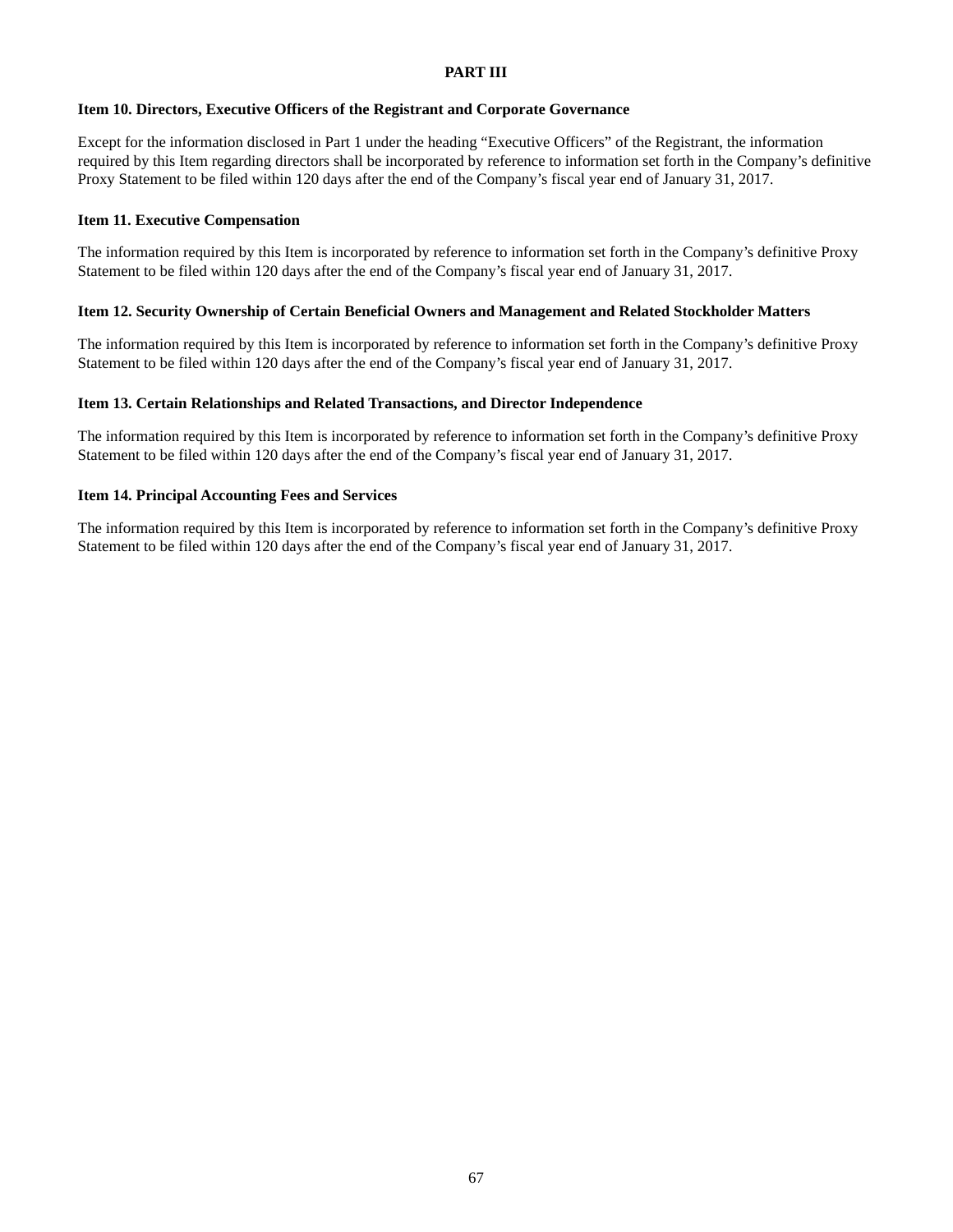## **PART IV**

## **Item 15. Exhibits, Financial Statement Schedules**

1. The following consolidated financial statements of Virco Mfg. Corporation are set forth in Item 8 of this report.

|                                                                                                      | Page numbers    |
|------------------------------------------------------------------------------------------------------|-----------------|
| Report of Independent Registered Public Accounting Firm                                              | $\overline{40}$ |
| Consolidated Balance Sheets - January 31, 2017 and 2016                                              | 41              |
| Consolidated Statements of Income - Years Ended January 31, 2017, 2016 and 2015                      | 43              |
| Consolidated Statements of Comprehensive Income (Loss) - Years Ended January 31, 2017, 2016 and 2015 | $\overline{44}$ |
| Consolidated Statements of Stockholders' Equity - Years Ended January 31, 2017, 2016 and 2015        | $\overline{45}$ |
| Consolidated Statements of Cash Flows - Years Ended January 31, 2017, 2016 and 2015                  | $\frac{46}{5}$  |
| Notes to Consolidated Financial Statements - January 31, 2017                                        | $\overline{47}$ |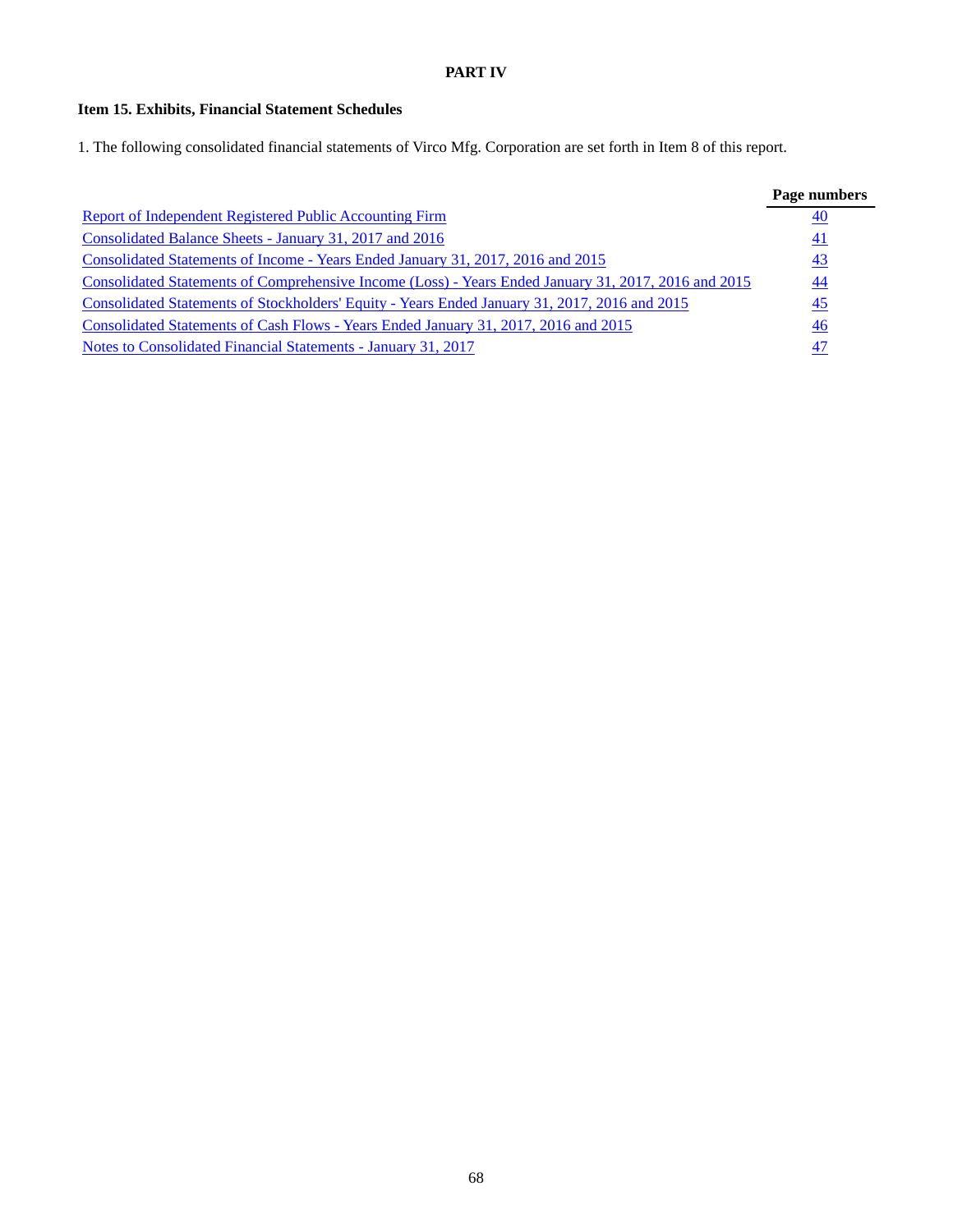<span id="page-69-0"></span>2. The following consolidated financial statement schedule of Virco Mfg. Corporation is included in Item 15:

## **VIRCO MFG. CORPORATION AND SUBSIDIARIES SCHEDULE II — VALUATION AND QUALIFYING ACCOUNTS AND RESERVES FOR THE YEARS ENDED JANUARY 31, 2017, 2016 AND 2015**

| Col. A                                                   | Col. B<br><b>Beginning Balance</b> |      | Col. C<br><b>Charged to</b><br>(Reduced from)<br><b>Expenses</b> |      | Col. E<br><b>Deductions from</b><br><b>Reserves</b> |      | Col. F<br><b>Ending Balance</b> |
|----------------------------------------------------------|------------------------------------|------|------------------------------------------------------------------|------|-----------------------------------------------------|------|---------------------------------|
| Allowance for doubtful accounts for the<br>period ended: |                                    |      |                                                                  |      |                                                     |      |                                 |
| January 31, 2017                                         | \$<br>200                          | - \$ | 110                                                              | - \$ | 110                                                 | - \$ | 200                             |
| January 31, 2016                                         | \$<br><b>200</b>                   | - \$ | 141                                                              | - \$ | 141                                                 | -S   | 200                             |
| January 31, 2015                                         | \$<br>200 \$                       |      | 115S                                                             |      | 115                                                 | -S   | 200                             |
| Warranty reserve for the period ended:                   |                                    |      |                                                                  |      |                                                     |      |                                 |
| January 31, 2017                                         | \$<br>$1,000 \quad$ \$             |      | $415 \quad$ \$                                                   |      | 415 \$                                              |      | 1,000                           |
| January 31, 2016                                         | \$<br>950                          | - \$ | 375                                                              | - \$ | 325                                                 | -\$  | 1,000                           |
| January 31, 2015                                         | \$<br>1.000                        | S    | 442                                                              | - \$ | 492                                                 | -S   | 950                             |

January 31, 2017 \$ 2,050 \$ 777 \$ 1,177 \$ 1,650 January 31, 2016 \$ 2,130 \$ 975 \$ 1,055 \$ 2,050 January 31, 2015 \$ 2,425 \$ 204 \$ 499 \$ 2,130

January 31, 2017  $\qquad \qquad$  \$ 21,906 \$  $\qquad \qquad$  \$ 21,391 \$ 515 January 31, 2016  $\qquad$  \$ 26,399 \$  $\qquad$  \$ 4,493 \$ 21,906 January 31, 2015 \$ \$ 24,210 \$ 2,189 \$  $\rightarrow$  \$ 26,399

(In Thousands)

All other schedules for which provision is made in the applicable accounting regulation of the Securities and Exchange Commission are not required under the related instructions, are inapplicable, or are included in the Financial Statements or Notes thereto, and therefore are not required to be presented under this Item.

## **3. Exhibits**

ended:

period ended:

Product, general, workers' compensation and automobile liability reserves for the period

Deferred tax valuation allowance for the

See Index to Exhibits. The exhibits listed in the accompanying Index to Exhibits are filed as part of this report.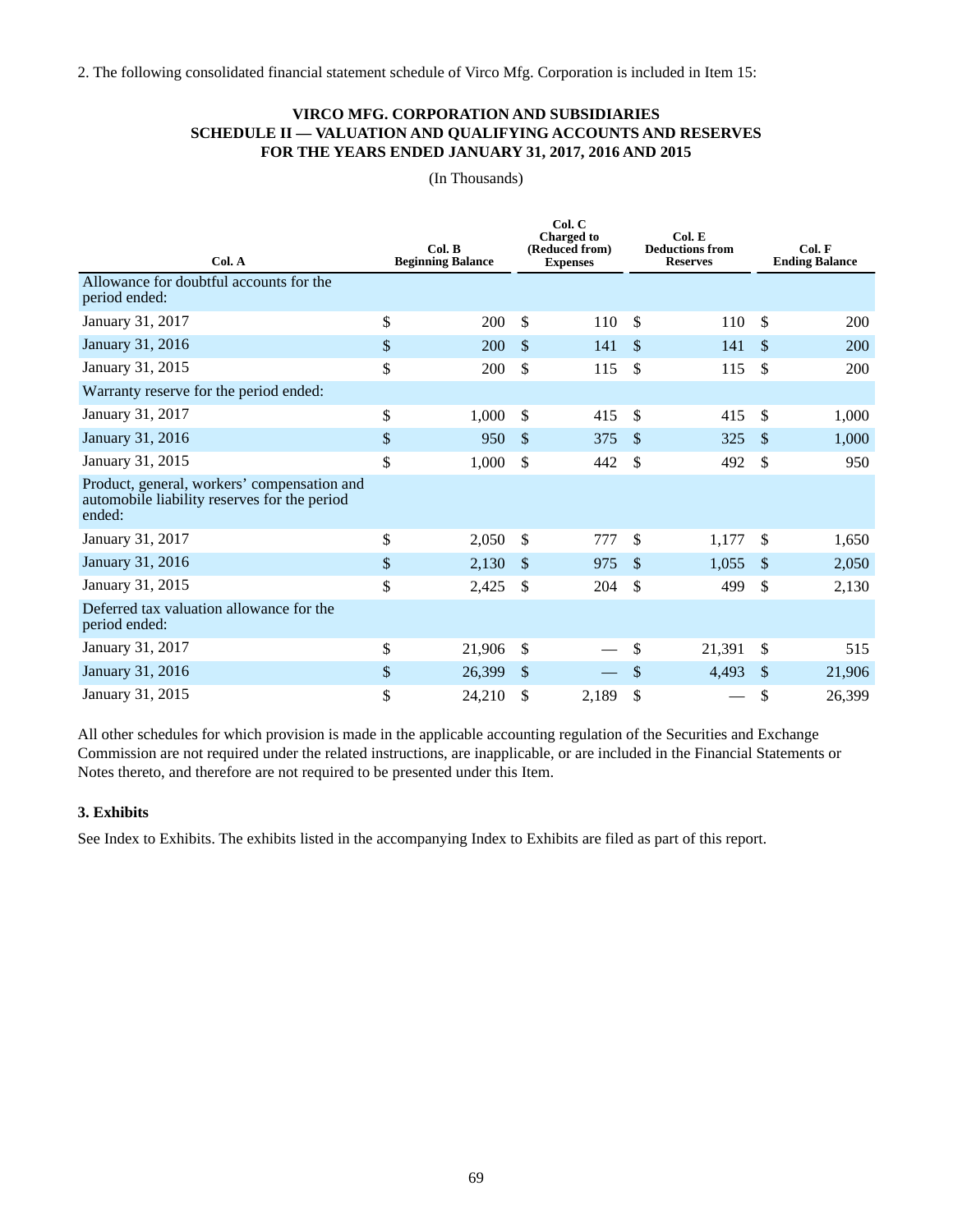## **SIGNATURES**

Pursuant to the requirements of Section 13 or 15 (d) of the Securities Exchange Act of 1934, the registrant has duly caused this report to be signed on its behalf by the undersigned, thereunto duly authorized.

## VIRCO MFG. CORPORATION

Date: April 25, 2017 By: /s/ Robert A. Virtue

Robert A. Virtue Chairman of the Board and Chief Executive Officer

By: /s/ Robert E. Dose

Robert E. Dose

Sr. Vice President, Finance, Secretary and Treasurer (Principal Financial Officer)

By: /s/ Bassey Yau

Bassey Yau Vice President, Accounting, Corporate Controller, Assistant Secretary and Assistant Treasurer (Principal Accounting Officer)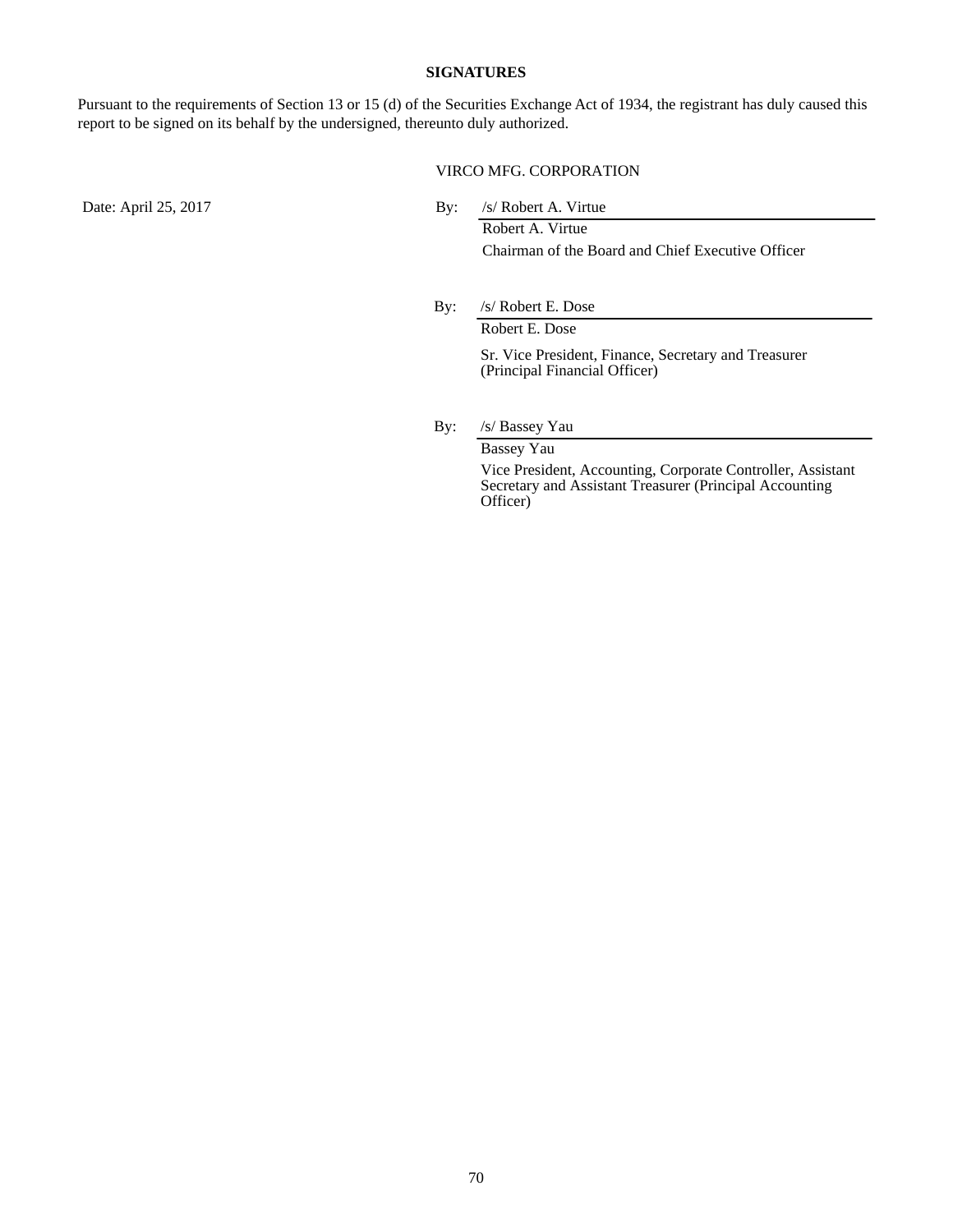## **POWER OF ATTORNEY**

KNOW ALL PERSONS BY THESE PRESENTS, that each person whose signature appears below constitutes and appoints Robert A. Virtue and Robert E. Dose his/her true and lawful attorney-in-fact and agent, with full power of substitution and, for him/her and in his/her name, place and stead, in any and all capacities to sign any and all amendments to this report on Form 10-K, and to file the same, with all exhibits thereto and other documents in connection therewith, with the Securities and Exchange Commission, granting unto said attorney-in-fact and agent full power and authority to do and perform each and every act and thing requisite and necessary to be done in connection therewith, as fully to all intents and purposes as he/she might or could do in person, hereby ratifying and confirming all that said attorney-in-fact and agent, or his/her substitute or substitutes, may lawfully do or cause to be done by virtue hereof.

Pursuant to the requirements of the Securities Exchange Act of 1934, this report has been signed below by the following persons on behalf of the registrant in the capacities and on the dates indicated.

| <b>SIGNATURE</b>                         | <b>TITLE</b>                                                                                                                       | <b>DATE</b>    |
|------------------------------------------|------------------------------------------------------------------------------------------------------------------------------------|----------------|
| /s/ Robert A. Virtue<br>Robert A. Virtue | Chairman of the Board, Chief Executive Officer,<br>Director (Principal Executive Officer)                                          | April 25, 2017 |
| /s/ Douglas A. Virtue                    | President                                                                                                                          |                |
| Douglas A. Virtue                        |                                                                                                                                    | April 25, 2017 |
| /s/ Robert E. Dose<br>Robert E. Dose     | Sr. Vice President, Finance, Secretary and Treasurer<br>(Principal Financial Officer)                                              | April 25, 2017 |
| /s/ Bassey Yau<br><b>Bassey Yau</b>      | Vice President, Accounting, Corporate Controller,<br>Assistant Secretary and Assistant Treasurer<br>(Principal Accounting Officer) | April 25, 2017 |
| /s/ Alexander L. Cappello                | Director                                                                                                                           |                |
| Alexander L. Cappello                    |                                                                                                                                    | April 25, 2017 |
| $/s/D$ on Rudkin                         | Director                                                                                                                           |                |
| Don Rudkin                               |                                                                                                                                    | April 25, 2017 |
| /s/ Robert Lind                          | Director                                                                                                                           |                |
| Robert Lind                              |                                                                                                                                    | April 25, 2017 |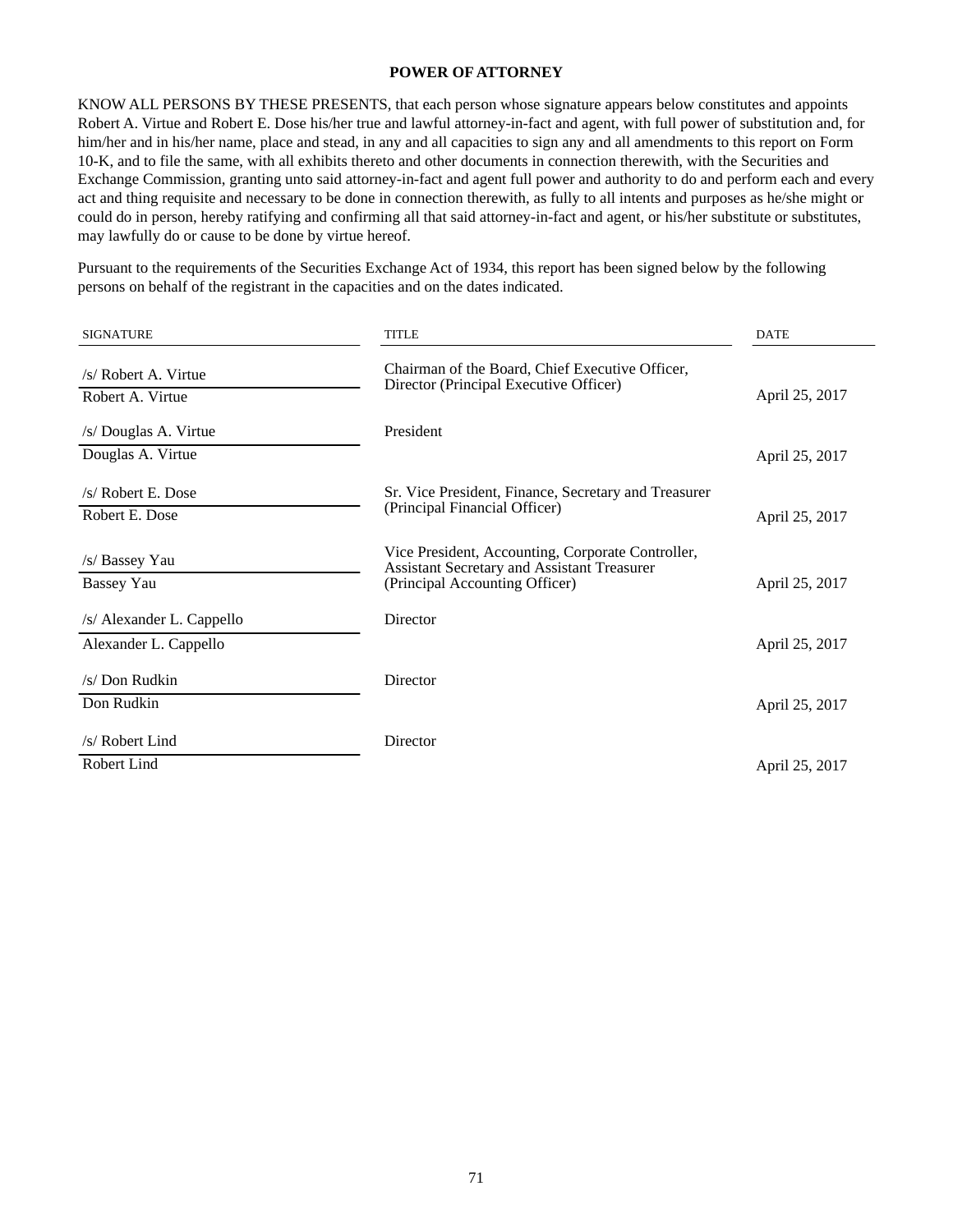## **VIRCO MFG. CORPORATION EXHIBITS TO FORM 10-K ANNUAL REPORT for the Year Ended January 31, 2017**

| Exhibit<br>Number | Description                                                                                                                                                                                                                                                                                                                                                                                                               |  |
|-------------------|---------------------------------------------------------------------------------------------------------------------------------------------------------------------------------------------------------------------------------------------------------------------------------------------------------------------------------------------------------------------------------------------------------------------------|--|
| 3.1               | Certificate of Incorporation of the Company dated April 23, 1984, as amended (incorporated by reference to Exhibit 1 to the<br>Company's Form 8-A12B (Commission File No. 001-08777), filed with the Commission on June 18, 2007).                                                                                                                                                                                        |  |
| 3.2               | Second Amended and Restated Bylaws of the Company dated September 10, 2001 (incorporated by reference to Exhibit 3.2<br>to the Company's Quarterly Report on Form 10-Q (Commission File No. 001-08777), filed with the Commission on<br>September 12, 2014).                                                                                                                                                              |  |
| 10.1              | Lease dated February 1, 2006, between FHL Group, a California Corporation, as landlord and Virco Mfg. Corporation, a<br>Delaware Corporation, as tenant (incorporated by reference to Exhibit 99.1 to the Company's Current Report on Form 8-K<br>filed with the Commission on February 3, 2006).                                                                                                                         |  |
| 10.2              | Design Agreement dated January 21, 2008, between the Company and Peter Glass Design, LLC, and Hedgehog Design,<br>LLC. (incorporated by reference to Exhibit 10.1 and 10.2 to the Company's Current Report on Form 8-K filed with the<br>Commission on January 25, 2008).                                                                                                                                                 |  |
| 10.3              | Lease amendment dated August 14, 2008, between AMB Property, L.P., a Delaware Limited Partnership, as landlord and<br>Virco Mfg. Corporation, a Delaware Corporation, as tenant (incorporated by reference to Exhibit 10.1 to the Company's<br>Quarterly Report on Form 10Q filed with the Commission on September 9, 2008).                                                                                              |  |
| 10.4              | Third Amendment to Lease Agreement, entered into as of December 20, 2013, by and between Starboard Distribution<br>Center, LLC, a Delaware limited liability company, successor in interest to AMB Property, L.P., a Delaware limited<br>Partnership and Virco Mfg. Corporation (incorporated by reference to Exhibit 10.1 to the Company's Current Report on<br>Form 8-K filed with the Commission on December 20, 2013. |  |
| 10.5              | Virco Mfg. Corporation 2011 Stock Incentive Plan (incorporated by reference to Exhibit 10.1 to the Company's Current<br>Report on Form 8K filed with the Commission on June 27, 2011).                                                                                                                                                                                                                                    |  |
| 10.6              | Revolving Credit and Security Agreement dated as of December 22, 2011 by and among Virco Mfg. Corporation and Virco<br>Inc., as borrowers, and PNC Bank, National Association, as the lender and administrative agent (incorporated by reference<br>to Exhibit 10.1 to the Company's Current Report on Form 8K filed with the Commission on December 22, 2011).                                                           |  |
| 10.7              | First Amendment to Revolving Credit and Securities Agreement, dated as of June 15, 2012, by and among Virco Mfg.<br>Corporation and Virco, Inc., as borrowers, and PNC Bank, National Association, as the lender and administrative agent<br>(incorporated by reference to Exhibit 10.1 to the Company's Quarterly Report on Form 10-Q filed with the Commission on<br>September 14, 2012).                               |  |
| 10.8              | Second Amendment to Revolving Credit and Security Agreement, dated as of July 27, 2012, by and among Virco Mfg.<br>Corporation and Virco, Inc., as borrowers, and PNC Bank, National Association, as the lender and administrative agent<br>(incorporated by reference to Exhibit 10.1 to the Company's Current Report on Form 8-K filed with the Commission on<br>July 31, 2012).                                        |  |
| 10.9              | Third Amendment to Revolving Credit and Security Agreement, dated as of September 12, 2012, by and among Virco Mfg.<br>Corporation and Virco, Inc., as borrowers, and PNC Bank, National Association, as the lender and administrative agent<br>(incorporated by reference to Exhibit 10.1 to the Company's Quarterly Report on Form 10-Q filed with the Commission on<br>September 14, 2012).                            |  |
| 10.10             | Fourth Amendment to Revolving Credit and Security Agreement, dated as of December 6, 2012, by and among Virco Mfg.<br>Corporation and Virco, Inc., as borrowers, and PNC Bank, National Association, as the lender and administrative agent<br>(incorporated by reference to Exhibit 10.4 to the Company's Quarterly Report on Form 10-Q filed with the Commission on<br>December 7, 2012).                               |  |
| 10.11             | Fifth Amendment to Revolving Credit and Security Agreement, dated as of March 1, 2013, by and among Virco Mfg.<br>Corporation and Virco, Inc., as borrowers, and PNC Bank, National Association, as the lender and administrative agent<br>(incorporated by reference to Exhibit 10.1 to the Company's Current Report on Form 8-K filed with the Commission on<br>March 1, 2013).                                         |  |
| 10.12             | Sixth Amendment to Revolving Credit and Security Agreement, dated as of January 9, 2014, by and among Virco Mfg.<br>Corporation and Virco, Inc., as borrowers, and PNC Bank, National Association, as the lender and administrative agent.                                                                                                                                                                                |  |
| 10.13             | Seventh Amendment to Revolving Credit and Security Agreement, dated as of April 15, 2014, by and among Virco Mfg.<br>Corporation and Virco. Inc., as borrowers, and PNC Bank, National Association, as the lender and administrative agent                                                                                                                                                                                |  |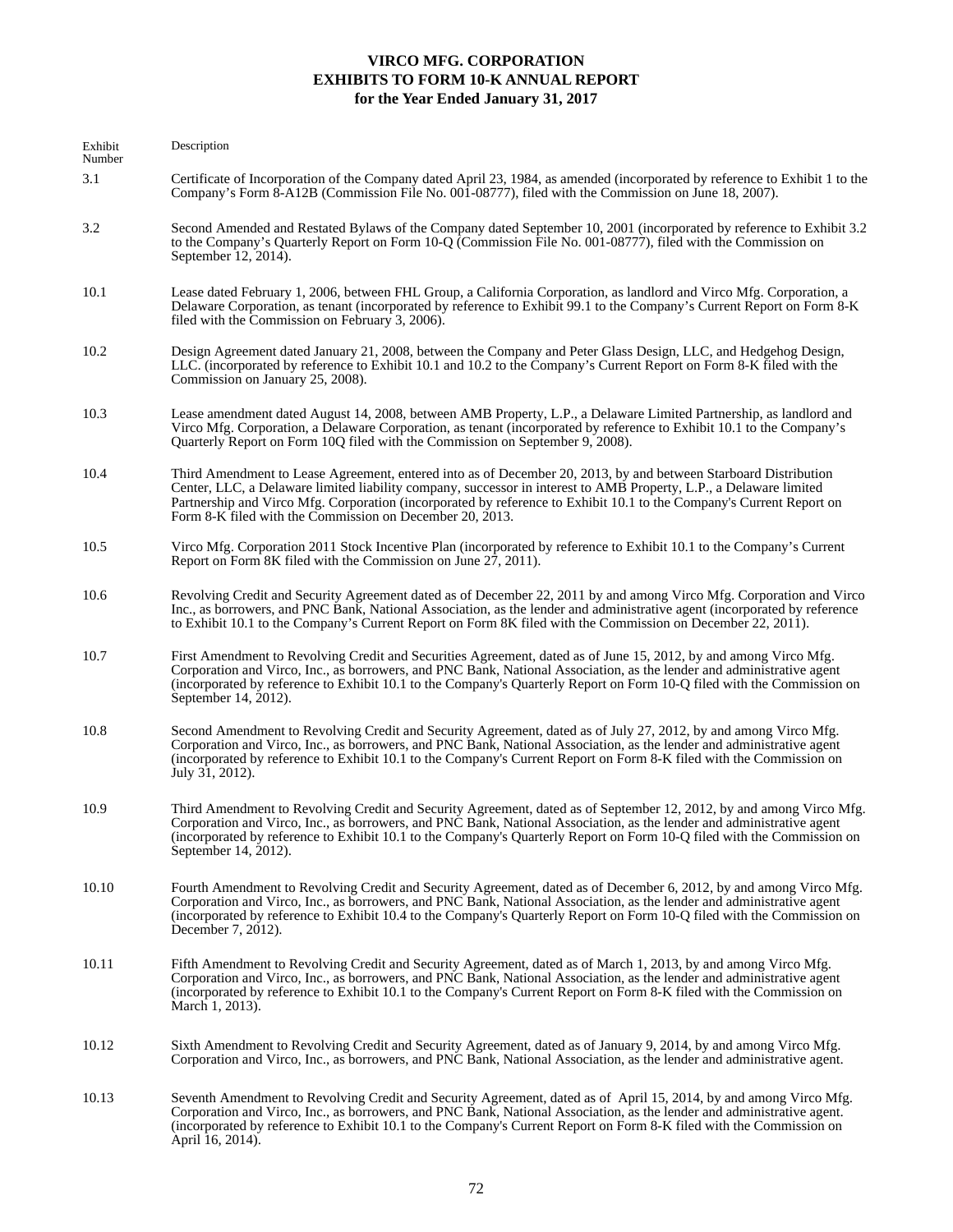| 10.14      | Eighth Amendment to Revolving Credit and Security Agreement, dated as of August 18, 2014, by and among Virco Mfg.<br>Corporation and Virco, Inc., as borrowers, and PNC Bank, National Association, as the lender and administrative agent.                                                                                                                                                 |
|------------|---------------------------------------------------------------------------------------------------------------------------------------------------------------------------------------------------------------------------------------------------------------------------------------------------------------------------------------------------------------------------------------------|
| 10.15      | First Amendment to the Virco Mfg. Corporation 2011 Stock Incentive Plan (incorporated by reference to the Company's<br>Proxy Statement on Form DEF 14A filed with the Commission on May 23, 2014).                                                                                                                                                                                          |
| 10.16      | Ninth Amendment to Revolving Credit and Security Agreement, dated as of March 31, 2015, by and among Virco Mfg.<br>Corporation and Virco, Inc., as borrowers, and PNC Bank, National Association, as the lender and administrative agent<br>(incorporated by reference to Exhibit 10.20 to the Company's Annual Report on Form 10-K filed with the Commission on<br>April 24, 2015).        |
| 10.17      | Tenth Amendment to Revolving Credit and Security Agreement, dated as of June 18, 2015, by and among Virco Mfg.<br>Corporation and Virco, Inc., as borrowers, and PNC Bank, National Association, as the lender and administrative agent<br>(incorporated by reference to Exhibit 10.1 to the Company's Annual Report on Form 10-K filed with the Commission on<br>September 11, 2015).      |
| 10.18      | Eleventh Amendment to Revolving Credit and Security Agreement, dated as of December 2, 2015, by and among Virco<br>Mfg. Corporation and Virco, Inc., as borrowers, and PNC Bank, National Association, as the lender and administrative agent<br>(incorporated by reference to Exhibit 10.1 to the Company's Annual Report on Form 10-K filed with the Commission on<br>December 15, 2015). |
| 10.19      | Twelfth Amendment to Revolving Credit and Security Agreement, dated as of April 4, 2016, by and among Virco Mfg.<br>Corporation and Virco, Inc., as borrowers, and PNC Bank, National Association, as the lender and administrative agent<br>(incorporated by reference to Exhibit 10.23 to the Company's Annual Report on Form 10-K filed with the Commission on<br>April 26, 2016).       |
| 10.20      | Thirteenth Amendment to Revolving Credit and Security Agreement, dated as of October 27, 2016, by and among Virco<br>Mfg. Corporation and Virco, Inc., as borrowers, and PNC Bank, National Association, as the lender and administrative<br>agent.                                                                                                                                         |
| $10.21*$   | Fourteenth Amendment to Revolving Credit and Security Agreement, dated as of March 13, 2017, by and among Virco Mfg.<br>Corporation and Virco, Inc., as borrowers, and PNC Bank, National Association, as the lender and administrative agent.                                                                                                                                              |
| $21.1*$    | List of All Subsidiaries of Virco Mfg. Corporation.                                                                                                                                                                                                                                                                                                                                         |
| $23.1*$    |                                                                                                                                                                                                                                                                                                                                                                                             |
|            | Consent of Independent Registered Public Accounting Firm.                                                                                                                                                                                                                                                                                                                                   |
| $31.1*$    | Certification of the Chief Executive Officer Pursuant to Rule 13a-14(a) under the Securities and Exchange Act of 1934, as<br>adopted Pursuant to Section 302 of the Sarbanes-Oxley Act of 2002.                                                                                                                                                                                             |
| $31.2*$    | Certification of the Chief Financial Officer Pursuant to Rule 13a-14(a) under the Securities and Exchange Act of 1934, as<br>adopted Pursuant to Section 302 of the Sarbanes-Oxley Act of 2002.                                                                                                                                                                                             |
| $32.1*$    | Certification of the Chief Executive Officer and Chief Financial Officer pursuant to 18 U.S.C. Section 1350.                                                                                                                                                                                                                                                                                |
| 101.INS*   | XBRL Instance Document.                                                                                                                                                                                                                                                                                                                                                                     |
| 101.SCH*   | XBRL Taxonomy Extension Schema Document.                                                                                                                                                                                                                                                                                                                                                    |
| $101.CAL*$ | XBRL Taxonomy Extension Calculation Linkbase Document.                                                                                                                                                                                                                                                                                                                                      |
| 101.DEF*   | XBRL Taxonomy Extension Definition Linkbase Document.                                                                                                                                                                                                                                                                                                                                       |
| $101.LAB*$ | XBRL Taxonomy Extension Label Linkbase Document.                                                                                                                                                                                                                                                                                                                                            |

\_\_\_\_\_\_\_\_\_\_\_\_\_\_\_\_\_\_\_\_\_\_

<sup>\*</sup> Filed herewith.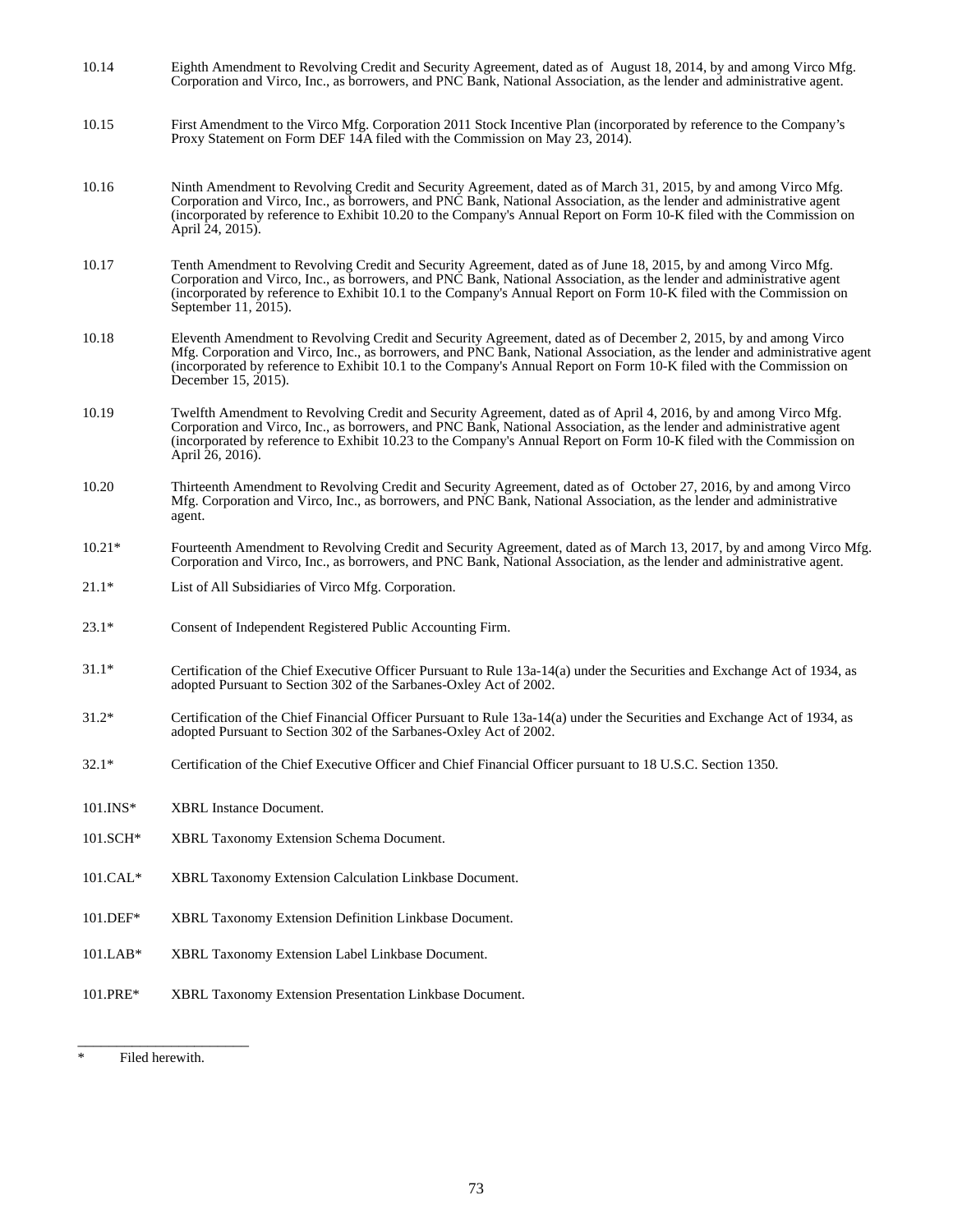# FOURTEENTH AMENDMENT TO REVOLVING CREDIT

# AND SECURITY AGREEMENT

This FOURTEENTH AMENDMENT TO REVOLVING CREDIT AND SECURITY AGREEMENT (this "**Amendment**") is entered into as of March 13, 2017 by and among VIRCO MFG. CORPORATION, a Delaware corporation ("**VMC**"), VIRCO INC., a Delaware corporation ("**Virco**", and together with VMC, "**Borrowers**" and, each individually, a "**Borrower**"), the financial institutions from time to time party to the Credit Agreement (as defined below) as lenders (collectively, "**Lenders**"), and PNC BANK, NATIONAL ASSOCIATION ("**PNC**"), as administrative agent for Lenders (PNC, in such capacity, "**Agent**"), with respect to the following:

Borrowers, Lenders and Agent have previously entered into that certain Revolving Credit and Security Agreement, dated as of December 22, 2011 (as amended, restated or otherwise modified from time to time, the "**Credit Agreement**").

Borrowers have requested that Agent and Lenders provide Borrower with an Equipment Loan and make certain other amendments to the Credit Agreement. Agent and Lenders are agreeable to the Borrowers' requests but only on the terms and conditions set forth below.

NOW, THEREFORE, in consideration of the mutual conditions and agreements set forth in the Credit Agreement, the Loan Documents and this Amendment, and other valuable consideration, the receipt and sufficiency of which are hereby acknowledged, the parties hereby agree as follows:

A. Definitions Incorporated. Initially capitalized terms used but not otherwise defined in this Amendment have the respective meanings set forth in the Credit Agreement, as amended hereby.

B. Amendments to the Credit Agreement. The Credit Agreement is, as of the Fourteenth Effective Date and subject to the satisfaction of the applicable conditions precedent set forth in Section C of this Amendment, hereby amended as set forth in Exhibit A, with all revisions to the Credit Agreement reflected in Exhibit A in redlined format. The amendments to the Credit Agreement and addition to the exhibits to the Credit Agreement are limited to the extent specifically set forth above and no other terms, covenants or provisions of the Credit Agreement, as applicable, are intended to be affected hereby.

C. Conditions Precedent. The obligations of Agent and Lenders hereunder, and this Amendment, will be effective on the date (the "**Fourteenth Amendment Effective Date**") of satisfaction of each of the following conditions precedent, each in a manner in form and substance acceptable to Agent:

1. Amendment. Borrowers shall have delivered to Agent an executed original of this Amendment;

2. Equipment Note. Borrower shall have delivered to Agent an executed original of the Equipment Note in form attached hereto as Exhibit B;

3. Amendment to Fee Letter. Borrower shall have delivered to Agent an executed original of the First Amendment to the Fee Letter.

4. Flood Hazard Determinations. Agent shall have received flood hazard determinations acceptable to Agent for all Real Property described in a Mortgage;

5. Resolutions. Borrower shall have delivered to Agent executed corporate resolutions from each Borrower authorizing the terms of the Amendment;

6. Representations and Warranties. The representations and warranties contained herein and in the Credit Agreement shall be true and correct in all material respects as of the date hereof as if made on the date hereof, except for such representations and warranties limited by their terms to a specific date, in which case each such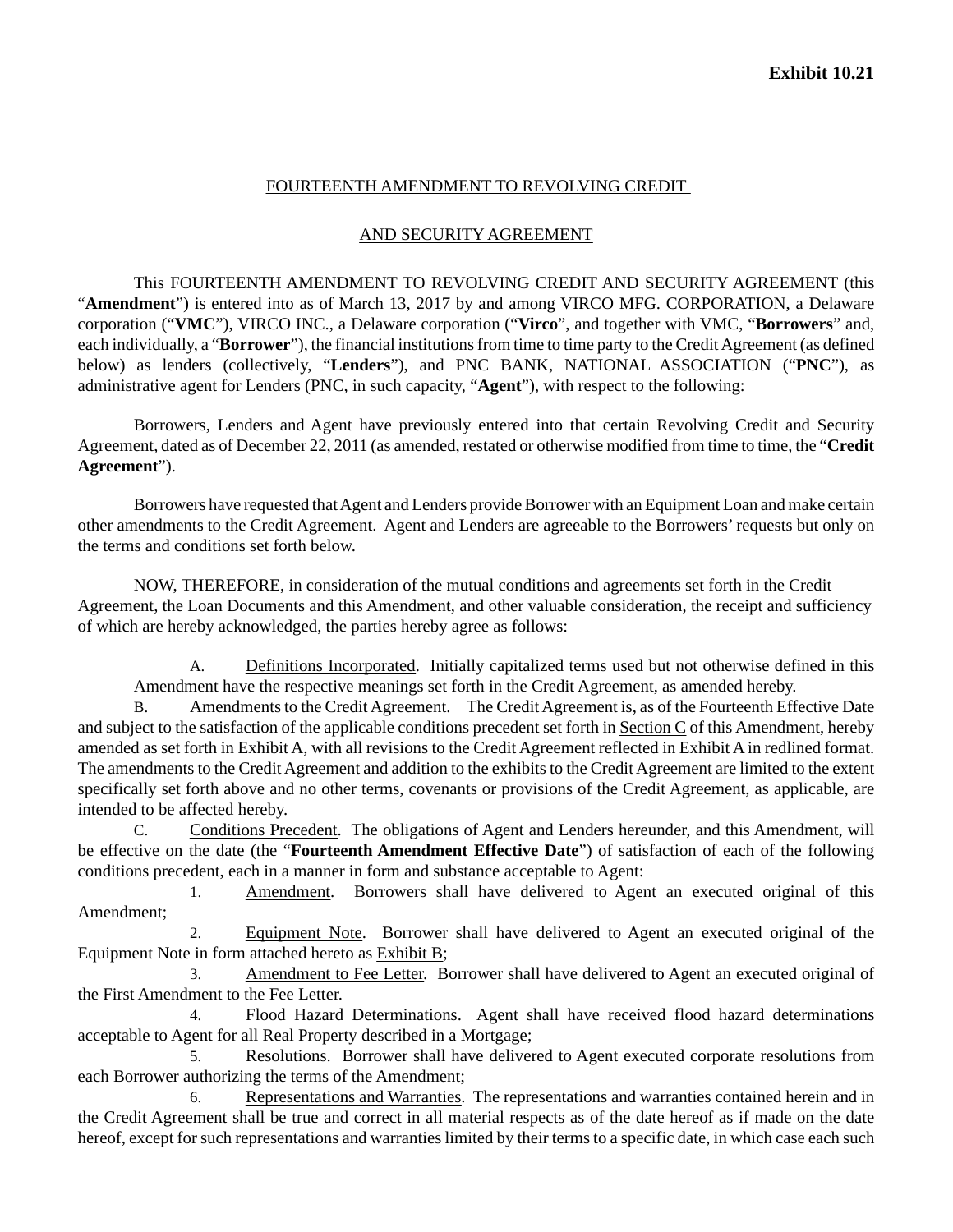representation and warranty shall be true and correct in all material respects as of such specific date;

7. No Default. After giving effect to this Amendment, no Default or Event of Default shall have occurred and be continuing;

8. Fee. Borrowers shall have delivered to Agent in immediately available funds an amendment fee in the amount of \$12,500; and

9. Other. All corporate and other proceedings, and all documents, instruments and other legal matters in connection with the transactions contemplated hereby shall be satisfactory in form and substance to Agent and its counsel.

D. Representations and Warranties. To induce Lenders and Agent to enter into this Amendment, each Borrower represents and warrants to Lenders and Agent as of the date hereof as follows:

1. Such Borrower has full power, authority and legal right to enter into this Amendment and to perform all its respective Obligations hereunder. This Amendment has been duly executed and delivered by such Borrower and the Credit Agreement, as amended by this Amendment constitutes the legal, valid and binding obligation of such Borrower enforceable in accordance with its terms, except as such enforceability may be limited by any applicable bankruptcy, insolvency, moratorium or similar laws affecting creditors' rights generally. The execution, delivery and performance of this Amendment (i) are within such Borrower's powers, have been duly authorized by all necessary company action, are not in contravention of law or the terms of such Borrower's by-laws, certificate of incorporation, or other applicable documents relating to such Borrower's formation or to the conduct of such Borrower's business or of any material agreement or undertaking to which such Borrower is a party or by which such Borrower is bound, (ii) will not conflict with or violate any law or regulation, or any judgment, order, writ, injunction or decree of any court or Governmental Body, (iii) will not require the Consent of any Governmental Body or any other Person, except those Consents which will have been duly obtained, made or compiled prior to date hereof and which are in full force and effect, and (iv) will not conflict with, nor result in any breach in any of the provisions of or constitute a default under or result in the creation of any Lien except Permitted Encumbrances upon any asset of such Borrower under the provisions of any material agreement, charter document, instrument, by-law or other instrument to which such Borrower is a party or by which it or its property is a party or by which it may be bound.

2. After giving effect to this Amendment, the representations and warranties contained in the Credit Agreement are true and correct in all material respects except to the extent any such representation or warranty is expressly stated to have been made as of a specific date, in which case each such representation and warranty is true and correct in all material respects as of such specific date, and no Default or Event of Default has occurred and is continuing.

E. Reaffirmation. Except as specifically modified by this Amendment, the Credit Agreement and the other Loan Documents remain in full force and effect in accordance with their respective terms and are hereby ratified, reaffirmed and confirmed by Borrowers.

F. Events of Default. Any failure to comply with the terms of this Amendment will constitute an Event of Default under the Credit Agreement.

G. Integration. This Amendment, together with the Credit Agreement and the Loan Documents, incorporates all negotiations of the parties hereto with respect to the subject matter hereof and is the final expression and agreement of the parties hereto with respect to the subject matter hereof.

H. Severability. If any part of this Amendment is contrary to, prohibited by, or deemed invalid under Applicable Laws, such provision shall be inapplicable and deemed omitted to the extent so contrary, prohibited or invalid, but the remainder hereof shall not be invalidated thereby and shall be given effect so far as possible.

I. Submission of Amendment. The submission of this Amendment to the parties or their agents or attorneys for review or signature does not constitute a commitment by Agent or Lenders to amend or otherwise modify any of the provisions of the Credit Agreement and this Amendment shall have no binding force or effect until the Fourteenth Amendment Effective Date.

J. Counterparts; Facsimile Signatures. This Amendment may be executed in any number of and by different parties hereto on separate counterparts, all of which, when so executed, shall be deemed an original, but all such counterparts shall constitute one and the same agreement. Any signature delivered by a party by facsimile transmission shall be deemed to be an original signature hereto.

K. Governing Law. This Amendment is a Loan Document and is governed by the Applicable Law pertaining in the State of New York, other than those conflict of law provisions that would defer to the substantive laws of another jurisdiction. This governing law election has been made by the parties in reliance on, among other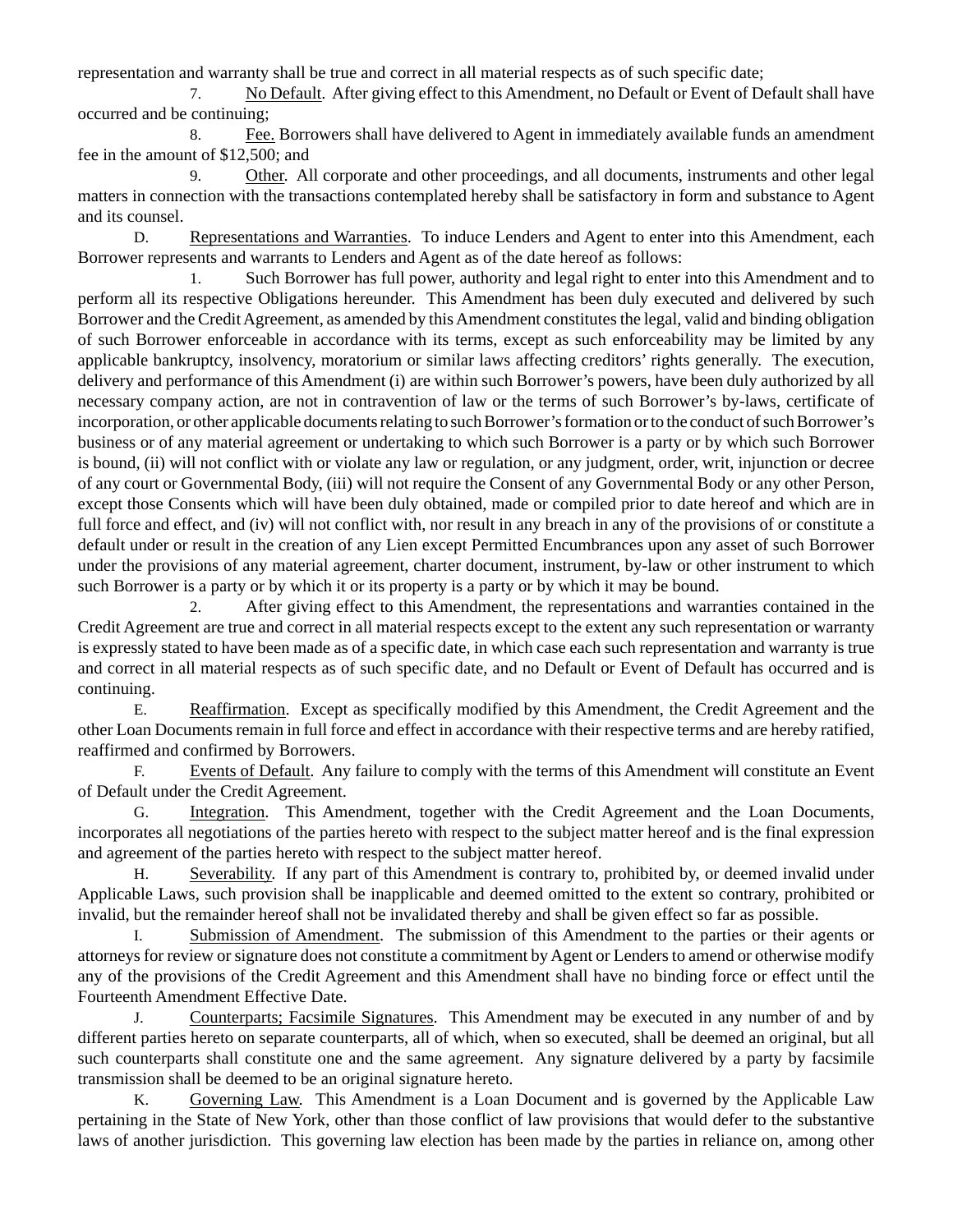things, Section 5-1401 of the General Obligations Law of the State of New York, as amended (as and to the extent applicable), and other Applicable Law.

L. Successors and Assigns. This Amendment shall be binding upon and inure to the benefit of Borrowers, Lenders, Agent, and all future holders of the Obligations and their respective successors and assigns, except that no Borrower may assign or transfer any of its rights or obligations under this Amendment without the prior written consent of Agent.

M. Attorneys' Fees; Costs. Borrowers agree to promptly pay, upon written demand, all reasonable and documented attorneys'fees and costs incurred in connection with the negotiation, documentation and execution of this Amendment. If any legal action or proceeding shall be commenced at any time by any party to this Amendment in connection with its interpretation or enforcement, the prevailing party or parties in such action or proceeding shall be entitled to reimbursement of its reasonable attorneys' fees and costs in connection therewith, in addition to all other relief to which the prevailing party or parties may be entitled.

N. Jury Trial Waiver. To the extent not prohibited by applicable law, each party to this Amendment hereby expressly waives any right to trial by jury of any claim, demand, action, or cause of action 1. arising under this Amendment or any other instrument, document, or agreement executed or delivered in connection herewith, or 2. in any way connected with or related or incidental to the dealings of the parties hereto or any of them with respect to this Amendment or any other instrument, document, or agreement executed or delivered in connection herewith, or the transactions related hereto or thereto in each case whether now existing or hereafter arising, and whether sounding in contract or tort or otherwise and each party hereto hereby consents that any such claim, demand, action, or cause of action shall be decided by court trial without a jury, and that any party to this Amendment may file an original counterpart or a copy of this Section with any court as written evidence of the consents of the parties hereto to the waiver of their right to trial by jury. Without limiting the applicability of any other provision of the Credit Agreement, the terms of Article XII of the Credit Agreement, INCLUDING WITHOUT LIMITATION SECTION 12.3, shall apply to this Amendment.

O. Total Agreement. This Amendment, the Credit Agreement, and the other Loan Documents contain the entire understanding among Borrowers, Lenders and Agent and supersede all prior agreements and understandings, if any, relating to the subject matter hereof. Any promises, representations, warranties, or guarantees not herein contained and hereinafter made have no force and effect unless in writing, signed by Borrowers' and Agent's respective officers. Neither this Amendment nor any portion or provisions hereof may be changed, modified, amended, waived, supplemented, discharged, cancelled, or terminated orally or by any course of dealing, or in any manner other than by an agreement in writing, signed by the party to be charged. Each Borrower acknowledges that it has been advised by counsel in connection with the execution of this Amendment and the other Loan Documents and is not relying upon oral representations or statements inconsistent with the terms and provisions of this Amendment.

[Remainder of Page Intentionally Left Blank]

IN WITNESS WHEREOF, the parties hereto have duly executed this Amendment as of the date first written above.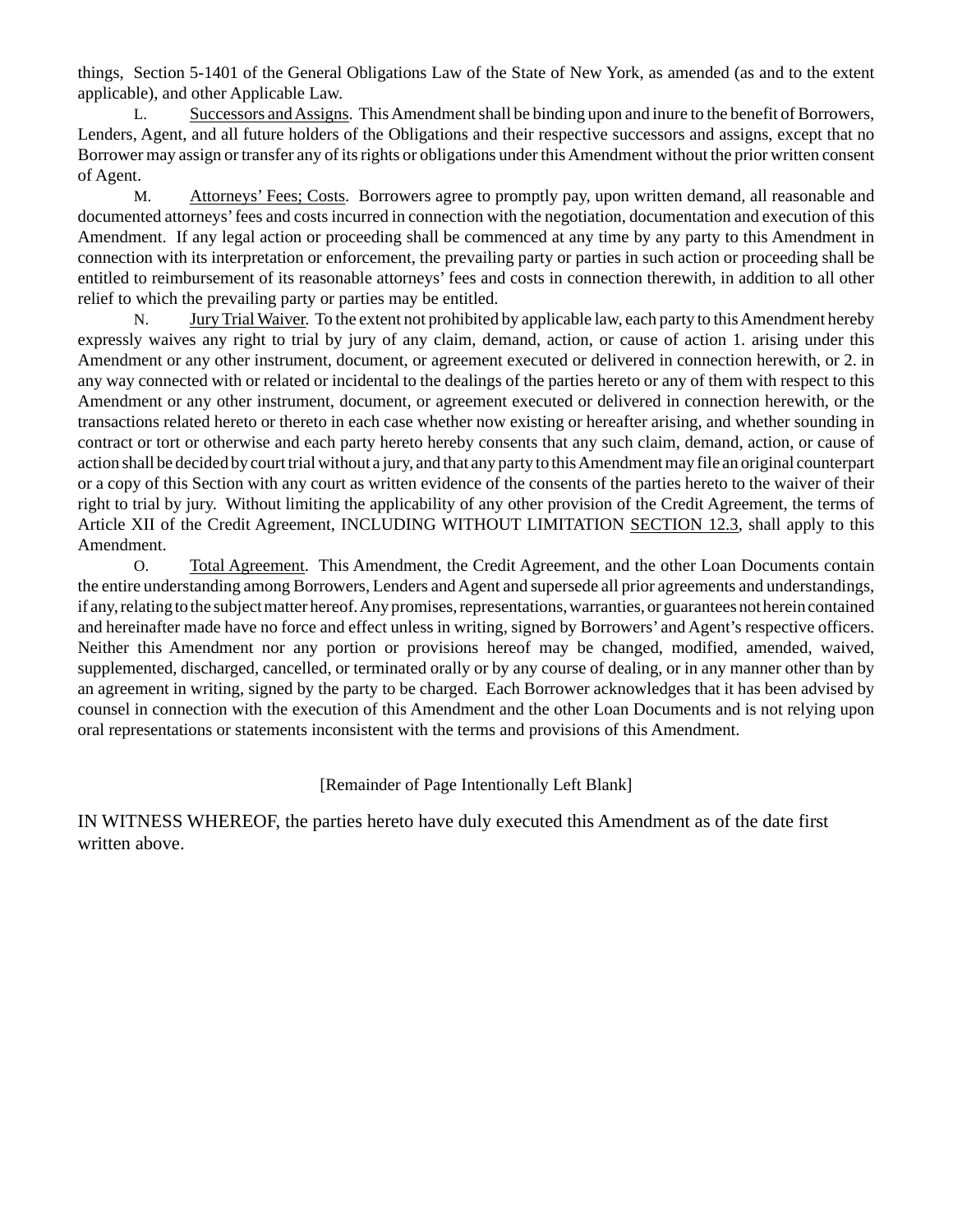#### VIRCO MFG. CORPORATION,

a Delaware corporation, as a Borrower

| By: $\_\_$ | /s/Robert E. Dose    |
|------------|----------------------|
|            | Name: Robert E. Dose |
| Title:     | Vice President       |

## VIRCO INC.,

a Delaware corporation, as a Borrower

By: \_\_\_\_\_/s/Robert E. Dose\_\_\_\_\_\_\_ Name: Robert E. Dose Title: Vice President

#### PNC BANK, NATIONAL ASSOCIATION,

as Lender and as Agent

By: \_\_\_\_\_/s/Jeanette Vandenbergh\_\_\_\_<br>Name: Jeanette Vandenbergh Jeanette Vandenbergh Title: Senior Vice President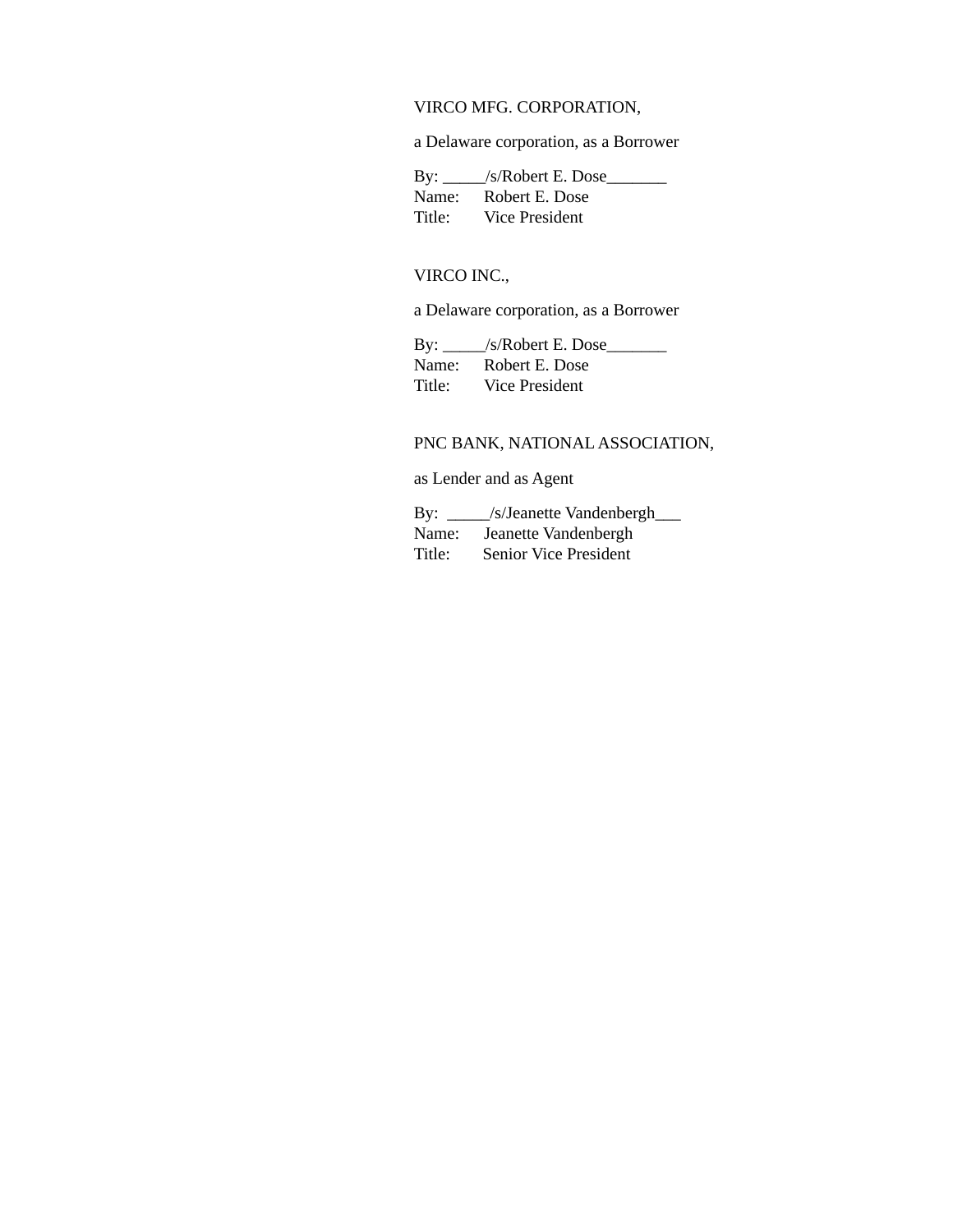#### **EQUIPMENT NOTE**

## \$2,500,000 March 13, 2017

This EQUIPMENT NOTE (this "**Note**") is executed and delivered under and pursuant to the terms of that certain Revolving Credit and Security Agreement, dated as of December 22, 2011 (as such agreement may be amended, restated, or otherwise modified from time to time, the "**Credit Agreement**"), among VIRCO MFG. CORPORATION, a corporation organized under the laws of the State of Delaware ("**VMC**"), VIRCO INC., a corporation organized under the laws of the State of Delaware ("**Virco**" and, together with VMC and each Person that becomes a party hereto pursuant to Section 7.12 as a borrower, each a "**Borrower**", and collectively "**Borrowers**"), the Persons from time to time party hereto pursuant to Section 7.12 as a guarantor, the financial institutions that are now or that hereafter become a party hereto (collectively, "**Lenders**" and individually a "**Lender**") and PNC BANK, NATIONALASSOCIATION ("**PNC**"), as administrative agent for Lenders (PNC, in such capacity, "**Agent**"). Initially capitalized terms used but not defined herein have the respective meanings set forth in the Credit Agreement.

FOR VALUE RECEIVED, Borrowers hereby promise to pay to the order of PNC Bank, national association, at the office of Agent specified in the Credit Agreement or at such other place as Agent may from time to time designate, in accordance with the Credit Agreement, to Borrowing Agent in writing:

(i) the principal sum of \$2,500,000, or such other amount thereof as may be from time to time advanced under the Equipment Loans and pursuant to the terms of the Credit Agreement (the "**Principal Amount**"), subject to acceleration upon the occurrence of an Event of Default or earlier termination of the Credit Agreement pursuant to the terms thereof; and

(ii) interest on the Principal Amount of this Note from time to time outstanding until such Principal Amount is paid in full at the applicable Equipment Loan Rate in accordance with the provisions of the Credit Agreement. In no event, however, shall interest exceed the maximum interest rate permitted by Applicable Law. During the existence of an Event of Default, at the option of Agent or the Required Lenders, interest shall be payable at the Default Rate.

This Note is an Equipment Note under and as defined in the Credit Agreement and is secured by the Liens granted pursuant to the Credit Agreement and the other Loan Documents, is entitled to the benefits of the Credit Agreement and the other Loan Documents, and is subject to all of the agreements, terms, and conditions therein contained.

This Note is subject to mandatory prepayment and may be voluntarily prepaid, in whole or in part, on the terms and conditions set forth in the Credit Agreement.

If an Event of Default under Section 10.6 of the Credit Agreement occurs, this Note shall immediately become due and payable, without notice on demand, together with reasonable attorneys'fees if the collection hereof is placed in the hands of an attorney to obtain or enforce payment hereof and if any other Event of Default occurs, this Note may, as provided in the Credit Agreement, be declared to be immediately due and payable, without notice on demand, in each case together with expenses and costs as provided in the Credit Agreement.

This Note shall be governed by and construed in accordance with the laws of the State of New York applied to contracts to be performed wholly within the State of New York. This governing law election has been made in reliance of the Applicable Law. Borrowers hereby irrevocably consent to the non-exclusive jurisdiction of any state or federal court located in the County of New York, State of New York in any and all actions and proceedings whether arising hereunder, under the Credit Agreement, any Other Document or undertaking. Borrowers waive any objection to improper venue and *forum non-conveniens* to proceedings in any such court and all rights to transfer for any reason. Without limiting the applicability of any other provision of this Note, the terms of Section 12.3 of the Credit Agreement shall apply to this Note, *mutatis mutandis*.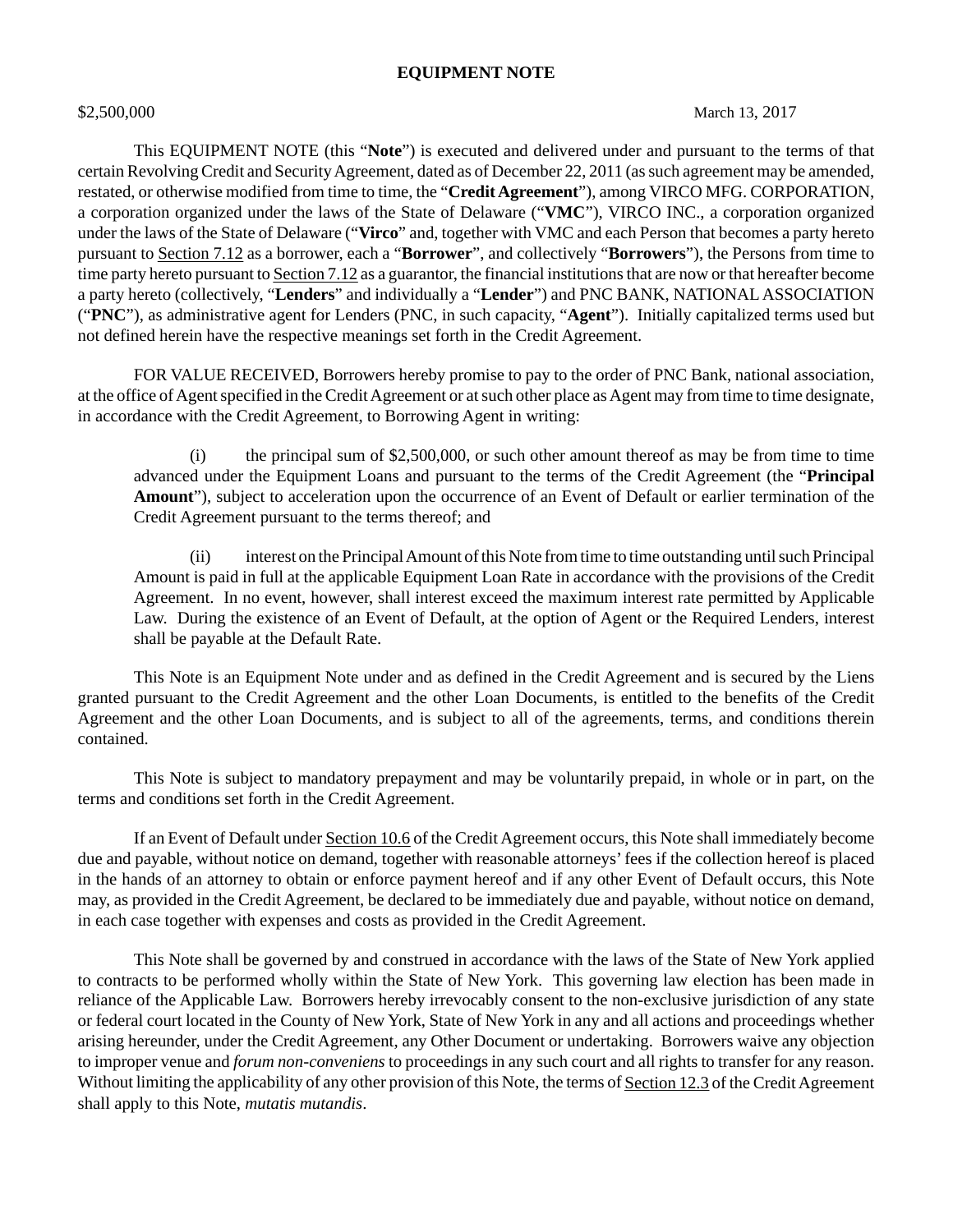Borrowers expressly waive any presentment, demand, protest, notice of protest, notice of intent to accelerate, notice of acceleration, or any other notice of any kind except as expressly provided in the Credit Agreement.

IN WITNESS WHEREOF, each Borrower has duly executed this Note as of the date first written above.

## VIRCO MFG. CORPORATION,

a Delaware corporation, as a Borrower

By: \_\_\_\_\_/s/Robert E. Dose\_\_\_\_\_\_\_ Name: Robert E. Dose Title: Vice President

#### VIRCO INC.,

a Delaware corporation, as a Borrower

By: \_\_\_\_\_/s/Robert E. Dose\_\_\_\_\_\_\_\_ Name: Robert E. Dose Title: Vice President

### PNC BANK, NATIONAL ASSOCIATION,

as Lender and as Agent

By: \_\_\_\_\_/s/Jeanette Vandenbergh\_\_\_ Name: Jeanette Vandenbergh Title: Senior Vice President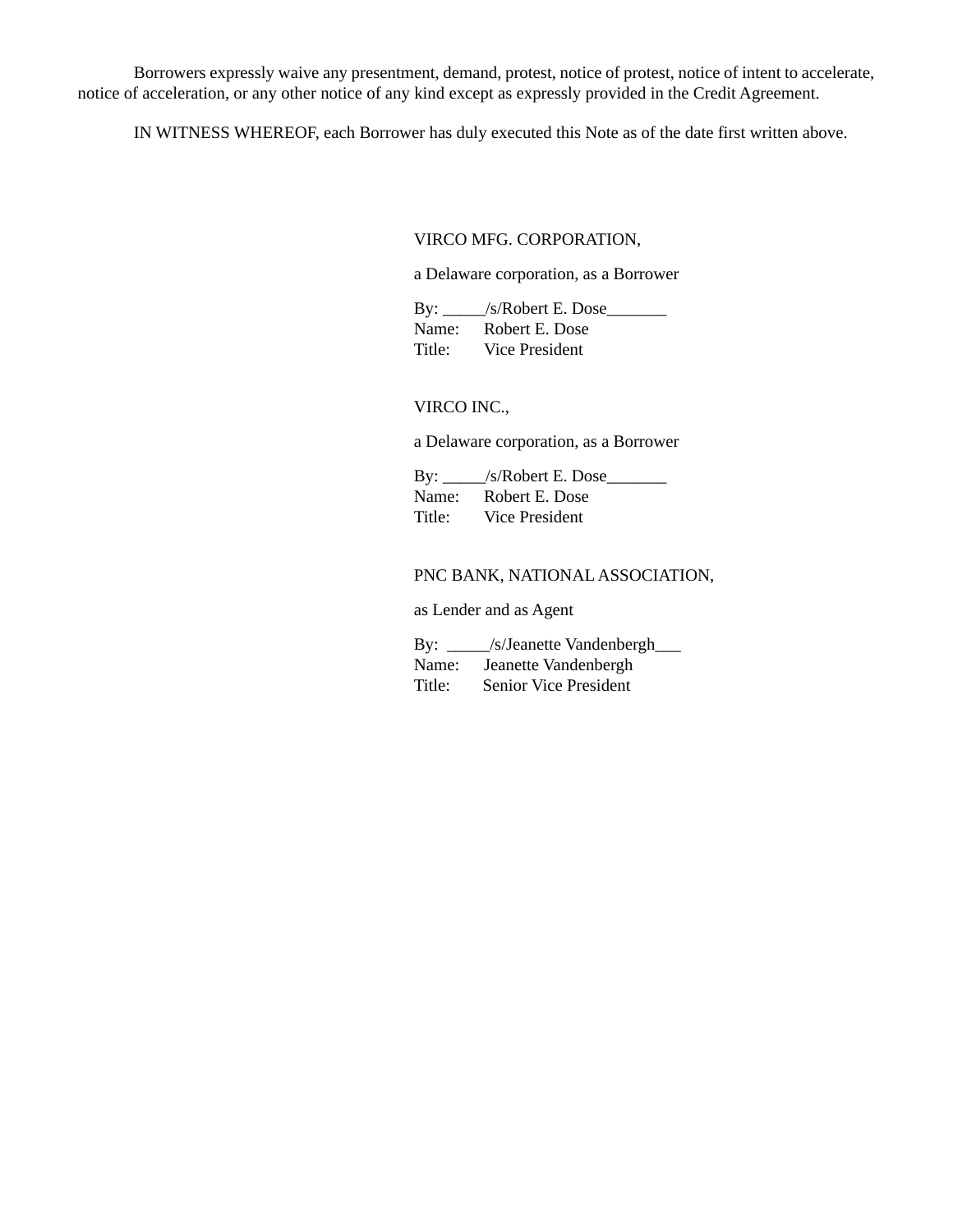#### **LIST OF SUBSIDIARIES**

Virco Inc. 2027 Harpers Way Torrance, CA 90501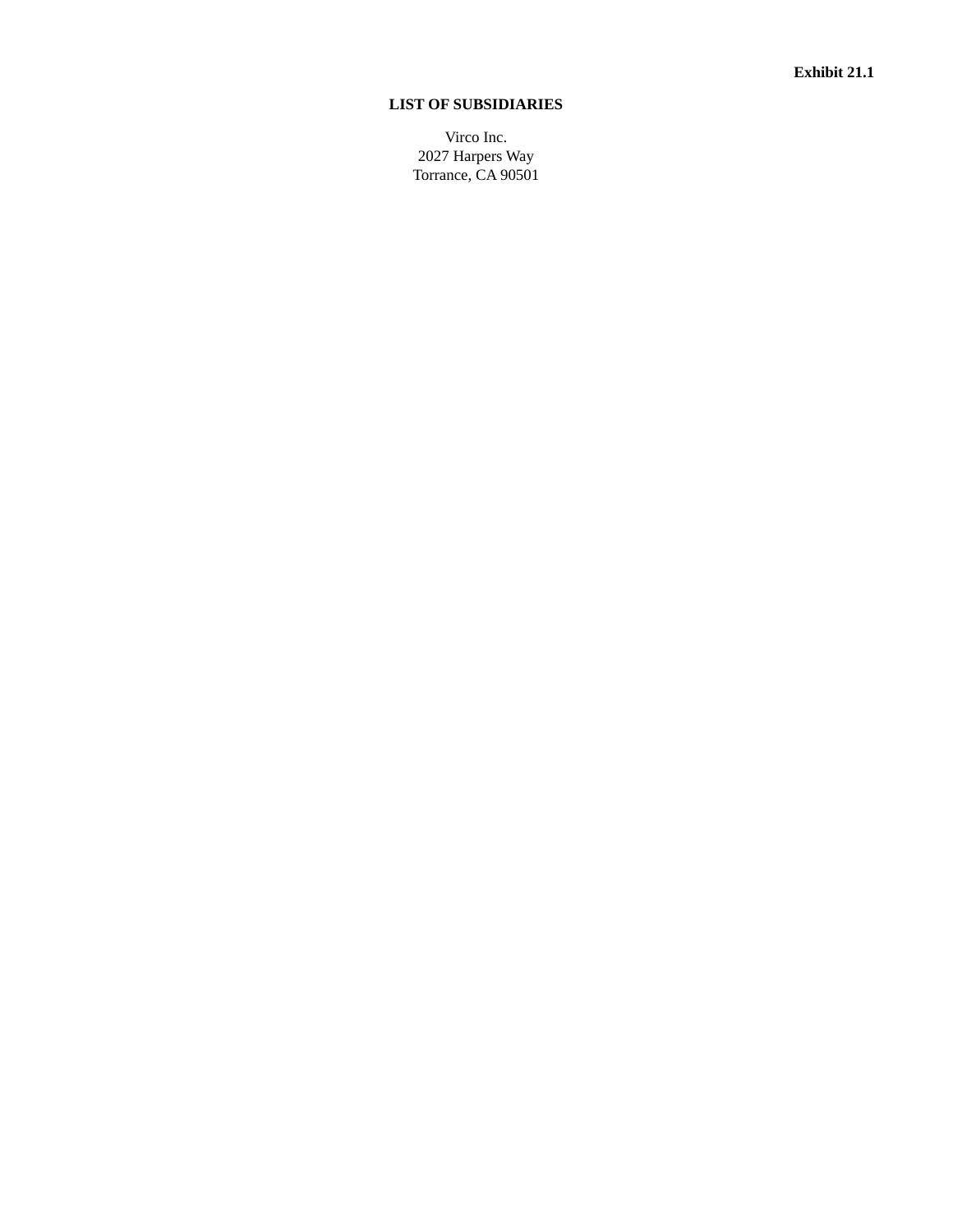#### **CONSENT OF INDEPENDENT REGISTERED PUBLIC ACCOUNTING FIRM**

We consent to the incorporation by reference in the following Registration Statements:

- (1) Registration Statement (Form S-8 No. 333-32539) pertaining to the Virco Mfg. Corporation 1997 Stock Incentive Plan,
- (2) Registration Statement (Form S-8 No. 333-51717) pertaining to the Virco Mfg. Corporation Employee Stock Ownership Plan,
- (3) Registration Statement (Form S-8 No. 333-74832) pertaining to the Virco Mfg. Corporation 401(K) Savings Plan,
- (4) Registration Statement (Form S-8 No. 333-143874) pertaining to the Virco Mfg. Corporation 2007 Stock Incentive Plan,
- (5) Registration Statement (Form S-8 No. 333-175638) pertaining to the Virco Mfg. Corporation 2011 Stock Incentive Plan,
- (6) Registration Statement (Form S-8 No. 333-198723) pertaining to the Virco Mfg. Corporation 2011 Stock Incentive Plan, and
- (7) Registration Statement (Form S-3 No. 333-135618) of Virco Mfg. Corporation pertaining to the resale of Virco Mfg. Corporation's common stock by certain selling securityholders;

of our report dated April 25, 2017, with respect to the consolidated financial statements and schedule of Virco Mfg. Corporation included in this Annual Report (Form 10-K) of Virco Mfg. Corporation for the year ended January 31, 2017.

/s/ Ernst & Young LLP

Los Angeles, California April 25, 2017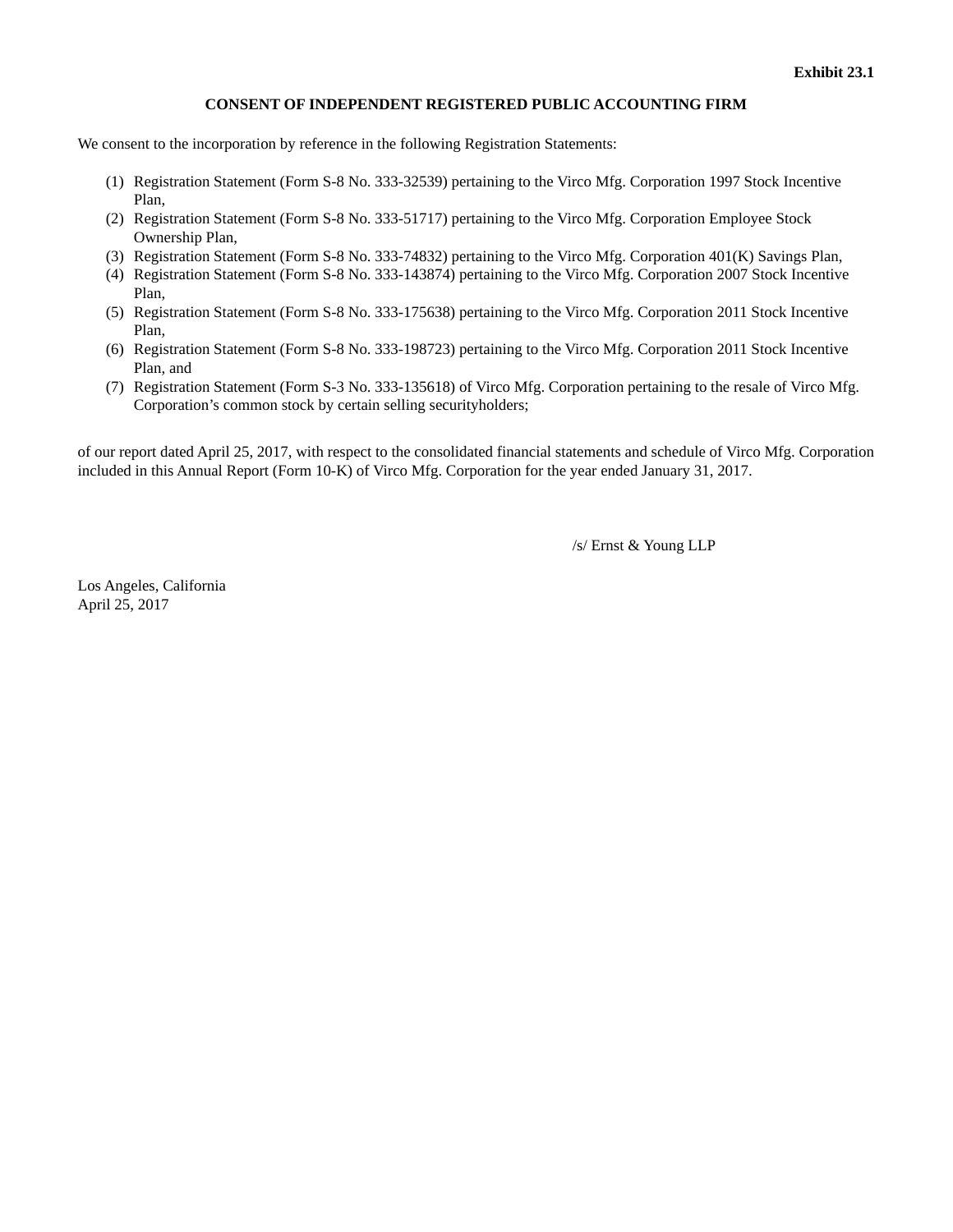#### **CERTIFICATIONS**

I, Robert A. Virtue, certify that:

1. I have reviewed this Form 10-K of Virco Mfg. Corporation;

2. Based on my knowledge, this report does not contain any untrue statement of a material fact or omit to state a material fact necessary to make the statements made, in light of the circumstances under which such statements were made, not misleading with respect to the period covered by this report;

3. Based on my knowledge, the financial statements, and other financial information included in this report, fairly present in all material respects the financial condition, results of operations and cash flows of the registrant as of, and for, the periods presented in this report;

4. The registrant's other certifying officer(s) and I are responsible for establishing and maintaining disclosure controls and procedures (as defined in Exchange Act Rules 13a-15(e) and 15d-15(e)) and internal control over financial reporting (as defined in Exchange Act Rules 13a-15(f) and 15d-15(f)) for the registrant and have:

(a) Designed such disclosure controls and procedures, or caused such disclosure controls and procedures to be designed under our supervision, to ensure that material information relating to the registrant, including its consolidated subsidiaries, is made known to us by others within those entities, particularly during the period in which this report is being prepared;

(b) Designed such internal control over financial reporting, or caused such internal control over financial reporting to be designed under our supervision, to provide reasonable assurance regarding the reliability of financial reporting and the preparation of financial statements for external purposes in accordance with generally accepted accounting principles;

(c) Evaluated the effectiveness of the registrant's disclosure controls and procedures and presented in this report our conclusions about the effectiveness of the disclosure controls and procedures, as of the end of the period covered by this report based on such evaluation; and

(d) Disclosed in this report any change in the registrant's internal control over financial reporting that occurred during the registrant's most recent fiscal quarter (the registrant's fourth fiscal quarter in the case of an annual report) that has materially affected, or is reasonably likely to materially affect, the registrant's internal control over financial reporting; and

5. The registrant's other certifying officer(s) and I have disclosed, based on our most recent evaluation of internal control over financial reporting, to the registrant's auditors and the audit committee of the registrant's board of directors (or persons performing the equivalent functions):

(a) All significant deficiencies and material weaknesses in the design or operation of internal control over financial reporting which are reasonably likely to adversely affect the registrant's ability to record, process, summarize and report financial information; and

(b) Any fraud, whether or not material, that involves management or other employees who have a significant role in the registrant's internal control over financial reporting.

/s/ Robert A. Virtue

Robert A. Virtue

*Chief Executive Officer and Chairman of the Board (Principal Executive Officer)*

Date: April 25, 2017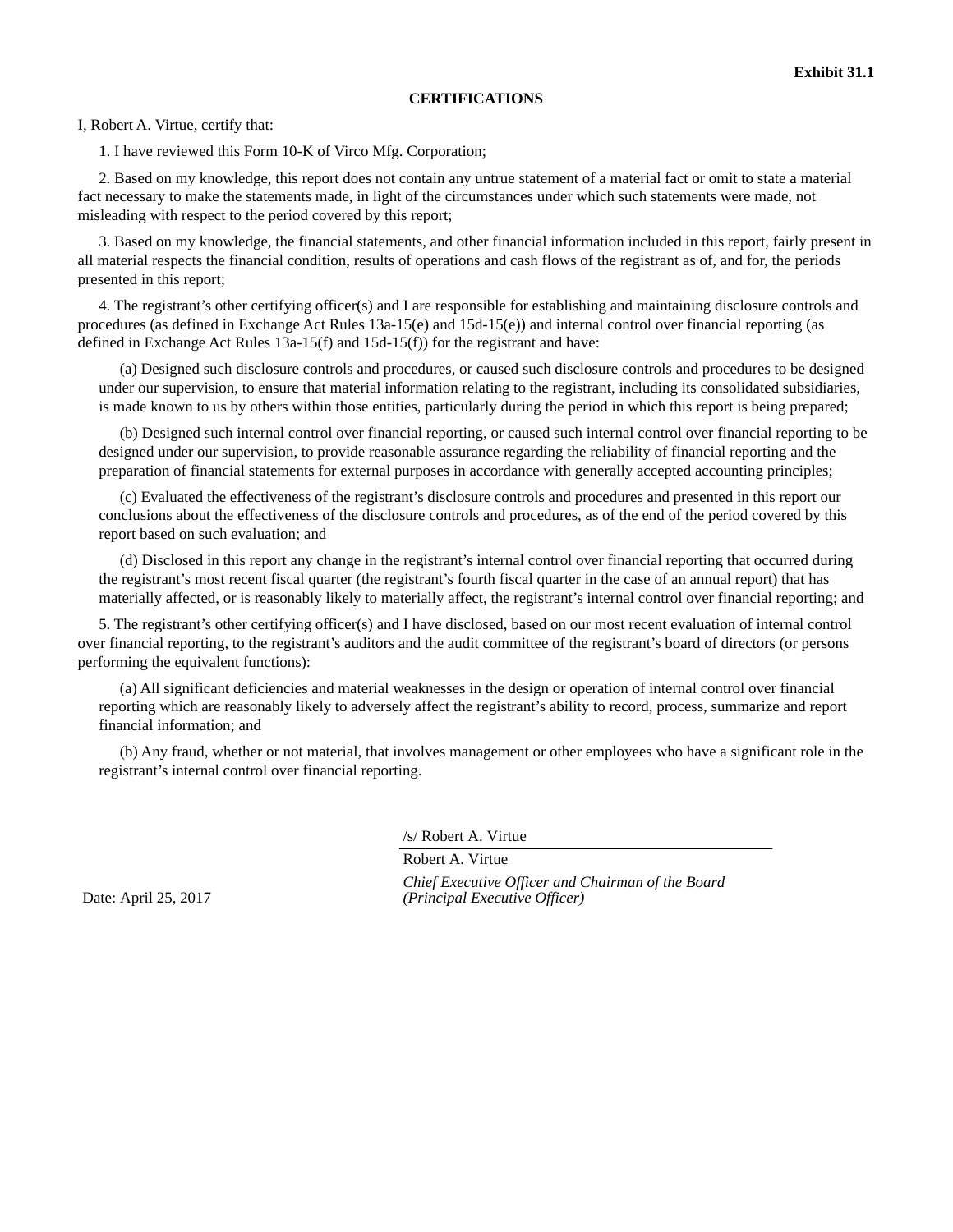#### **CERTIFICATIONS**

I, Robert E. Dose, certify that:

1. I have reviewed this Form 10-K of Virco Mfg. Corporation;

2. Based on my knowledge, this report does not contain any untrue statement of a material fact or omit to state a material fact necessary to make the statements made, in light of the circumstances under which such statements were made, not misleading with respect to the period covered by this report;

3. Based on my knowledge, the financial statements, and other financial information included in this report, fairly present in all material respects the financial condition, results of operations and cash flows of the registrant as of, and for, the periods presented in this report;

4. The registrant's other certifying officer(s) and I are responsible for establishing and maintaining disclosure controls and procedures (as defined in Exchange Act Rules 13a-15(e) and 15d-15(e)) and internal control over financial reporting (as defined in Exchange Act Rules 13a-15(f) and 15d-15(f)) for the registrant and have:

(a) Designed such disclosure controls and procedures, or caused such disclosure controls and procedures to be designed under our supervision, to ensure that material information relating to the registrant, including its consolidated subsidiaries, is made known to us by others within those entities, particularly during the period in which this report is being prepared;

(b) Designed such internal control over financial reporting, or caused such internal control over financial reporting to be designed under our supervision, to provide reasonable assurance regarding the reliability of financial reporting and the preparation of financial statements for external purposes in accordance with generally accepted accounting principles;

(c) Evaluated the effectiveness of the registrant's disclosure controls and procedures and presented in this report our conclusions about the effectiveness of the disclosure controls and procedures, as of the end of the period covered by this report based on such evaluation; and

(d) Disclosed in this report any change in the registrant's internal control over financial reporting that occurred during the registrant's most recent fiscal quarter (the registrant's fourth fiscal quarter in the case of an annual report) that has materially affected, or is reasonably likely to materially affect, the registrant's internal control over financial reporting; and

5. The registrant's other certifying officer(s) and I have disclosed, based on our most recent evaluation of internal control over financial reporting, to the registrant's auditors and the audit committee of the registrant's board of directors (or persons performing the equivalent functions):

(a) All significant deficiencies and material weaknesses in the design or operation of internal control over financial reporting which are reasonably likely to adversely affect the registrant's ability to record, process, summarize and report financial information; and

(b) Any fraud, whether or not material, that involves management or other employees who have a significant role in the registrant's internal control over financial reporting.

/s/ Robert E. Dose

Robert E. Dose

*Vice President — Finance, Secretary and Treasurer (Principal Financial Officer)*

Date: April 25, 2017